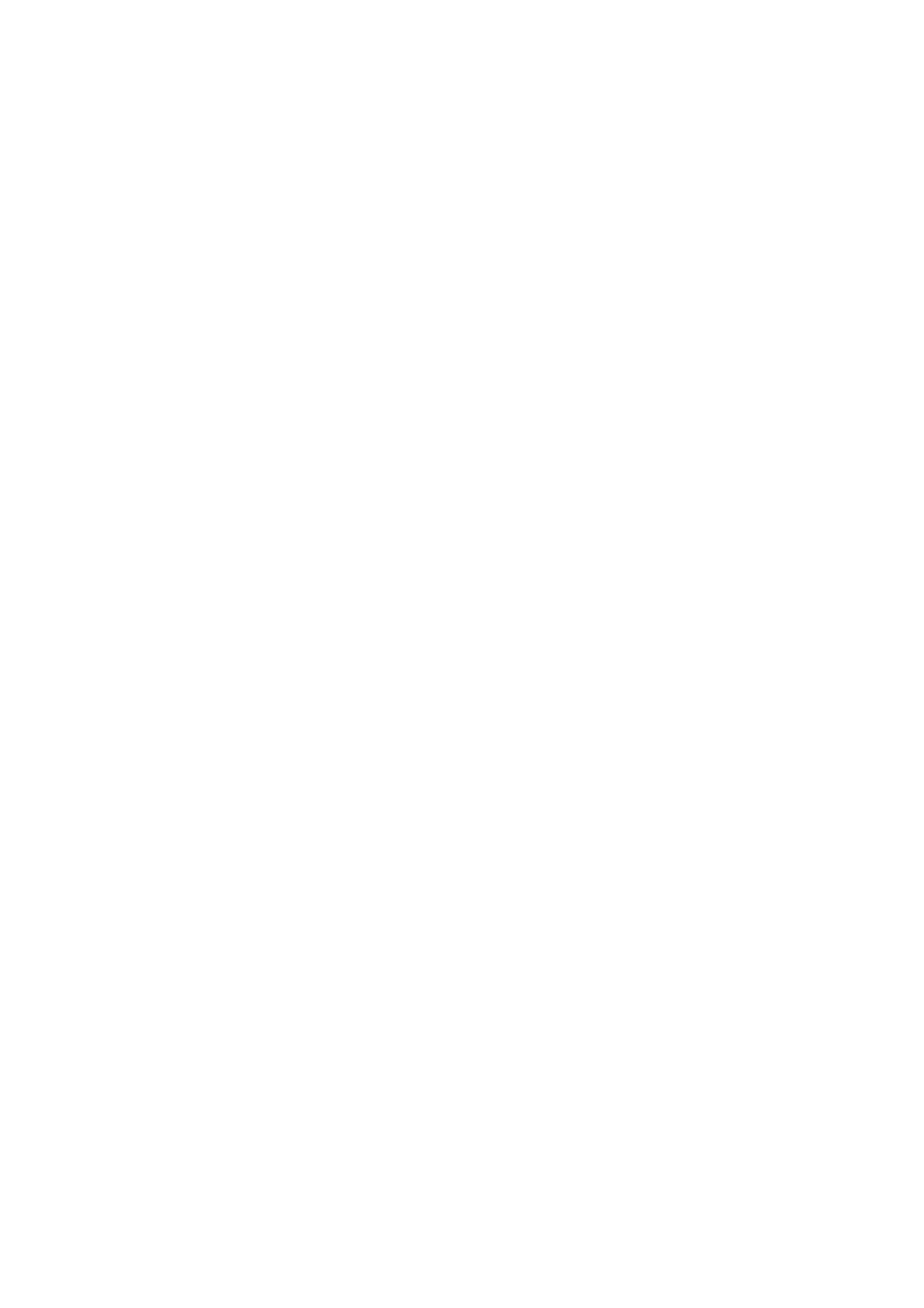# **Special Report No. 14**

# *n***-Butyl Methacrylate Isobutyl Methacrylate OEL Criteria Document**

May 1998

ISSN-0773-8072-14

Brussels, June 1998 © ECETOC copyright 1998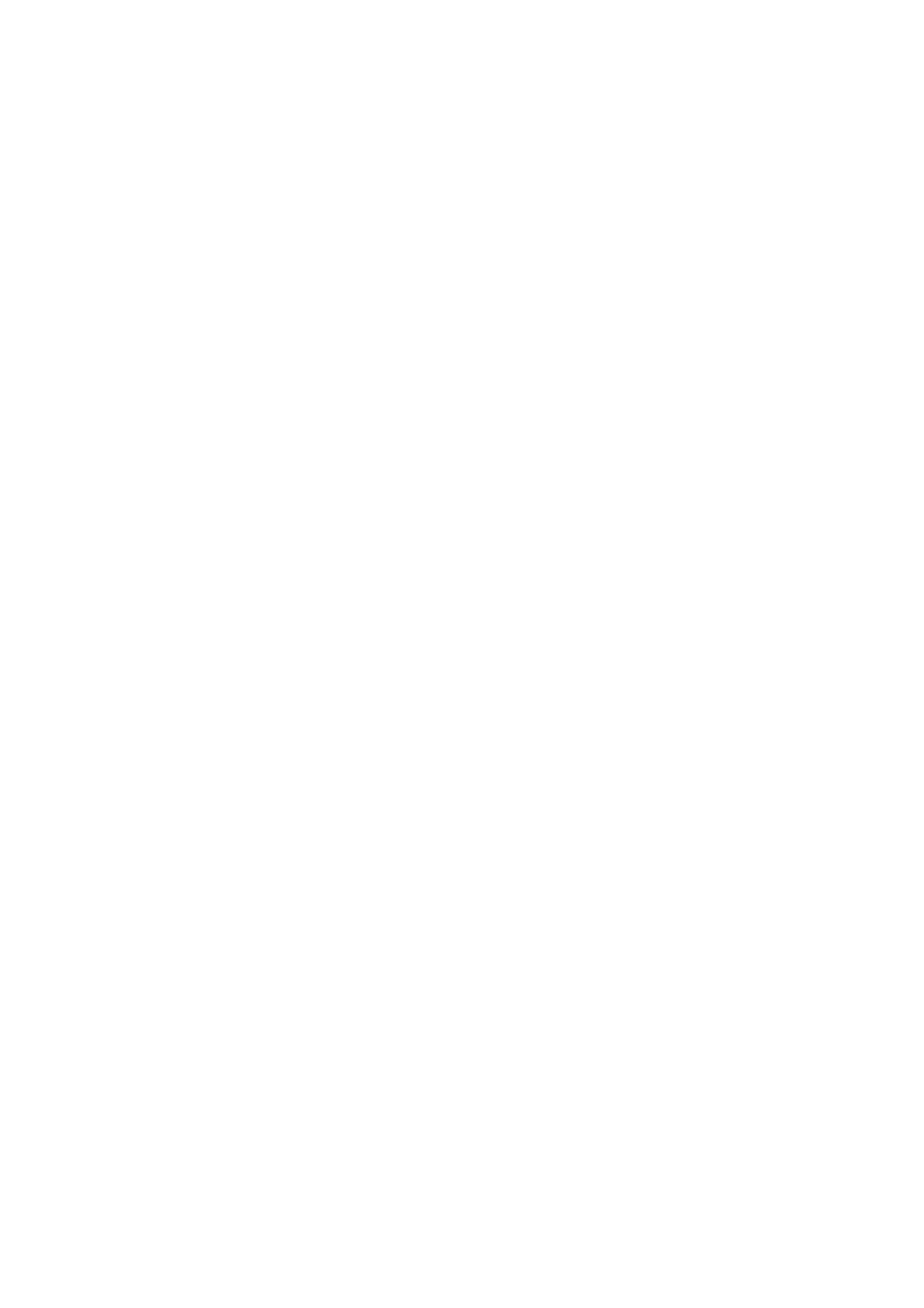# **ECETOC Special Report No. 14**

© Copyright - ECETOC (European Centre for Ecotoxicology and Toxicology of Chemicals), Avenue E Van Nieuwenhuyse 4 (Bte 6), 1160 - Brussels, Belgium.

All rights reserved. No part of this publication may be reproduced, copied, stored in a retrieval system or transmitted in any form or by any means, electronic, mechanical, photocopying, recording or otherwise without the prior written permission of the copyright holder. Applications to reproduce, store, copy or translate should be made to the Secretary General. ECETOC welcomes such applications. Reference to the document, its title and summary may be copied or abstracted in data retrieval systems without subsequent reference.

The content of this document has been prepared and reviewed by experts on behalf of ECETOC with all possible care and from the available scientific information. It is provided for information only. ECETOC cannot accept any responsibility or liability and does not provide a warranty for any use or interpretation of the material contained in this publication.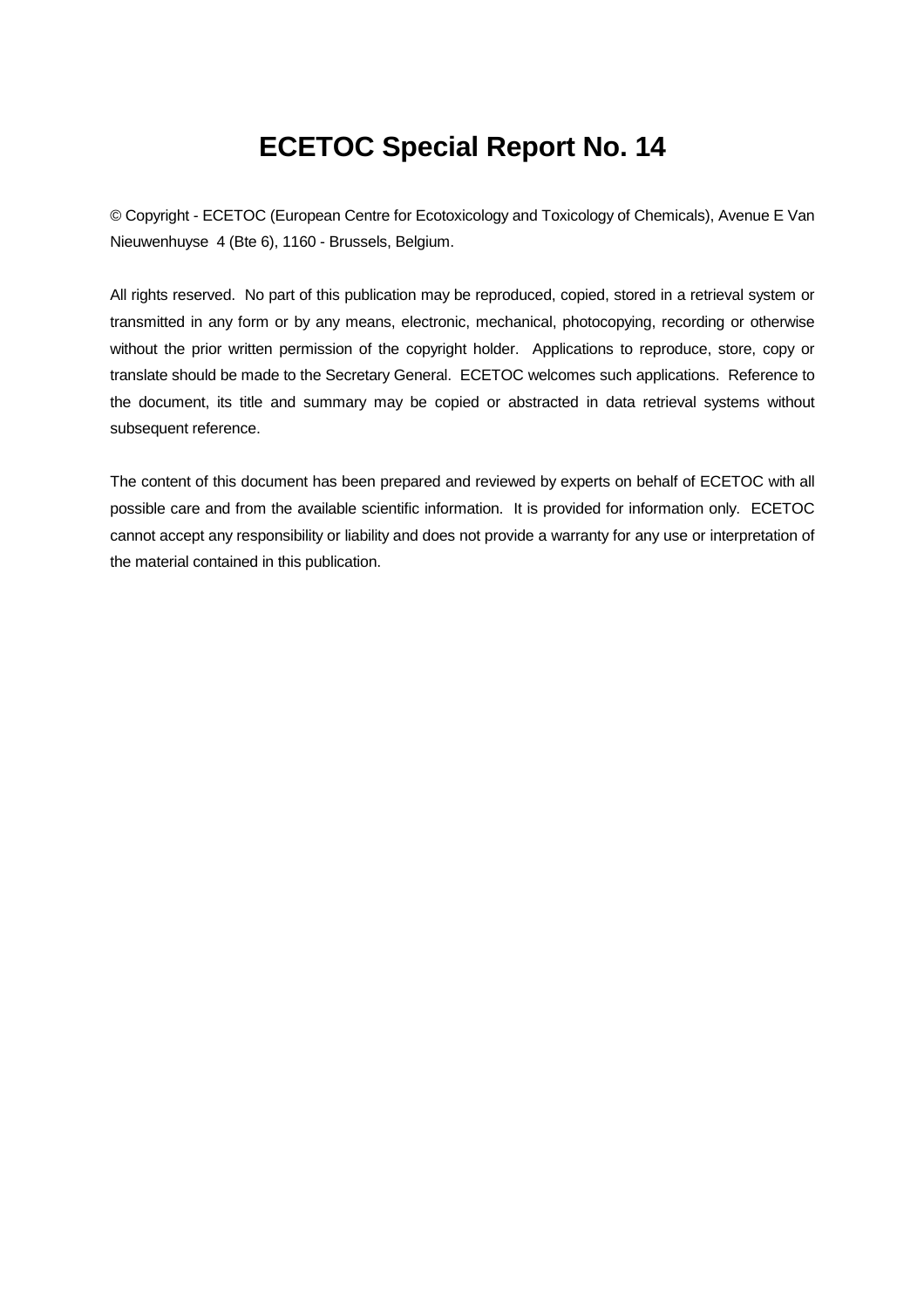# **PREFACE**

This report has been prepared by ECETOC for use by the Commission of the EU (DG V) and its standing Scientific Committee for Occupational Exposure Limits to Chemical Agents (SCOEL), in accordance with guidance provided (CEC, 1992). It contains a review and assessment of toxicological data to provide a scientific basis for an occupational exposure limit for two isomers of butyl methacrylate, *n*-butyl methacrylate (CAS No. 97-88-1; *n*-BMA) and isobutyl methacrylate (CAS No. 97-86-9; *i*-BMA). Because of the close similarity of their chemical structure, production methods and use pattern, the two isomers are considered together. The abbreviation *n*-BMA/*i*-BMA is used whenever the text is applicable to both isomers. A summary evaluation of the health significance and a recommendation for an occupational exposure limit are presented in Section 11.3 and 11.4.

Reference is made to the extensive database on methyl methacrylate because of its close structural analogy with *n*-BMA/*i*-BMA and the common metabolism to the corresponding alcohol and free methacrylic acid. A summary of the data on methyl methacrylate is contained in Appendix A.

This review has been based on an earlier report on *n*-BMA/*i*-BMA (ECETOC, 1996), supplemented by data that have since become available.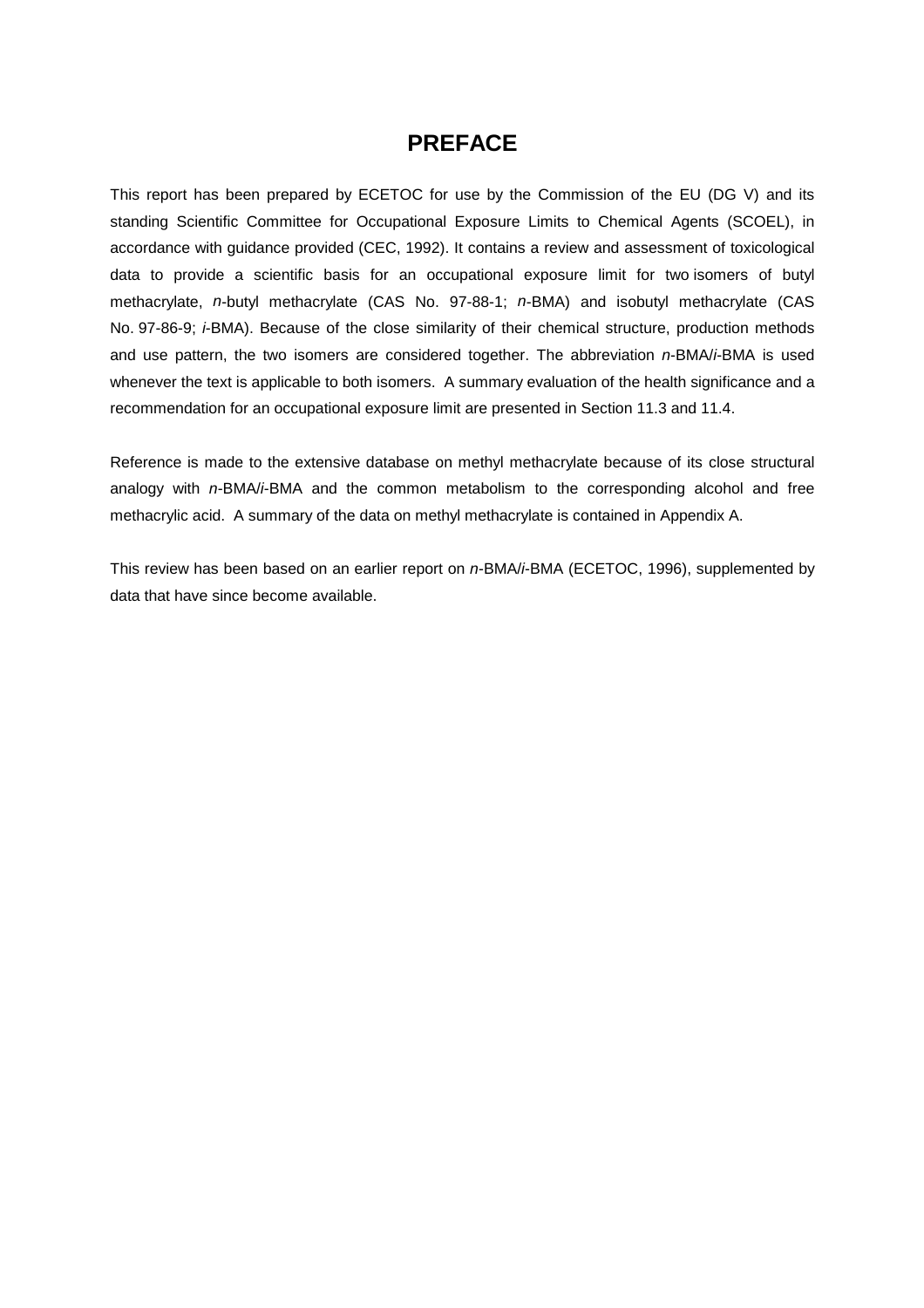# n-Butyl Methacrylate and Isobutyl Methacrylate **OEL Criteria Document** CAS No. 97-88-1 and 97-86-9

# **CONTENTS**

| 5.2 LEVELS IN FOOD AND DRINKING WATER, AND EXPOSURE RELATED TO |  |
|----------------------------------------------------------------|--|
|                                                                |  |
|                                                                |  |
|                                                                |  |
|                                                                |  |
|                                                                |  |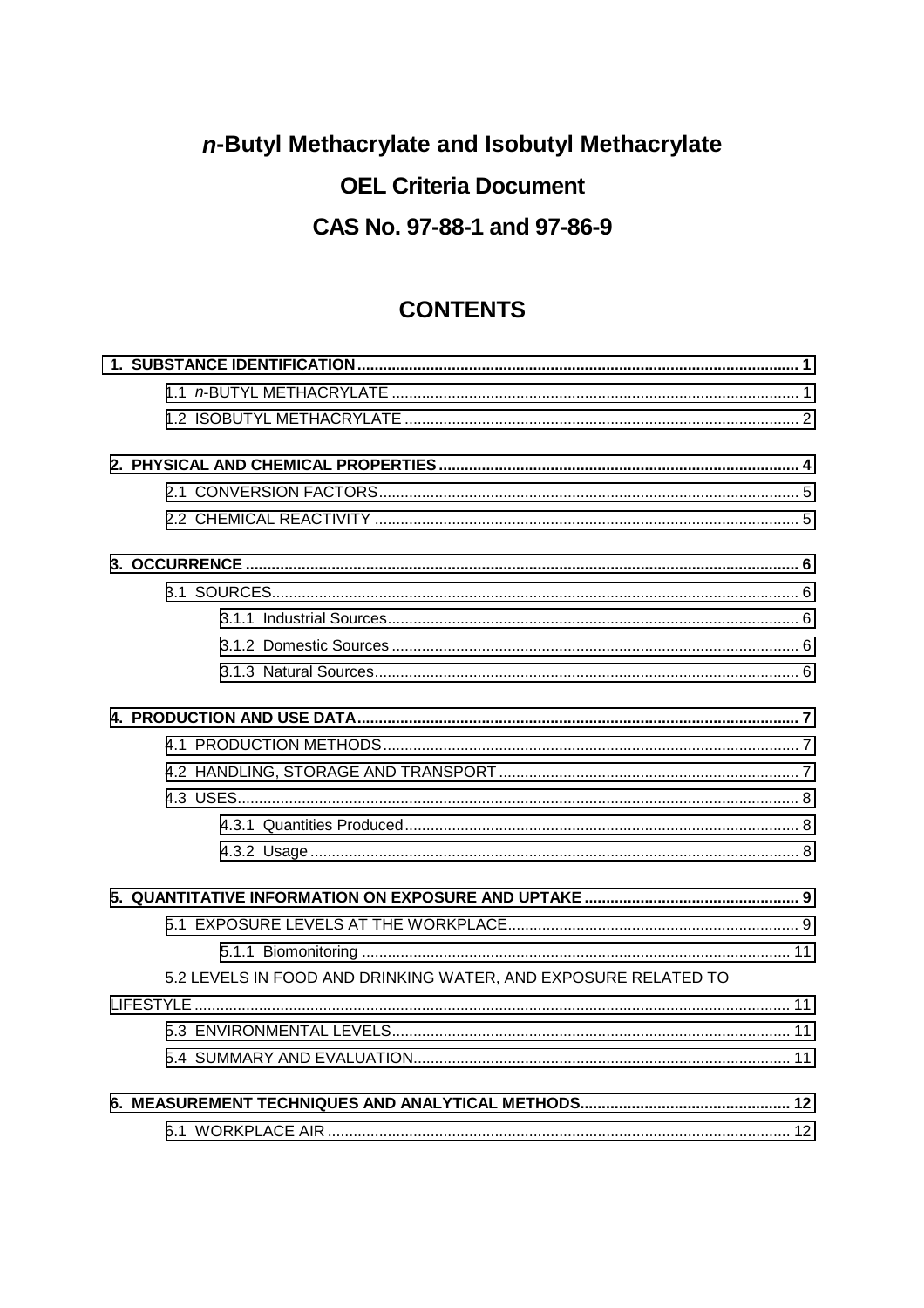| 7.2.6.1 Fertility and Effects on Reproductive Organs  30 |  |
|----------------------------------------------------------|--|
|                                                          |  |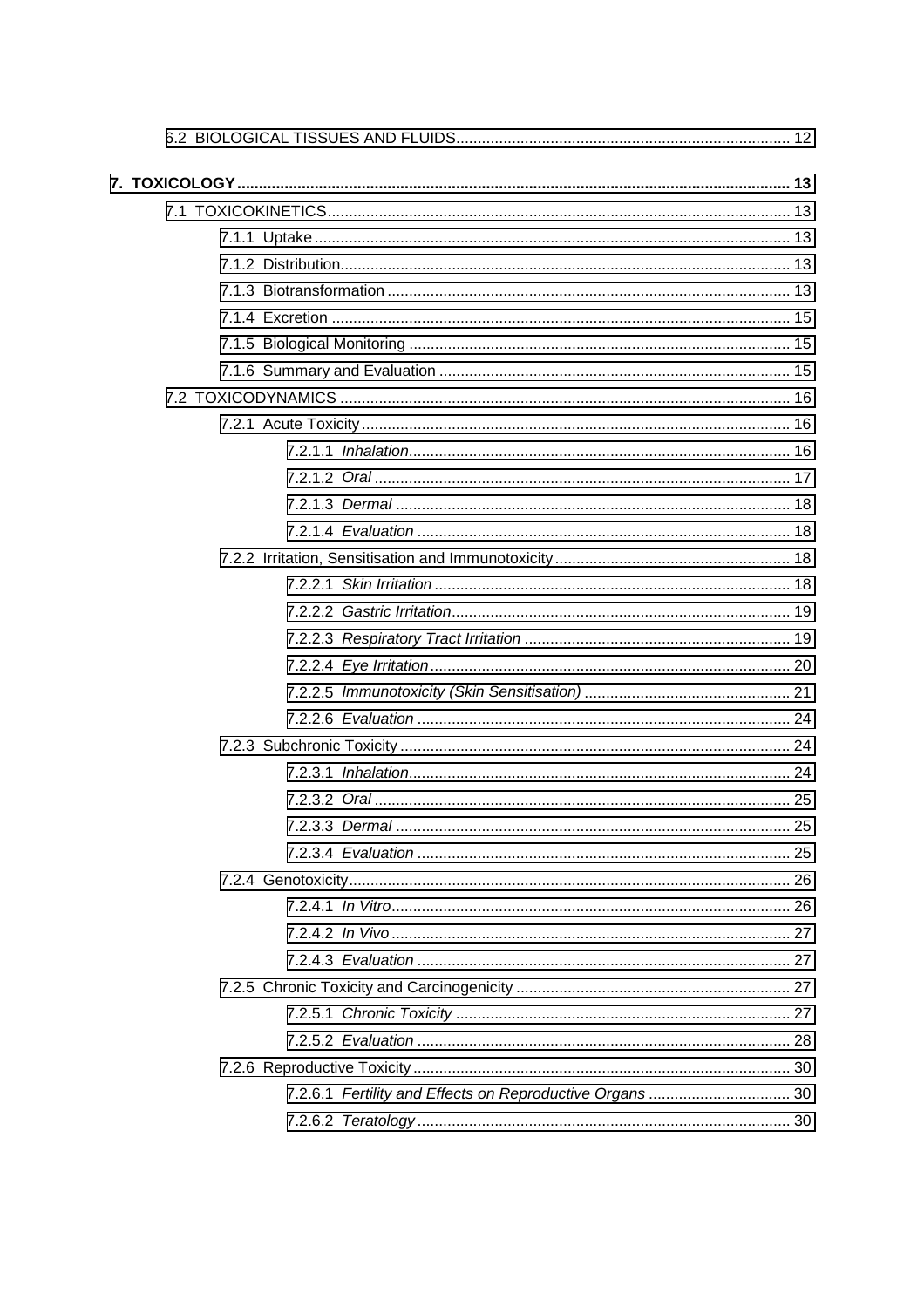| 11. SUMMARY EVALUATION AND RECOMMENDATION FOR A SCIENTIFICALLY-BASED |  |
|----------------------------------------------------------------------|--|
|                                                                      |  |
|                                                                      |  |
|                                                                      |  |
|                                                                      |  |
|                                                                      |  |
|                                                                      |  |
|                                                                      |  |
|                                                                      |  |
|                                                                      |  |
|                                                                      |  |
|                                                                      |  |
|                                                                      |  |
|                                                                      |  |
|                                                                      |  |
|                                                                      |  |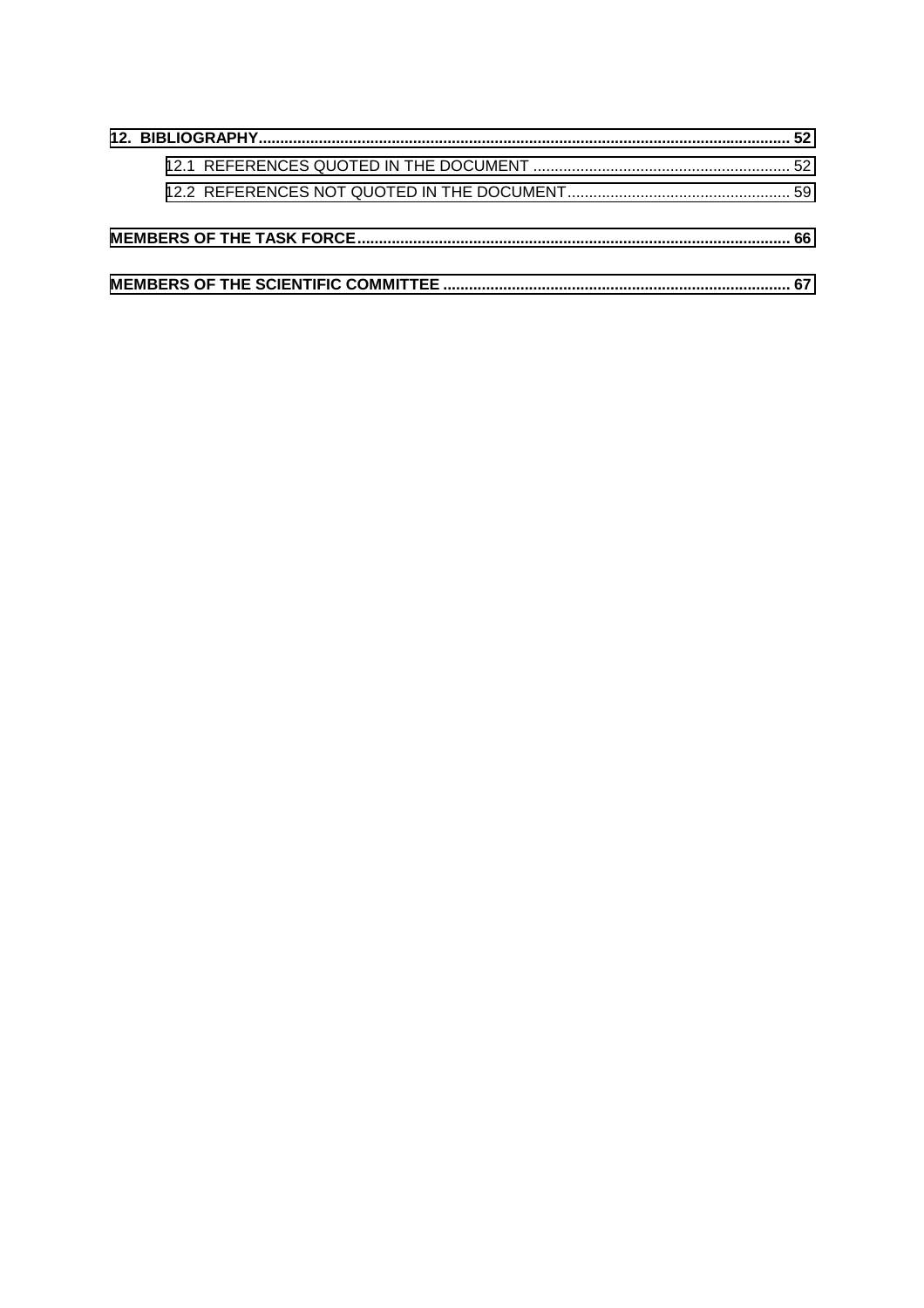# **1. SUBSTANCE IDENTIFICATION**

# <span id="page-10-0"></span>**1.1** *n***-BUTYL METHACRYLATE**

| Common name:              | n-Butyl methacrylate (n-BMA)                                                                                    |
|---------------------------|-----------------------------------------------------------------------------------------------------------------|
| CAS name:                 | 2-Propenoic acid, 2-methyl-, butyl ester                                                                        |
| CAS registry No.          | 97-88-1                                                                                                         |
| EEC No.                   | 607-033-00-5                                                                                                    |
| EEC classification:       | Irritant                                                                                                        |
| EEC labelling:            | Symbol irritant (Xi), R10-36/37/38-43, nota D                                                                   |
| RTECS No.                 | OZ 367 5000                                                                                                     |
| <b>IUPAC</b> name:        | Butyl 2-methyl-2-propenoate                                                                                     |
| EINECS name:              | 2-Propenoic acid, 2-methyl-, butyl ester                                                                        |
| EINECS No.                | 202-615-1                                                                                                       |
| Synonyms and trade names: | Butyl 2-methacrylate<br>2-Methyl-2-propenoate, butyl-<br>Methacrylic acid, butyl ester<br>2-Methylbutylacrylate |
| Chemical group:           | Organic acids and their derivatives                                                                             |
| Formula:                  | $C_8H_{14}O_2$                                                                                                  |
| Structure:                |                                                                                                                 |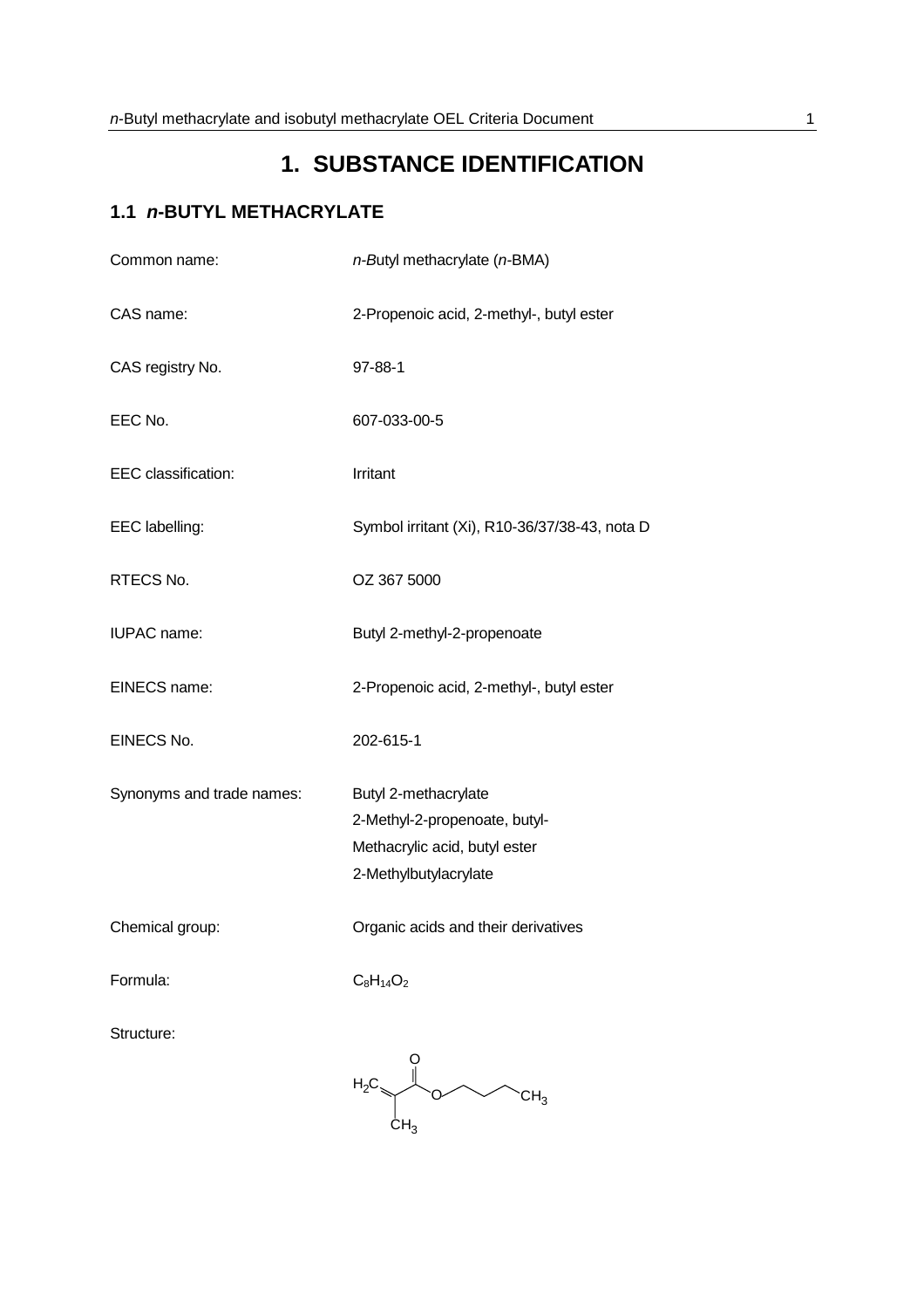<span id="page-11-0"></span>

| 2               | <b>ECETOC Special Report No. 14</b>                                                                                                                                                                                                                              |
|-----------------|------------------------------------------------------------------------------------------------------------------------------------------------------------------------------------------------------------------------------------------------------------------|
| Molecular mass: | 142.20                                                                                                                                                                                                                                                           |
| Purity:         | $\geq$ 99.0 % (w/w)                                                                                                                                                                                                                                              |
| Stabilisers:    | 2-(1,1-dimethylethyl)-4,6-dimethylphenol (10-100 ppm, maximum<br>hydroquinone (HQ) (10-100 ppm,<br>$< 0.1 \%$ w/w),<br>maximum<br>$< 0.1$ % w/w) and the monomethyl ether of hydroquinone (MeHQ,<br>synonym p-methoxyphenol) (10-100 ppm, maximum $< 0.1$ % w/w) |
| Impurities:     | The identity of impurities will vary depending on the production<br>process and may include water (0.05 % w/w) traces of methacrylic<br>acid and methyl methacrylate and other trace impurities.                                                                 |

# **1.2 ISOBUTYL METHACRYLATE**

| Common name:        | Isobutyl methacrylate (i-BMA)                                                                                                                        |
|---------------------|------------------------------------------------------------------------------------------------------------------------------------------------------|
| CAS name:           | 2-Propenoic acid, 2-methyl-, 2-methylpropyl ester                                                                                                    |
| CAS registry No.    | 97-86-9                                                                                                                                              |
| EEC No.             | 607-113-00-X                                                                                                                                         |
| EEC classification: | Irritant                                                                                                                                             |
| EEC labelling:      | Concentration $\geq$ 20 %: symbol irritant (Xi), R 10-36/37/38-43; S 24-<br>37, nota D<br>1 % $\leq$ concentration < 20 %: symbol irritant (Xi), R43 |
| RTECS No.           | OZ 490 000                                                                                                                                           |
| <b>IUPAC</b> name:  | Isobutyl 2-methylpropenoate                                                                                                                          |
| EINECS name:        | 2-Propenoic acid, 2-methyl-, 2-methylpropyl ester                                                                                                    |
| EINECS No.          | 202-613-0                                                                                                                                            |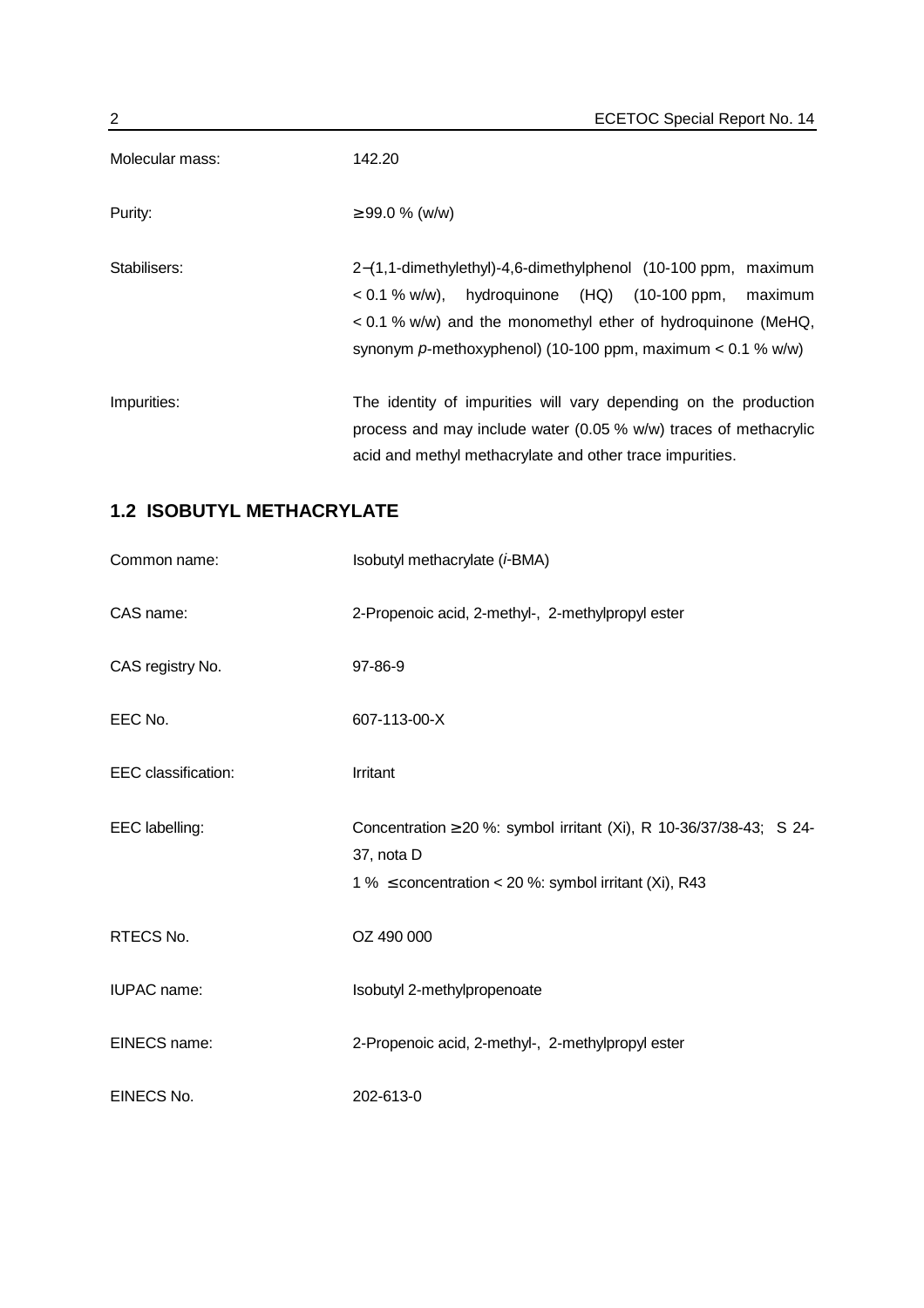| Synonyms and trade names: | Butyl 2-methacrylate                                                                                                                                                                                                                                              |
|---------------------------|-------------------------------------------------------------------------------------------------------------------------------------------------------------------------------------------------------------------------------------------------------------------|
|                           | Butyl 2-methyl-2-propenoate                                                                                                                                                                                                                                       |
|                           | Methacrylic acid, butyl ester                                                                                                                                                                                                                                     |
|                           | 2-Methylbutylacrylate                                                                                                                                                                                                                                             |
|                           | Isobutyl 2-methylacrylate                                                                                                                                                                                                                                         |
|                           | Isobutyl 2-methyl-2-propenoate                                                                                                                                                                                                                                    |
|                           | Methacrylate, 2-methylpropyl ester                                                                                                                                                                                                                                |
|                           | Methacrylic acid, isobutyl ester                                                                                                                                                                                                                                  |
|                           | 2-Methyl-2-propenoic acid, 2-methylpropyl ester                                                                                                                                                                                                                   |
|                           | 2-Methylpropyl methacrylate                                                                                                                                                                                                                                       |
|                           | Propenoic acid, 2-methyl, isobutyl ester                                                                                                                                                                                                                          |
| Chemical group:           | Organic acids and their derivatives                                                                                                                                                                                                                               |
| Formula:<br>Structure:    | $C_8H_{14}O_2$                                                                                                                                                                                                                                                    |
|                           | $H_2C \underbrace{\bar{I}}_{\text{O}}$ CH <sub>3</sub>                                                                                                                                                                                                            |
| Molecular mass:           | 142.20                                                                                                                                                                                                                                                            |
| Purity:                   | $\geq$ 98.5 % (w/w)                                                                                                                                                                                                                                               |
| Stabilisers:              | 2-(1,1-dimethylethyl)-4,6-dimethylphenol (10-100 ppm, maximum<br>$< 0.1 \%$ w/w),<br>hydroquinone<br>(HQ) (10-100 ppm,<br>maximum<br>< 0.1 % w/w) and the monomethyl ether of hydroquinone (MeHQ,<br>synonym p-methoxyphenol) (10-100 ppm, maximum $< 0.1$ % w/w) |
| Impurities:               | The identity of impurities will vary depending on the production<br>process and may include water $( \leq 0.01 - 0.02 \%$ , maximum<br>0.1 % w/w) traces of methacrylic acid and methyl methacrylate and<br>other trace impurities.                               |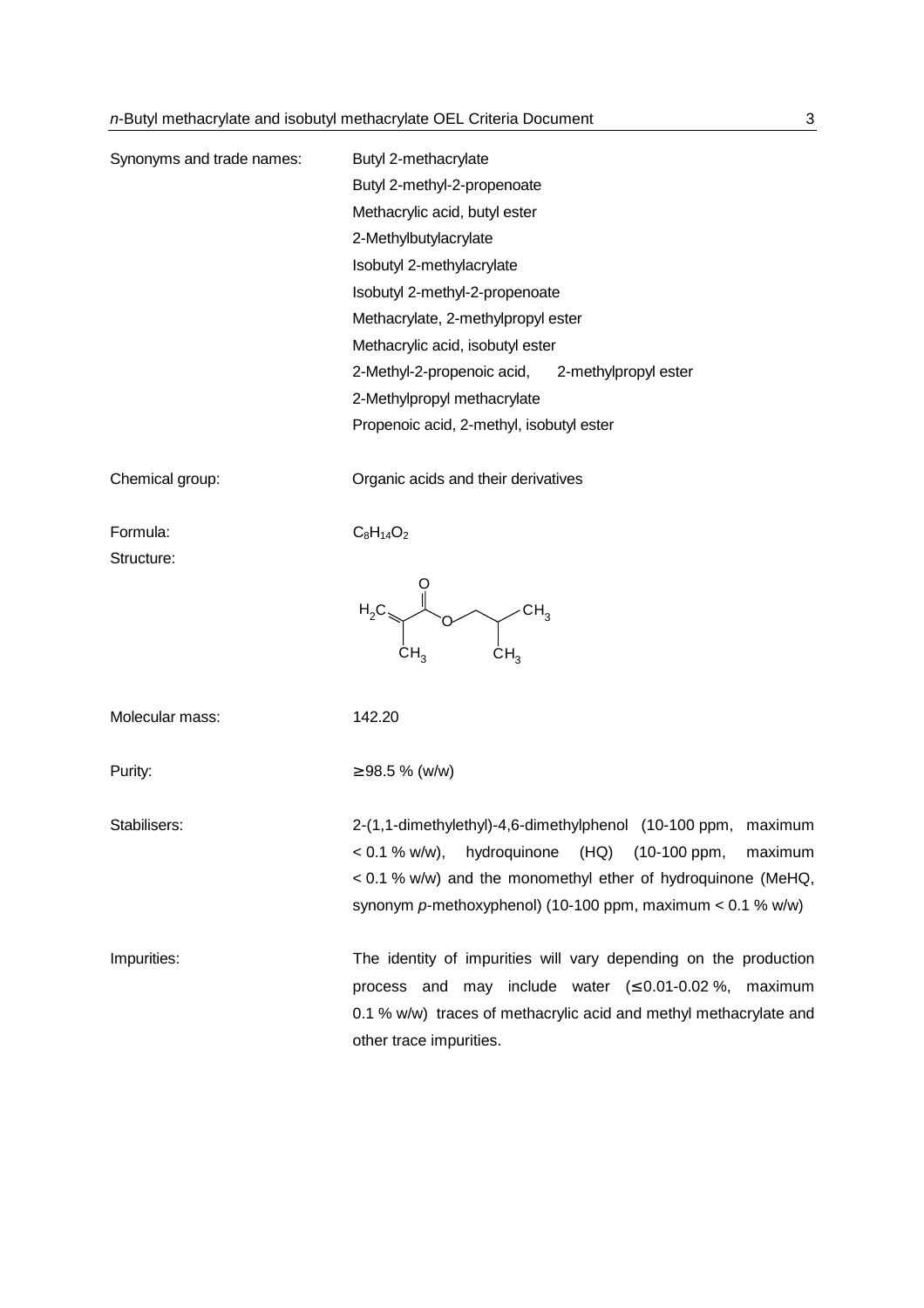# **2. PHYSICAL AND CHEMICAL PROPERTIES**

<span id="page-13-0"></span>At room temperature, *n*-BMA and *i*-BMA are clear, colourless, flammable liquids with a faint characteristic ester odour. Both compounds have a low solubility in water and are soluble in most organic solvents. Data on the physical and chemical properties of *n*-BMA*/i*-BMA are given in Table I and II.

| Parameter, units                                                                 | Value                                     | Reference                                                                                                      |
|----------------------------------------------------------------------------------|-------------------------------------------|----------------------------------------------------------------------------------------------------------------|
| Melting temperature, °C, approximately                                           | $-25$<br>$-75$                            | Company data sheets <sup>a</sup><br><b>HSDB, 1994</b>                                                          |
| Boiling temperature, °C at 1,013 hPa                                             | 160-163                                   | Company data sheets <sup>a</sup> ; Weast et al, 1989;<br>Bauer, 1993                                           |
|                                                                                  | 163.5-170.5                               | Nemec and Kirch, 1981                                                                                          |
| Relative density $D_4^{20}$                                                      | 0.896-0.8975<br>0.895<br>0.8948<br>0.8936 | Company data sheets <sup>a</sup><br>Degussa, 1989<br>Bauer, 1993<br>HSDB, 1994; Weast et al, 1989 <sup>b</sup> |
| Vapour pressure, hPa at 20 °C                                                    | $2.6 - 2.7$<br>$6.1 - 6.5$                | Company data sheets <sup>a</sup><br>Deichman, 1981; Rohm and Haas, 1993;<br><b>HSDB, 1994</b>                  |
| Vapour density at 20 °C (air=1)                                                  | 4.8                                       | Deichman, 1981; HSDB, 1994                                                                                     |
| Threshold odour concentration, ppm                                               | 0.015-0.06<br>0.025                       | Company data sheets <sup>a</sup><br>Shepel'skaya, 1978                                                         |
| Solubility in water, g/kg at 20 °C                                               | < 0.45<br>$0.882$ <sup>c</sup>            | Company data sheets <sup>a</sup><br>Lissi et al, 1983                                                          |
| Miscible with most organic solvents                                              | Yes                                       | Company data sheets <sup>a</sup> ; HSDB, 1994                                                                  |
| Fat solubility, mg/100 g at 37 °C                                                | No data                                   |                                                                                                                |
| Partition coefficient, log P <sub>ow</sub> (octanol/water),<br>measured at 20 °C | $2.6^\circ$                               | Fujisawa and Masuhara, 1981; Dillingham<br>et al. 1983                                                         |
|                                                                                  | 2.88 <sup>c</sup><br>3.01 <sup>c</sup>    | Tanii and Hashimoto, 1982                                                                                      |
|                                                                                  | 2.26 <sup>d</sup>                         | Morris et al, 1992<br>Fujisawa and Masuhara, 1981                                                              |
| Flash point, °C, closed cup                                                      | 46<br>49                                  | Röhm, 1995a<br>Degussa, 1968                                                                                   |
| Explosion limits, % at 65-96 °C and 1,000 hPa                                    | $2 - 8$                                   | Company data sheets <sup>a</sup> ; HSDB, 1994                                                                  |
| Auto-flammability, ignition temperature, °C                                      | 315<br>400-496                            | Degussa, 1990<br>Degussa, 1968                                                                                 |

<sup>a</sup> ICI Acrylics, 1994a; Degussa, 1995a; Röhm, 1995a<br><sup>b</sup> The stated value of 0.9836 presumably contains a typing error

c<br>different shake flask method<br>different chromatography (HPLC) method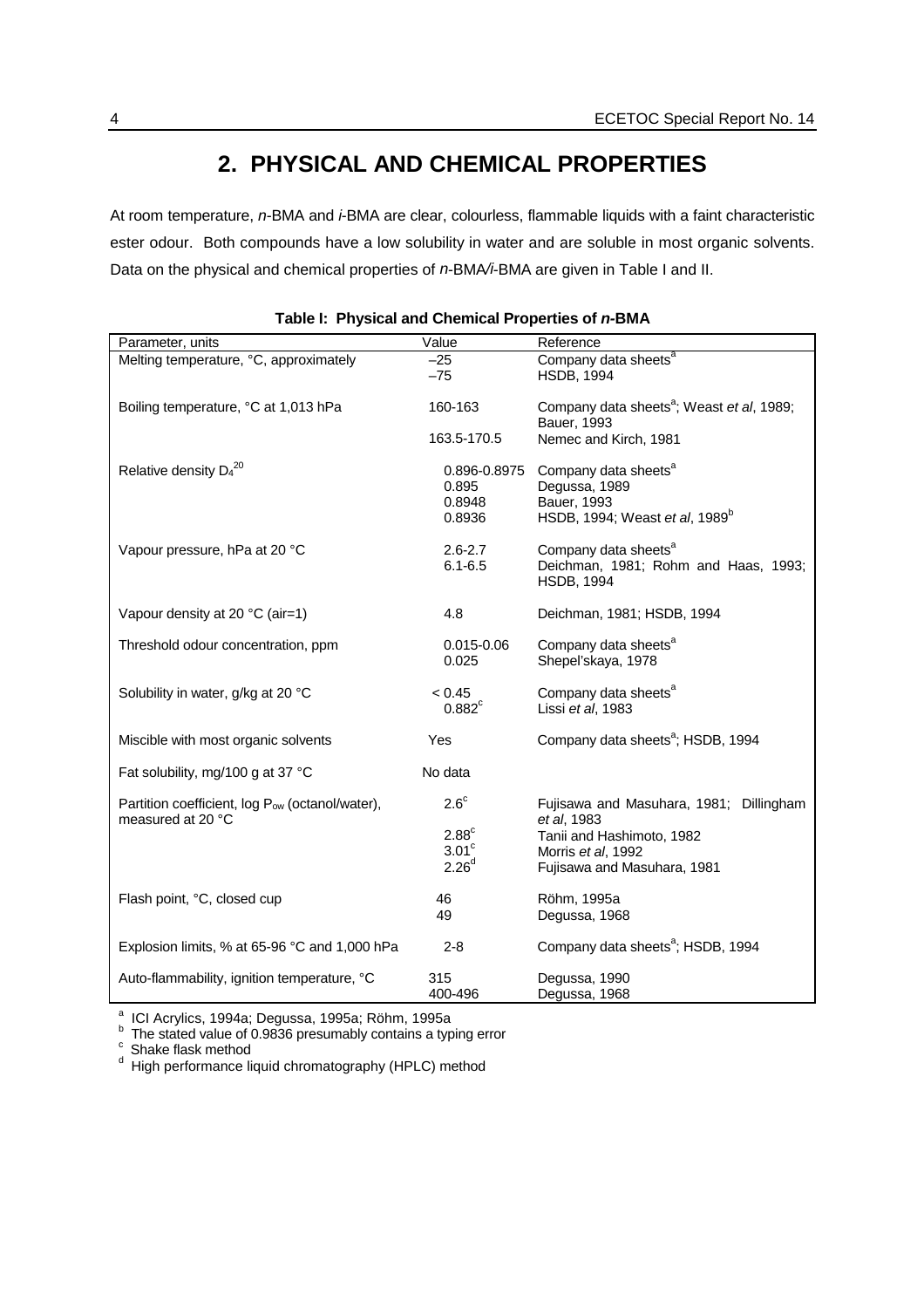<span id="page-14-0"></span>

| Parameter, units                                                                 | Value                               | Reference                                                                                                                                         |
|----------------------------------------------------------------------------------|-------------------------------------|---------------------------------------------------------------------------------------------------------------------------------------------------|
| Melting temperature, °C, approximately                                           | $-37 - -34$                         | Hommel, 1994; Company data sheets <sup>a</sup>                                                                                                    |
| Boiling temperature, °C at 1,013 hPa                                             | 155                                 | Deichman, 1981; Weast et al, 1989;<br>Richter et al, 1961; Company data<br>sheets <sup>a</sup>                                                    |
| Relative density $D_4^{20}$                                                      | 0.882-0.888                         | Degussa, 1989; Nemec and Kirch,<br>1981; Rehberg and Fisher, 1948;<br>Richter et al, 1961; Weast et al, 1989;<br>Company data sheets <sup>a</sup> |
| Vapour pressure, hPa at 20 °C                                                    | 4<br>$2.4 - 2.6$                    | Company data sheets <sup>a</sup><br>Deichman, 1981; ICI Acrylics, 1994b                                                                           |
| Vapour density at 20 $^{\circ}$ C (air=1)                                        | 4.9                                 | Deichman, 1981                                                                                                                                    |
| Threshold odour concentration, ppm                                               | 0.016-0.069                         | ICI Acrylics, 1994b                                                                                                                               |
| Solubility in water, g/kg at 20 °C                                               | 0.133                               | Mao, 1995                                                                                                                                         |
| Miscible with most organic solvents                                              | <b>Yes</b>                          | Weast et al, 1989; ICI Acrylics, 1994                                                                                                             |
| Partition coefficient, log P <sub>ow</sub> (octanol/water),<br>measured at 20 °C | 2.66 <sup>b</sup><br>$2.01^{\circ}$ | Tanii and Hashimoto, 1982<br>Fujisawa and Masuhara, 1981                                                                                          |
| Flash point, °C, closed cup (DIN 51755)                                          | 42.5-45.5                           | Degussa, 1968; ICI Acrylics, 1994;<br>Röhm, 1995b; Company data sheets <sup>a</sup>                                                               |
| Explosion limits, % at 25 °C and 1,013 hPa                                       | $1 - 7.4$<br>$2 - 8$                | DIPPR, 1995<br>Degussa, 1995a,b                                                                                                                   |
| Auto-flammability, ignition temperature, °C                                      | 367-400                             | Company data sheets <sup>a</sup> ; Degussa, 1994                                                                                                  |

**Table II: Physical and Chemical Properties of** *i-***BMA**

<sup>a</sup> Elf Atochem, 1993; Degussa, 1995b,c; Röhm, 1995b<br><sup>b</sup> Shake flask method

 $\textdegree$  High performance liquid chromatography (HPLC) method

## **2.1 CONVERSION FACTORS**

Conversion factors for concentrations of *n-*BMA and/or *i-*BMA in air at 20 °C and 1.013 hPa are:

- $\blacksquare$  1 ppm = 5.91 mg/m<sup>3</sup>
- $\blacksquare$  1 mg/m<sup>3</sup> = 0.169 ppm

## **2.2 CHEMICAL REACTIVITY**

*n*-BMA/*i*-BMA polymerises readily under the influence of heat, light or by catalysis (e.g. metals and radical forming substances such as peroxides), this being a strongly exothermic reaction. To prevent polymer formation, the monomer is stabilised by the addition of inhibitors.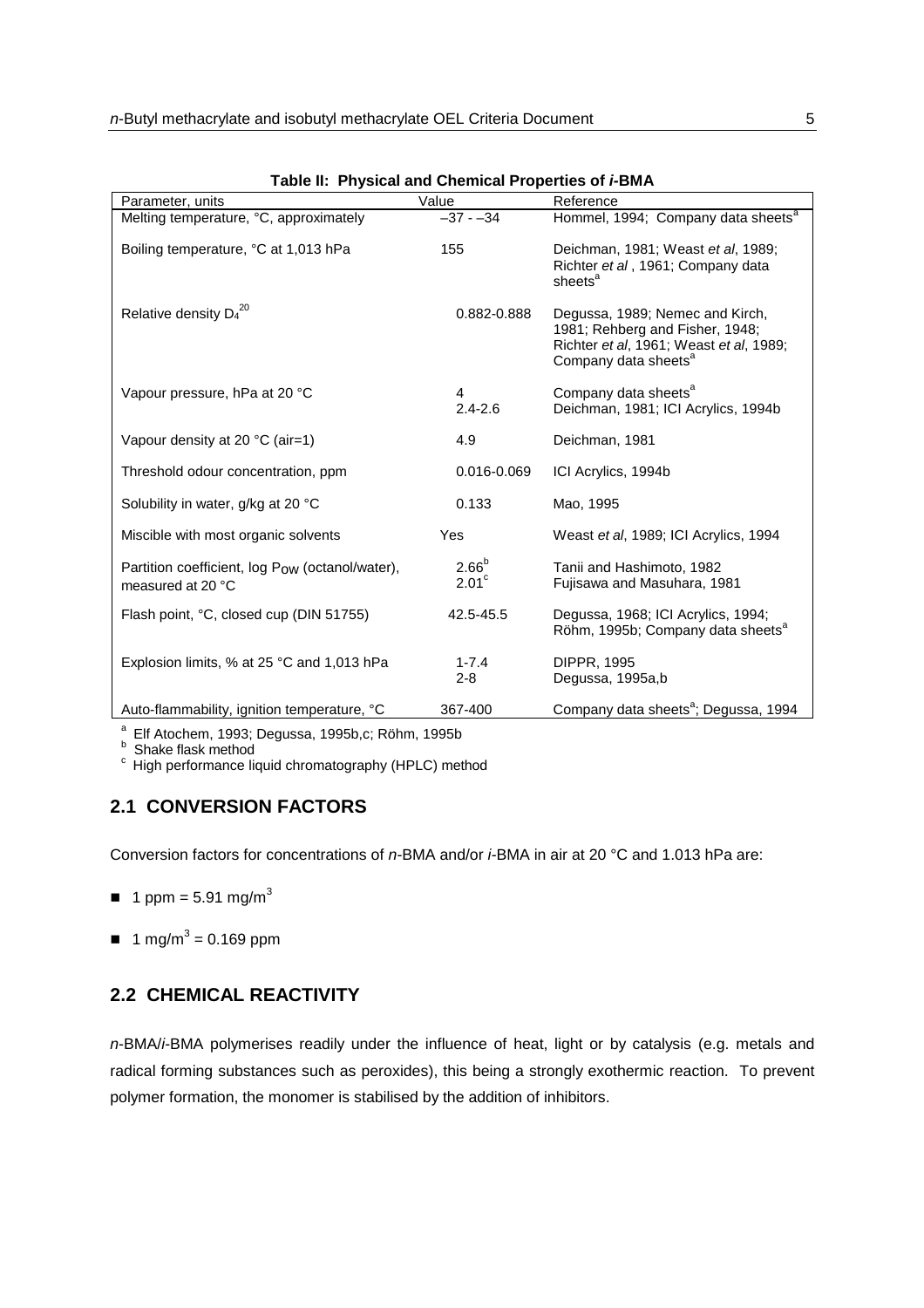# **3. OCCURRENCE**

## <span id="page-15-0"></span>**3.1 SOURCES**

#### **3.1.1 Industrial Sources**

*n-*BMA/*i-*BMA may be released into the environment via fugitive and stack emissions, and via wastewater during its production and use in the manufacture of large volume resins and polymers. Estimates of the overall quantities emitted in the EU are given in Table III.

|          | the EU in 1994 (CEFIC, 1996) |               |
|----------|------------------------------|---------------|
| Emission | $n$ -BMA                     | <i>i-</i> BMA |
|          | (t/v)                        | (t/v)         |
| To air   | < 0.3                        | < 0.15        |
| To water | < 0.15                       | < 0.05        |
| To soil  |                              |               |

**Table III: Emissions from Monomer and Polymer Production in**

For *n-*BMA/*i-*BMA processing (polymerisation) only very limited data are available. These indicate losses to air of 15 g/t monomer and to water 10 g/t monomer (CEFIC, 1996).

n-BMA was detected in pottery kiln emissions at concentrations between 1.2 and 151 µg/m<sup>3</sup> (Bradley and Morgan, 1989).

#### **3.1.2 Domestic Sources**

Residual levels of *n-*BMA*/i-*BMA monomers in solid polymers and polymer dispersions are always  $<$  1 %, typically in the range 0.1-0.5 % for solid polymers and  $\leq$  0.01-0.1 % for polymer dispersions (CEFIC, 1996). Migration of residual unpolymerised *n-*BMA/*i-*BMA from polymer articles is very low as typified by migration into food simulants. Both isomers are listed on the positive list of monomers and other starting substances for plastics and coatings intended to come into contact with foodstuffs (CEC, 1990a,b). The European Commission has suggested a group maximum total daily intake of 0.1 mg/kgbw (calculated as methacrylic acid) (CEC, 1994b).

#### **3.1.3 Natural Sources**

*i-*BMA was found in abundance (6.07 % or 1.85 mg/kg) in fresh beli (*Aegle marmelos*), a tropical fruit native to India but commonly grown in Sri Lanka; no *n-*BMA was found in canned, processed beli cream or puree (MacLeod and Pieris, 1981). Traces of *i-*BMA occur in the essential oil from Roman camomile (*Anthemis nobilis* L.) (Klimes and Lamparsky, 1984).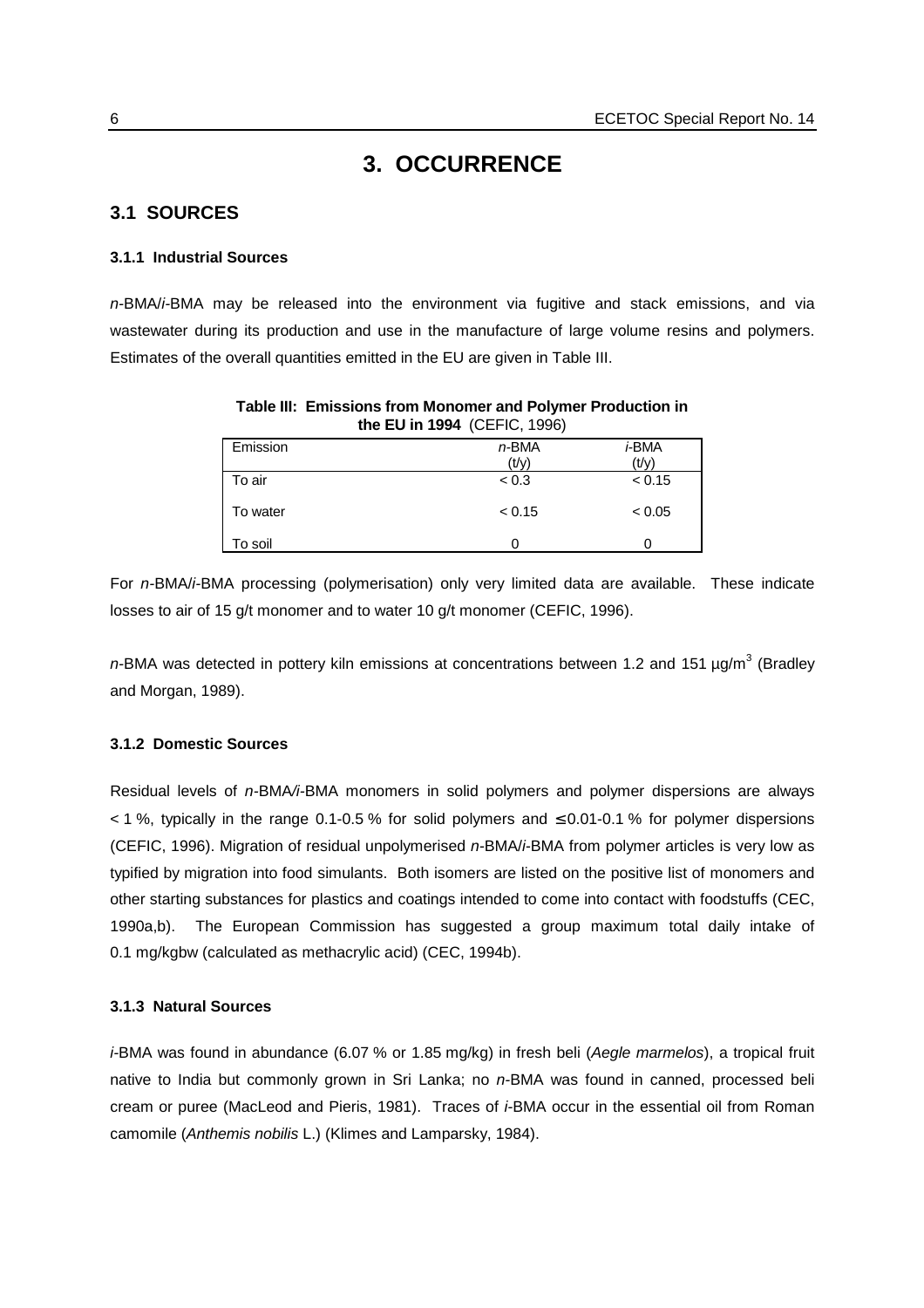# **4. PRODUCTION AND USE DATA**

### <span id="page-16-0"></span>**4.1 PRODUCTION METHODS**

The majority of *n-*BMA or *i-*BMA is produced in closed systems by catalytic trans-esterification of methyl methacrylate with *n-*butanol or isobutanol or via the acetone cyanohydrin (methacrylamide sulphate) route using the appropriate alcohol. Another process uses methacrylic acid and alcohol as raw materials (Richter *et al*, 1961; Bauer, 1993).

#### **4.2 HANDLING, STORAGE AND TRANSPORT**

The use of personal protective equipment is recommended to avoid *n*-BMA/*i*-BMA's irritating action on the skin and mucous membranes. The following protective clothing must be worn when handling *n*-BMA/*i*-BMA: eye-face protection and rubber gloves (preferably nitrile) which should be changed regularly to avoid permeation. Rubber boots should also be worn when handling large quantities.

*n*-BMA/*i*-BMA should be used only in well ventilated areas. Suitable respiratory equipment must be worn on occasions when exposure to *n*-BMA/*i*-BMA vapour above the recommended exposure limit is likely.

*n*-BMA/*i*-BMA vapour is denser than air and will accumulate in pits and confined spaces.

To prevent polymer formation, the *n-*BMA*/i-*BMA monomer is stabilised by the addition of an inhibitor such as MeHQ. The effectiveness of phenolic inhibitors depends on the presence of oxygen. To prevent polymer formation, the monomers must therefore be stored under air (not under inert gases), in the dark and at a temperature below 30 °C. During prolonged storage, stabiliser levels should be checked routinely.

*n-*BMA*/i-*BMA is stored or shipped in containers lined with polyethylene, or made of glass, stainless steel or aluminium. Both isomers are shipped in containers with pressure relief valves.

Stabilised *n-*BMA/*i-*BMA is transported by road, rail and sea in bulk tanks and drums. Quantities up to 1 kt are regularly transported by sea.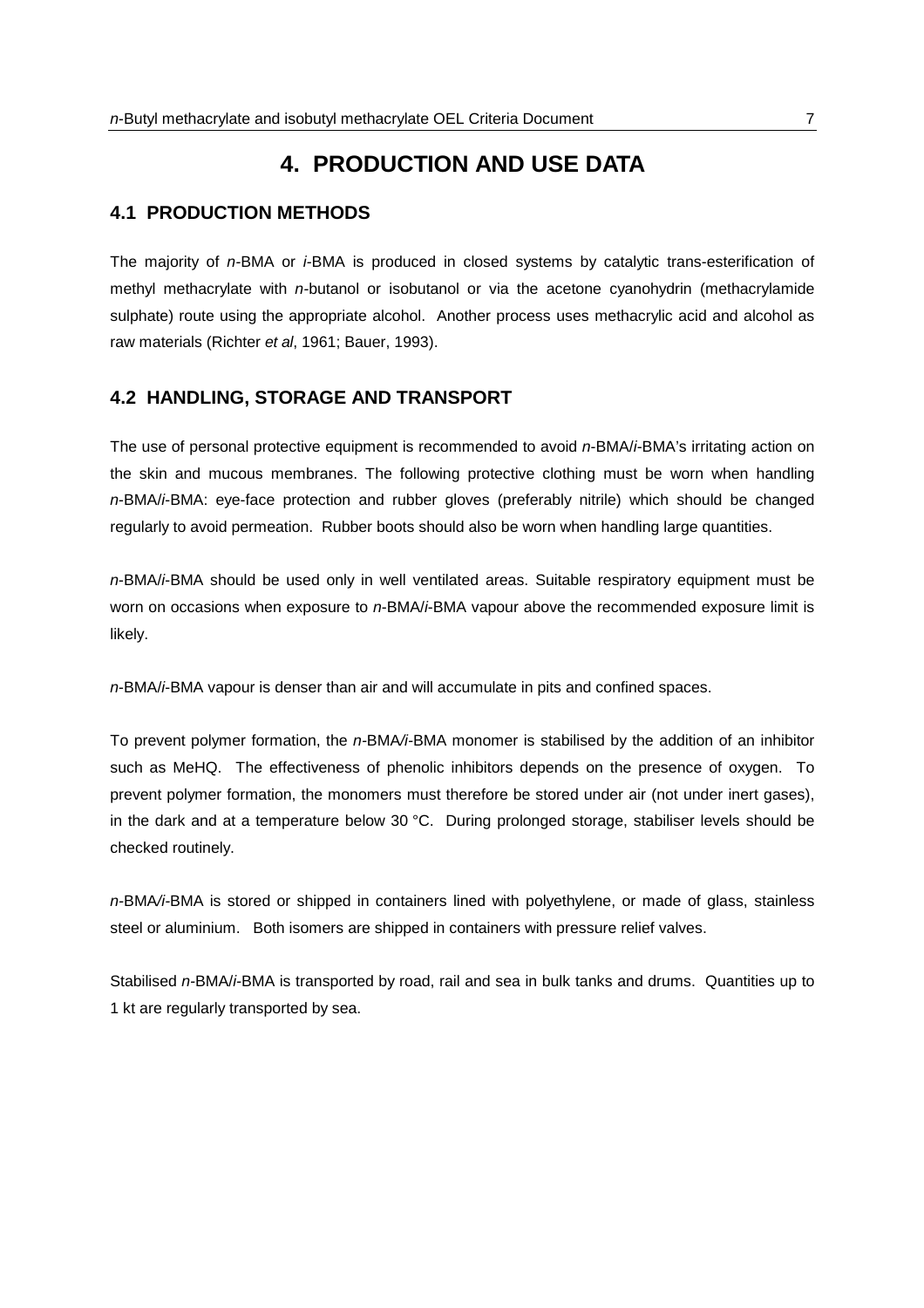## <span id="page-17-0"></span>**4.3 USES**

### **4.3.1 Quantities Produced**

In EU countries, 32 kt of *n-*BMA and 8 kt of *i-*BMA were produced in 1994. Production in 1995 was 12 % higher than 1994 (CEFIC, 1996).

## **4.3.2 Usage**

*n-*BMA/*i-*BMA is used as a monomer or co-monomer for the industrial production of acrylic polymers.

*n-*BMA/*i-*BMA is used as a co-monomer in acrylic surface coatings, in the production of resins, solvent coatings, adhesives and oil additives, emulsions for textiles and leather and paper finishing. *n-*BMA/*i-*BMA is also used in the manufacture of contact lenses, in dental technology (both as a monomer and comonomer) and as copolymers, for example, in paraffin embedding media. Resins containing less than 1 % *n-*BMA/*i-*BMA as polymers are found in dental and other applications

Approximately 13 % of the Western European *n-*BMA/*i-*BMA production was exported in 1994 (CEFIC, 1996). The distribution of *n-*BMA/*i-*BMA consumption remaining in the EU in 1994 is depicted in Table IV.

| Type of use                                         | n-BMA | <i>i</i> -BMA |
|-----------------------------------------------------|-------|---------------|
|                                                     | (%)   | (%)           |
| Solid polymers, coatings, ionomers                  | 48    | 50            |
| Dispersions (aqueous based polymers)                | 45    | 45            |
| Sales (comanufacturers, industrial users)           | 4     | 4             |
| Oil additives                                       | 2     |               |
| Reactive resins/adhesives (industrial applications) |       |               |

#### **Table IV: Use Pattern in the EU in 1994** (CEFIC, 1996)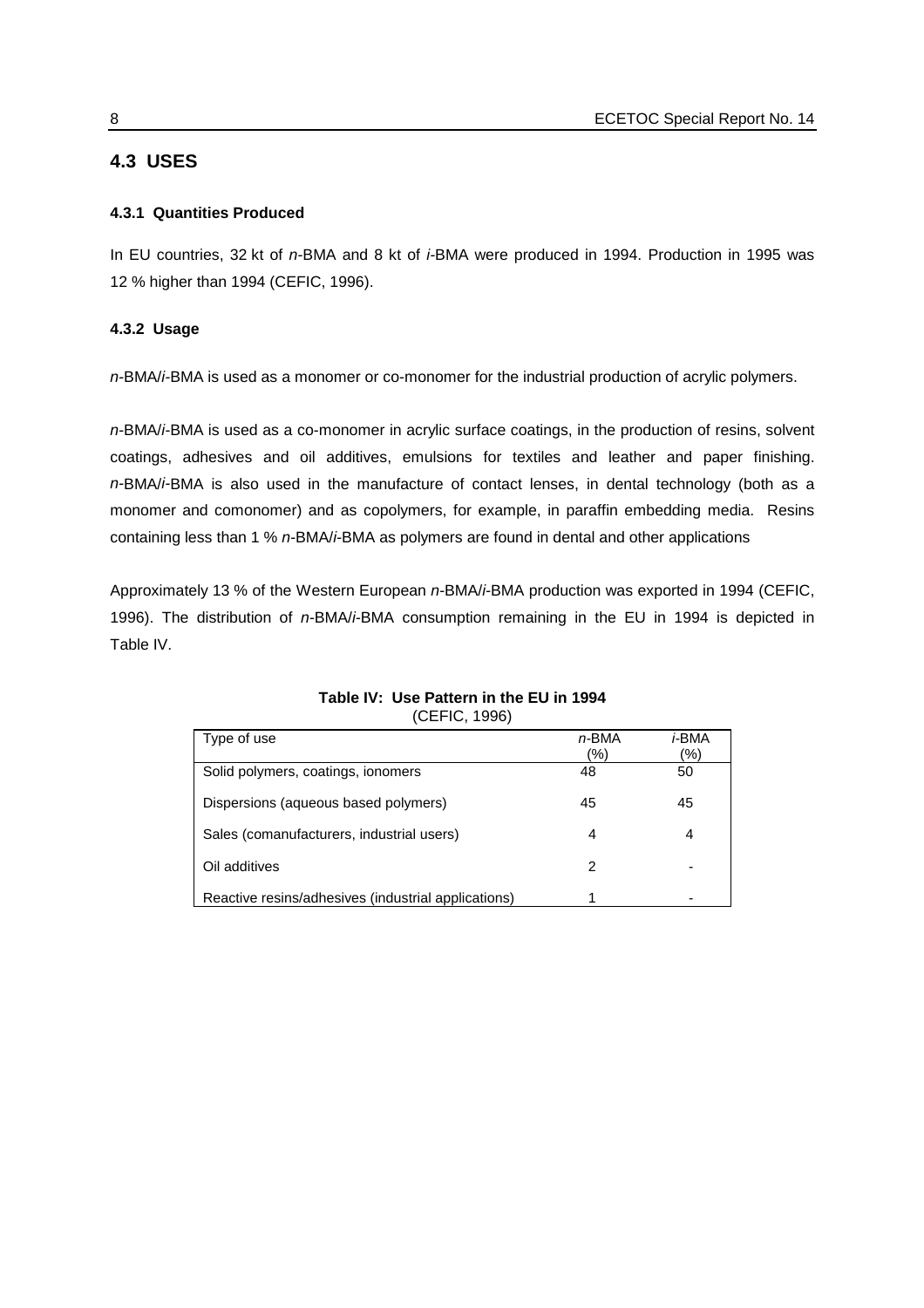# <span id="page-18-0"></span>**5. QUANTITATIVE INFORMATION ON EXPOSURE AND UPTAKE**

#### **5.1 EXPOSURE LEVELS AT THE WORKPLACE**

As with other volatile methacrylate esters, workplace concentrations of *n-*BMA/*i-*BMA are lower in closed or semi-closed manufacturing processes than in down-stream user operations where monomer or syrup is often handled in open systems. The available workplace exposure data have almost exclusively been generated in larger companies representing the former group. The only data available on downstream user activities are those published by Froines and Garabrant in 1986 (see below) and collected at a manicure salon where short-term high exposures would have contributed to the higher background levels. It is unusual to monitor the workplace of these small industries and these data may not be typical.

#### *n-***BMA**

The available data on occupational exposure levels of *n-*BMA during monomer production and polymerisation are summarised in Table V.

| Work place                  | Year of     | Sample type <sup>a</sup> | Concentration (mg/m <sup>3</sup> ) |                               |
|-----------------------------|-------------|--------------------------|------------------------------------|-------------------------------|
|                             | measurement |                          | TWA <sup>b</sup>                   | Short-term level <sup>c</sup> |
| <b>Production</b>           |             |                          |                                    |                               |
| Laboratory                  | 1992-93     | Area                     | 0.2                                | $< 0.5 - 3.77$                |
| <b>NS</b>                   | 1992        | Area                     | 0.9                                |                               |
| Filling                     | 1992-93     | <b>NS</b>                |                                    | $NDd - 0.37$                  |
| Other operations            | 1992-94     | <b>NS</b>                | $0.09 - 0.16$                      |                               |
| Pump house                  | 1992        | <b>NS</b>                |                                    | 7.6                           |
| Polymerisation              |             |                          |                                    |                               |
| <b>Block polymerisation</b> | 1992-94     | <b>NS</b>                | 0.13                               | 1.21                          |
| Bead polymerisation         | 1992-94     | <b>NS</b>                | 0.05                               | 0.45                          |
| Storage and distribution    | 1992-94     | <b>NS</b>                | 0.04                               | 0.99                          |

**Table V: Occupational Exposure Levels of** *n-***BMA during Monomer Production and Polymerisation** (CEFIC, 1996)

a Area = background monitoring at the work place; NS = not stated; there are no data on personal monitoring in the worker's breathing zone

<sup>b</sup> TWA = time-weighted average exposure concentration (4 to 8-h working period)

<sup>c</sup> Short-term level = exposure concentration during short period (5 min - 1 h)  $d$  ND = not detectable (detection limit not stated)

Workplace concentrations of *n-*BMA and other vapours during the extrusion of acrylic sheets ranged between < 0.1 and 8 ppm (< 0.6-47 mg/m<sup>3</sup>) under normal conditions and between < 0.1 and 16.5 ppm (< 0.1-97.5 mg/m<sup>3</sup>) under degradation conditions (600 °F or 315 °C) (Rohm and Haas, 1989).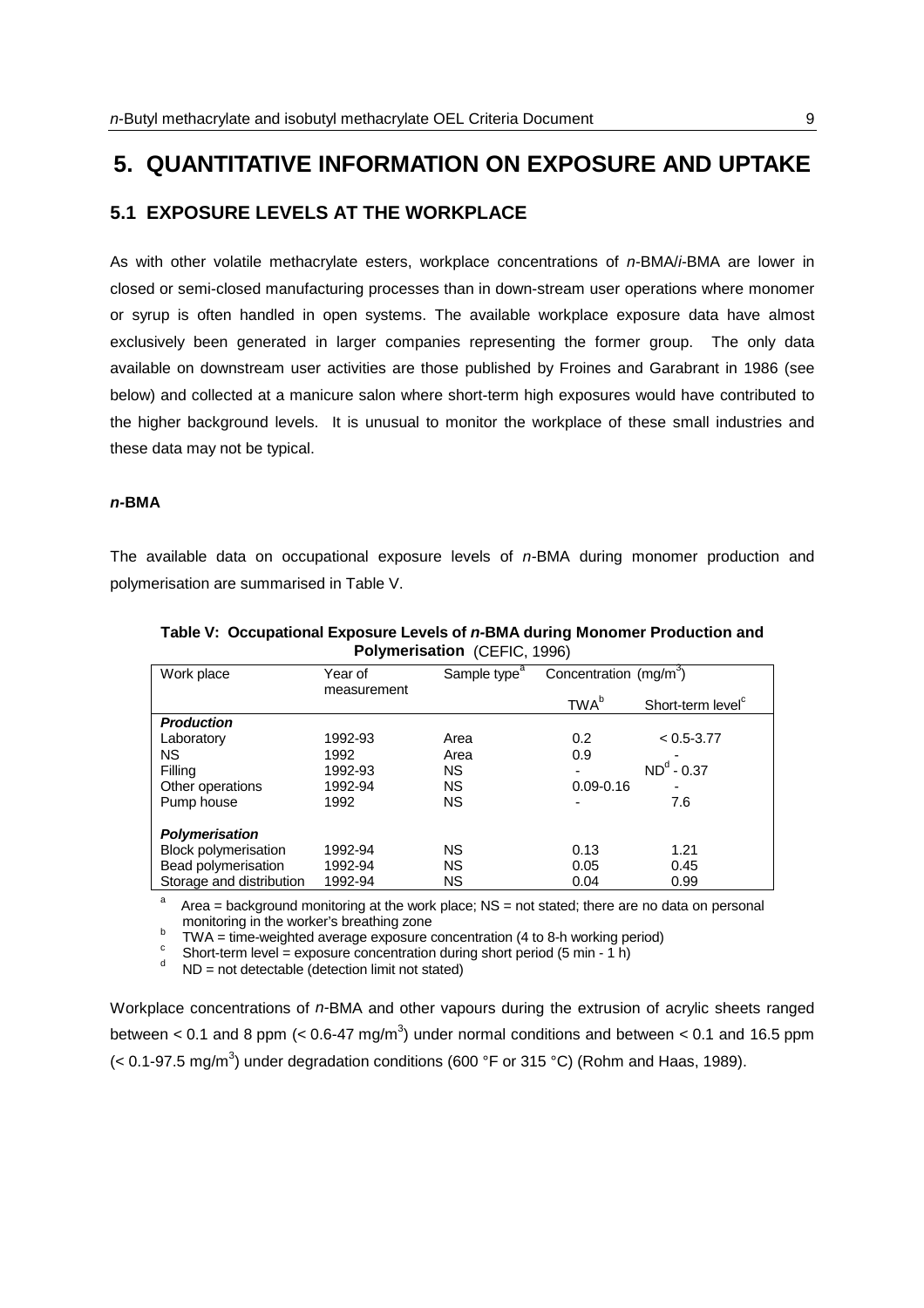┑

### *i-***BMA**

The available data on occupational exposure levels of *i-*BMA during production and polymerisation are summarised in Table VI.

| Table VI: Occupational Exposure Levels of <i>i-</i> BMA during Monomer Production and |
|---------------------------------------------------------------------------------------|
| <b>Polymerisation (CEFIC, 1996)</b>                                                   |

| Work place                  | Year of     | Sample type <sup>a</sup> | Concentration (mg/m <sup>3</sup> ) |                               |
|-----------------------------|-------------|--------------------------|------------------------------------|-------------------------------|
|                             | measurement |                          |                                    |                               |
|                             |             |                          | TWA <sup>b</sup>                   | Short-term level <sup>c</sup> |
| <b>Production</b>           |             |                          |                                    |                               |
| Laboratory                  | 1992-93     | NS/Area                  | 0.06                               | $< 0.5 - 0.14$                |
| <b>NS</b>                   | 1992        | Area                     | 0.4                                |                               |
| Filling                     | 1992-93     | <b>NS</b>                | 0.05                               | $ND^{d} - 6.11$               |
| Other operations            | 1992-94     | <b>NS</b>                | 0.02                               |                               |
|                             |             |                          |                                    |                               |
| <b>Polymerisation</b>       |             |                          |                                    |                               |
| <b>Block polymerisation</b> | 1992-94     | <b>NS</b>                | 0.29                               | 1.49                          |
| Storage and distribution    | 1992-94     | <b>NS</b>                | 0.32                               |                               |

a Area = background monitoring at the work place; NS = not stated; there are no data on personal monitoring in the worker's breathing zone<br>
DMA time weighted pyerses expecting

<sup>b</sup> TWA = time-weighted average exposure concentration (4 to 8-h working period)

<sup>c</sup> Short-term level = exposure concentration during short period (5 min - 1 h)  $d$  ND = not detectable (detection limit not stated)

Froines and Garabrant (1986a,b) have reported on workplace concentrations of *i-*BMA during the preparation of synthetic nails (Table VII).

| Table VII: Exposure of Manicurists to <i>i</i> -BMA during Preparation of<br><b>Synthetic Nails</b> (Froines and Garabrant, 1986a,b) |              |                           |                                  |  |
|--------------------------------------------------------------------------------------------------------------------------------------|--------------|---------------------------|----------------------------------|--|
| Nail shop                                                                                                                            | Number of    |                           | Exposure concentration $(mg/m3)$ |  |
|                                                                                                                                      | measurements | Intermittent <sup>a</sup> | Continuous <sup>b</sup>          |  |

| <b>HALLON</b> | <b>IVAILIDEL OF</b> | $L$ apposant concentration (ing/in) |        |      |                         |
|---------------|---------------------|-------------------------------------|--------|------|-------------------------|
|               | measurements        | Intermittent <sup>a</sup>           |        |      | Continuous <sup>b</sup> |
|               |                     | Mean                                | Median | Mean | Median                  |
|               |                     | 30.7                                | 29.6   | 5.3  | 4.7                     |
|               |                     |                                     |        |      |                         |
|               |                     | 45.5                                |        | 16.0 | -                       |
|               |                     |                                     |        |      |                         |
| Overall       | b                   | 36.6                                | 29.6   | 9.5  |                         |

<sup>a</sup> Exposure to *i-*BMA alone<br><sup>b</sup> Exposure mixed with ethyl methacrylate, 8-h TWA

#### *n-***BMA/***i***-BMA**

Workplace concentrations between < 0.03 and 0.29 ppm (0.18 and 1.71 mg/m<sup>3</sup> ) of *n-*BMA/*i*-BMA (isomer not specified) were reported by a polymer company; no further data are available (Hi-Tek Polymers, 1989).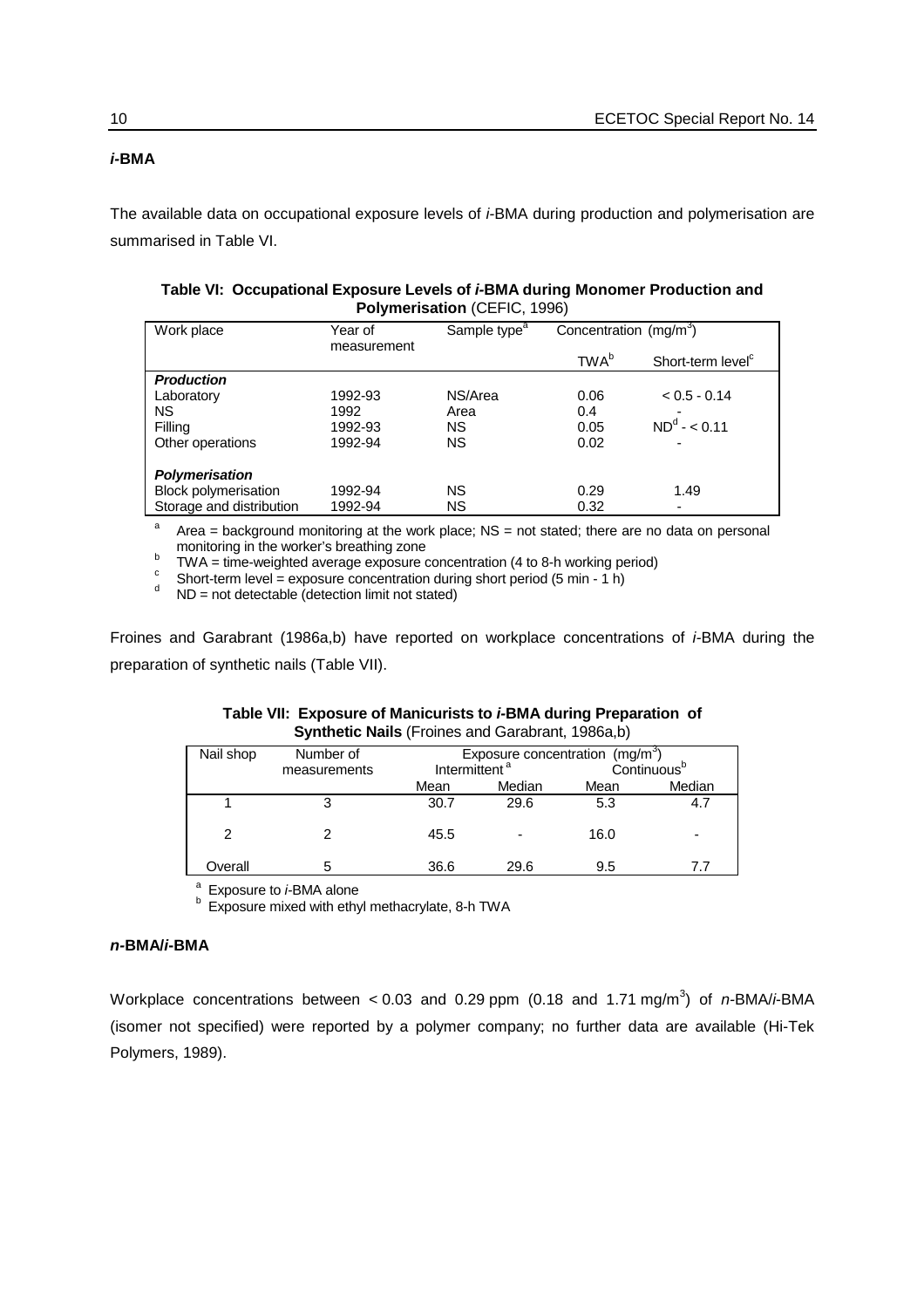<span id="page-20-0"></span>Median concentrations of *n-*BMA/*i*-BMA (isomer not specified) in the breathing zone of workers in shipyards (building and outfitting operations) were reported to range between 0.02 and 0.03 mg/m<sup>3</sup> with a maximum of 0.14 mg/m<sup>3</sup> (10 measurements) (Engström *et al*, 1990).

#### **5.1.1 Biomonitoring**

No methods for biological monitoring have been established, and data on levels in human tissues, secreta or excreta are not available.

# **5.2 LEVELS IN FOOD AND DRINKING WATER, AND EXPOSURE RELATED TO LIFESTYLE**

No data are available.

## **5.3 ENVIRONMENTAL LEVELS**

No data are available on *n-*BMA*/i-*BMA levels in air, water, soil and biota.

## **5.4 SUMMARY AND EVALUATION**

Environmental releases during production and major industrial uses are very low.

Occupational exposure in downstream user industries is anticipated to be higher but hygiene monitoring is uncommon.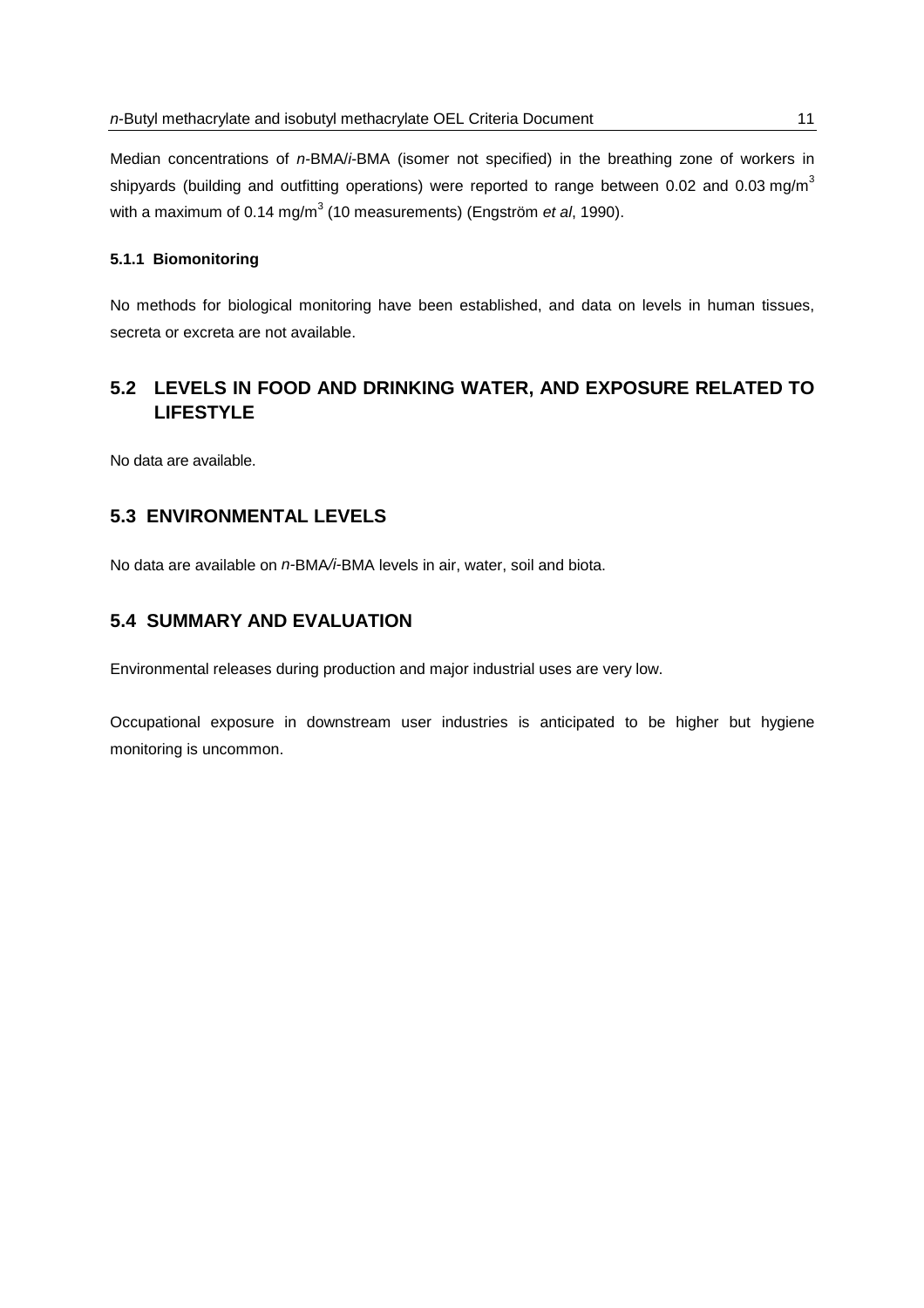# <span id="page-21-0"></span>**6. MEASUREMENT TECHNIQUES AND ANALYTICAL METHODS**

A number of different analytical methods for the determination of *n-*BMA*/i-*BMA in various media have been described in the literature (ECETOC, 1996).

# **6.1 WORKPLACE AIR**

*n-*BMA/*i-*BMA in workplace air can be determined by means of NIOSH method 1450 (esters I), involving adsorption on activated carbon by active sampling (4 l/h) followed by desorption with carbon disulphide and analysis by GC/FID. Detection limits are 0.06 mg/m<sup>3</sup> for an 8-hour sample and 6 mg/m<sup>3</sup> for short-term measurements (5 min) (NIOSH, 1984; Röhm, 1996). Using a similar method Degussa (1992) achieved a detection limit of 1  $\mu$ g/sample (17  $\mu$ g/m<sup>3</sup>).

## **6.2 BIOLOGICAL TISSUES AND FLUIDS**

No standardised method for assaying *n-*BMA/*i-*BMA and its metabolites in biological tissues, secreta or excreta is available.

Kuznetsova *et al* (1991) have described a GC method for the determination of n-BMA/i-BMA in biological fluids (blood, urine, amniotic fluid) and tissues (liver, lungs). No further details are available from the literature abstract.

GC/FID was used to quantify *n-*BMA in extracts of *in vitro* incubation mixtures with carboxylesterases (McCarthy and Witz, 1991).

Although HPLC methods have been used for the analysis of *n-*BMA/*i-*BMA in biological media, GC analysis combined with extraction or headspace pre-concentration is expected to be more useful.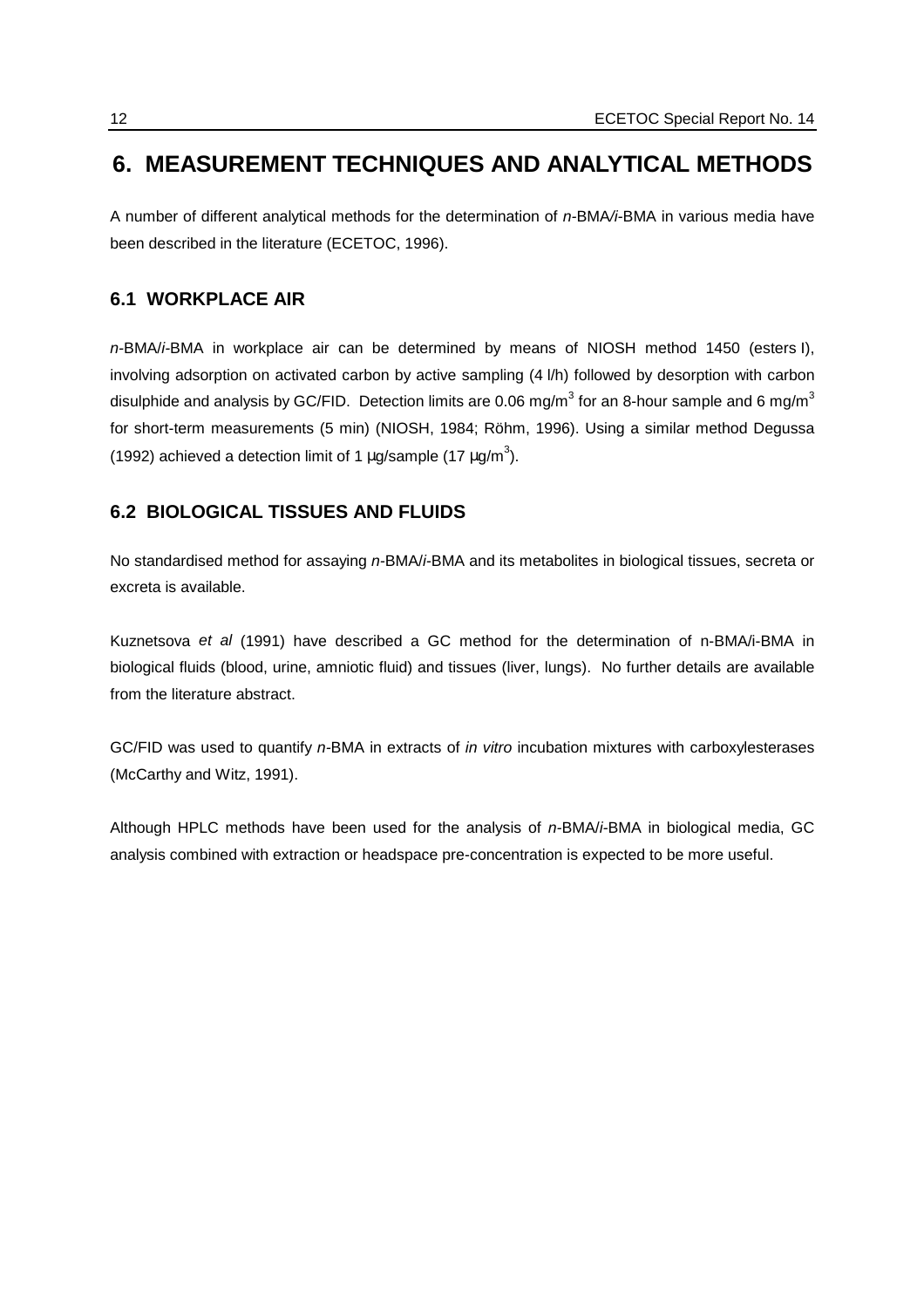# **7. TOXICOLOGY**

## <span id="page-22-0"></span>**7.1 TOXICOKINETICS**

#### **7.1.1 Uptake**

From the physico-chemical data (Table I) and by analogy with methyl methacrylate (ECETOC, 1995a; Appendix A) it is anticipated that *n-*BMA/*i-*BMA is rapidly absorbed after oral, dermal and inhalation exposure.

#### **7.1.2 Distribution**

Male rats received 6.7 mmol/kgbw of  $11^{-14}$ C-butyllmethacrylate (equivalent to 10 mBq/kgbw) by intraperitoneal (i.p.) injection 2, 12, 24 or 48 hours before they were killed. Radioactivity was rapidly distributed to all major organs The initial half-life of radioactivity in the blood was 10 hours. A small amount (3.5 %) of the radioactivity was tightly associated with plasma proteins after 48 hours. Maximum levels of radioactivity were observed in liver, kidney, heart, brain and plasma after 2- 12 hours; the highest activity in liver and kidneys, the lowest amounts were found in the brain. The half-life of radioactivity in the kidney was 24 hours. After 48 hours 38 % of the administered radioactivity remained in these organs; the nature of this radioactivity was not determined (Svetlakov *et al*, 1989).

Due to the predicted hydrolysis of *n-*BMA to *n-*butanol and methacrylic acid it is uncertain whether the distributed radioactivity was attributable to intact *n-*BMA, *n-*butanol or its metabolites. *In vitro* data do not substantiate the authors' claim that *n-*BMA/*i*-BMA covalently binds to plasma protein. Cytochrome P450-binding of *n-*BMA in rat liver microsomal preparations revealed a type I spectrum. Substances leading to type I spectra are normally considered to be substrates of the cytochrome  $P_{450}$ -dependent mono-oxygenases (Kotlovskii *et al*, 1985). The respective binding constants of *n-*BMA and *i-*BMA to bovine serum albumin were determined to be 2.16 and 1.99 (I/Avogrado No of binding) at pH 5.0 and 21 °C (Fujisawa and Masuhara, 1980).

#### **7.1.3 Biotransformation**

#### *n***-BMA**

*n-*BMA is rapidly hydrolysed by liver esterases yielding methacrylic acid and *n-*butanol *in vitro*. *n-*BMA (at a concentration of 36 mmol/l) was incubated with rat liver microsomes at pH 7.4 and 37 °C for 5 minutes. *n-B*utanol was determined in the supernatant by GC analysis. *n*-Butanol was formed at a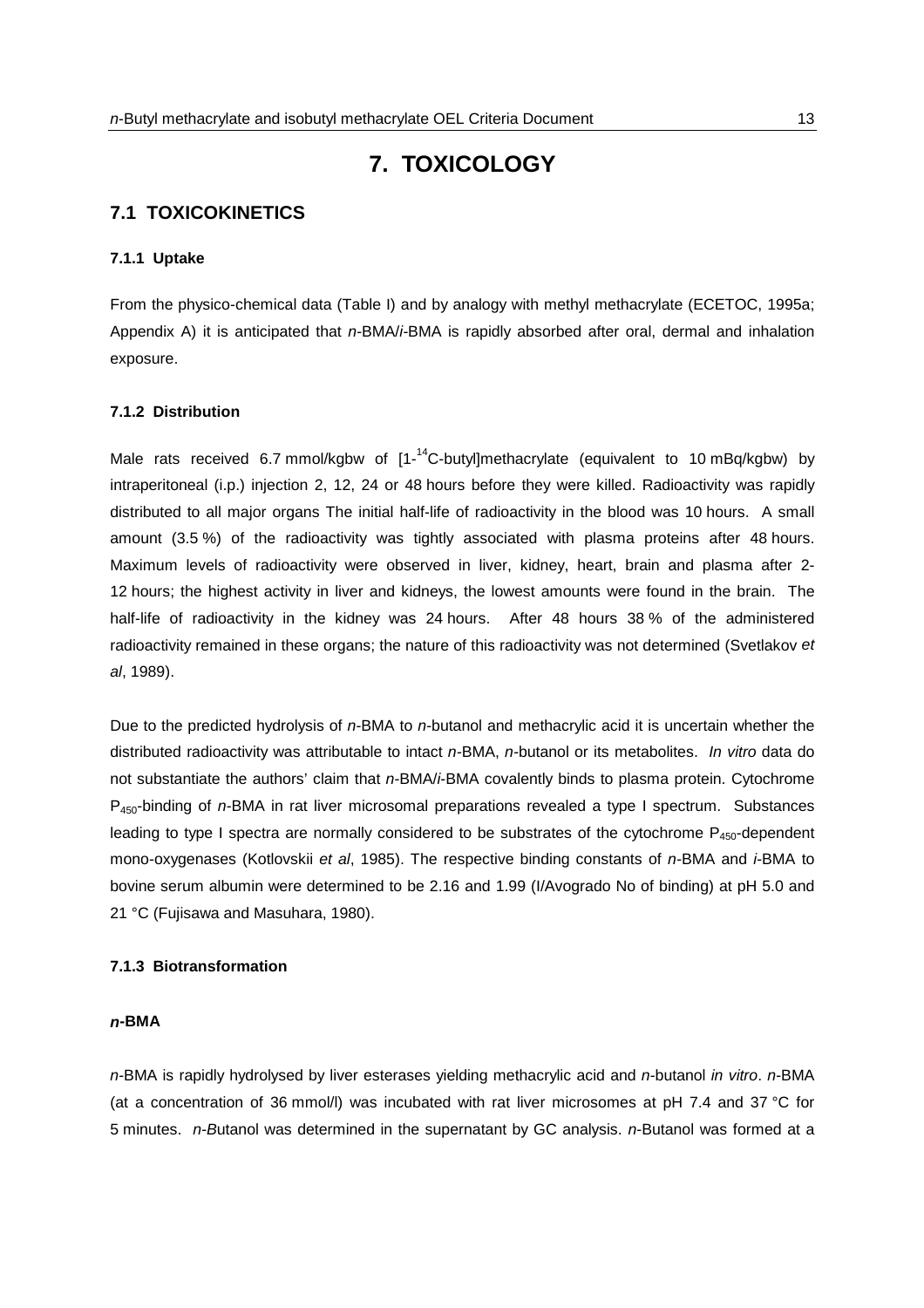rate of 55 nmol/g protein per minute of incubation. The reaction rate was greater than that of the hydrolysis of methyl methacrylate determined in the same test system (0.5 nmol/mg protein/min) and in the same range as that of *n-*butyl acrylate (50 nmol/mg protein/min). When the incubation mixture was inactivated by heating to 100 °C prior to the addition of *n-*BMA, no butanol was generated indicating that microsomal hydrolysis of the ester was enzyme catalysed (Kotlovskii *et al*, 1988).

The kinetic constants of the enzymatic hydrolysis of *n-*BMA using a porcine liver carboxyl esterase were determined to be  $K_m = 72 \pm 28$  µmol/l and  $V_{max} = 1.84$  nmole/min (incubation for 20 min with 5-250 µmol/l *n-*BMA at 37 °C at pH 8). The constants were comparable to those of butyl acrylate. Compared with ethyl methacrylate n-BMA had lower K<sub>m</sub> and V<sub>max</sub> values indicating an increase in substrate affinity, but a decrease in turnover for the enzymatic hydrolysis with increasing chain length of the alcohol residue (McCarthy and Witz, 1990, 1991, 1997; McCarthy, 1995).

There are no data available on reaction kinetics *in vivo*.

#### **Hydrolysis Data on Analogous Substances**

Hydrolysis of methyl methacrylate has been extensively studied and may provide some insight into the hydrolysis of *n-*BMA/*i*-BMA.

Hydrolysis of methyl methacrylate occurs at the site of first contact, as demonstrated in the upper airways of rats when methyl methacrylate was administered by inhalation (Morris and Frederick, 1995). Ester hydrolysis of methyl methacrylate is known to occur within minutes in human peripheral blood *in vivo* with a half-life of about 5 minutes (Crout *et al*, 1979). *In vitro* studies with the *n-*butyl ester indicate that hydrolysis will occur with *n-*BMA/*i*-BMA but that the rate could be slower than that for methyl methacrylate due to the increased chain length of the alcohol (McCarthy and Witz, 1991).

#### **Glutathione Conjugation**

Conjugation with GSH does not appear to play an important role for *n-*BMA/*i-*BMA biotransformation as evidenced in *in vitro* experiments. Rate constants for the reaction of different acrylates and methacrylates with GSH (pH 7.4, 37 °C), and with cellular GSH in rat red blood cells (pH 7.4, 37 °C, 1 h) were determined by McCarthy and Witz (1994). *n-*BMA did not react with GSH to any measurable extent. Incubation of *n-*BMA with a solution of reduced GSH at 37 °C did not result in a decrease in GSH within 120 minutes, while with *n-*butyl acrylate a 50 % reduction of GSH was observed after 5 minutes (Svetlakov *et al*, 1989).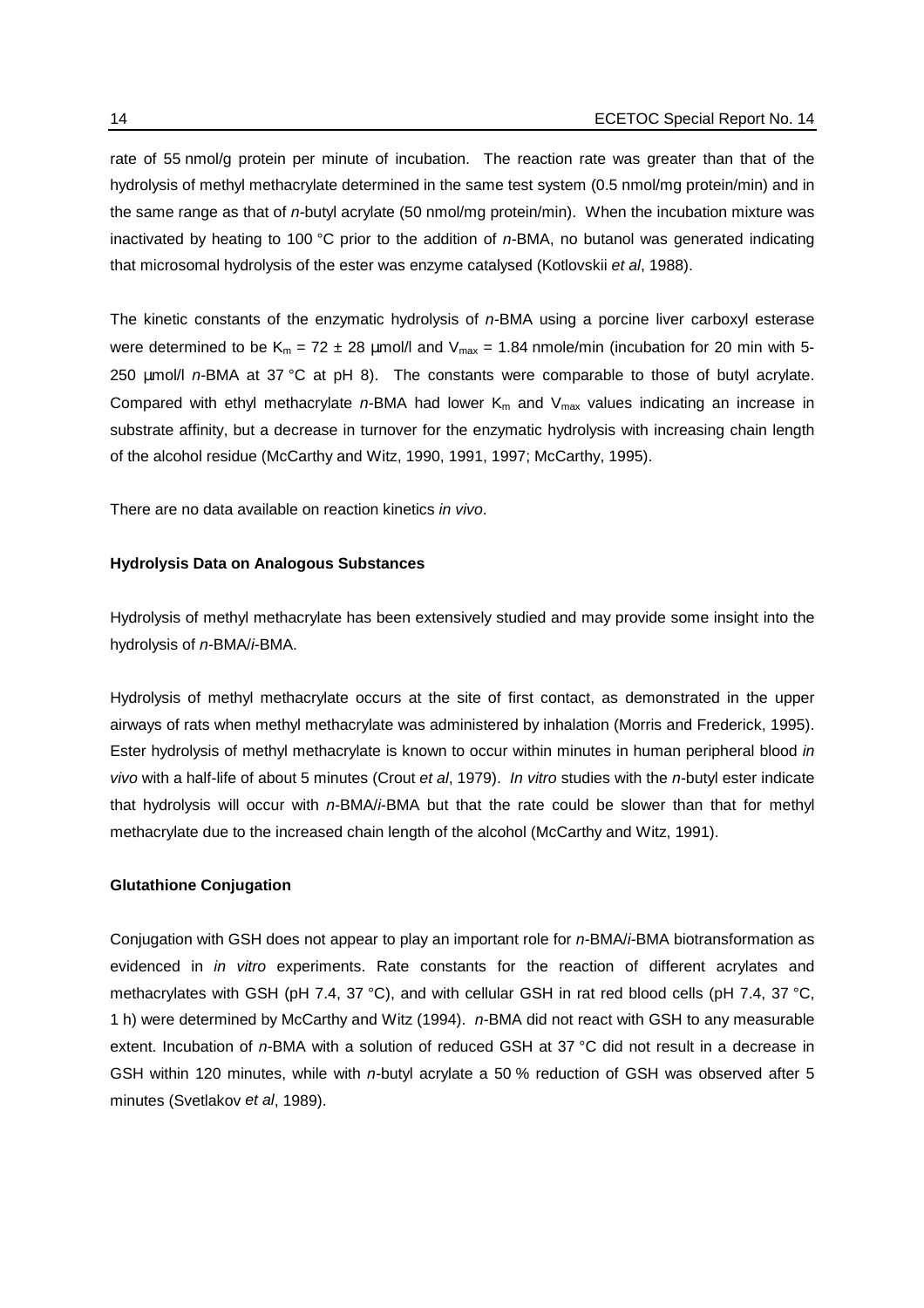#### <span id="page-24-0"></span>**Further Metabolism of Hydrolysis Products**

Bratt and Hathway (1977) and ICI (1977b) conducted studies with radiolabelled methyl methacrylate administered in corn oil by gavage to male Wistar rats. It was shown that the methacrylic acid arising from the primary hydrolysis step was metabolised via methylmalonyl-CoA and succinyl-CoA, which are substrates of the citric acid cycle, with the majority being exhaled as carbon dioxide.

*n-B*utanol is a substrate of alcohol-dehydrogenase (Von Rietbrock and Abshagen, 1971; Saito, 1975). The main metabolic pathway in rats following oral administration of radiolabelled *n-*butanol to rats was rapid oxidation to ultimately carbon dioxide. A minor part was excreted was urine as glucuronide or sulphate (Di Vincenzo and Hamilton, 1979). After repeated ingestion of *n-*butanol (saturated solution in drinking water) by rabbits small amounts of the following urinary metabolites were identified: acetaldehyde, acetic acid, *n-*butyraldehyde and unchanged *n-*butanol (Saito, 1975).

When rabbits received oral doses of 2 ml isobutanol/kgbw the blood level of isobutanol reached 0.8 mg/ml after 30 minutes. Elimination from the blood was almost complete 5 hours after administration (Saito, 1975).

#### **7.1.4 Excretion**

It can be anticipated that if hydrolysis constitutes a major pathway of *n-*BMA/*i-*BMA metabolism *in vivo* the resulting reaction products will be rapidly eliminated by the body using physiological oxidation pathways.

#### **7.1.5 Biological Monitoring**

No data are available.

#### **7.1.6 Summary and Evaluation**

From the physico-chemical data and by analogy with methyl methacrylate it is anticipated that *n-*BMA/*i-*BMA is rapidly absorbed after oral and inhalation exposure.

*n-*BMA is rapidly hydrolysed by carboxyl esterases yielding methacrylic acid and *n-*butanol. By analogy with methyl methacrylate it is anticipated that hydrolysis of *n-*BMA/*i-*BMA with further metabolism of the respective cleavage products (methacrylic acid and *n-*butanol or isobutanol) by normal physiological pathways (to ultimately CO2) will be the main route of metabolism for *n-*BMA/*i-*BMA.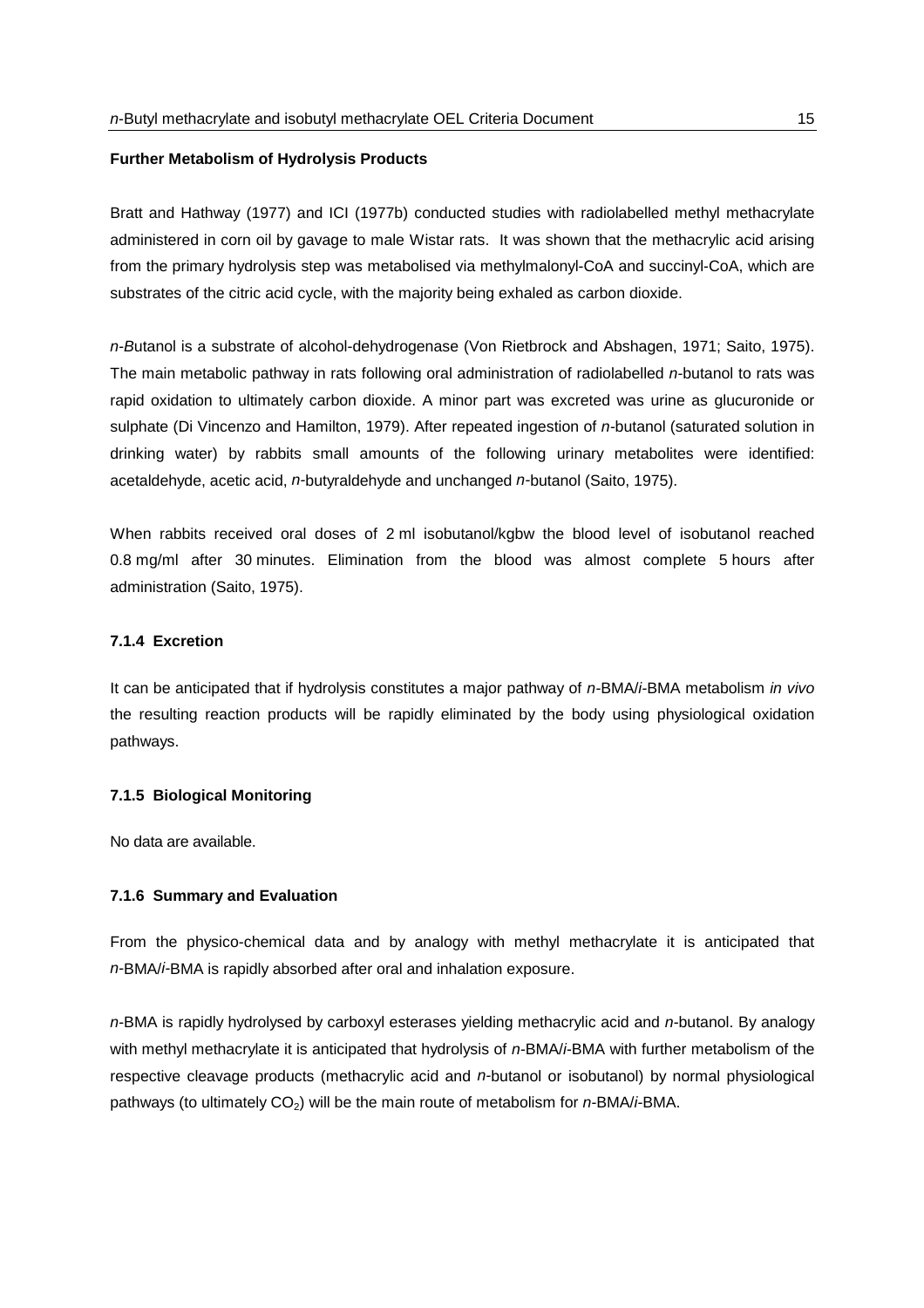## <span id="page-25-0"></span>**7.2 TOXICODYNAMICS**

#### **7.2.1 Acute Toxicity**

### **7.2.1.1** *Inhalation*

The acute toxicity following administration of *n*-BMA/*i*-BMA vapour is low as judged by LC<sub>50</sub> values available for several animal species (Tables VIII-X).

| $10000$ and $10000$ moderning and $0.0000$ |                 |                        |                         |
|--------------------------------------------|-----------------|------------------------|-------------------------|
| <b>Species</b>                             | Duration<br>(h) | $LC_{50}$<br>(ppm)     | Reference               |
| Rat                                        | 4               | $>$ 4,901 <sup>b</sup> | Kelly, 1993             |
| Rat                                        | 4               | $4,910^c$              | Oberly and Tansey, 1985 |
| Rat                                        | 4               | > 1,014                | Shepel'skaya, 1975      |
| Rat                                        | 8               | $> 4,900^{\circ}$      | Smyth et al, 1969       |
| Mouse                                      | 4               | > 1.041                | Shepel'skaya, 1975      |
| Mouse                                      | 2               | 4.410                  | Danishevskii, 1957      |

#### **Table VIII: Acute Inhalation Toxicity of** *n-***BMA/***i-***BMAa**

<sup>a</sup> Isomer not specified<br><sup>b</sup> Reported as 29 mg/l<br><sup>c</sup> Over subsequent 24-h period<br><sup>d</sup> Saturated vapour

#### **Table IX: Acute Inhalation Toxicity of** *n-***BMA**

| <b>Species</b>                        | Duration<br>(h) | $LC_{50}$<br>(ppm) | Reference            |
|---------------------------------------|-----------------|--------------------|----------------------|
| Rat                                   | 4               | $3,330^{a}$        | Kustova et al, 1979  |
| Rat                                   | 8               | >880               | Autian, 1975         |
| Rat                                   | 8               | > 845              | Deichmann, 1941      |
| Rabbit                                | 8               | > 845              | Deichmann, 1941      |
| Guinea pig                            | 8               | > 845              | Deichmann, 1941      |
| Mouse<br>а<br>Donarted as $40.7$ mall | 7.6             | > 2,874            | Lawrence et al, 1974 |

Reported as 19.7 mg/l

#### **Table X: Acute Inhalation Toxicity of** *i-***BMA**

| <b>Species</b> | Duration<br>ſh | ∟C <sub>50</sub><br>(ppm) | Reference            |
|----------------|----------------|---------------------------|----------------------|
| Rat            | O              | > 3.600                   | Autian, 1975         |
| Mouse          | 4.8            | > 5.026                   | Lawrence et al, 1974 |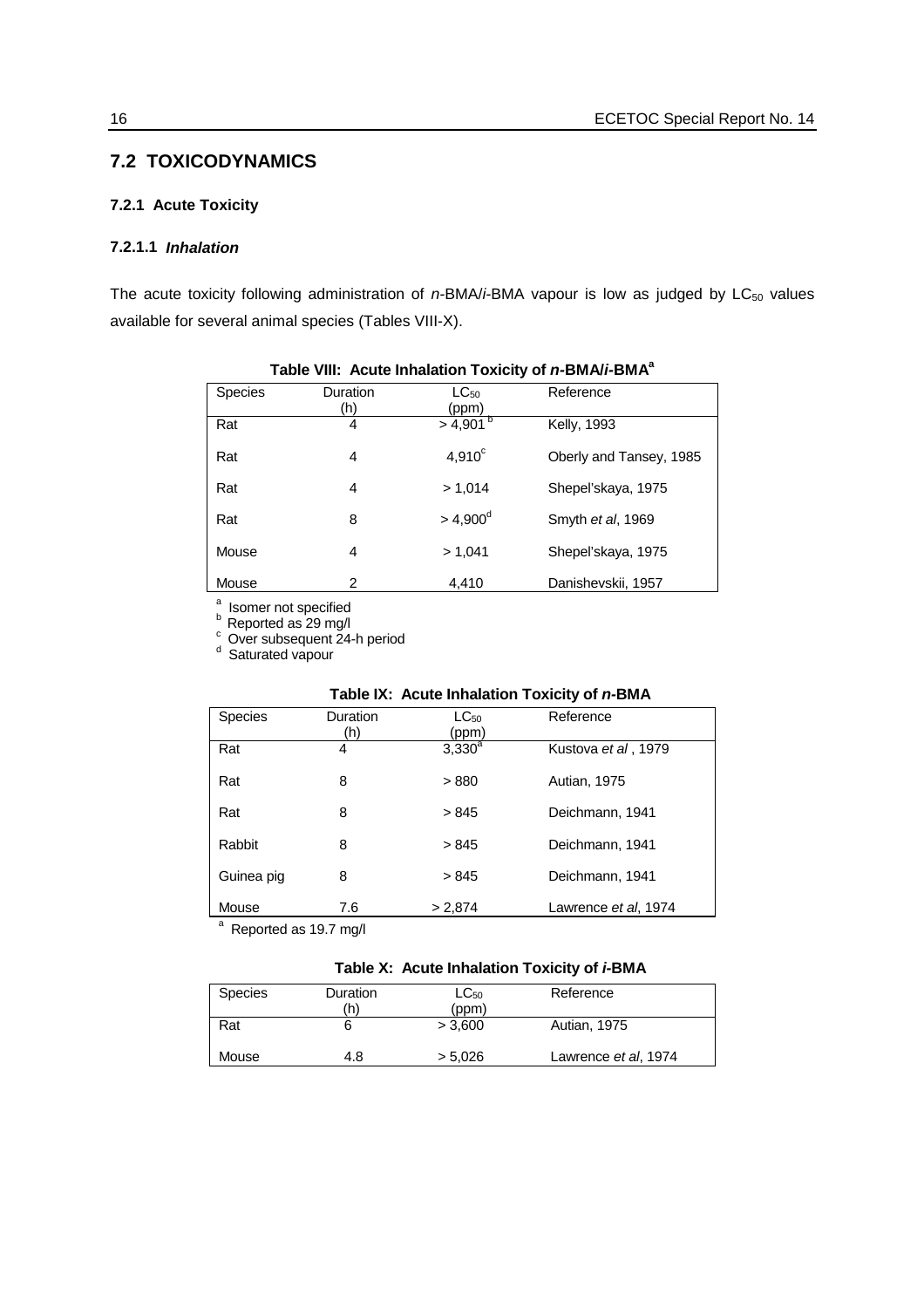<span id="page-26-0"></span>Where clinical signs of exposure were reported in these studies, they are consistent with exposure to a material that is irritant to the eyes and respiratory tract, e.g. lung noise, irregular respiration, nasal and ocular discharge, eyes closed or squinted.

Inhalation of 19.7 mg *n*-BMA/l (3,330 ppm) by rats for 4 hours caused hypervolemia of organs (unspecified), emphysematous swelling and point haemorrhages of the lungs, and decreased lymphocyte levels. Circulatory disturbances in the organs persisted for 2 weeks but lung effects persisted for 1 month (Kustova *et al*, 1979). In accordance with the vapour pressure of *n-*BMA, exposures at concentrations above 1,000 ppm would have been to a mixture of vapour and aerosol.

#### **7.2.1.2** *Oral*

The acute oral toxicity of  $n$ -BMA/*i*-BMA following oral administration is low as judged by LD<sub>50</sub> values available for several animal species (Table XI and XII).

| Species | $LD_{50}$<br>(mg/kgbw) | Reference                 |
|---------|------------------------|---------------------------|
| Rat     | > 2,000                | Sarver, 1993a             |
| Rat     | 16,000                 | Kustova et al, 1979       |
| Rat     | 18,020                 | Shepel'Skaya, 1974        |
| Rat     | 18,561                 | Smyth <i>et al</i> , 1969 |
| Rat     | 17,900                 | Deichmann, 1941           |
| Rat     | > 3,200                | Eastman Kodak, 1984       |
| Mouse   | > 3,200                | Eastman Kodak, 1984       |
| Mouse   | 15,800                 | Kustova et al, 1979       |
| Mouse   | 12,900                 | Klimkina et al, 1976      |
| Mouse   | 13,515                 | Shepel'Skaya, 1974        |
| Mouse   | 14,416                 | Lawrence et al, 1974      |
| Rabbit  | 25,000                 | Klimkina et al, 1976      |
| Rabbit  | > 6,300                | Deichmann, 1941           |
| Rabbit  | 5,370                  | Deichmann, 1941           |

#### **Table XI: Acute Oral Toxicity** *n-***BMA**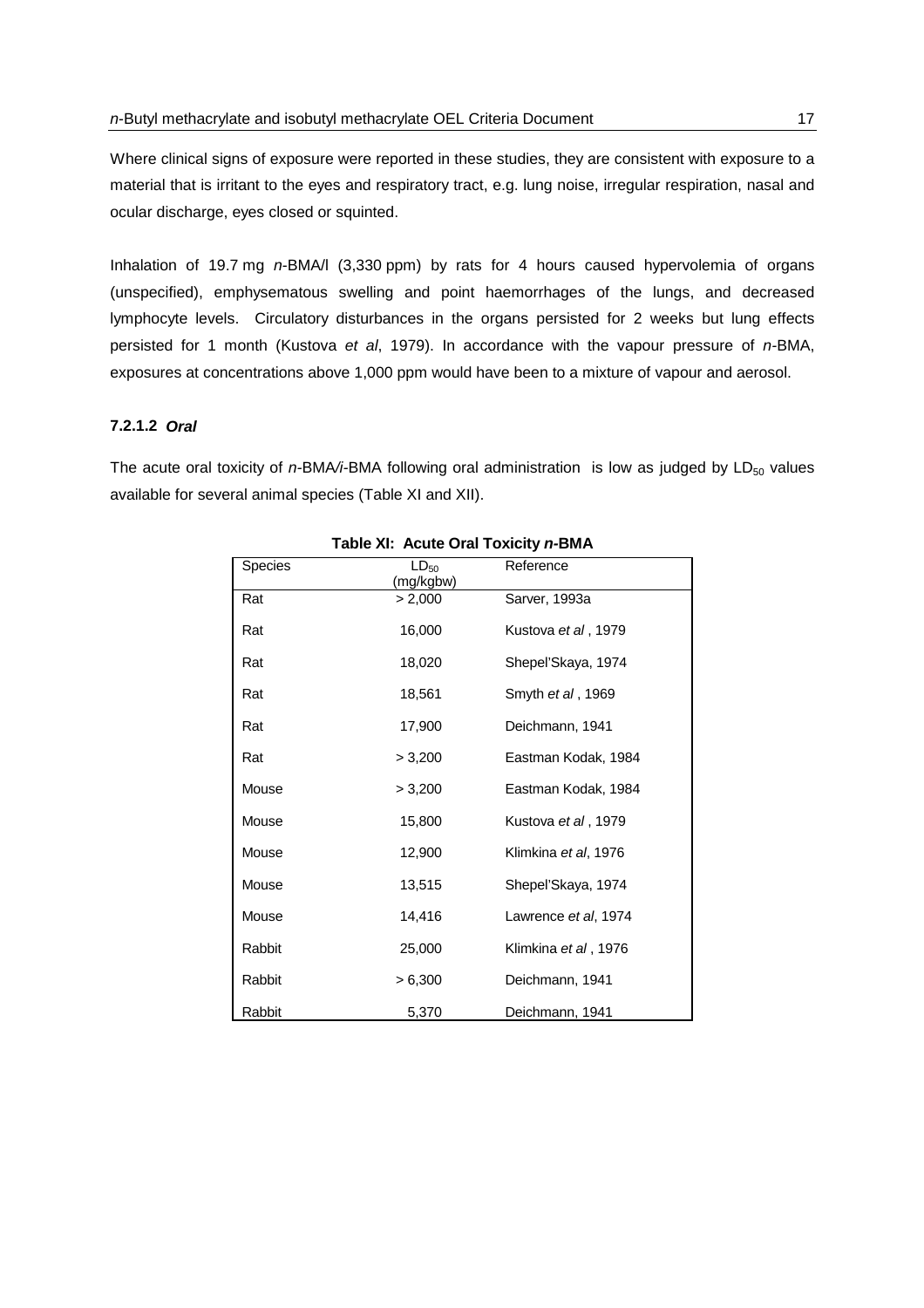<span id="page-27-0"></span>

| <b>Species</b> | LD <sub>50</sub><br>(mg/kgbw) | Reference                 |
|----------------|-------------------------------|---------------------------|
| Rat            | 9,600                         | Röhm, 1977a               |
| Rat            | 6,400-12,800                  | <b>Autian, 1975</b>       |
| Mouse          | 11,824                        | Tanii and Hashimoto, 1982 |

**Table XII: Acute Oral Toxicity** *i-***BMA**

For both *n-*BMA/*i-*BMA the clinical signs described in these studies are slight weakness, hypoactivity, inco-ordination, hypotonia, diarrhoea and cyanosis.

### **7.2.1.3** *Dermal*

The acute dermal toxicity of  $n$ -BMA/*i*-BMA is judged to be low.  $LD_{50}$  values following dermal administration of *n-*BMA in rabbits and guinea pigs are detailed in Table XIII.

| <b>Species</b> | LD <sub>50</sub><br>(mg/kgbw) | Reference           |
|----------------|-------------------------------|---------------------|
| Rabbit         | > 2,000                       | Sarver, 1993b       |
| Rabbit         | 10.181                        | Smyth et al, 1969   |
| Guinea pig     | > 20 ml/kg                    | Eastman Kodak, 1984 |

#### **Table XIII: Acute Dermal toxicity of** *n-***BMA**

There are no data on clinical signs reported in these studies.

## **7.2.1.4** *Evaluation*

*n*-BMA/*i*-BMA is of low acute toxicity via the oral, dermal or inhalation routes of exposure. Where clinical signs were reported they are consistent with exposure to an irritant material.

A skin notation (for systemic toxicity following dermal absorption) is not warranted (ECETOC, 1993).

#### **7.2.2 Irritation, Sensitisation and Immunotoxicity**

#### **7.2.2.1** *Skin Irritation*

#### *n***-BMA**

Application of undiluted *n-*BMA to the skin of rabbits produces slight to strong primary irritation. Key studies are listed in Table XIV.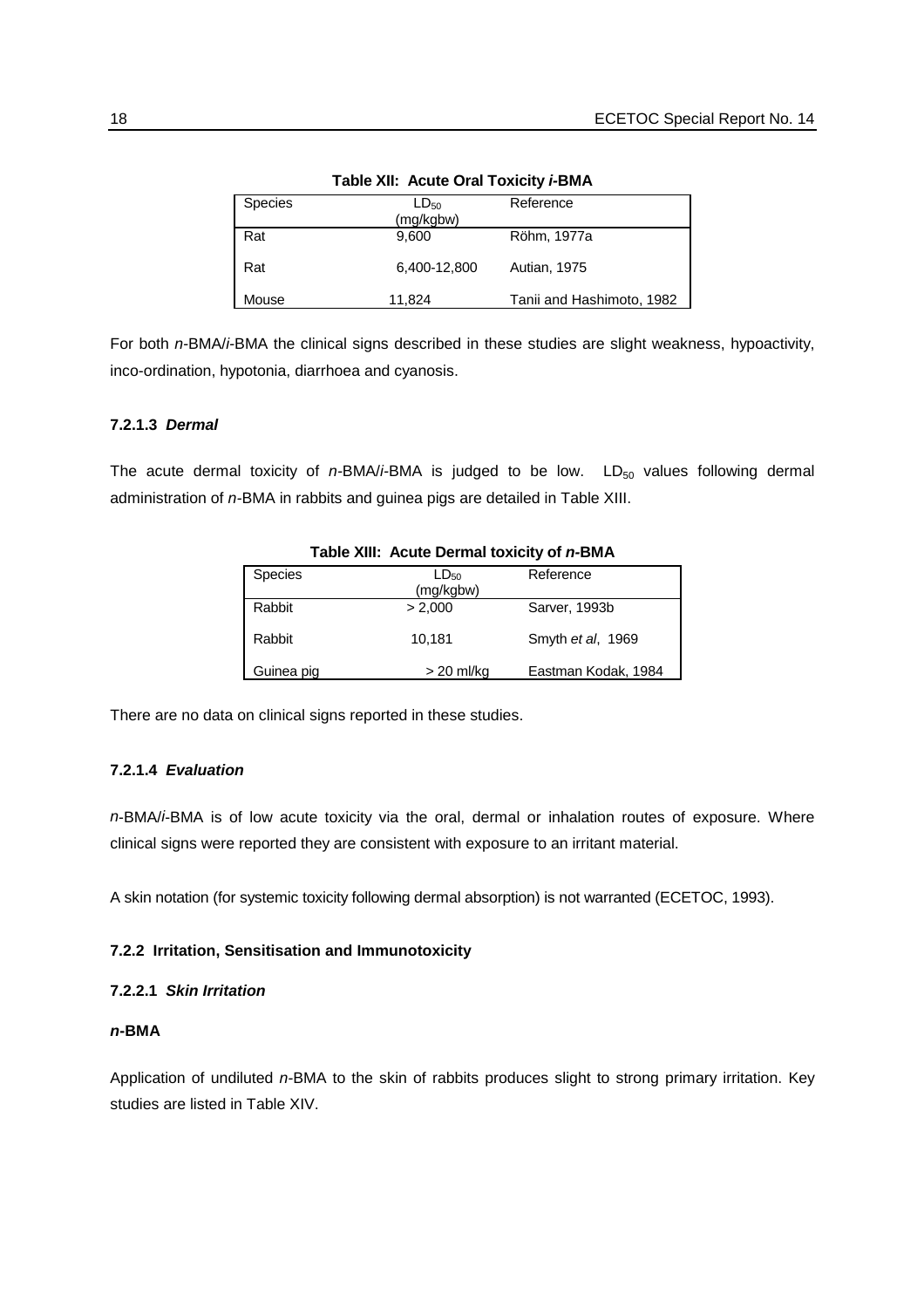<span id="page-28-0"></span>

| <b>Species</b>                   | Contact<br>time(h) | Method           | Observations                                                                                                                                                   | Reference                         |  |
|----------------------------------|--------------------|------------------|----------------------------------------------------------------------------------------------------------------------------------------------------------------|-----------------------------------|--|
| <b>Rabbits</b><br><b>Rabbits</b> | 24<br>24           | Draize<br>Draize | Slight irritation, PII 1.92<br>Well-defined to moderate erythema,<br>barely-perceptible to moderate<br>oedema and induration of the skin<br>$(2/6)$ , PII 3.79 | Röhm, 1977b<br>Elf Atochem, 1980a |  |
| <b>Rabbits</b>                   | 1, 4               | Not stated       | Slight erythema and slight oedema<br>(4 h only), 4/6 animals recovered by<br>day 7, PII 1-1.9                                                                  | Degussa, 1982                     |  |
| <b>Rabbits</b>                   | 4                  | Not stated       | Mild to moderate erythema, slight to<br>mild oedema (3/6), desquamation and<br>superficial necrosis (2/6), areas of<br>necrosis (1/6)                          | Sarver, 1993b                     |  |

**Table XIV: Skin Irritation Studies with** *n-***BMA**

#### *i***-BMA**

Application of undiluted *i-*BMA to the skin of rabbits has been shown to produce slight to moderate irritation (Table XV).

| <b>Species</b> | Contact<br>time (h) | Method | Observation                                                                     | Reference          |
|----------------|---------------------|--------|---------------------------------------------------------------------------------|--------------------|
| <b>Rabbits</b> | 24                  | Draize | Well defined erythema and<br>barely perceptible to moderate<br>oedema, PII 4.16 | Elf Atochem, 1980b |
| <b>Rabbits</b> | 24                  | Draize | Slight irritation. PII 1.83                                                     | Röhm, 1977c        |

#### **Table XV: Skin Irritation Studies with** *i-***BMA**

#### **7.2.2.2** *Gastric Irritation*

No data are available.

#### **7.2.2.3** *Respiratory Tract Irritation*

Results from a number of single and repeated exposure inhalation studies demonstrate that *n-*BMA is irritant to the respiratory tract. Exposure of groups of five male and five female Crl:CDBR rats to 0, 13.8, 18.2, 23.9, 26.6, 28.6 or 36 mg/l (0, 2,332, 3,076, 4,039, 4,495, 4,833 or 6,084 ppm) *n-*BMA for 4 hours (Kelly, 1993) evoked clinical signs consistent with marked irritation to the respiratory tract (nasal discharge, gasping, irregular respiration, lung noise) and eyes (corneal opacity, one rat at 6,091 ppm).

In a 4-week vapour inhalation study in Crl:CDBR rats exposed to 0, 310, 952 and 1,891 ppm *n*-BMA, clinical signs, consistent with irritancy to the respiratory tract e.g. laboured breathing, were seen during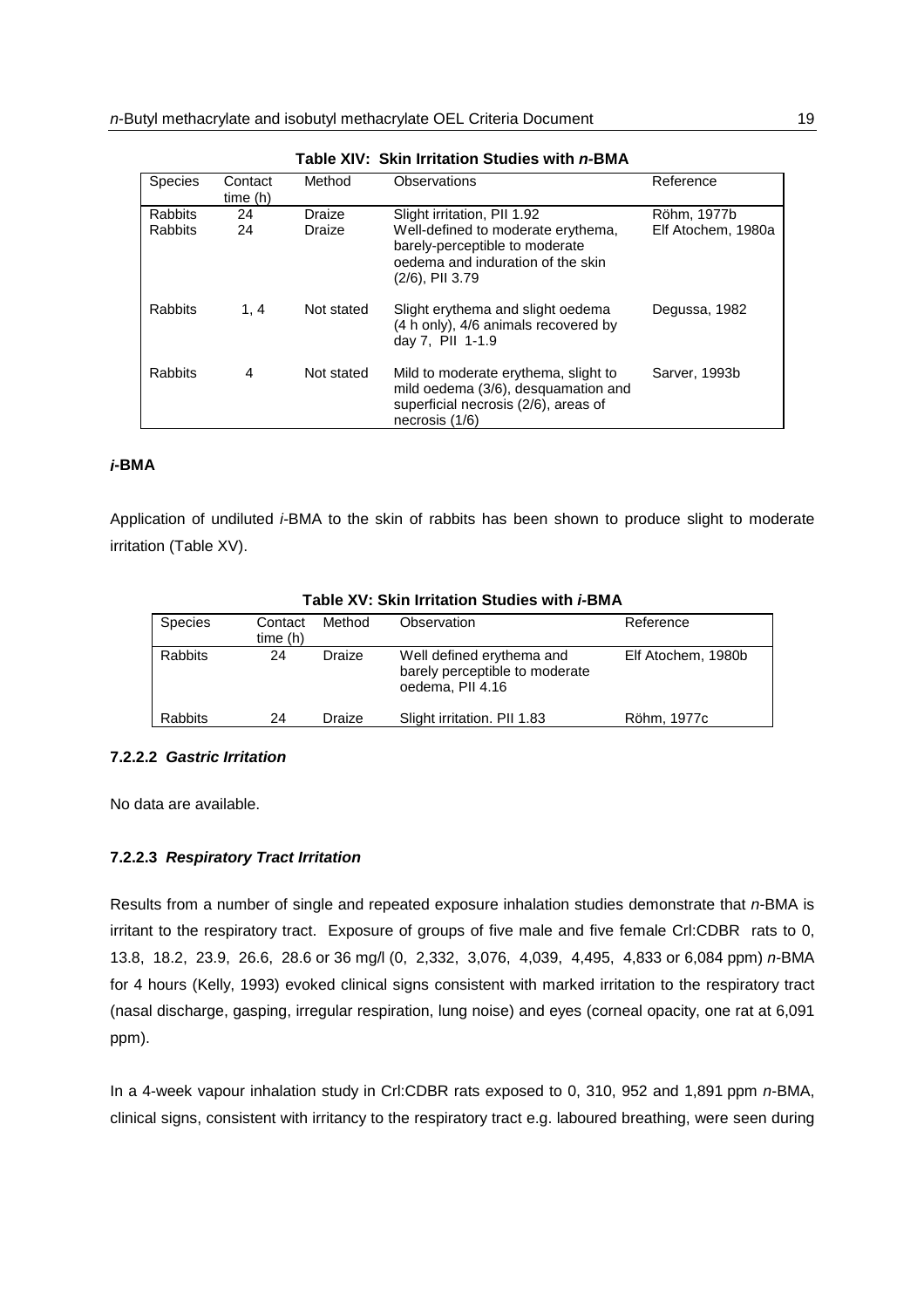<span id="page-29-0"></span>the first day of exposure to 1,891 ppm *n-*BMA (Hagan *et al*, 1993; Section 7.2.3.1). The NOEL was 310 ppm.

Although the above studies were conducted only with *n-*BMA, it is expected that *i-*BMA would respond in a similar manner because of its similar irritant properties and similar vapour pressure.

Sensory irritation potential of *n*-BMA was assessed using the method of Alarie by exposure of groups of 4 male Swiss Webster mice to 490, 980, 6,300 and 20,000 ppm *n-*BMA for 30 minutes. This test assesses the ability of a material to stimulate the trigeminal and other nerve endings in the nose and lung of mice by measurement of the concomitant reflex change in respiratory rate. Such findings have been used as a basis for extrapolating the irritancy potential to man. Breathing patterns of individual animals were recorded prior to, during and following exposure. An initial decrease in respiratory rate occurred in all exposed groups and remained slightly lower (15.4-19.7 %) than pre-exposure levels throughout the exposure period. No concentration-response relationship was observed. It was concluded that *n-*BMA was not a sensory or pulmonary irritant (Stadler, 1993). However, as clinical signs of irritancy were present in other inhalation studies, this would suggest that the "Alarie test" findings are, on this occasion, inappropriate for prediction of the respiratory tract irritancy of *n-*BMA/*i*-BMA in man.

#### **7.2.2.4** *Eye Irritation*

#### *n***-BMA**

Instillation of undiluted *n-*BMA into the eyes of rabbits resulted in slight irritation (Table XVI).

| Species | Volume<br>(ml) | Observation                                               | Reference          |
|---------|----------------|-----------------------------------------------------------|--------------------|
| Rabbit  | 0.1            | Slight to well defined conjunctival redness (4/6)         | Elf Atochem, 1980a |
| Rabbit  | 0.1            | Very slight conjunctival redness (2/3) regressed by 24 h  | Röhm, 1988e        |
| Rabbit  | $0.16$ (drop)  | Slight to mild conjunctival redness regressed by 24 h     | ICI.1959           |
| Rabbit  | 0.5            | Slight irritation                                         | Smyth et al, 1969  |
| Rabbit  | 0.1            | Iritis, palpebral irritation and chemosis. Grade 2 on 0-3 | Powell et al, 1970 |

**Table XVI: Eye Irritation Studies with** *n-***BMA**

Eye irritation has also been observed in inhalation studies with *n-*BMA. Marked irritation of the "mucous membranes" was seen in rabbits, guinea-pigs and rats exposed to the vapour at concentrations of up to 5 g/m $^3$  (845 ppm) (Deichmann, 1941).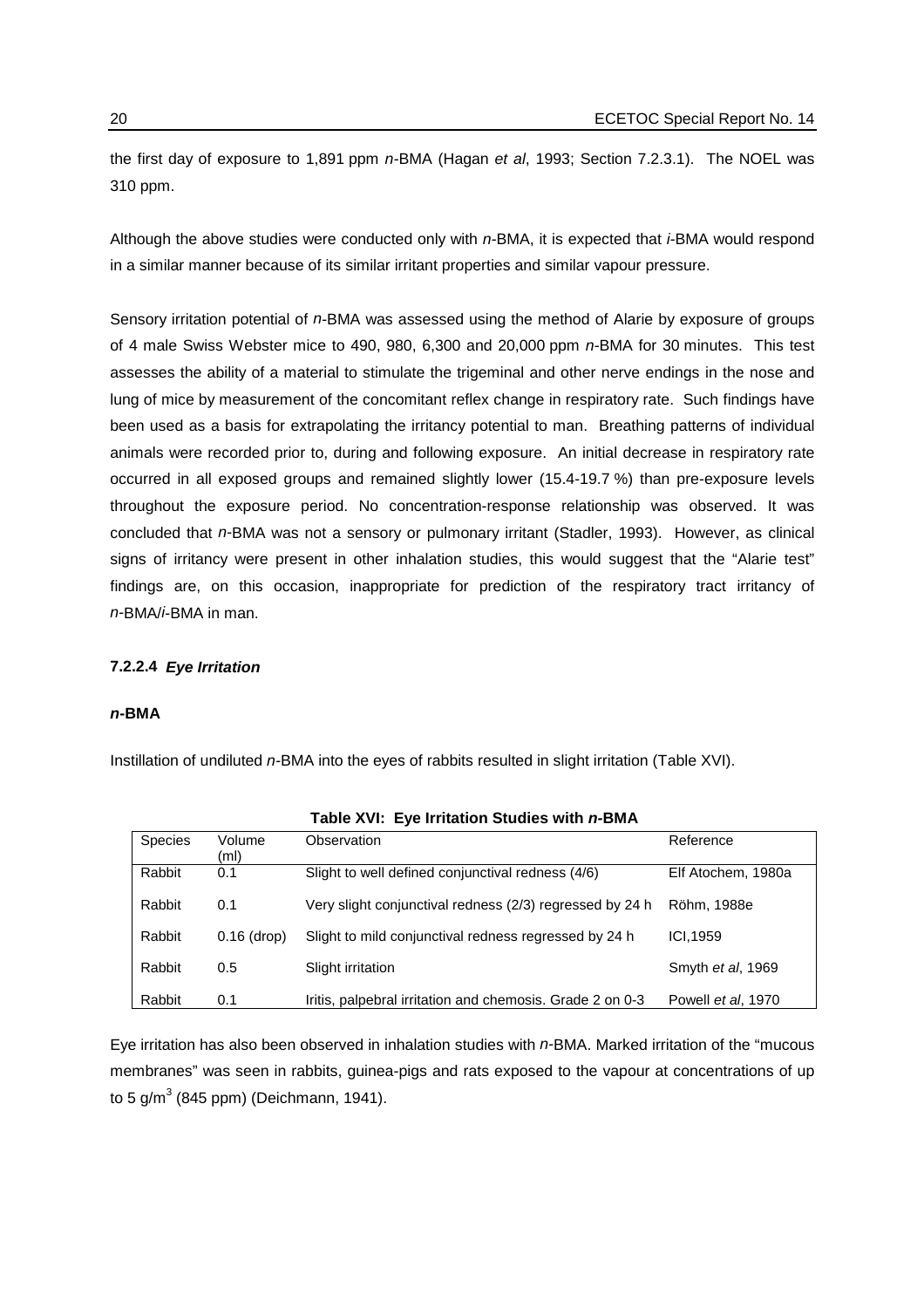<span id="page-30-0"></span>In a 4-week vapour inhalation study in rats, clinical signs consistent with irritancy to the eyes were seen. Lachrymation was observed twice during the first 3 days of exposure (once at 952 ppm and once at 1,891 ppm *n-*BMA) and squinting was observed between days 3 and 20 (excluding day 4) at 1,891 ppm *n-*BMA (Hagan *et al*, 1993).

#### *i***-BMA**

Instillation of undiluted *i-*BMA into the rabbit eye resulted in slight irritation (Table XVII).

|         | 1800           |                                                               |                    |  |  |
|---------|----------------|---------------------------------------------------------------|--------------------|--|--|
| Species | Volume<br>(ml) | Observation                                                   | Reference          |  |  |
| Rabbit  | 0.1            | Slight conjunctival redness and chemosis in some animals      | Elf Atochem, 1980b |  |  |
|         |                |                                                               |                    |  |  |
| Rabbit  | 0.1            | Non-irritating                                                | Röhm, 1988f        |  |  |
|         |                |                                                               |                    |  |  |
| Rabbit  | 0.1            | Slightly irritating                                           | ICI, 1977a         |  |  |
|         |                |                                                               |                    |  |  |
| Rabbit  | 0.016          | Slightly irritating. Transient conjunctival redness regressed | ICI, 1977a         |  |  |
|         | (drop)         | by 24 h                                                       |                    |  |  |

**Table XVII: Eye Irritation Studies with** *i-***BMA**

#### **7.2.2.5** *Immunotoxicity (Skin Sensitisation)*

#### *n***-BMA**

*Guinea Pig Maximisation Test*

*n*-BMA was not sensitising in a number of Guinea Pig Maximisation (GPM) tests (Table XVIII).

#### *Freund's Complete Adjuvant Test*

No evidence of sensitisation was reported in a standard Freund's Complete Adjuvant (FCA) test protocol (Van der Walle *et al*, 1982) and in a test according to the Polak method (Parker and Turk, 1983) (Table XIX).

In a study performed with 19 male guinea pigs, each animal received 100 mg of FCA in the four foot pads on day 0. On days 0, 2 and 5 each animal received topical applications of 0.038 ml *n-*BMA in 95 % ethanol (volume applied: 0.2 ml). A first challenge was made on day 25 using a topical application of 2 or 5 % *n-*BMA in 95 % ethanol (volume applied: 0.05 ml). A second challenge was made on day 60 using either a topical challenge with 10 % *n-*BMA in olive oil or an intradermal challenge with either 0.01 ml or 0.1 ml of *n-*BMA in 0.1 ml saline. A third challenge was made on day 122 using either 0.4 or 5 % *n-*BMA in olive oil (volume applied: 0.05 ml). Macroscopic skin reactions (erythema and oedema) were evaluated and scored at 24, 48, 72, 96, 144 or 168 hours after each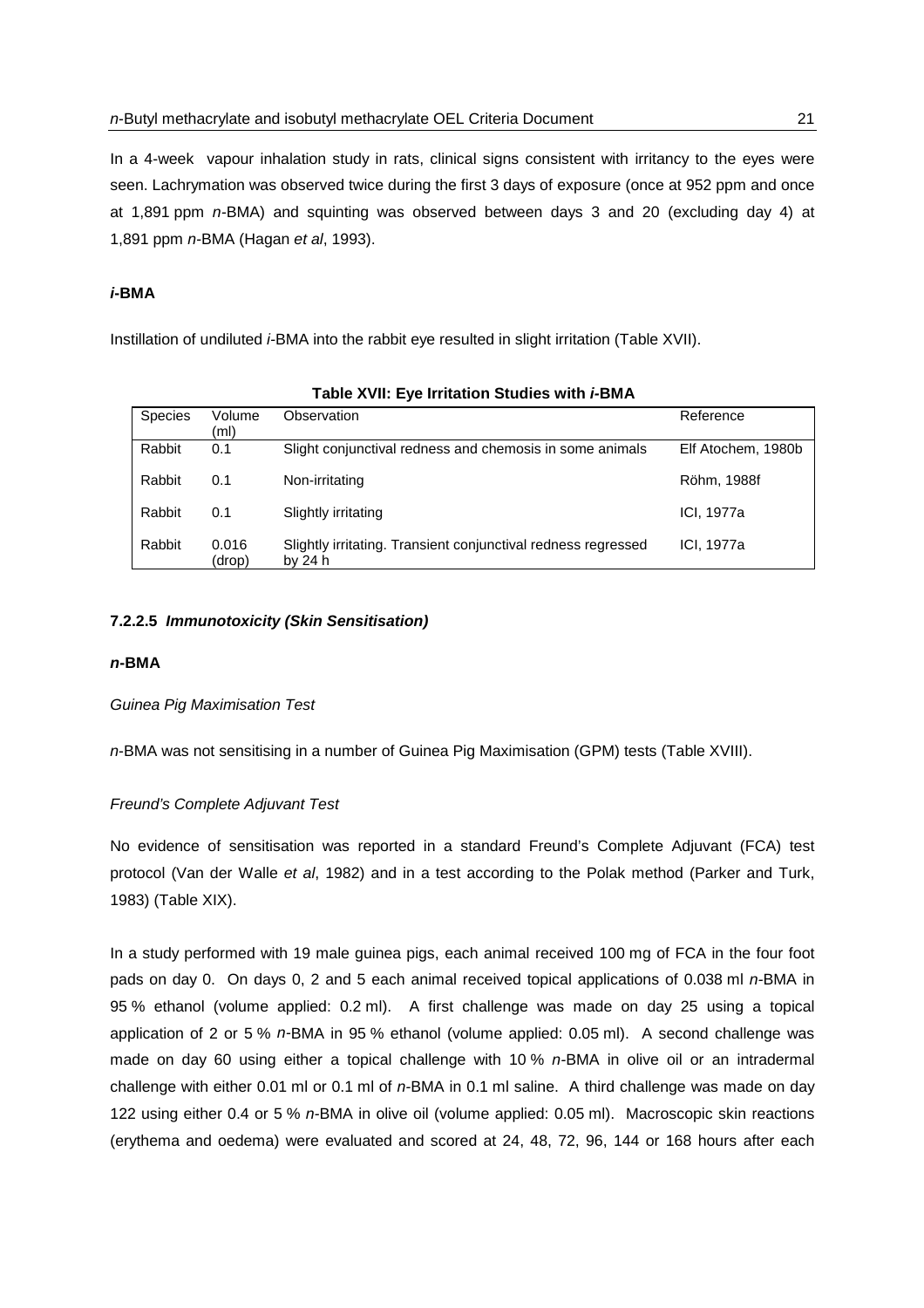challenge. No reactions were seen after the first challenge which the authors attribute to the rapid evaporation of *n-*BMA from the skin surface. At the second challenge, 38 and 54 % of the animals challenged by intradermal injection with 0.01 and 0.1 ml *n-*BMA respectively gave positive reactions at 48 hours. Topical application at the second challenge resulted in positive reactions in 88 % of the animals. At the third challenge, 93 % of animals challenged with either 0.4 or 5 % *n-*BMA gave positive results at 72 hours after challenge. Nine male guinea pigs received 100 mg of FCA in the four foot pads on day 0. Each animal received also a single topical application of 0.0077 ml *n-*BMA in 0.2 ml of olive oil. On day 60 each received a topical application of 2 % or 5 % *n-*BMA in olive oil (volume applied 0.05 ml). On day 95 each received a topical application of 10 % *n-*BMA in olive oil. All animals gave positive responses at both application times (Chung and Giles, 1977). These studies are of complex design and difficult to evaluate.

#### *Other Sensitisation Tests*

In a standardised skin sensitisation test with *n*-BMA (no details available), one out of 10 guinea pigs was weakly sensitised while the other nine did not show any sensitisation response (Eastman Kodak, 1984).

*n-*BMA did not induce contact sensitivity in guinea pigs (referred to as strain 13) in an open epicutaneous test. The fact that for immunisation syngenetic haptenised macrophages were used instead of FCA is in this case irrelevant (Von Blomberg-Van der Flier *et al*, 1984).

#### *Cross-sensitisation*

In animals sensitised to ethyl and methyl methacrylates, ethyl, *n-*butyl, *t*-butyl, pentyl and neopentyl acrylates, *n-*BMA elicited a sensitisation response (Chung and Giles, 1977; Van der Walle and Bensink, 1982).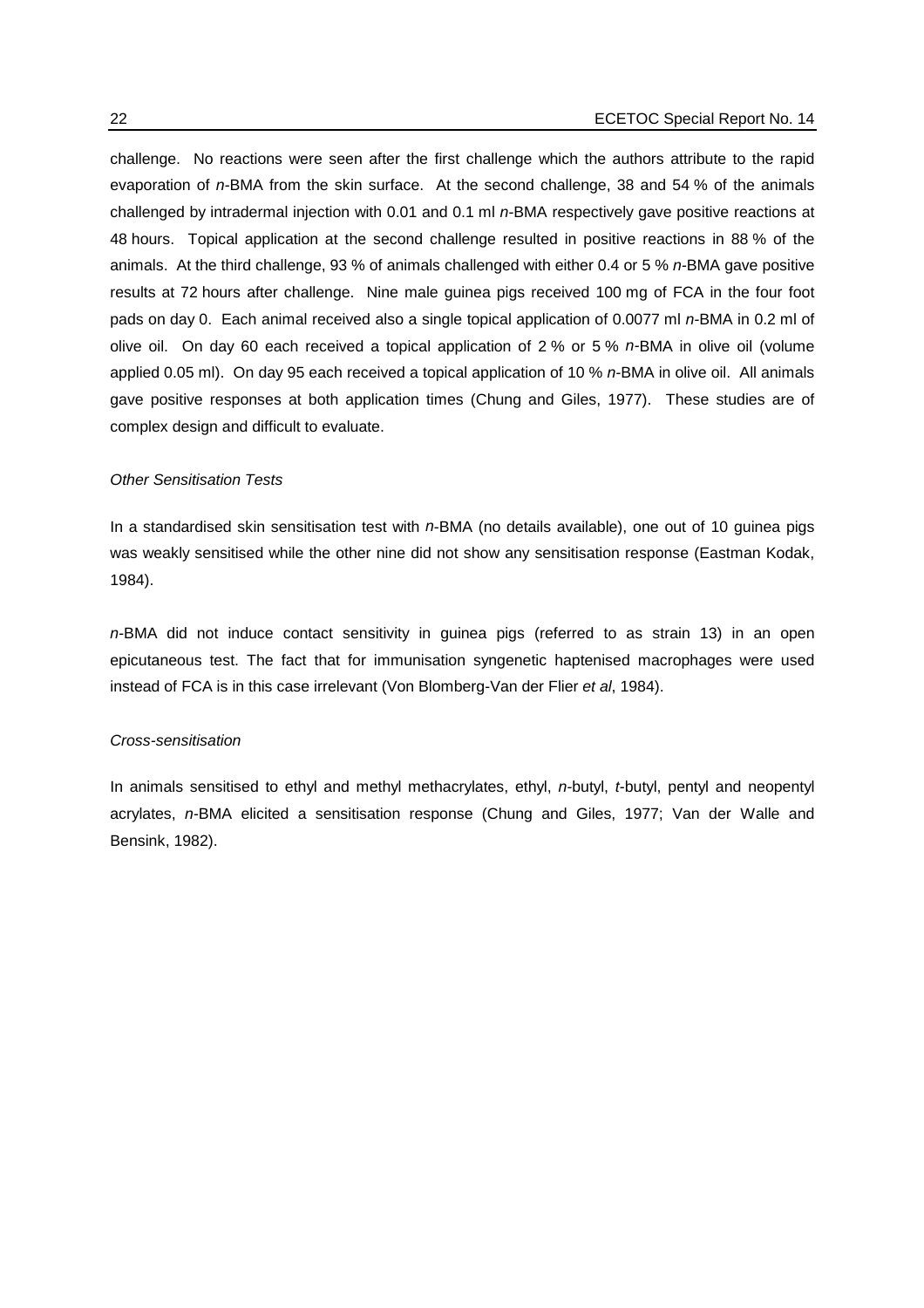| Result <sup>d</sup><br>Test method<br>Induction<br>Challenge                                                                                                                                                                                                |                       |
|-------------------------------------------------------------------------------------------------------------------------------------------------------------------------------------------------------------------------------------------------------------|-----------------------|
|                                                                                                                                                                                                                                                             | Reference             |
| n-BMA                                                                                                                                                                                                                                                       |                       |
| d 1: 2 % in liquid paraffin and $FCA^a$ i.d. $^b$ d 21: 10 % in petrolatum 24 h occluded<br>Elf Atochem, 1980c<br>$-ve(1/12)$<br>Maximisation<br>d 6: undiluted 24 h occluded                                                                               |                       |
| Maximisation<br>Unknown<br>Unknown<br>$-ve$                                                                                                                                                                                                                 | Lawrence et al, 1974  |
| d 1: 0.5 M in liquid paraffin i.d. <sup>b</sup><br>d 21, 35: undiluted 24 h occluded<br>Maximisation<br>d 21: $-ve(0/10)$<br>d 6: 1 M in ethanol 24 h occluded<br>1982<br>d $35: -ve(2/10)$                                                                 | Van der Walle et al,  |
| FCA <sup>a</sup><br>d 1-9: 5 x 0.5 M in FCA <sup>a</sup><br>d 21, 35: undiluted 24 h occluded<br>$-ve(0/8)$<br>1982                                                                                                                                         | Van der Walle et al,  |
| Polak<br>Chung and Giles,<br>d 25: 2 or 5 % in 95 % ethanol topical<br>$-ve (0/19)^e$<br>d 0: $FCA^a$ , 100 µg into 4 footpads<br>d 0, 2, 5: 0.038 ml in 95 % ethanol<br>1977<br>topical                                                                    |                       |
| +ve $(88\%)^{\dagger}$<br>d 60: 10 % in olive oil topical                                                                                                                                                                                                   |                       |
| d 60: i.d. $^{b}$ 0.01 µl in 0.1 ml saline<br>+ve $(38\%)^{\dagger}$                                                                                                                                                                                        |                       |
| d 60: i.d. $^{b}$ 0. 1 $\mu$ l in 0.1 ml saline<br>+ve $(54 \%)^T$                                                                                                                                                                                          |                       |
| +ve (93 %) <sup>e,f</sup><br>d 122: 0.4 or 5 % in olive oil (0.05 ml)                                                                                                                                                                                       |                       |
| topical                                                                                                                                                                                                                                                     |                       |
| d 60, d95: topical, 2 or 5 % in olive oil<br>+ve $(9/9)^9$<br>d 0: $FCA^a$ , 100 µg into 4 footpads<br>d 0: 0.0077 ml in olive oil, topical,<br>$0.2$ ml                                                                                                    |                       |
| Unknown<br>Not stated<br>Unknown<br>$-ve(1/10)$                                                                                                                                                                                                             | Eastman Kodak, 1984   |
| d 12-14: 28 mg in 20 µl Aramek <sup>n</sup><br>$-ve(0/6)$<br>Von Blomberg-Van<br>Open epicutaneous<br>Haptenised macrophages into ears,<br>footpads and flanks<br>der Flier et al, 1984<br>(haptenised macrophages)                                         |                       |
| adjuvant)<br>Polak, FCA <sup>a</sup><br>d 0: 0.1 ml of 2 mg/ml in ethanol/ saline<br>From d 7: 1 x/wk, 12 wk maximum non-<br>$-ve(0/6)$<br>$(1:4)$ in FCA $a$ into 4 footpads and neck<br>irritant concentration in acetone/olive oil<br>$(4:1)$ unoccluded | Parker and Turk, 1983 |
| <i>i-BMA</i>                                                                                                                                                                                                                                                |                       |
| d 1: 2 % in liquid paraffin i.d. $^{\circ}$<br>d 21: 10 % in petrolatum<br>Elf Atochem, 1980d<br>Maximisation<br>$-ve(0/10)$                                                                                                                                |                       |
| d 6: undiluted 24 h occluded<br>24 h occluded                                                                                                                                                                                                               |                       |
| 10 %, 1 %, 0.1 % in DMF <sup>c</sup><br>Steven's ear/flank test<br>10 % in $DMFc$<br>ICI, 1977a<br>$-ve(0/6)$                                                                                                                                               |                       |

**Table XVIII: Guinea Pig Sensitisation Tests**

 $^{\mathrm{a}}$  FCA, Freund's complete adjuvant<br><sup>b</sup> i.d., intradermally<br><sub>d</sub> DMF, dimethylformamide

<sup>"</sup> +ve, positive; **-ve**, negative<br>
<sup>f</sup> total number of animals not given<br>
<sup>g</sup> both concentrations, both application times<br>
<sup>h</sup> Aramek, Arachis oil/methyl ethyl ketone 1:2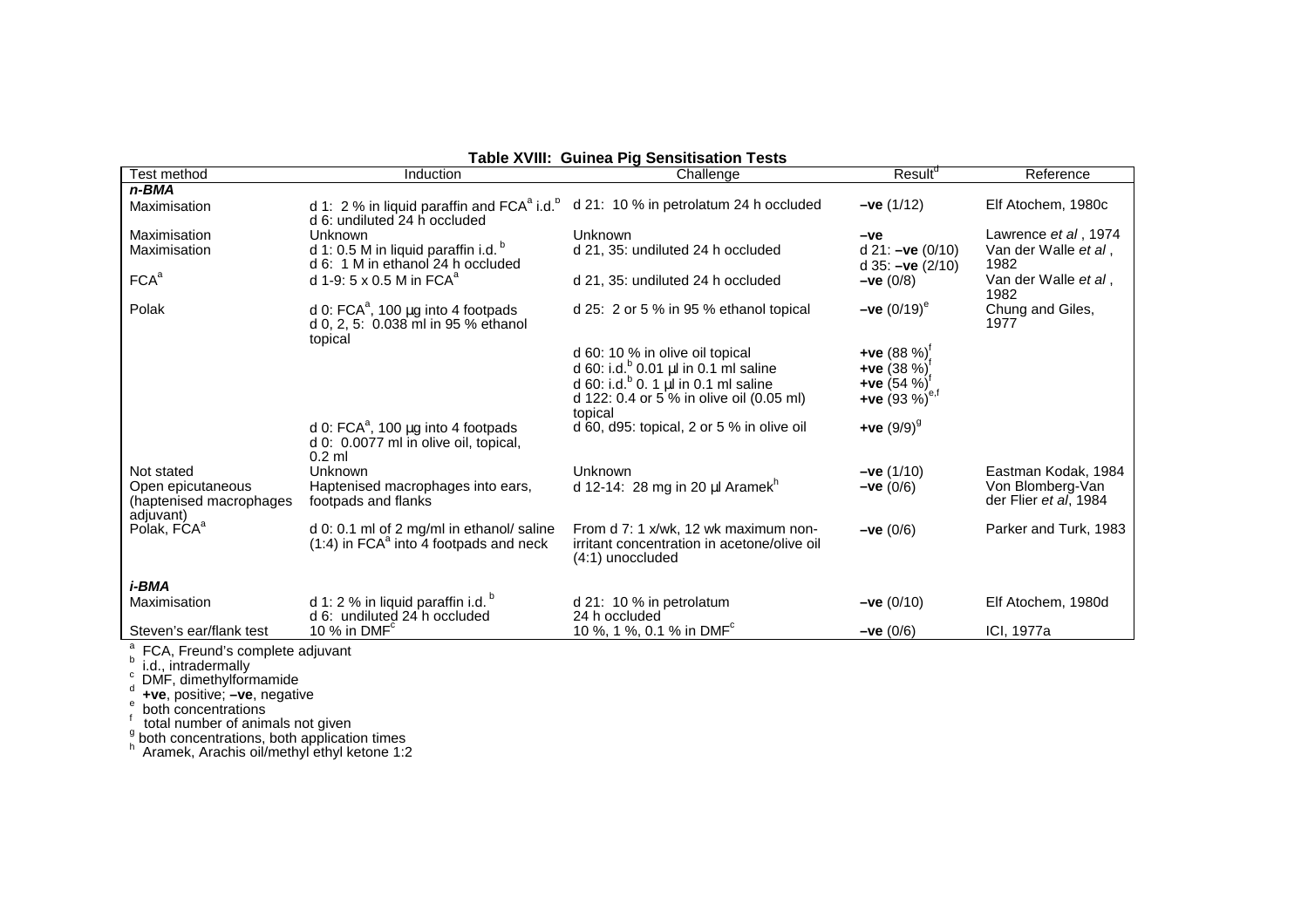#### <span id="page-33-0"></span>*i-***BMA**

*i-*BMA was not found to be sensitising in a Guinea Pig Maximisation (GMP) test (Elf Atochem, 1980d) and in a Stevens ear/flank test (ICI, 1977a).

#### **7.2.2.6** *Evaluation*

*n-*BMA/*i-*BMA is irritant to the skin and the eyes of rabbits; *n-*BMA, under certain test conditions, produces stronger irritation than *i-*BMA.

*n-*BMA*/i-*BMA is not sensitising according to the results of standard Guinea Pig Maximisation tests, whilst *n-*BMA produced weak sensitisation after an additional challenge at day 35.

The results of the FCA test showed that *n-*BMA is not sensitising at the 21 or 25 or 35 days challenges, however cutaneous reactions were observed in animals at additional challenges on day 60 and 122 when induction was made in olive oil and at day 60 with intradermal challenges. Cross-reactions with other acrylates were also recorded in animals sensitised to *n-*BMA .

Overall, these results suggest that *n-*BMA is a weak skin sensitiser. Based on a limited data base *i-*BMA does not appear to be a skin sensitiser.

#### **7.2.3 Subchronic Toxicity**

#### **7.2.3.1** *Inhalation*

Ten young adult male rats were exposed (6 h/d, 5 d/wk) to 0 and 1,246 ppm *n-*BMA vapour for 2 weeks. Compared with the controls, rats exposed to *n-*BMA had moderately high red blood cell counts and slightly higher haemoglobin and haematocrit values. Following a 2-week recovery period values had returned to control levels. No other effects attributable to inhalation of *n-*BMA were observed (Kelly, 1977).

Three rats were exposed (6 h/d) to a nominal atmospheric concentration of *n-*BMA of 2,250 ppm for 20 days. No deaths occurred. Animals were lethargic, incontinent and gained less weight than unexposed rats. Histologically there was congestion of blood vessels in liver, lungs and kidneys but no evidence of cell injury (ICI, 1959).

Groups of 5 male and 5 female Crl:CDBR rats were exposed (6 h/d, 5 d/wk) to 0, 310, 952 and 1,891 ppm *n-*BMA for 4 weeks (Hagan *et al*, 1993). The only treatment-related signs of toxicity observed were inactivity, lachrymation, eye squinting and laboured breathing. These signs were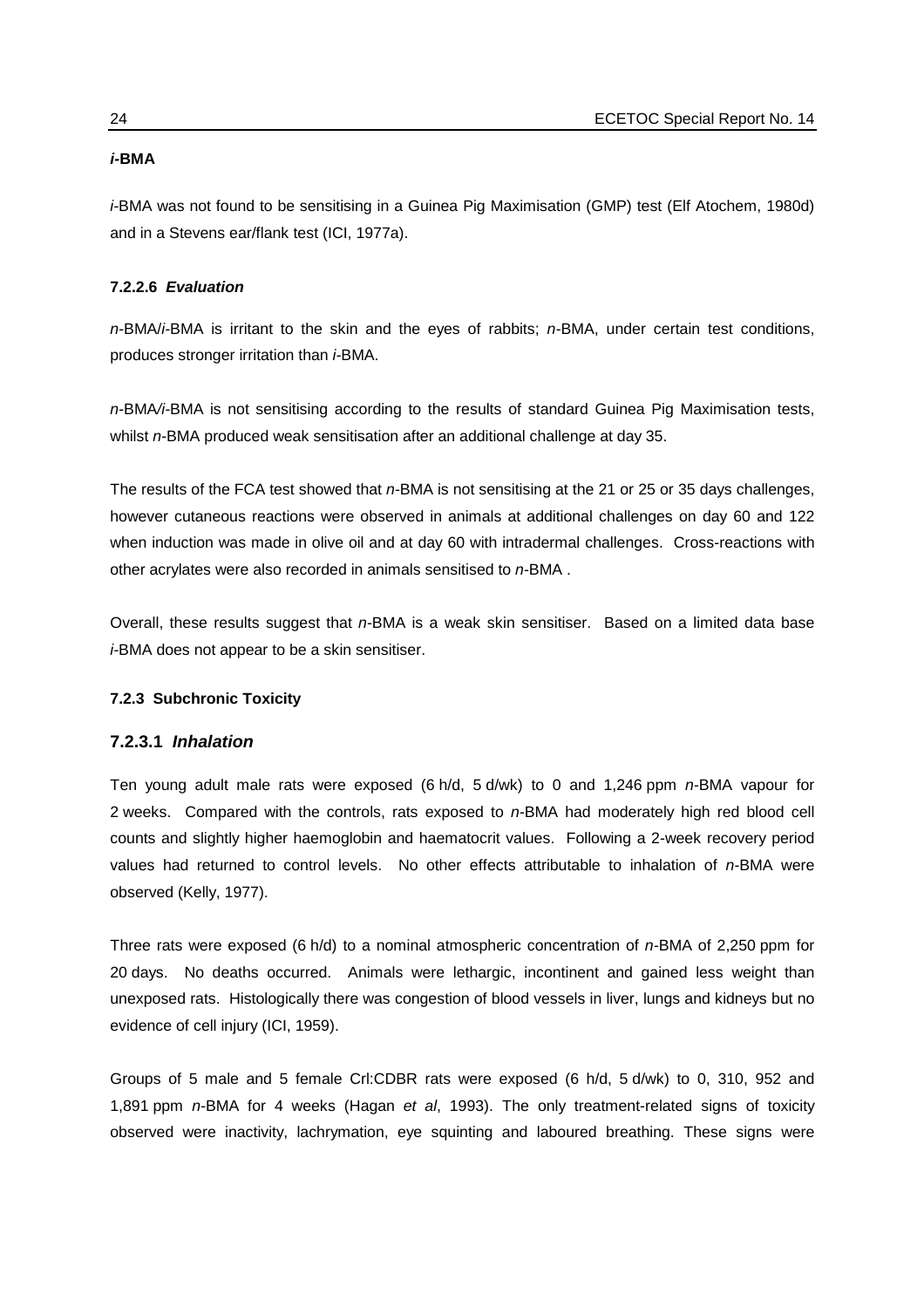<span id="page-34-0"></span>observed sporadically during exposure throughout the study in rats exposed to 952 or 1,891 ppm *n-*BMA. Body weights and food consumption were unaffected by exposure. No toxicologically significant effects were seen at necropsy in haematological and clinical chemistry parameters or in organ weights. The only treatment-related histopathological findings were in the olfactory epithelium of the nasal cavity. These were reported as slight and localised bilateral degeneration of olfactory epithelium lining the dorsal meati of all rats exposed to 1,891 ppm *n-*BMA, and one rat only of each sex exposed to 952 ppm. No effects were observed in the nasal passages of rats exposed to 310 ppm. The no-observable effect level (NOEL) was considered to be 310 ppm *n-*BMA.

#### **7.2.3.2** *Oral*

Mice (numbers and sex not stated) were administered *n-*BMA orally at doses of 1,290 and 2,580 mg/kgbw/d for 30 days (Klimkina *et al*, 1976). The authors concluded from a general condition of the animals and a number of functions (histamine levels, SH groups, enzyme activities) that *n*-BMA was of relatively low toxicity and had a moderate capacity to accumulate in mammals.

#### **7.2.3.3** *Dermal*

No data are available.

#### **7.2.3.4** *Evaluation*

*n-*BMA/*i*-BMA is of low toxicity via the oral and inhalation routes in repeated exposure studies up to 28 days.

The critical health effect in a 28-day inhalation study in rats was the formation of lesions indicative of an irritant effect in the olfactory region of the nasal cavity, the NOEL being 310 ppm with no evidence for systemic toxicity. In two older, more limited, repeat-exposure inhalation studies transient increases in red blood cell values (above 1,000 ppm) and congestive effects on liver, lungs and kidneys (above 2,000 ppm) were reported.

This lesion in the olfactory region of the nose is consistent with subchronic and chronic inhalation studies with methyl methacrylate and with other volatile esters that are cleaved by non-specific tissue carboxylesterases.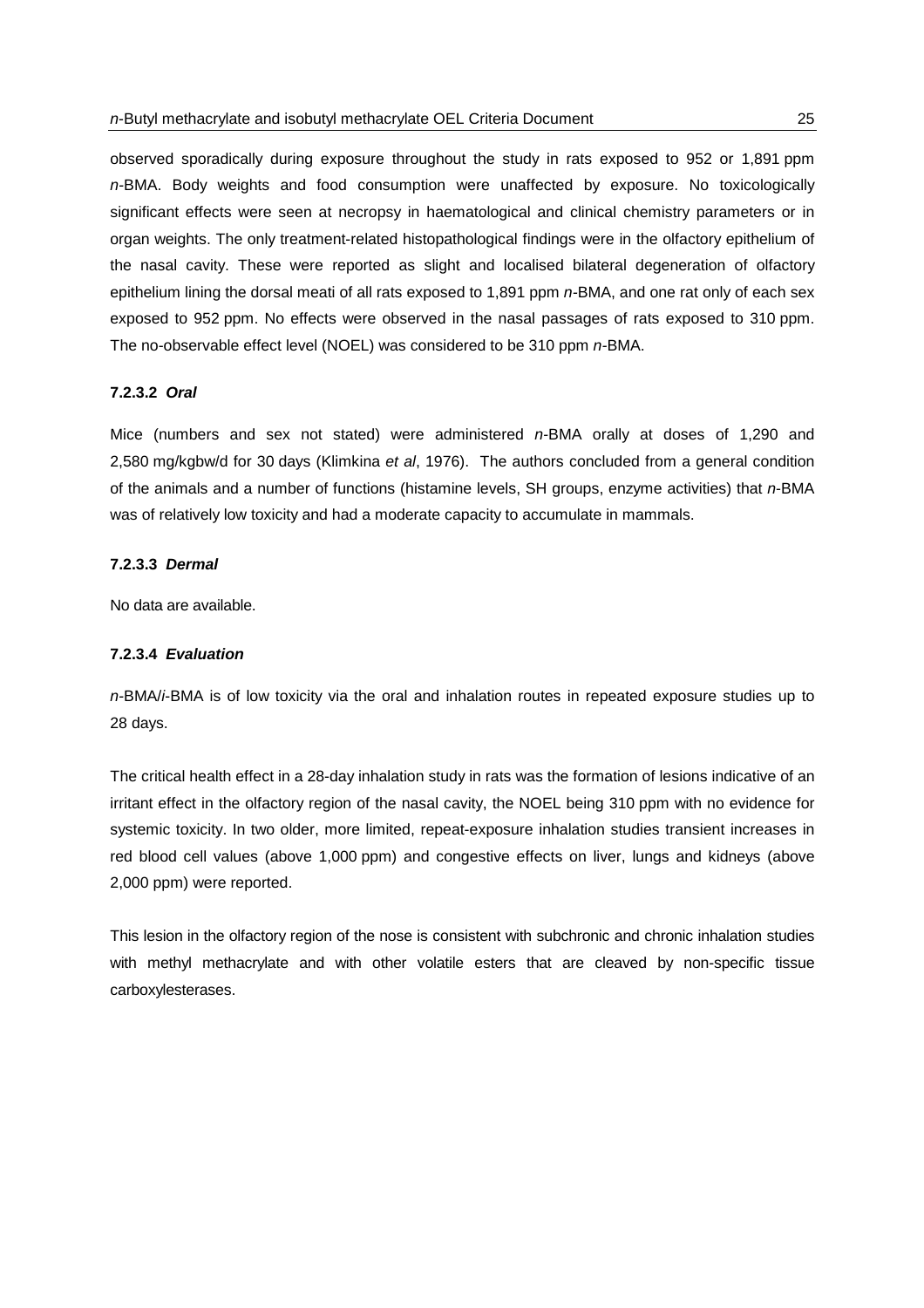#### <span id="page-35-0"></span>**7.2.4 Genotoxicity**

#### **7.2.4.1** *In Vitro*

*n-*BMA/*i*-BMA has been tested in a number of bacterial gene mutation assays using standard plate incorporation or liquid pre-incubation protocols in the presence and absence of auxiliary metabolic activation (S9-mix) which have reproducibly shown that *n-*BMA/*i*-BMA is not mutagenic to bacteria even when tested up to cytotoxic concentrations.

#### *n-***BMA**

Waegemaekers and Bensink (1984) reported negative results when *n-*BMA was tested at a range of doses from 40-2,500 mg *n-*BMA/plate in *Salmonella typhimurium* strains TA 1535, TA 1537, TA 1538, TA 98 and TA 100 in the presence and absence of Aroclor 1254-induced or phenobarbital-induced rat liver S9-mix in a standard plate incorporation assay. To minimise the evaporation of volatile materials the treated plates were sealed in glass air-tight exposure jars. The same authors also reported *n-*BMA to be negative when tested in TA 100 in a liquid pre-incubation assay at concentrations of 100, 1,000 and 10,000 mg/2 ml incubation volume in the presence and absence of Aroclor 1254-induced S9-mix.

A pre-incubation screening assay with *S. typhimurium* strain TA 1538 at doses between 0.0028 and 10 ml *n-*BMA/plate showed a positive response at 3.1 and 10 ml/plate with metabolic activation (Aroclor-induced rat liver S9) (McGoldrick *et al*, 1990). This rapid screening test was followed by a definitive pre-incubation assay (McGoldrick *et al*, 1991). In the definitive study, doses ≥ 0.094 ml/plate produced signs of toxicity consisting of precipitation, reduced or absent background lawns and/or microcolonies in the preliminary toxicity assay with TA 1537 and TA100. At concentrations of 0.0028 to 0.3 ml/plate, *n-*BMA was found to be negative both with and without metabolic activation (Aroclorinduced rat liver S9). The investigators concluded that *n-*BMA was not a mutagen in this test system. A standard plate incorporation assay with and without metabolic activation by Aroclor-induced rat liver S9 was negative at doses between 60 and 300 mg/plate in the strains TA 98, TA 100, TA 1535, TA 1537, and TA 1538 (Du Pont, 1976).

Zeiger *et al* (1987) reported *n-*BMA as non-mutagenic in 2 pre-incubation assays using *S. typhimurium* strains TA1535, TA1537, TA98 and TA100. The compound (purity 99 %) was tested over a range of doses from 1-10,000 mg *n-*BMA/plate in the presence and absence of Aroclor-1254 induced rat and Syrian hamster liver S9-mix. No significant increases in the numbers of revertant colonies were observed at doses which also resulted in cytotoxicity.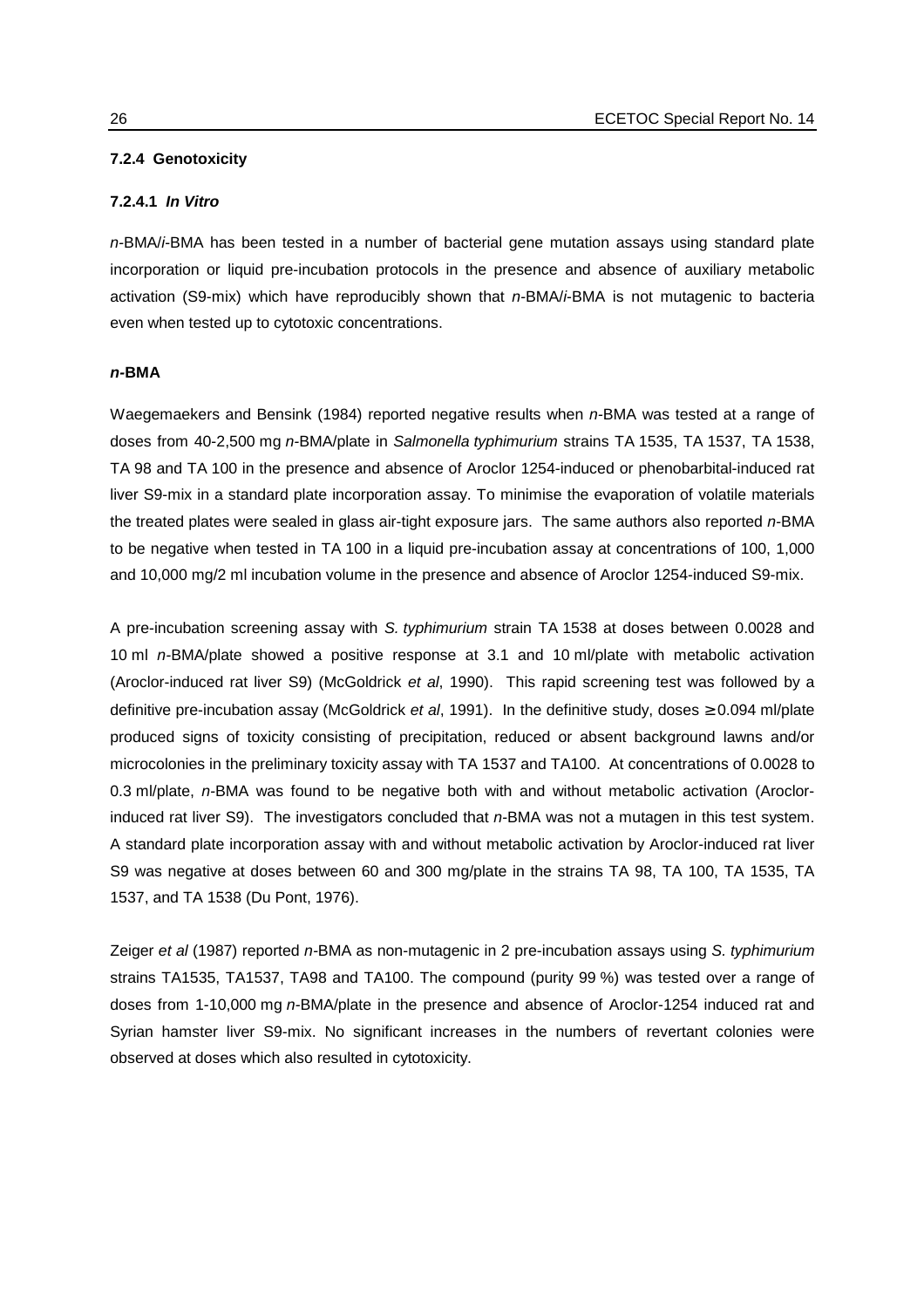#### *i-***BMA**

Zeiger *et al* (1987) reported *i-*BMA (purity 98 %) as non-mutagenic between 100 to 10,000 mg *i-*BMA/plate under otherwise similar conditions as detailed above in the presence and absence of Aroclor-1254 induced rat and Syrian hamster liver S9-mix. No significant increases in the numbers of revertant colonies were observed at doses which also resulted in cytotoxicity.

## **7.2.4.2** *In Vivo*

## *i-***BMA**

A micronucleus test has been performed with *i-*BMA in mouse bone marrow cells according to OECD Guideline 474. Dose groups of 5 female and 5 male NMRI mice were treated by gavage with a single dose of 5,000 mg/kgbw (MTD) in carboxymethyl cellulose (1 %). The animals were sacrificed 24, 48 and 72 hours after administration. A cytotoxic effect was evidenced by a reduction in number of polychromatic erythrocytes (PCE) in relation to the normochromatic erythrocytes (NCE). A score of 1,000 PCE was determined for each animal revealing no indication for a genotoxic activity of *i-*BMA *in vivo* (Röhm, 1989).

### **7.2.4.3** *Evaluation*

Neither *n*-BMA nor *i*-BMA were mutagenic in a number of bacterial gene mutation assays. *i-*BMA was not clastogenic in a mouse micronucleus assay. There is no alert for genotoxicity although it must be noted that the database is limited and relies, in part, on the close structural similarity of the two isomers.

### **7.2.5 Chronic Toxicity and Carcinogenicity**

#### **7.2.5.1** *Chronic Toxicity*

No data are available for carcinogenicity and no reliable data are available for chronic toxicity of *n-*BMA/*i-*BMA.

A limited chronic study is available. Aqueous solutions of *n-*BMA were administered orally (5 x/wk) to groups of 10 rats (0, 0.05, 0.5 and 5.0 mg/kgbw) and 8-9 rabbits (0, 0.5 and 5.0 mg/kgbw) for 9- 10 months. A number of haematological, serum chemistry, liver and brain parameters were measured in one or both species together with histopathological examination of organs (unspecified but which included the liver). The authors state that the liver is a target organ for toxicity but claim the erythrocytes become more acid resistant and that some biochemical/physiological changes occur in the brain. The minimum dose was considered to be 0.5 mg/kgbw with a no-effect level of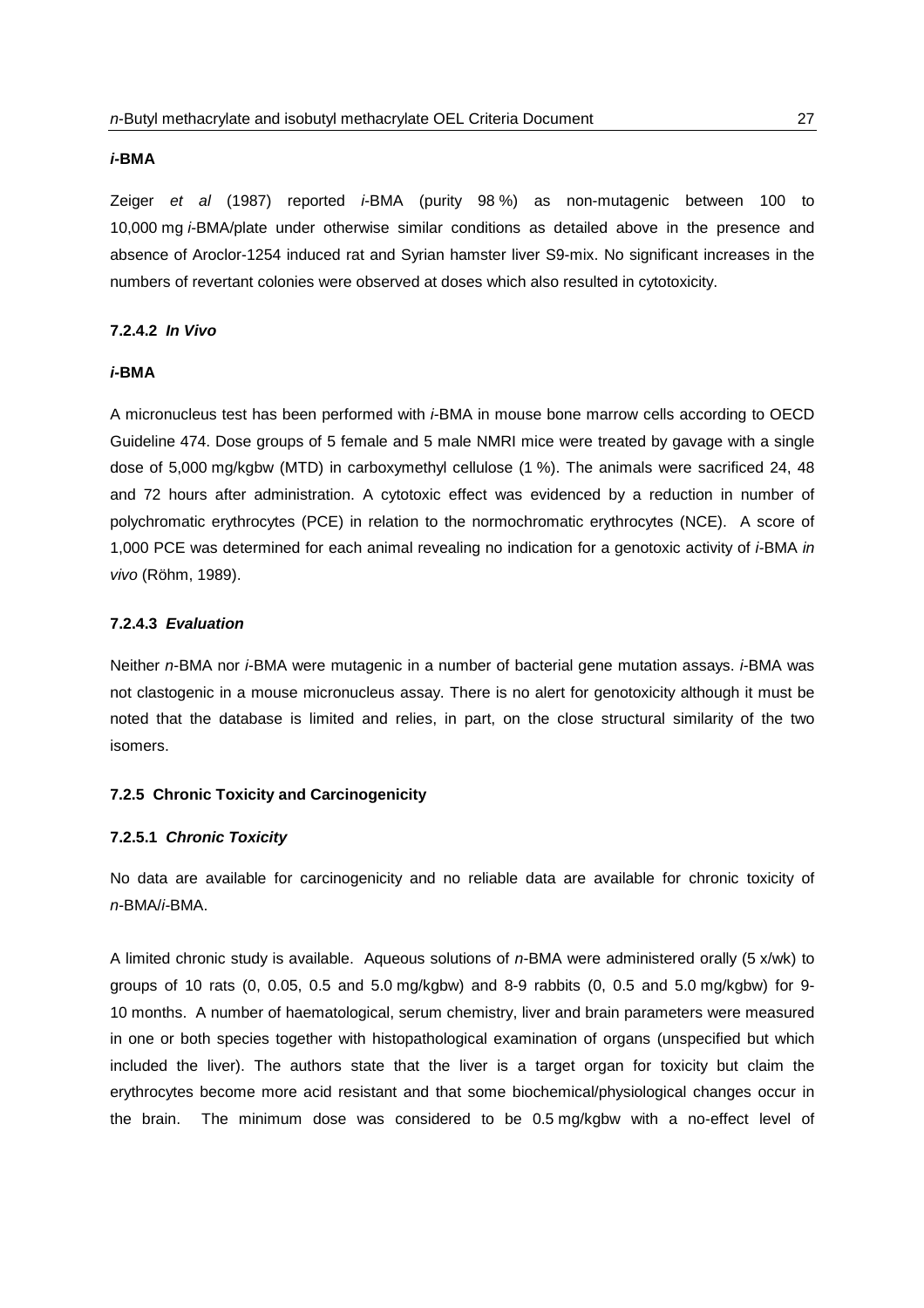0.05 mg/kgbw (Klimkina *et al*, 1976). The study as reported lacks essential detail, such as nature and severity of the changes which would be required to determine the significance of the findings. Due to these limitations this study is of questionable validity and relevance.

## **7.2.5.2** *Evaluation*

#### *n-***BMA***/i-***BMA**

By discounting the study of Klimkina *et al* (1976), the longest duration repeat dose study available on *n-*BMA is the 28-day inhalation toxicity study in rats (Hagan *et al*, 1993). In this study the most sensitive endpoint was irritation of the olfactory epithelium in the nasal cavity. This lesion has also been observed in acute and subchronic inhalation studies conducted with methyl methacrylate and other volatile esters, and has been confirmed in chronic inhalation studies as the critical health effect by this route of exposure (ECETOC, 1995a; see further below).

Recent subchronic studies with methyl methacrylate in rats (Zeneca, 1997) have demonstrated that the olfactory lesions arise rapidly and that by 28 days adaptation of the tissue occurs, a normal phenomenon observed following exposure to many other chemicals. Consequently, the NOEL of 110 ppm for the onset of olfactory lesions in this study is comparable to the NOEL of 25 ppm reported by Rohm and Haas (1979) and Lomax *et al* (1994) following acute and subchronic exposure to methyl methacrylate. (In the latter two studies, the next dose level of 100 ppm showed only mild effects in a proportion of the animals.) Therefore, the 28-day study for *n-*BMA is regarded as a reliable indicator of the effects of chronic exposure. It is anticipated that *i-*BMA will have similar toxicity.

Further information on the toxicity of *n-*BMA/*i-*BMA may be gained by direct analogy to methyl methacrylate, for which there are more extensive relevant data. These data have been extensively reviewed by ECETOC (1995a) and the toxicological profile provides little cause for concern (Appendix A). Perhaps the key studies worthy of further consideration in this context are a chronic drinking water study and two chronic inhalation studies.

Administration for 2 years of methyl methacrylate to male and female Wistar rats via their drinking water up to a concentration of 2,000 mg/l gave no indication of the development of treatment-related tumours. The only significant finding was a increase in relative kidney weight in the females (Borzelleca *et al*, 1964).

In a chronic inhalation study, F344/N rats and  $B6C3F<sub>1</sub>$  mice (male and female animals in both cases) were exposed to methyl methacrylate concentrations between 250 and 1,000 ppm for 102 weeks. The main toxic effects were inflammation in the nasal cavity and degeneration of the olfactory sensory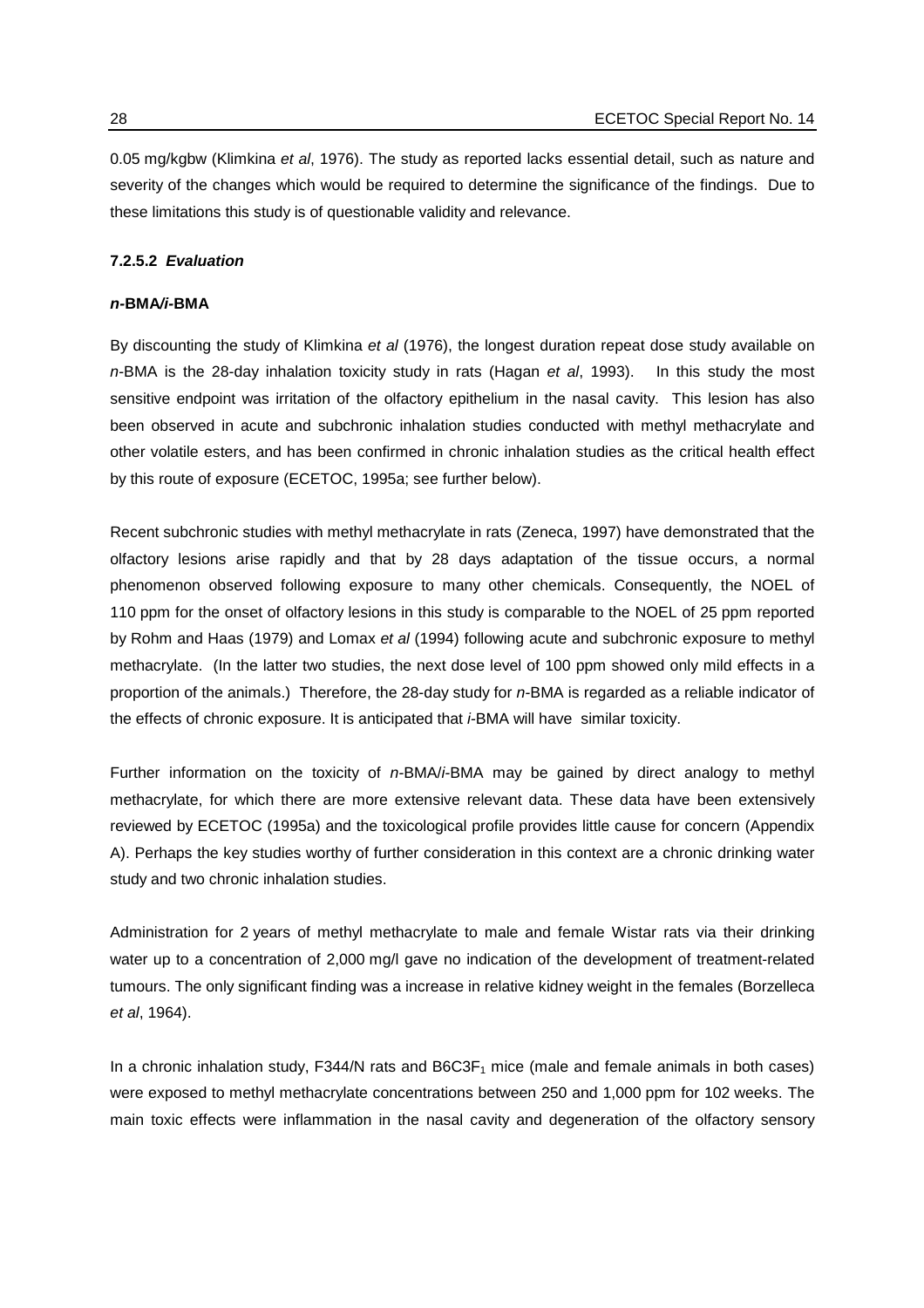epithelium (NTP, 1986; Chan *et al*, 1988). These effects were probably caused by methacrylic acid, which is derived from methyl methacrylate cleavage catalysed by the carboxyl esterases in the upper respiratory tract (Morris and Frederick, 1995).

In another two-year inhalation study, F344/N rats were exposed to methyl methacrylate at concentrations between 25 and 400 ppm. A NOEL of 25 ppm for irritation of the olfactory epithelium was determined (the next dose level of 100 ppm showed only mild effects in a proportion of the animals). (Rohm and Haas, 1979; Lomax *et al*, 1994)

For further discussion of the chronic toxicity of methyl methacrylate, see ECETOC (1995a) which concluded that there is no concern with regard to carcinogenic potency. A similar judgement was reached by the International Agency for Research on Cancer in 1994 when it concluded that there is evidence suggesting lack of carcinogenicity of methyl methacrylate in experimental animals and inadequate evidence in humans (IARC, 1994).

Considering the likely rapid hydrolysis of *n-*BMA/*i-*BMA and the potential for exposure to the free acid and alcohol during chronic toxicity studies, toxicity data on the hydrolysis products may provide further insight into the chronic toxicity of *n-*BMA/*i-*BMA.

While repeated-exposure studies exist for methacrylic acid and isobutanol, extrapolation of their findings to the toxicity of *i*-BMA should be undertaken with circumspection owing to the uncertainties associated with the rates of hydrolysis of the ester and subsequent release of the acid and alcohol. Some concern with regard to carcinogenicity is implied by the studies of Gibel *et al* (1974, 1975) who reported carcinomas occurring in Wistar rats after chronic oral and s.c. administration of isobutanol during their lifetime (oral: single dose of 0.2 ml/kgbw, 2 x/wk, average survival time 495 days; s.c.: single dose 0.06 ml/kgbw, 2 x/wk; average survival time 544 days). Carcinomas were reported in 3 of 19 treated animals (0 of 25 controls) after oral administration, including 2 forestomach carcinomas, 1 liver carcinoma and 2 leukemias. After s.c. administration 8 of 24 animals (0 of 25 controls) had carcinomas, including 2 forestomach carcinomas, 2 liver sarcomas, 1 mesenthelioma, 1 spleen sarcoma and 2 retroperitoneal sarcomas. These studies are poorly reported, lack sufficient detail to evaluate the data and are considered not to be in accordance with current standards (IPCS, 1987). The US Environmental Protection Agency has added isobutanol to the Priority Testing List requesting an oncogenicity study (US-EPA, 1991) but no further data are presently available.

In summary, the lead health effect seen in a 28-day inhalation study with *n-*BMA was lesions in the olfactory region of the nasal passage with a NOEL of 310 ppm. This lesion is common to methyl methacrylate and other volatile esters for which localised metabolism results in the liberation of free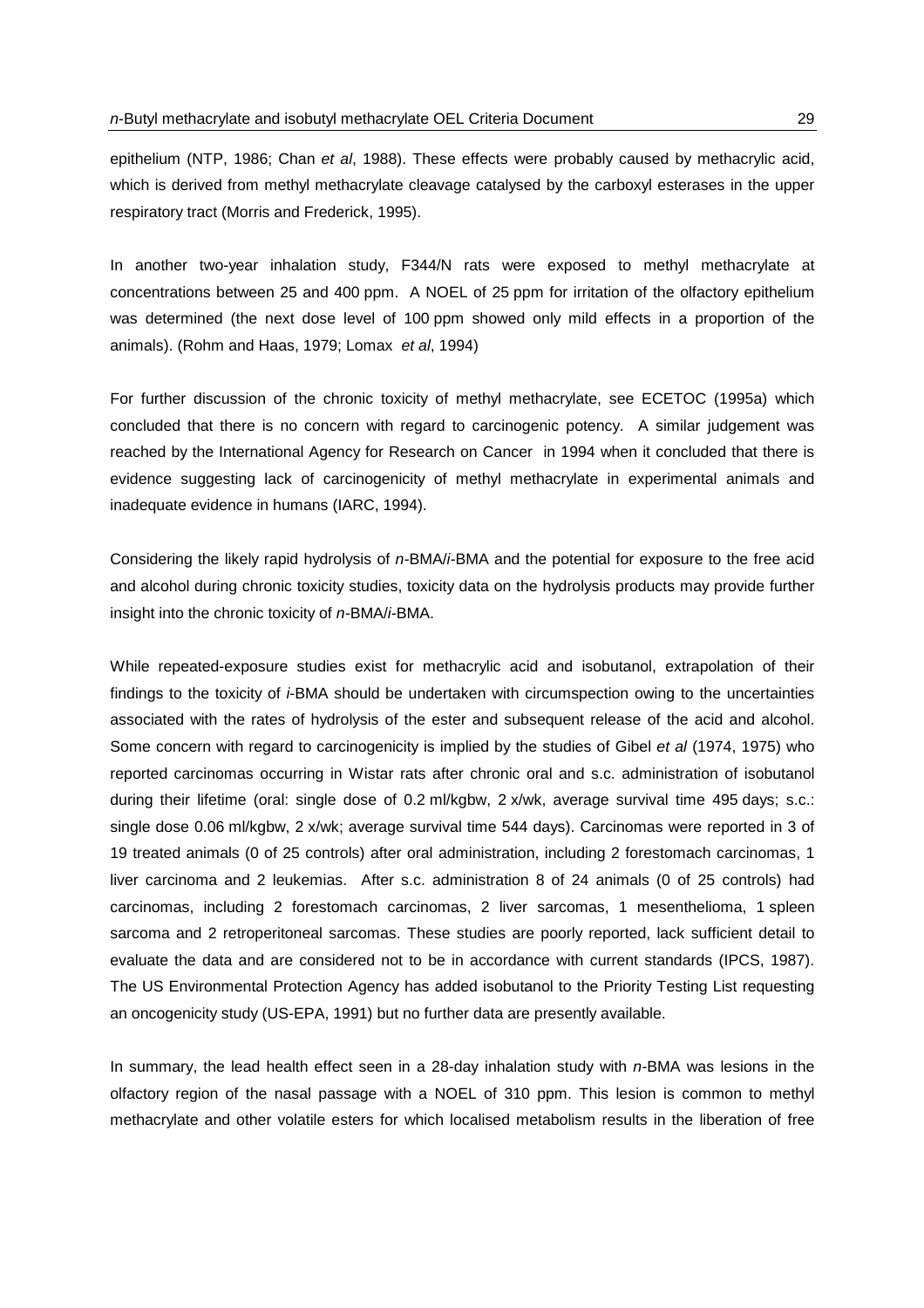acid which in turn evokes tissue toxicity. As the lesion is not anticipated to progress significantly this study is judged relevant for assessment of the effects of the chronic exposure. A possible carcinogenic effect of isobutanol at present cannot be completely excluded. Therefore once reliable data on metabolism of the esters and the carcinogenicity of the alcohols are available the hazard assessment of *n-*BMA/*i-*BMA will have to be reconsidered.

### **7.2.6 Reproductive Toxicity**

#### **7.2.6.1** *Fertility and Effects on Reproductive Organs*

No specific data are available.

In the 28-day inhalation toxicity study (Section 7.2.3.1) there was no evidence for an effect of *n-*BMA on male or female reproductive organs of rats (Hagan *et al* ,1993).

#### **7.2.6.2** *Teratology*

#### *n-***BMA***/i-***BMA**

*n-*BMA/*i*-BMA was administered undiluted by the i.p. route. to groups of 5 female Sprague-Dawley rats at doses equating to 1/10, 1/5 and 1/3 of the acute  $LD_{50}$  value i.e., 205, 411 and 686 mg *n*-BMA/kgbw or 124, 248, 414 mg *i-*BMA/kgbw, on day 5, 10 and 15 of gestation. The following observations were reported for both esters. A significant increase of resorptions was observed in the high dose group and a dose related increase of gross abnormalities in the foetuses. No significant increases in skeletal abnormalities were observed above controls. A dose-dependent decrease in foetal weight was reported by the author, but the data does not support this claim. Maternal toxicity of the dams was not reported (Singh *et al*, 1972a,b).

The studies by Singh *et al* suggest that *n-*BMA/*i*-BMA may possess teratogenic potential in the rat by the i.p. route. However, the study design is flawed as it did not exclude recognised confounding factors such as maternal toxicity and local irritation, both of which could have been predicted as being unavoidable using this protocol. Since this study was published it has become widely accepted that the i.p. route is not an appropriate route of administration for the assessment of developmental hazard of industrial chemicals and particularly for chemicals that are contact site irritants.

## **7.2.6.3** *Evaluation*

Whilst the data available on *n-*BMA/*i-*BMA are limited and of dubious quality, reliable data are available for the close structural analogue methyl methacrylate and butanol.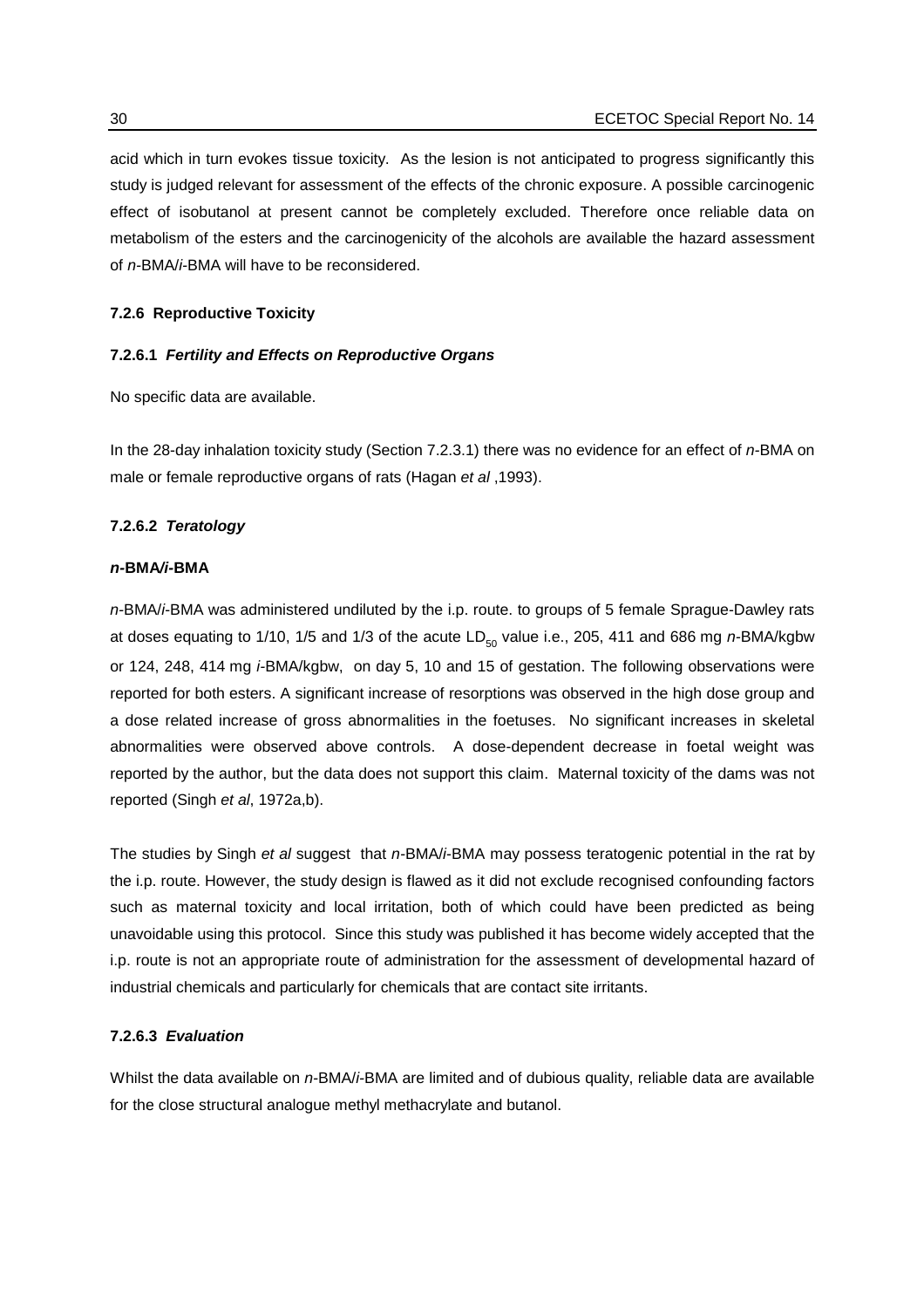A series of studies conducted on methyl methacrylate have shown no teratogenic effects following inhalation exposure of rats and mice (ECETOC, 1995a). Of these studies the most definitive study, conducted in accordance with current OECD and EPA guidelines, is that of Solomon *et al* (1991) in which no teratogenicity, embryotoxicity or foetotoxicity was observed in Crl:CDBR rats at exposure levels up to 2,028 ppm which were maternally toxic.

Singh *et al* (1972a,b) also conducted developmental toxicity studies on methyl methacrylate using the same protocol as reported in Section 7.2.6.2 for *n-*BMA*/i-*BMA and again reported positive findings. The study findings of Solomon *et al* demonstrated that this protocol is perhaps inappropriate for hazard assessment under relevant exposure conditions.

While no data are available for methacrylic acid, *n-*butanol did not show developmental toxicity in doses that were not maternally toxic when Sprague-Dawley rats were exposed (7 h/d) by inhalation to 0, 3,500, 6,000 and 8,000 ppm from day 1 to 19 of gestation. The NOAEL for maternal and developmental toxicity was 3,500 ppm (Nelson *et al*, 1989a, 1990).

Similarly no effects on embryo- or foetotoxicity or development of the foetus were observed in Wistar rats or Himalayan rabbits receiving oral doses (6 h/d) of 0.5, 2.5 or 10 mg/l of isobutanol from day 6 to 15 of gestation. In rats no maternal toxicity was observed; in rabbits a slightly reduced maternal body weight gain was reported in the high dose animals (BASF, 1990a,b).

Taken together, the data available for methyl methacrylate and butanol do not suggest a concern for possible developmental effects of *n-*BMA/*i-*BMA administered by inhalation at non-maternally toxic concentrations.

In the 28-day inhalation toxicity study there was no evidence for an effect of *n-*BMA on male or female reproductive organs of rats. Limited information on relative hazard can be found in the literature on methyl methacrylate, methacrylic acid and *n-*butanol.

No effects on reproductive organs were observed in two-year inhalation studies with methyl methacrylate in rats and mice (NTP, 1986; Rohm and Haas, 1979) and in 90-day inhalation studies in rats and mice with methacrylic acid (CIIT, 1984).

In a fertility study of *n*-butanol in male rats exposed (7 h/d) to 3,000 and 6,000 ppm, for 6 weeks and mated with unexposed females no influence on pregnancy rate was observed, indicating that fertility was not affected (Nelson *et al*, 1989a,b).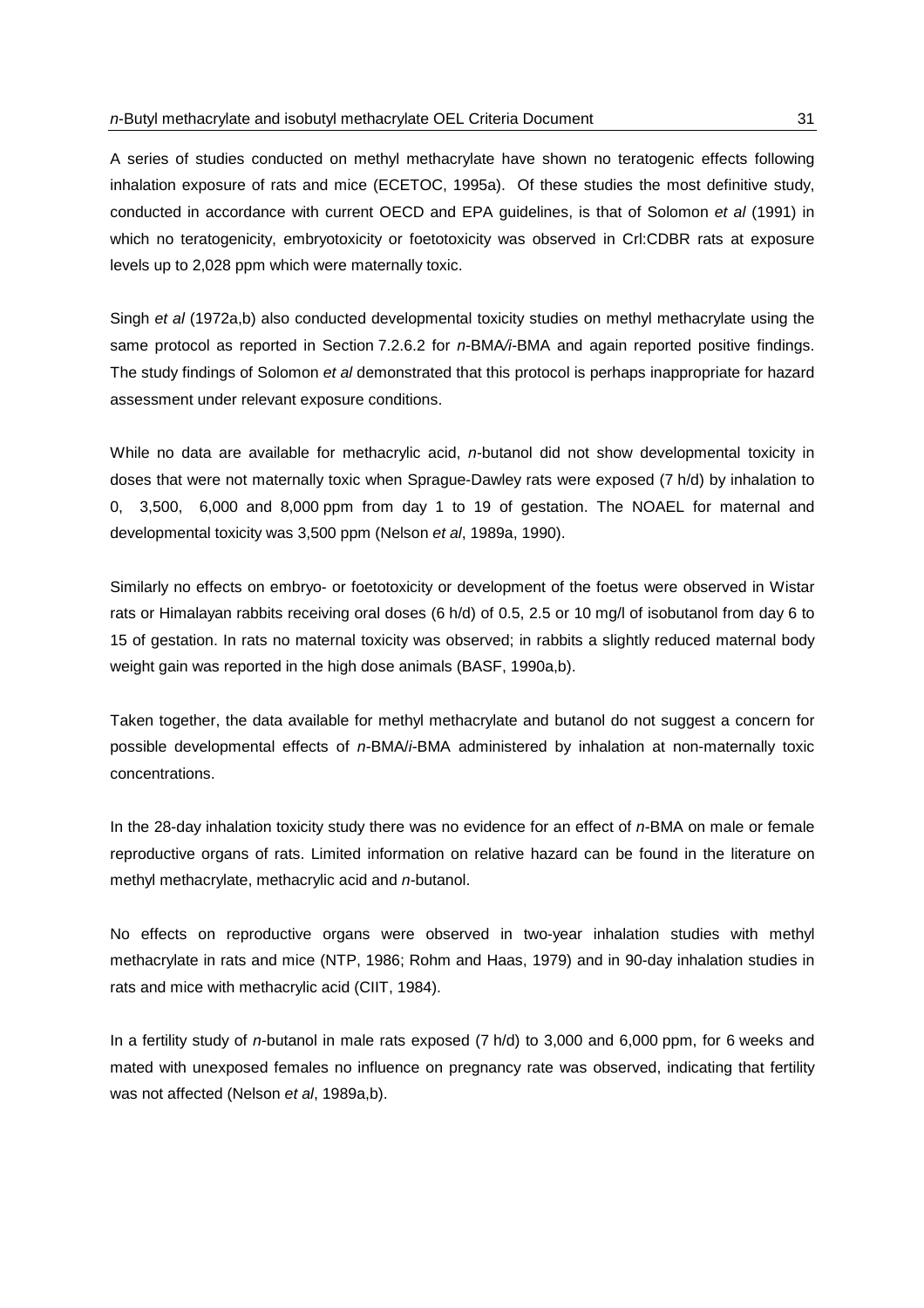Taken together, the limited available data on *n-*BMA, methyl methacrylate, methacrylic acid and *n-*butanol do not suggest a concern for possible reproductive effects arising from routes of administration relevant to occupational exposure.

## **7.3 EFFECTS ON HUMANS**

#### **7.3.1 Short-term Exposure**

No data are available.

### **7.3.2 Irritation, Sensitisation and Immunotoxicity**

### **7.3.2.1** *Skin Sensitisation*

One of 542 dermatitis patients gave a positive patch test result with n-BMA (technical grade, 1 % in petrolatum) (Maibach *et al*, 1978).

One case of a positive patch test reaction to *n-*BMA (1 % solvent not mentioned) in a patient not working with acrylates was reported by Mikulecky *et al* (1962), who did not differentiate between an irritant and a contact allergic effect.

One case of contact dermatitis with a positive patch test reaction after 48 and 96 hours with *n-*BMA (1 % in ethanol) was reported from the use of artificial fingernails (Marks *et al*, 1979). The authors report that the sensitising agent in these preparations was ethyl methacrylate and the patient's reaction to *n-*BMA represents cross-sensitisation.

Kanerva *et al* (1992) reported a case of a dentist exposed to acrylic denture materials who experienced pharyngitis but no asthmatic symptoms or symptoms of rhinitis or conjunctivitis at work. Patch tests with 18 of 30 acrylates or methacrylates, including *n-*BMA (2 % in petrolatum) were positive.

### **7.3.3 Long-term Exposure**

No data are available.

## **7.3.4 Evaluation**

Despite the use of *n-*BMA/*i-*BMA for many years, no adverse health effects have been reported. The sensitisation potential of *n-*BMA to humans seems to be low.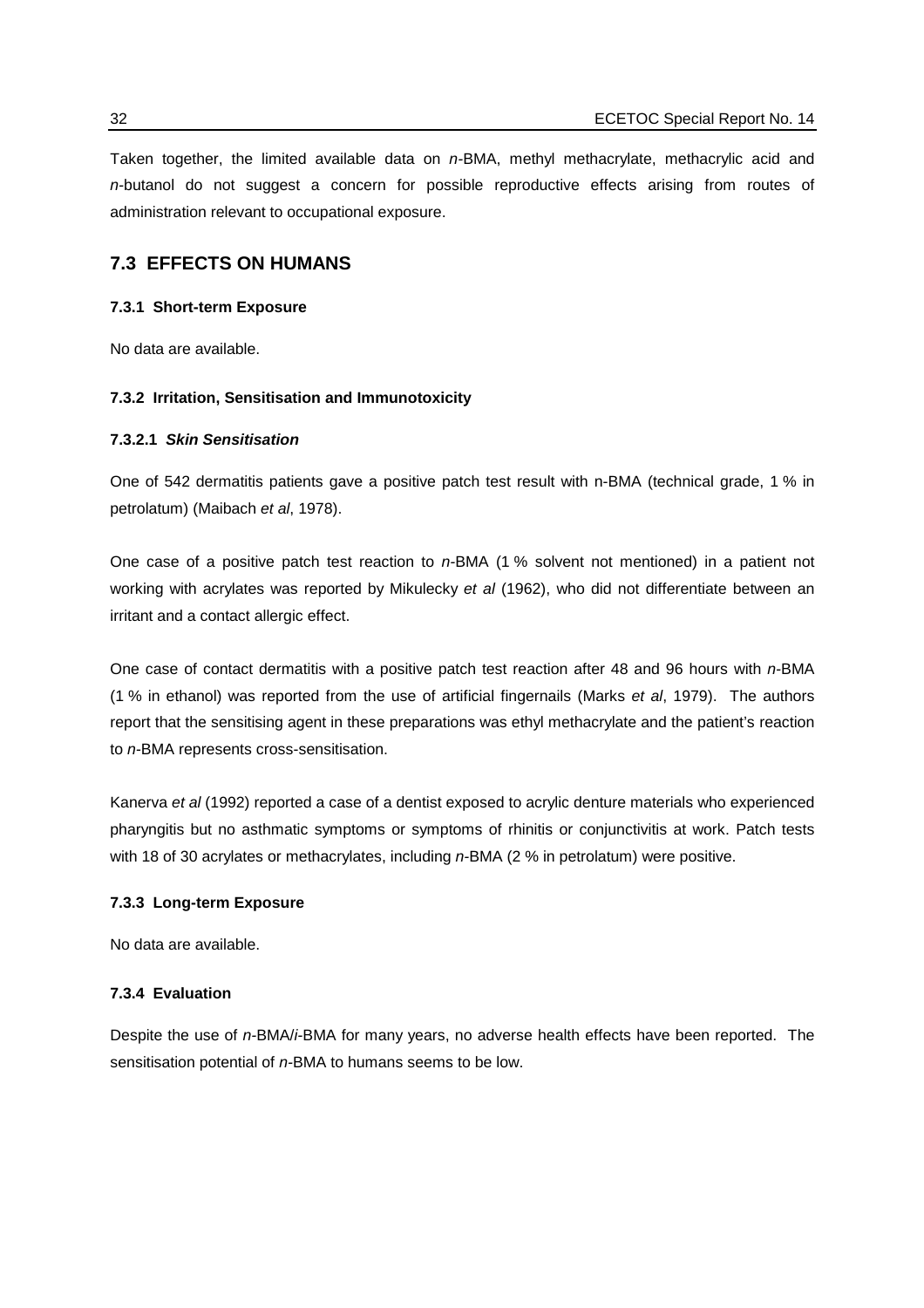# **8. GROUPS AT EXTRA RISK**

No groups of workers have been identified that would be at extra risk from occupational exposure to *n-*BMA/*i-*BMA.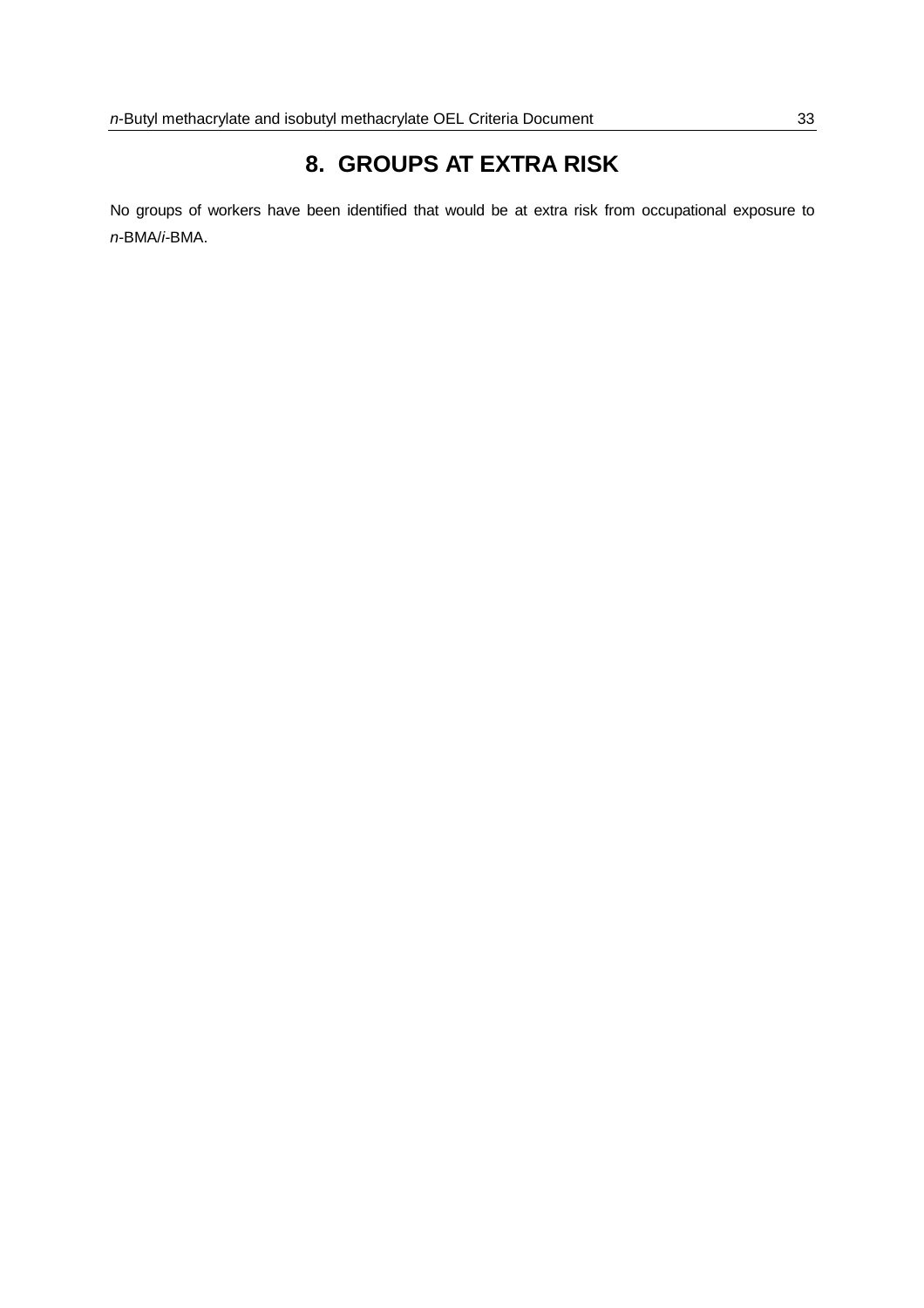# **9. GAPS IN KNOWLEDGE AND ONGOING RESEARCH**

## **9.1 ACUTE TOXICITY**

None.

## **9.2 IRRITATION AND SENSITISATION**

None.

## **9.3 REPEATED EXPOSURE**

The critical health effect in a 28-day inhalation study in rats is the development of lesions in the olfactory region of the nasal cavity. It is anticipated that this localised lesion would be present in chronic studies with *n-*BMA/*i-*BMA and that the NOEL would be comparable.

Following systemic absorption *n-*BMA is relatively rapidly hydrolysed to methacrylic acid and *n*-butanol. Chronic studies with methyl methacrylate, which also liberates methacrylic acid upon hydrolysis, indicate that there is little concern for chronic toxicity due to systemically derived methacrylic acid. The chronic toxicity of *n-*butanol and isobutanol is well characterised. No further studies are considered necessary.

## **9.4 CARCINOGENICITY**

No carcinogenicity studies are available on *n-*BMA/*i*-BMA.

By analogy with methyl methacrylate there is no concern for the carcinogenicity of the parent esters *n-*BMA/*i-*BMA or for the primary metabolite methacrylic acid. Whilst there is no concern for the carcinogenicity of the *n-*butanol metabolite the same cannot be said for isobutanol. The carcinogenic potential of isobutanol is currently under investigation (US-EPA, 1991) and the outcome of these investigations will be of relevance to the hazard assessment of *i-*BMA.

## **9.5 GENOTOXICITY**

Only bacterial mutagenicity data exist for *n*-BMA. In addition, only *i*-BMA has been assessed in a mammalian micronucleus study. Current approaches to the assessment of genotoxicity would suggest that a mammalian chromosomal aberration study is lacking for *n*-BMA. However, as *i*-BMA did not show clastogenic activity in the mouse micronucleus test, there is no immediate concern with regard to genotoxicity for *n*-BMA due to the close structural similarity of both molecules.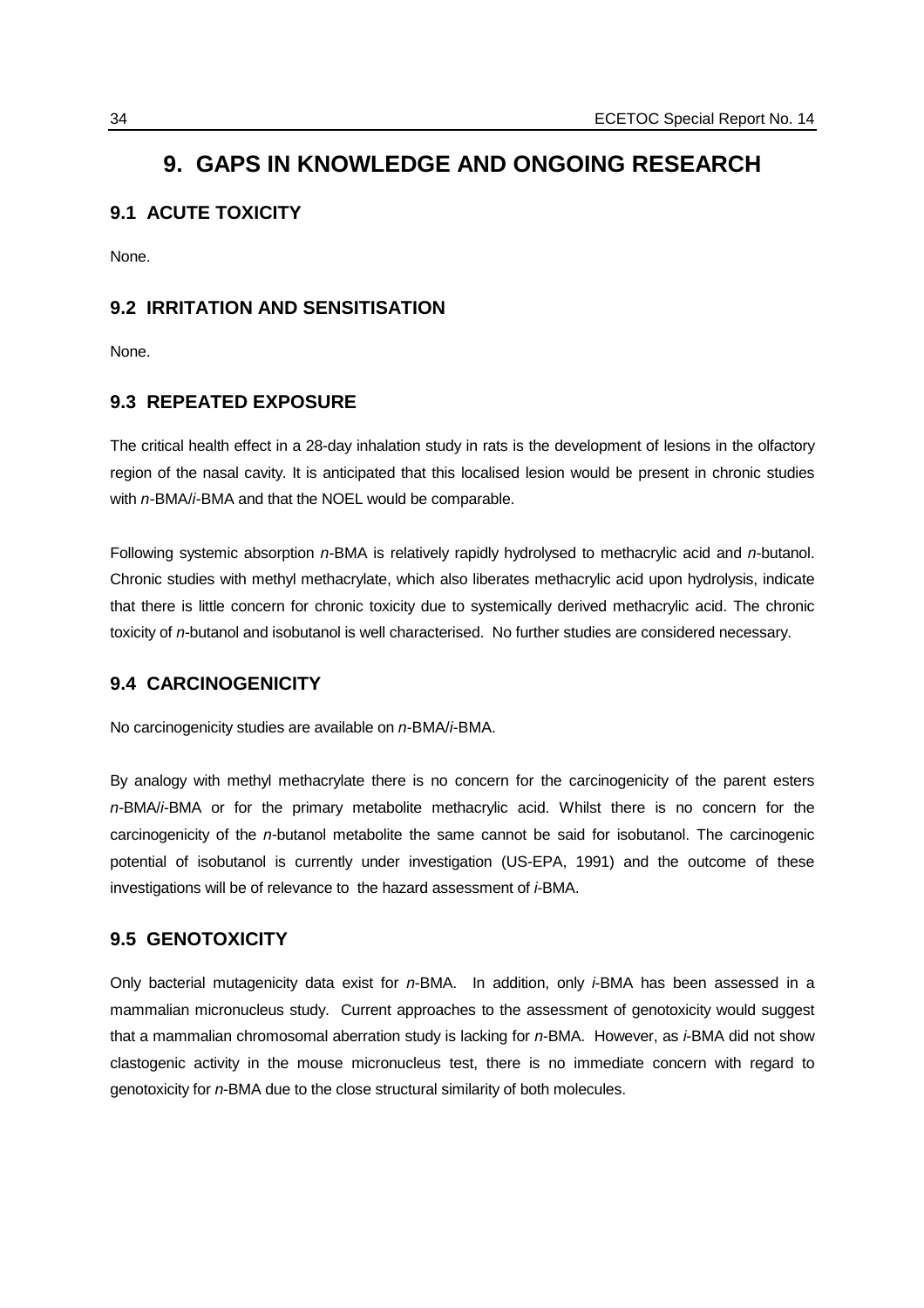## **9.6 DEVELOPMENTAL TOXICITY AND TERATOGENICITY**

No developmental toxicity or teratogenicity studies are available with *n-*BMA/*i-*BMA. A teratology study in rat is performed by INRS (1997).

As *n-*BMA/*i-*BMA is rapidly hydrolysed into methacrylic acid and the corresponding butanol it is assumed that the blood level of methacrylic acid is high and that it is methacrylic acid that predominantly reaches the placenta. It follows that the results of the studies performed with methyl methacrylate, that also liberates methacrylic acid upon hydrolysis, could be used for the assessment of the developmental toxicity hazard of *n-*BMA/*i-*BMA.

Methyl methacrylate has been shown to be not teratogenic, embryotoxic or foetotoxic in a teratology study by the inhalation route of exposure (Solomon *et al*, 1991). Furthermore, methyl methacrylate did not reveal an effect on male fertility in mice exposed up to 9,000 ppm over a period of 5 days.

The negative results in the developmental toxicity studies with *n-*butanol and isobutanol (Nelson *et al*, 1989a, 1990; BASF, 1990a,b) suggest that there is no concern with regard to the other product of *n-*BMA/*i-*BMA hydrolysis for this endpoint.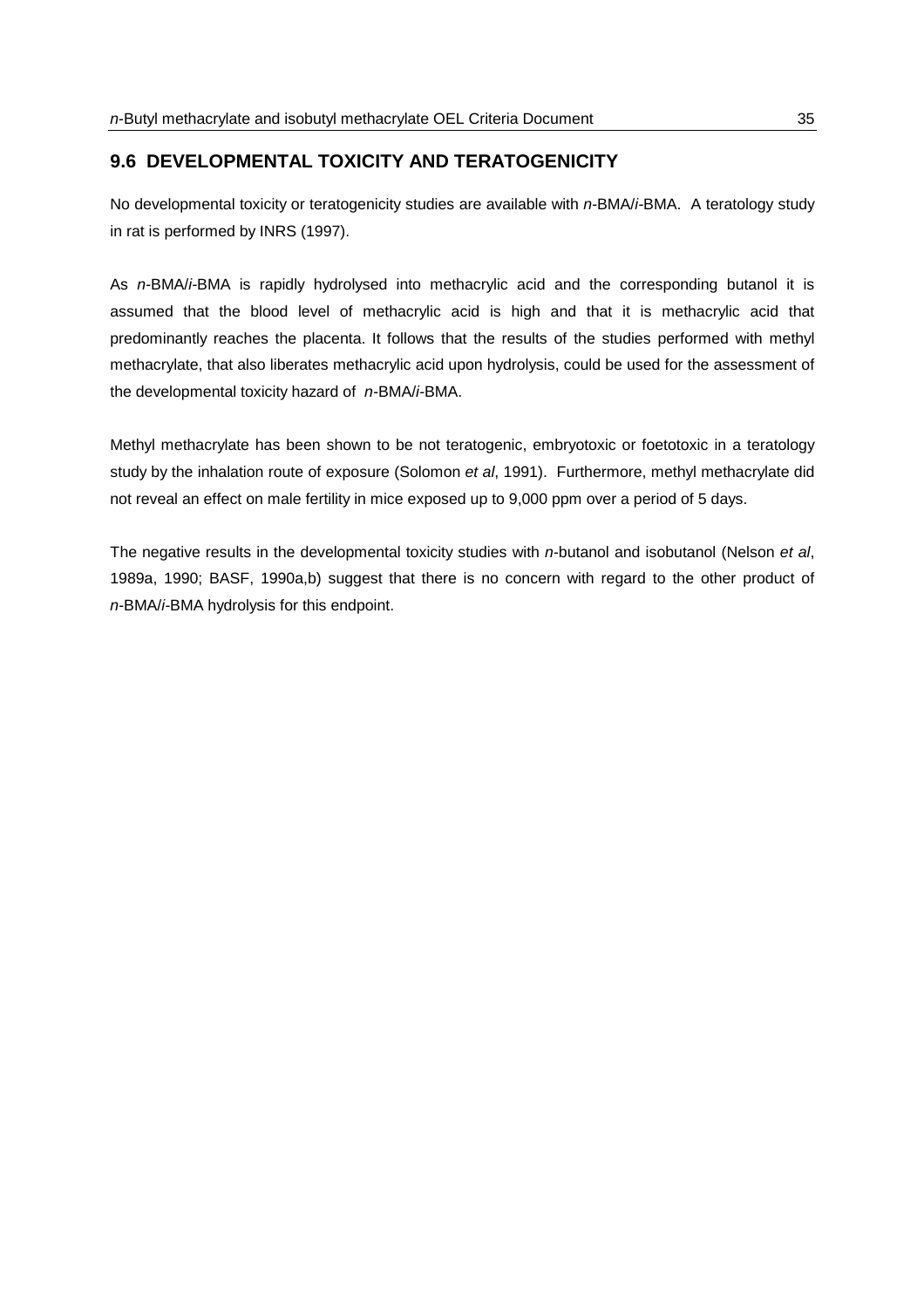# **10. EXISTING OCCUPATIONAL EXPOSURE LIMITS**

Three industrialised countries have adopted occupational exposure limit values (Table XIX).

| Country            | TWA          |                  | STEL (15min) |              | Reference             |
|--------------------|--------------|------------------|--------------|--------------|-----------------------|
|                    | (ppm)        | $\rm (mg/m^3)^a$ | (ppm)        | $(mg/m^3)^a$ |                       |
| Norway             | $50^{\circ}$ | 300              | 75           | 450          | Arbeidstilsynet, 1995 |
| Sweden             | $50^{\circ}$ | 300              | 75           | 450          | AFS, 1996             |
| <b>Netherlands</b> | 10           | 59               | -            |              | Arbeidsinpectie, 1996 |

## **Table XIX : Occupational Exposure Limit Values for** *n-***BMA/***i-***BMA**

TWA Time-weighted average concentration (8-h working period)

Short-term exposure limit (15 min, unless specified otherwise)

a Official values; some countries use different conversion factors and/or other ambient temperature<br>
"A" (allergenic)<br>
"S" (sensitising)

Several *n*-BMA/*i*-BMA monomer and polymer producing companies have adopted internal OEL's for *n*-BMA/*i*-BMA at or around 50 ppm with a STEL of 75 ppm.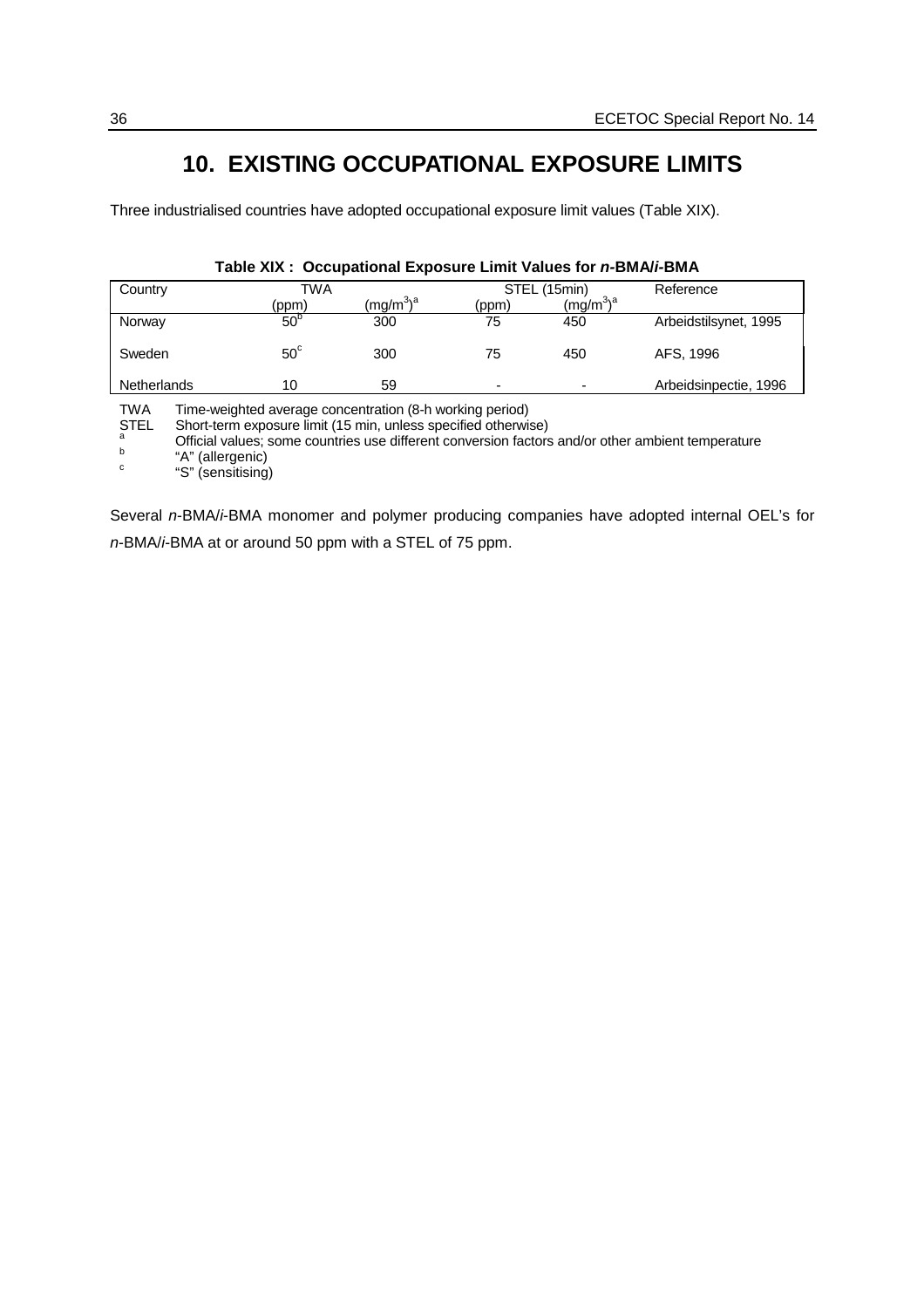# **11. SUMMARY EVALUATION AND RECOMMENDATION FOR A SCIENTIFICALLY-BASED OCCUPATIONAL EXPOSURE LIMIT**

## **11.1 SUBSTANCE IDENTIFICATION**

## **11.1.1** *n***-Butyl Methacrylate**

| n-Butyl methacrylate (n-BMA)                  |  |  |
|-----------------------------------------------|--|--|
| 97-88-1                                       |  |  |
| 607-033-00-5                                  |  |  |
| Irritant                                      |  |  |
| Symbol irritant (Xi), R10-36/37/38-43, nota D |  |  |
| 2-Propenoic acid, 2-methyl-, butyl ester      |  |  |
| 202-615-1                                     |  |  |
| $C_8H_{14}O_2$                                |  |  |
| $H_2C$ and $\sim$<br>CH <sub>3</sub>          |  |  |
| 142.20                                        |  |  |
| 11.1.2 Isobutyl Methacrylate                  |  |  |
| Isobutyl methacrylate (i-BMA)                 |  |  |
| 97-86-9                                       |  |  |
| 607-113-00-X                                  |  |  |
|                                               |  |  |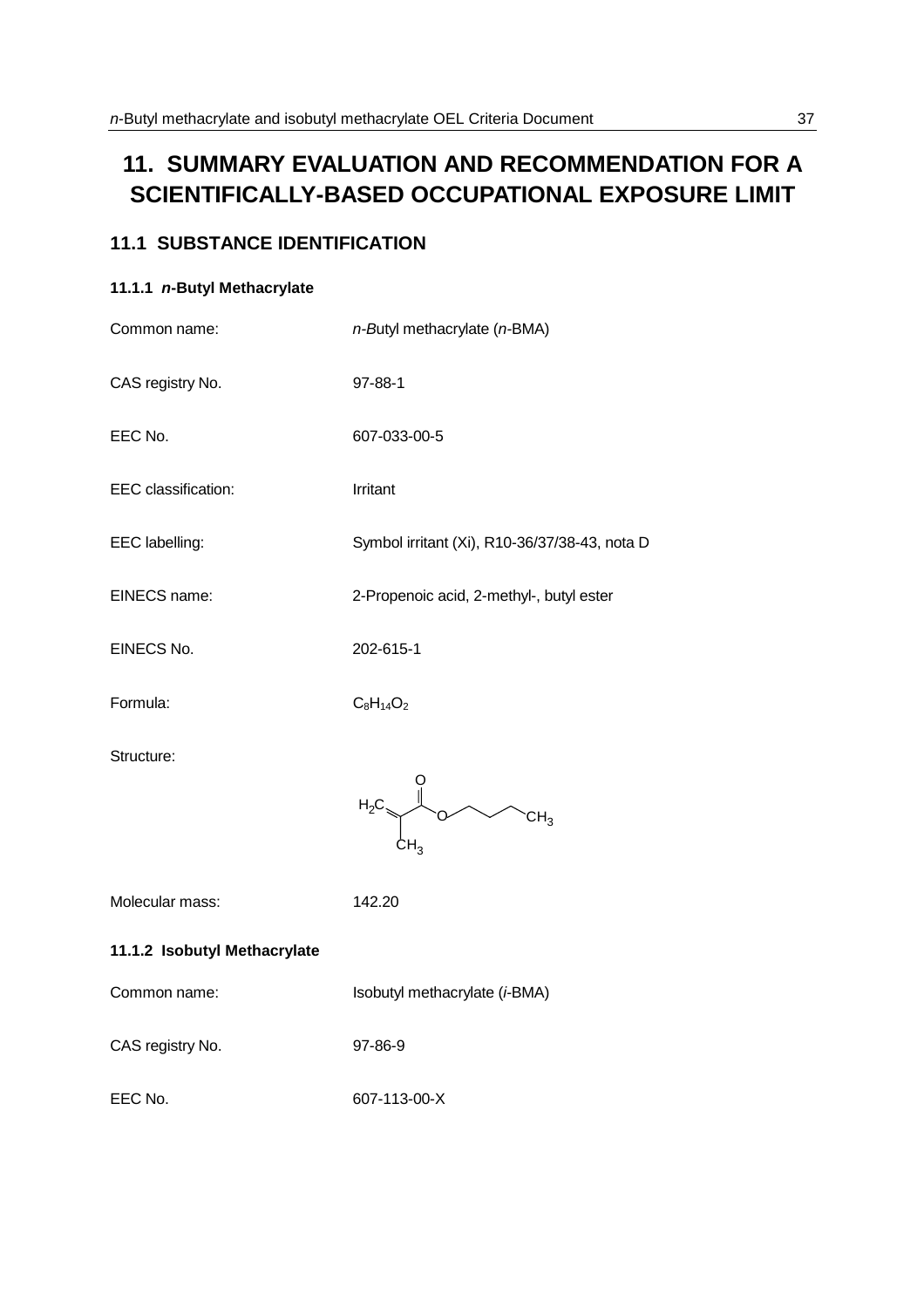| EEC classification: | Irritant                                                                                                                                             |
|---------------------|------------------------------------------------------------------------------------------------------------------------------------------------------|
| EEC labelling:      | Concentration $\geq$ 20 %: symbol irritant (Xi), R 10-36/37/38-43; S 24-<br>37, nota D<br>1 % $\leq$ concentration < 20 %: symbol irritant (Xi), R43 |
| EINECS name:        | 2-Propenoic acid, 2-methyl-, 2-methylpropyl ester                                                                                                    |
| EINECS No.          | 202-613-0                                                                                                                                            |
| Formula:            | $C_8H_{14}O_2$                                                                                                                                       |
| Structure:          | $H_2C$<br>CH <sub>3</sub><br>ĊΗ,<br>CH <sub>3</sub>                                                                                                  |
| Molecular mass:     | 142.20                                                                                                                                               |

## **11.2 OCCURENCE AND USE**

## **11.2.1 Chemical and Physical Properties**

At room temperature, *n-*BMA and *i-*BMA are clear, colourless, flammable liquids with a faint characteristic ester odour. Both compounds have a low solubility in water and are soluble in most organic solvents. *n-*BMA*/i-*BMA has a low vapour pressure of 2.4 and 2.4-4 hPa at 20 °C respectively.

*n*-BMA/*i*-BMA polymerises readily under the influence of heat, light or by catalysis (e.g. metals and radical forming substances such as peroxides), this being a strongly exothermic reaction. To prevent polymer formation, the monomer is stabilised by the addition of inhibitors such as hydroquinone.

Conversion factors for concentrations of *n-*BMA and/or *i-*BMA in air at 20 °C and 1,013 hPa are:

- $\blacksquare$  1 ppm = 5.91 mg/m<sup>3</sup>
- $\blacksquare$  1 mg/m<sup>3</sup> = 0.169 ppm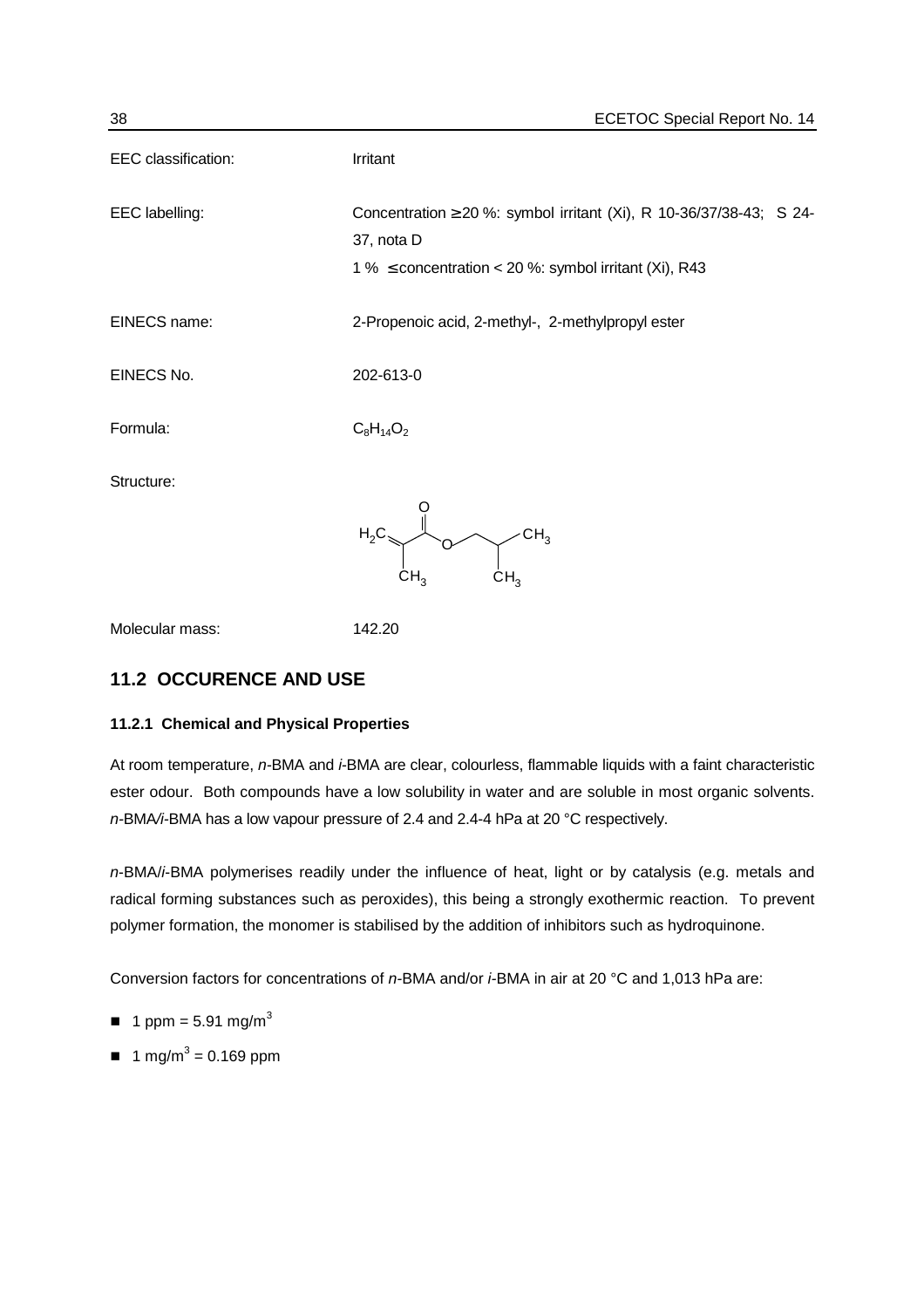#### **11.2.2 Occurrence and Use**

*n-*BMA/*i-*BMA is used as a monomer or co-monomer for the industrial production of acrylic polymers, acrylic surface coatings, in the production of resins, solvent coatings, adhesives and oil additives, emulsions for textile, leather and paper finishing, concrete treatment, the manufacture of contact lenses, in paraffin embedding media and dental polymers.

In EU countries, 32 kt of *n-*BMA and 8 kt of *i-*BMA were produced in 1994. Production in 1995 was 12 % higher than 1994. Approximately 13 % of the Western European *n-*BMA/*i-*BMA production was exported in 1994 (CEFIC, 1996).

#### **11.2.3 Exposure Levels at the Workplace**

Workplace concentrations of *n-*BMA/*i-*BMA during monomer production and polymerisation in the EU in 1994 were less than 1 mg/m $3$  (0.2 ppm), expressed as a 4-8 hour time-weighted average (TWA). Short-term levels were higher during certain operations, e.g. during block polymerisation, in the laboratory up to 3.77 mg/m<sup>3</sup> (0.63 ppm) or in a pump house 7.6 mg/m<sup>3</sup> (1.29 ppm) (CEFIC, 1996). Workplace concentrations of *n-*BMA and other vapours during the extrusion of acrylic sheets ranged between < 0.1 and 8 ppm (< 0.6-47 mg/m<sup>3</sup>) under normal conditions and between < 0.1 and 16.5 ppm (< 0.1-97.5 mg/m<sup>3</sup>) under degradation conditions (600 °F or 315 °C) (Rohm and Haas, 1989). Limited data on dispersive down-stream uses suggests that workplace concentrations are appreciably higher, i.e. up to 8 ppm (45.5 mg/m<sup>3</sup>) (Froines and Garabrant, 1986a,b).

#### **11.2.4 Exposure Levels in the Environment**

No data are available on *n-*BMA*/i-*BMA levels in air, water, soil and biota. Environmental releases during production and major industrial uses are low.

#### **11.2.5 Measuring methods**

*n-*BMA/*i-*BMA in workplace air can be determined by means of NIOSH method 1450 (esters I), involving adsorption on activated carbon by active sampling (4 l/h) followed by desorption with carbon disulphide and analysis by GC/FID. Detection limits are 0.06 mg/m<sup>3</sup> for an 8-hour sample and 6 mg/m<sup>3</sup> for short-term measurements (5 min) (NIOSH, 1984; Röhm, 1996). Using a similar method Degussa (1992) achieved a detection limit of 1  $\mu$ g/sample (17  $\mu$ g/m<sup>3</sup>).

## **11.3 HEALTH SIGNIFICANCE**

From the physico-chemical data and by analogy with methyl methacrylate it is anticipated that *n-*BMA/*i-*BMA is rapidly absorbed after oral and inhalation exposure.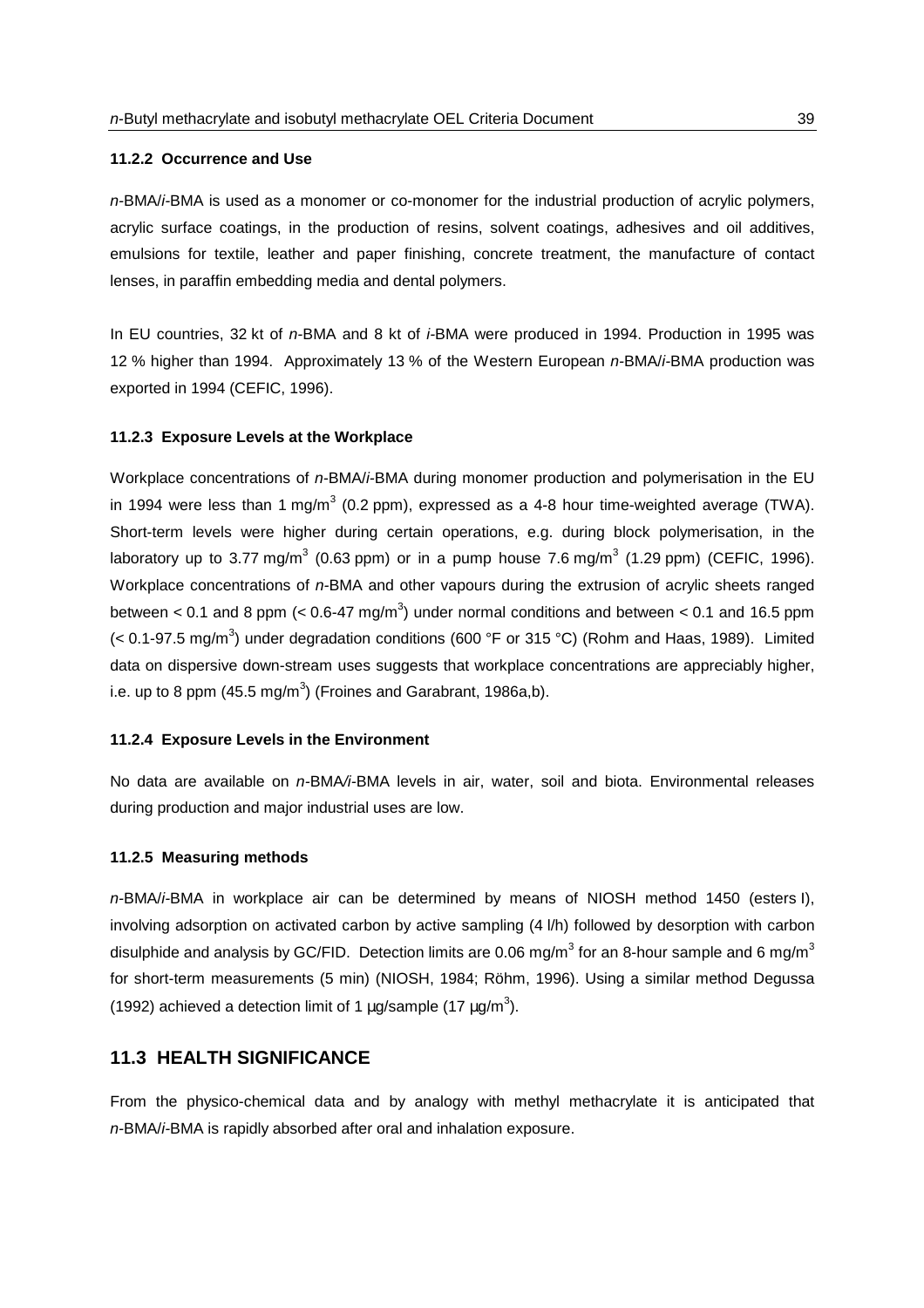*n-*BMA is rapidly hydrolysed by carboxyl esterases yielding methacrylic acid and *n-*butanol (Kotlovskii *et al*, 1988; McCarthy and Witz, 1990, 1991, 1997; McCarthy, 1995). By analogy with methyl methacrylate it is anticipated that hydrolysis of *n-*BMA/*i-*BMA with further metabolism of the respective cleavage products methacrylic acid and *n-*butanol or isobutanol by normal physiological pathways (to ultimately CO2) will be the main route of metabolism for *n-*BMA/*i-*BMA (Von Rietbrock and Abshagen, 1971; Saito, 1975; Bratt and Hathway, 1977; ICI, 1977b; Di Vincenzo and Hamilton, 1979; McCarthy and Witz, 1991).

*n-*BMA/*i-*BMA possesses a low order of acute oral, dermal and inhalation toxicity in experimental animals. Where symptoms were reported they are consistent with exposure to an irritant material (for references, see Table VIII to XIII). A skin notation (for systemic toxicity following dermal absorption) is not warranted (ECETOC, 1993).

*n-*BMA/*i-*BMA is irritant to the rabbit skin (Röhm, 1977b,c; Elf Atochem, 1980a,b; Degussa, 1982; Sarver, 1993b) and rabbit eye (ICI, 1959, 1977a; Smyth *et al*, 1969; Powell *et al*, 1970; Elf Atochem, 1980a,b; Röhm, 1988e,f; Hagan *et al*, 1993). *n-*BMA appears to be a weak skin sensitiser whilst *i-*BMA is not (references in Table XVIII).

Neither *n*-BMA nor *i*-BMA were mutagenic in a number of bacterial gene mutation assays (Du Pont, 1976; Waegemaekers and Bensink, 1984; Zeiger *et al* ,1987; McGoldrick *et al*, 1990, 1991). *i-*BMA was not clastogenic in a mouse micronucleus assay (Röhm, 1989). The limited data on *n-*BMA/*i*-BMA indicate that neither compound is mutagenic.

No data are available for carcinogenicity and toxicity to reproduction. However, information concerning potential hazards of *n-*BMA/*i*-BMA can be inferred from studies with methyl methacrylate which is metabolised to the same metabolic product, methacrylic acid, as *n-*BMA/*i*-BMA in animals and humans. The data on methyl methacrylate have been extensively reviewed by ECETOC (1995a). In particular, a chronic drinking water study with methyl methacrylate in rats (Borzelleca *et al*, 1964), an inhalation study in rats and mice (NTP, 1986; Chan *et al*, 1988) and an inhalation study in rats (Rohm and Haas, 1979; Lomax *et al*, 1994) suggest that *n-*BMA/*i*-BMA is unlikely to possess carcinogenic potential. According to a teratogenicity study by Solomon *et al* (1991) and teratogenicity studies with *n*butanol and isobutanol (Nelson *et al*, 1989a, 1990; BASF, 1990a,b), *n-*BMA/*i*-BMA, by relevant exposure routes, is not expected to cause adverse effects to the developing embryo or foetus.

No effects on the reproductive organs were observed in a repeated dose study with *n*-BMA (Hagan *et al*, 1993) as well as in two-year inhalation studies with methyl methacrylate in rats and mice (NTP, 1986; Rohm and Haas, 1979) and in 90-day inhalation studies with methacrylic acid in rats and mice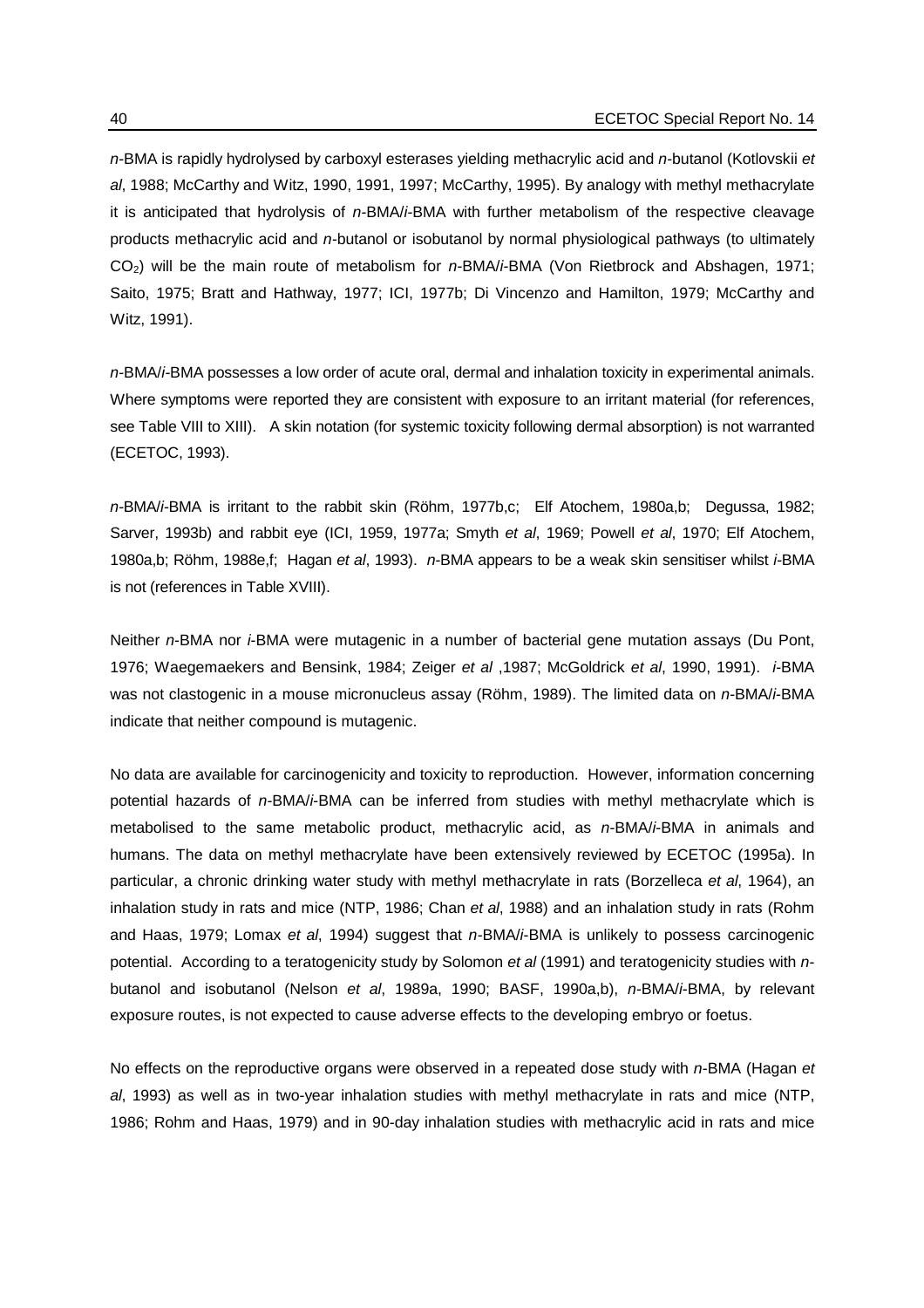(CIIT, 1984). In a fertility study of *n*-butanol in male rats exposed by the inhalation route no effects on fertility were observed (Nelson *et al*, 1989a,b). Therefore *n-*BMA/*i*-BMA is not expected to cause significant adverse effects to the reproductive organs by relevant occupational exposure routes.

The lead health effect seen in a 28-day inhalation study with *n-*BMA in rats was irritation of the olfactory region of the nasal cavity with a NOEL of 310 ppm (Hagan *et al*, 1993). This lesion has also been observed in acute and subchronic inhalation studies conducted with methyl methacrylate and other volatile esters (ECETOC, 1995a), and has been confirmed in two chronic inhalation studies with MMA as the critical health effect by this route of exposure (NTP,1986 and Chan *et al*, 1988; Rohm and Haas, 1979; Lomax *et al*, 1994). Recent studies with methyl methacrylate have demonstrated that the olfactory lesions arise rapidly and do not progress significantly beyond 28 days and up to 2 years (Zeneca, 1997). Therefore, the 28-day study for *n-*BMA is regarded as a reliable indicator of the effects of chronic exposure. It is anticipated that *i-*BMA will exhibit similar toxicity to that of *n*-BMA.

## **11.4 FINAL EVALUATION AND RECOMMENDATION**

Because of the close similarity of *n-*BMA/*i*-BMA and the comparability of their toxicity data, they will be considered jointly.

### **11.4.1 Hazard Identification**

The major route of occupational exposure is the inhalation route, even though exposure is limited by the low vapour pressure of *n*-BMA/*i*-BMA.

The critical health effect of *n*-BMA/*i*-BMA identified in acute and subchronic inhalation studies is the development of a localised lesion in the olfactory region of the nasal passage. The NOEL for this effect is 310 ppm in the rat. The NOEL for chronic exposure is not anticipated to differ markedly.

The lesion in the olfactory tissue is believed to be the result of hydrolysis of the inhaled ester by tissue carboxyl esterase enzymes resulting in the formation of cytotoxic levels of methacrylic acid. Human olfactory tissue contains carboxyl esterase enzymes capable of hydrolysing *n-*BMA/*i-*BMA and therefore the lesion is of relevance to man. However, it is generally accepted that the rat is more sensitive than man to the effects of nasal irritants due to physiological and anatomical differences. The specific activity of carboxyl esterases responsible for the hydrolysis of methyl methacrylate in rat olfactory tissue is approximately 6-fold higher than the corresponding activity in human olfactory tissue (Zeneca, 1996). In addition, the rat is an obligate nose breather with significantly more complex nasal passages than man. The relative surface area per unit volume in the nose of the rat is 8 times that of man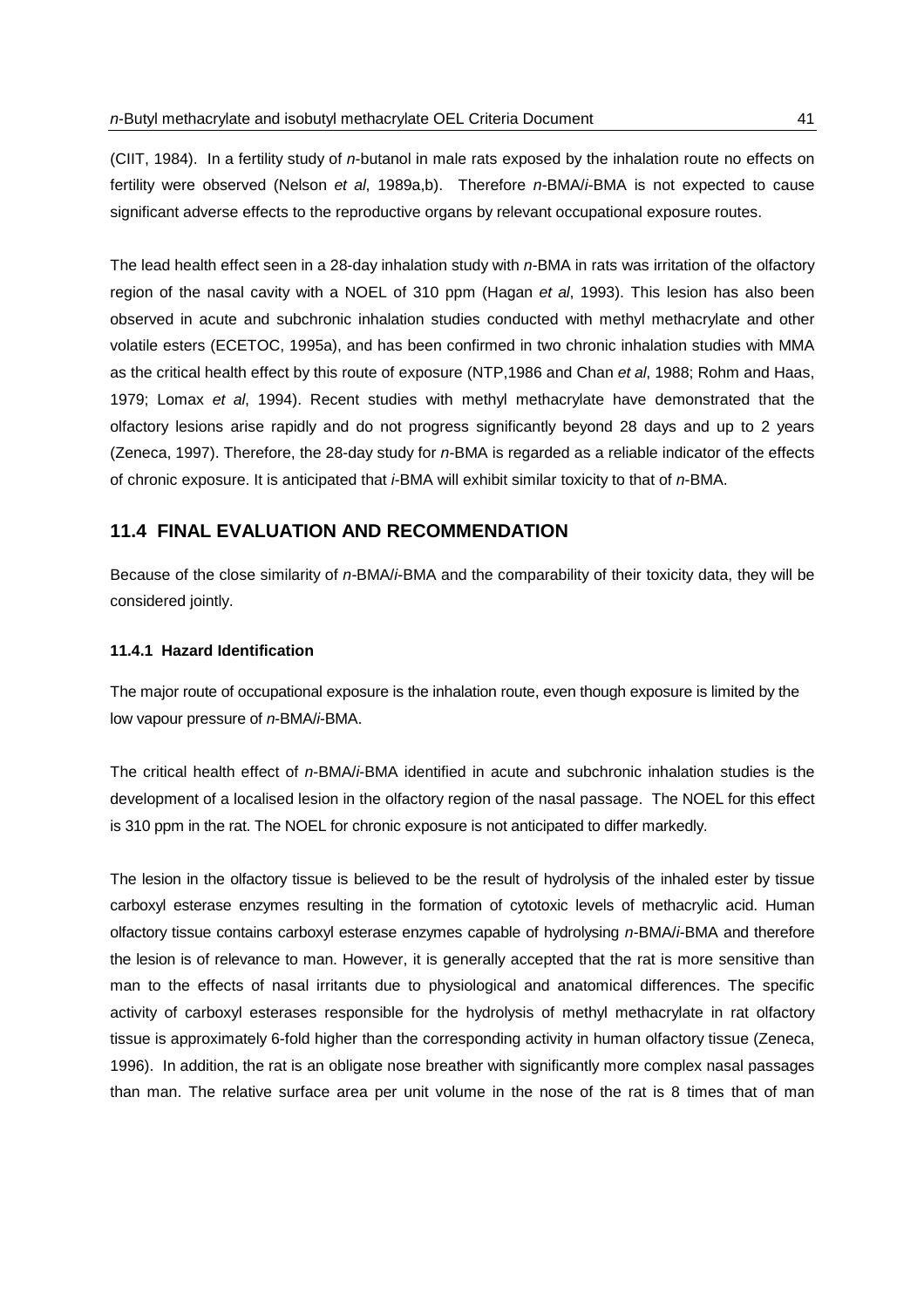(DeSesso, 1993) and this should be taken into consideration when establishing a health-based Occupational Exposure Limit value (OEL).

#### **11.4.2 Risk Assessment**

The main populations likely to be exposed to *n-*BMA/*i*-BMA are workers involved in production of the monomers and in industrial manufacture of polymers for use in products such as coatings, oil additives and adhesives, and workers in small down-stream user industries. Consumer exposure and indirect exposure to the monomer via the environment are considered negligible because of low levels of release and lack of persistence.

When deriving an OEL from the NOEL of 310 ppm observed in the 28-day rat inhalation study the following considerations may be made.

In terms of extrapolation from subchronic to chronic exposure to *n-*BMA/*i*-BMA, the adjustment factor to be used can be based on the effects observed with the closely related compound methyl methacrylate which hydrolyses to the same metabolite (methacrylic acid) and for which it has been shown that hydrolysis is a key step in the development of the nasal lesion (Zeneca, 1996). Indeed, the nasal effects observed with *n-*BMA/*i*-BMA in the 28-day inhalation study in rats are the same as those observed with methyl methacrylate, albeit at a higher exposure concentration. With both materials, the critical effect consists of localised lesion in the olfactory region of the nasal passages. Studies on methyl methacrylate (Zeneca, 1997), using the same strain of rat as used in the chronic studies, have demonstrated that the exposure level that produced olfactory lesion remained constant from acute to subchronic and to chronic exposure conditions. In these studies, the lesions developed within 6 hours of the onset of acute exposure with a LOEL of 110 ppm. After continuous exposure for 28 days the LOEL was still 100 ppm and after 2 years exposure the LOEL was 100 ppm; the NOEL was 25 ppm. Based upon what is observed with methyl methacrylate, no adjustment factor would be needed to extrapolate from short to long-term exposure to *n-*BMA/*i*-BMA. However, because there are no specific data on the kinetics and metabolism of *n-*BMA/*i*-BMA in rat nasal tissue, an adjustment factor of 3, to reflect this limitation of the database, is proposed as an overall adjustment factor for study duration (ECETOC, 1995b) .

Both toxicodynamic and toxicokinetic elements must be considered when establishing an overall factor for inter-species extrapolation, i.e. from rodents to humans.

In terms of toxicodynamic differences between rodents and humans, it is believed that as the tissue damage is caused by the localised production of MAA within the tissue and the mechanism of cellular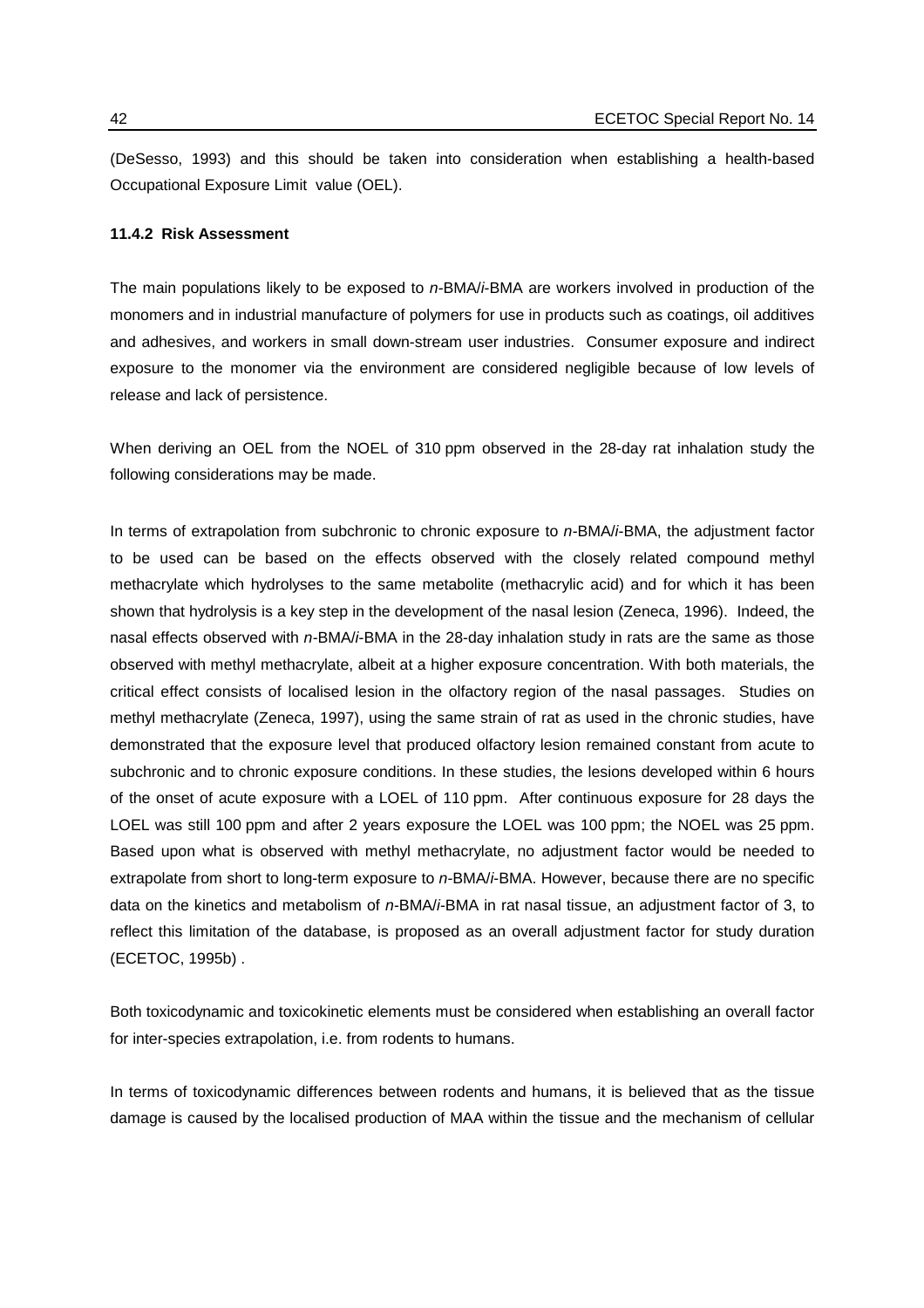toxicity will be essentially the same in both species, no adjustment for toxicodynamic differences is justified.

In terms of toxicokinetic differences, the olfactory tissue was identified as the most sensitive tissue in the rat study. This is confirmed in the studies with methyl methacrylate in which histological examination in the 2-year inhalation study in the rat showed that the LOEL for lesion development in the olfactory tissue was 100 ppm, whereas the LOEL for the next most sensitive tissue, the respiratory epithelium, was 400 ppm.

Whilst it may be expected that these effects will occur in humans, it must be recognised that humans, unlike rodents, breath through the mouth as well as the nose and therefore it is not possible to judge with certainty whether the olfactory epithelium is the primary target or whether damage occurs in other regions of the respiratory system. Whilst there is no data for relative sensitivity of tissues in humans, a recent publication using acyclovir 2'-esters in rats has shown that esterase activity within the respiratory system is highest in nasal (combined olfactory and respiratory) tissue with the order of activities: nasal; pulmonary parenchymal (lower alveolar); trachea (Shao *et al*, 1994). This strongly suggests that the olfactory epithelium is the most sensitive epithelium of the respiratory tract (US-EPA, 1991) in both rats and humans and that an NOEL for effects on this tissue will protect against damage occurring in other less sensitive tissues.

Although the olfactory tissue will be the most sensitive tissue in the human respiratory system the level at which the effect will occur may vary due differences in regional dosimetry and metabolism. It is becoming increasingly recognised that physiological and morphological differences between the nasal passages of rats and humans favour significantly higher (up to 8 times) deposition in the rats than humans (DeSesso, 1993). Similarly, recent studies with methyl methacrylate and other esters indicate that there are other toxicokinetic differences between rodents and humans which also have bearing. Recent studies with methyl methacrylate indicate that there is significantly less carboxylesterase activity in human than rodent olfactory tissue (Zeneca, 1996). This would result in a lower rate of conversion of ester to free acid and a reduced "metabolic draw" (concentration gradient across the tissue as a result of removal of intracellular ester by metabolism) into the olfactory tissue of humans when compared to that of rodents. Other aspects that may also have bearing, such as partitioning of the volatile ester into mucous, absorption into the olfactory tissue and clearance, may also vary between rodents and humans but probably to a lesser extent. Hence, no adjustment factor for toxicokinetic differences is considered justified.

As the available data suggest that the rat is likely to be the more sensitive species, and therefore provides an inherent safety factor when evaluating risk to man, no additional factor for inter-species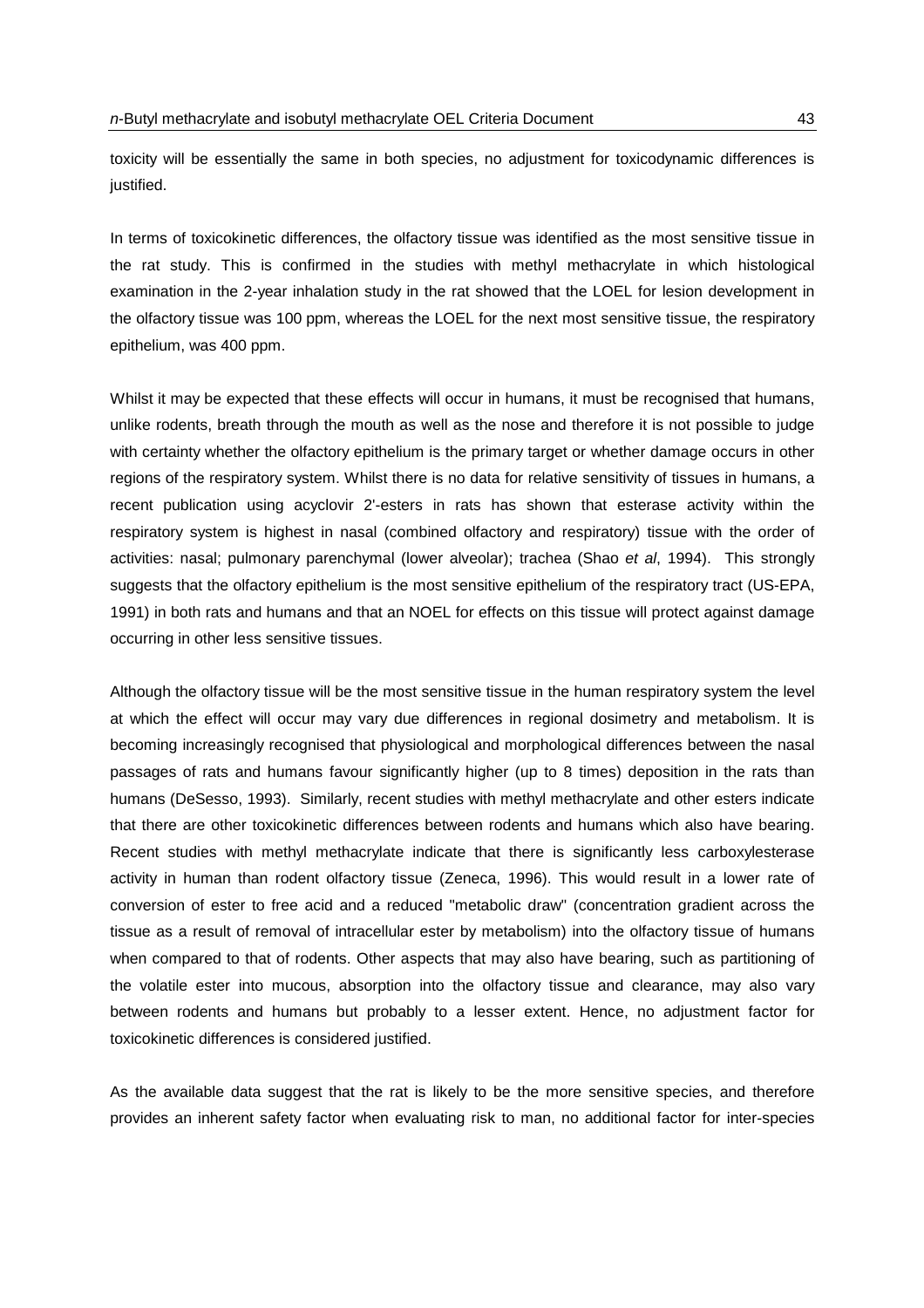extrapolation is considered necessary. Consequently, an overall adjustment factor of 1 is judged appropriate.

There are no data on intra-species variation in regard to the potential development of this type of lesion in humans other than it is known that carboxylesterase enzymes are ubiquitous and hypersensitivity due to the dysfunction of this family of enzymes has not been reported. Hence, intra-species variation would be expected to be low. In the absence of relevant data, a default factor of 2 has been recommended for intra-species variation in occupational situations (ECETOC, 1995b).

Thus by applying an overall assessment factor of 6 (3x1x2) to the NOEL of 310 ppm a health based OEL of approximately 50 ppm is derived.

A STEL (15 min) of approximately 150 ppm is recommended, based on the NOEL in the 28-day inhalation study in rats and the intra-species adjustment factor of 2.

Based on the physico-chemical data it is anticipated that *n-*BMA/*i*-BMA can be absorbed through the skin. However, *n-*BMA/*i*-BMA is of low systemic toxicity following single dermal exposure (and by other routes). Therefore, a skin notation is not required (ECETOC, 1993).

## **11.4.3 Recommendation**

An OEL of 50 ppm (300 mg/m<sup>3</sup>) (8-h TWA) is recommended for *n*-BMA/*i*-BMA.

A STEL (15 min) of approximately 150 ppm (890 mg/m<sup>3</sup>) is recommended.

A skin notation is not warranted.

At present, no method for biological monitoring can be recommended.

In workplace air, *n-*BMA*/i-*BMA can be determined by means of NIOSH method 1450 (esters I) or similar.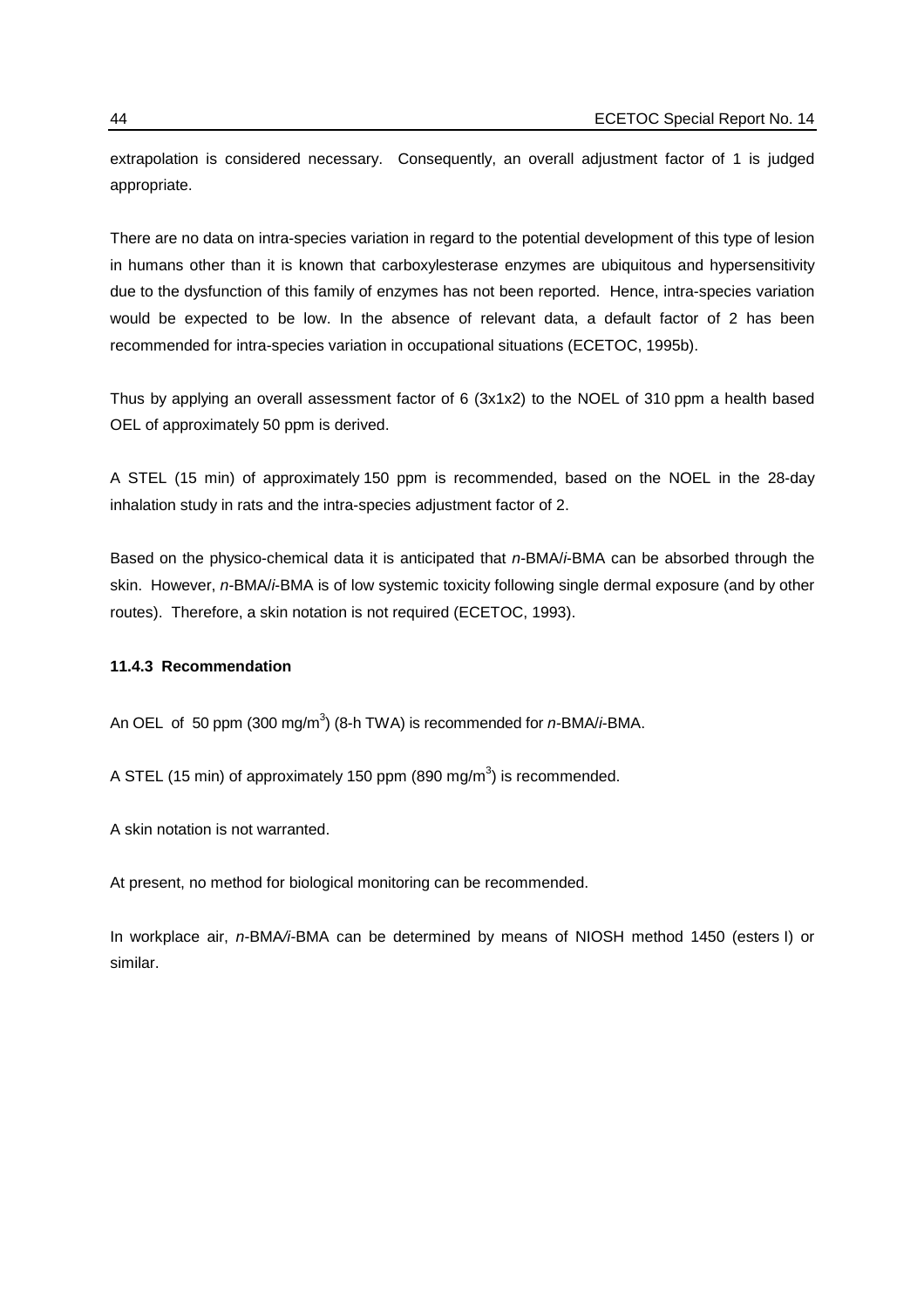## **11.5 KEY BIBLIOGRAPHY**

BASF (1990a). Prenatal toxicity of 2-methyl-1 propanol in rats after inhalation. Project 37R 0057/ 88047. Volume I, report. Programme for the prevention of health hazards caused by industrial substances. BG Chemie, Heildelberg.

BASF (1990b). Prenatal toxicity of 2-methyl-1 propanol in rabbits after inhalation. Project 90R0057/88048. Volume I, report. Programme for the prevention of health hazards caused by industrial substances. BG Chemie, Heildelberg.

Borzelleca, J.F., Larson, P.S., Hennigar, G.R., Huf, E.G., Crawford, E.M., Blackwell Smith, R. (1964). Studies on the chronic oral toxicity of monomeric ethyl acrylate and methyl methacrylate. *Toxicol. Appl. Pharmacol.*, **6**, 29-36.

Bratt, H., Hathway, D.E. (1977). Fate of methyl methacrylate in rats. *Brit. J. Cancer*, **36**, 111-119.

CEFIC (European Chemical Industry Council) (1996). Data of *n-* and iso-butyl methacrylate. Letter by Thomas D. CEFIC Methacrylates Toxicology Committee, Brussels.

Chan, P.C., Eustis, S.L., Huff, J.E., Haseman, J.K., Ragan, H. (1988). Two year inhalation carcinogenesis studies of methyl methacrylate in rats and mice: inflammation and degeneration of the nasal epithelium. *Toxicol.*, **52**, 237-252.

CIIT (Chemical Industry Institute of Toxicology) (1984). 90-Day vapor inhalation toxicity study of methacrylic acid in B6C3F<sub>1</sub> mice, Sprague-Dawley rats and Fischer-344 rats. Toxicogenics study 420- 1086, revised. CIIT, Research Triangle Park NC.

Degussa (1982). Bericht über die Prüfung der lokalen primären Reiz-/Ätzwirkung von *n-*Butylmethacrylat (Methacrylsäure-*n-*butylester, *n-*BUMA) nach einmaliger Applikation an der Haut des Kaninchens (Patch-Test). Zechel, H.J., Tox. Inst. Degussa-Asta. Degussa, Hanau.

Degussa (1992). Bericht über die Messung luftfremder Stoffe nach TRGS 402. TÜV Rheinland, Institut für Umweltschutz und Energietechniek, rep. 920-2540202. Degussa, Wesseling.

DeSesso, J.M. (1993). The relevance to humans of animal models for inhalation studies of cancer in the nose and upper airways. *Quality Assurance, Good Practice, Regulation and Law*, **2**, 213-231.

Di Vincenzo, G.D., Hamilton, M.L. (1979). Fate of *n*-butanol in rats after oral administration and its uptake by dogs after inhalation or skin application. *Toxicol. Appl. Pharmacol.*, **48**, 317-325.

Du Pont (1976). Mutagenic acitivity of methacrylic acid, *n-*butyl ester in the *Salmonella* / microsome assay. Haskell Lab rep 982-76. Du Pont, Newark DE.

ECETOC (European Centre for Ecotoxicology and Toxicology of Chemicals) (1993). Strategy for assigning a skin notation. Document 31, revised. ECETOC, Brussels.

ECETOC (European Centre for Ecotoxicology and Toxicology of Chemicals) (1995a). Joint assessment of commodity chemicals 30. Methyl methacrylate, CAS 80-62-6. ECETOC, Brussels.

ECETOC (European Centre for Ecotoxicology and Toxicology of Chemicals) (1995b). Assessment factors in Human Health Risk Assessment. Technical report 68. ECETOC, Brussels.

Elf Atochem (1980a). Methacrylate de butyle (MABU): Irritation studies in the rabbit. Poole, L.J, Consultox, London, rep. CL80:60:2025. Norsolor, Verneuil en Halatte.

Elf Atochem (1980b). Methacrylate d'isobutyle (MAISOBU). Irritation studies in rabbit. Poole, L.J., Consultox, London, rep. CL80:63:2028. Norsolor, Verneuil en Halatte.

Froines, J.R., Garabrant, D.H. (1986a). Quantitative evaluation of manicurists exposure to methyl, ethyl and isobutyl methacrylate during production of synthetic fingernails. *Appl. Ind. Hyg.*, **1**, 70-74.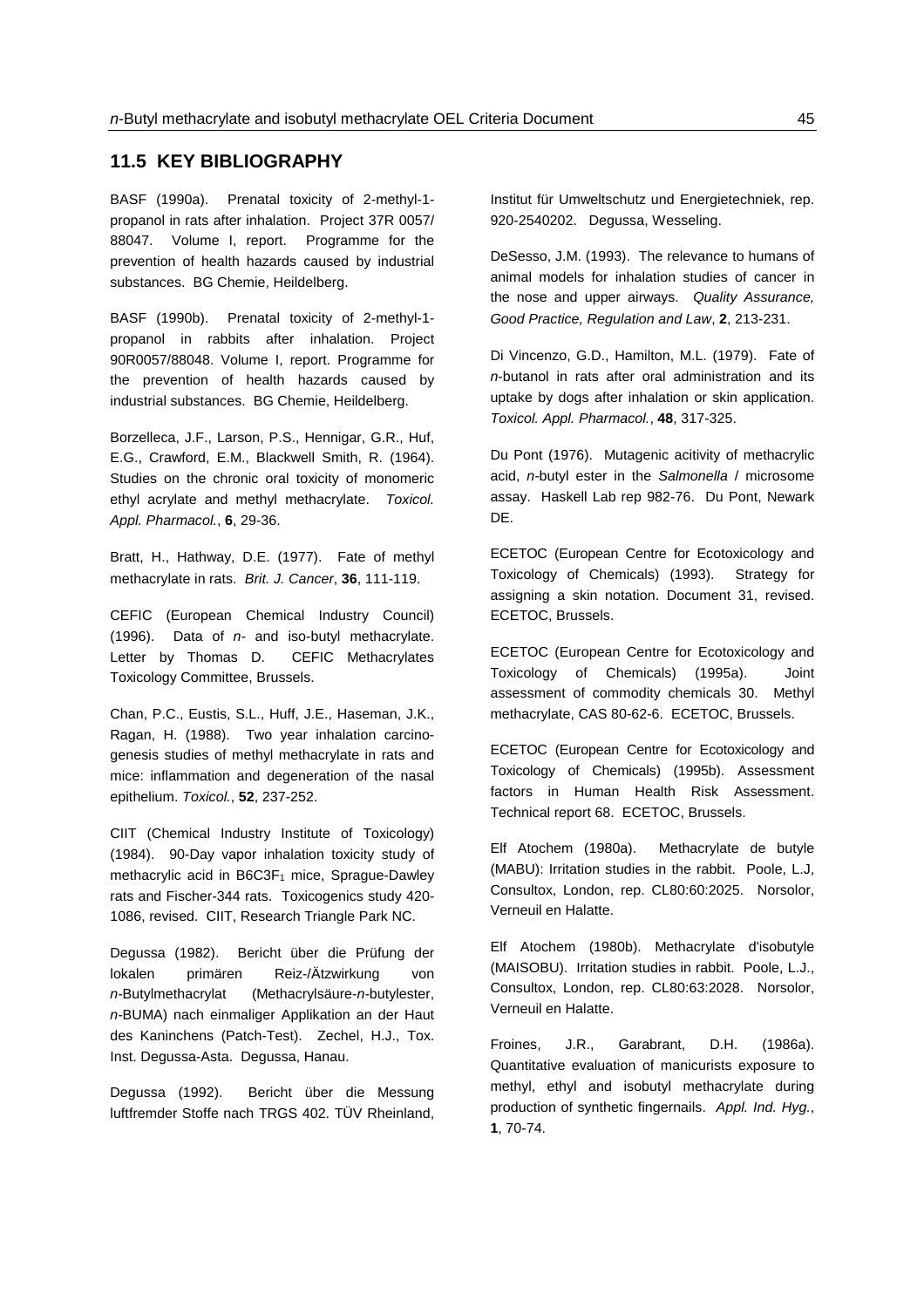Froines, J.R., Garabrant, D.H. (1986b). Quantitative evaluation of manicurists exposure to methyl, ethyl and isobutyl methacrylate during production of synthetic fingernails. Authors' reply to comments of Crable, J *et al*. *Appl. Ind. Hyg.*, **1**, 200-201.

Hagan, J.V., Bernacki, H.J., Lomax, L.G. (1993). Butyl methacrylate: Four week vapor inhalation toxicity study in rats. Protocol 92P 143, report 92R 143. Rohm and Haas, Spring House PA, 157 p.

ICI (1959). Toxicological report, *n-*butyl methacrylate. Swan, A.A.B. Rep. CTL/TR 202. ICI, Alderley Park, Macclesfield, Cheshire.

ICI (1977a). Local irritation and skin sensitisation potential: Isobutyl methacrylate. Ball, S.E. Rep. CTL/T/1079/S. ICI, Alderley Park, Macclesfield Macclesfield, Cheshire.

ICI (1977b). The biological fate of methylmethacrylate in rats. Hathway, D.E., Bratt, H. Rep. CTL/R/396. ICI, Alderley Park, Macclesfield, Cheshire.

Kotlovskii, Y.V., Grishanova, A., Yu, Mishin, V.M., Bachmanova, G.I. (1988). [Role of rat liver microsomal fractions in the metabolism of methyl methacrylate to formaldehyde]. *Vopr. Med. Khim.*, **34**, 14-17 [Russian]

Lomax, L.G., Brown, D.W., Frederick, C.B. (1994). Regional histopathology of the mouse nasal cavity following two weeks of exposure to acrylic acid for either 6 or 22 hours per day. *Inhalation Toxicol.*, **6**, 445-449.

McCarthy, T.J., Witz, G. (1990). Structure-activity relationships and enzymatic hydrolysis of acrylate and methacrylate esters by carboxylesterase. *Toxicologist*, **10**, 187 [abstract].

McCarthy, T.J., Witz, G. (1991). Structure-activity relationships of acrylate ester reactivity towards gluthathione and hydrolysis by carboxylesterases *in vitro*. *Adv. Exp. Med. Biol.*, **293**, 333-335.

McCarthy, T.J. (1995). Carboxylesterase hydrolysis of acrylates esters *in vitro*. Letter to Mayr, W. and Jacobi, S., Degussa, Hanau. School of Hygiene and Public Health, John Hopkins University, Baltimore MD.

McCarthy, T.J., Witz, G. (1997). Structure-activity relationships in the hydrolysis of acrylate and methacrylate esters by carboxylesterase *in vitro*. *Toxicol.*, **116**, 153-158.

McGoldrick, P.B., Blackburn, G.R., Schreiner, C.A., Mackerer, C.R. (1990). An Ames *Salmonella* / mammalian microsome mutagenesis pre-incubation assay for determination of potential mutagenicity of butyl methacrylate. Study 63736ZC. Mobil, Princeton, NJ.

McGoldrick, P.B., Blackburn, G.R., Schreiner, C.A., Mackerer, C.R. (1991). An Ames *Salmonella* / mammalian microsome mutagenesis pre-incubation assay for determination of potential mutagenicity of butyl methacrylate. Study 63915. Mobil, Princeton, N.J.

Nelson, B.K., Brightwell, W.S., Robertson, S.K., Khan, A., Krieg, E.F., Massari, V.J. (1989a). Behavioral teratology investigation of 1-butanol in rats. *Neurotoxicology and Teratology*, **11**, 313-315.

Nelson, B.K., Brightwell, W.S., Khan, A., Burg, J.R., Goad, P.T. (1989b). Lack of selective developmental toxicity of three butanol isomers administered by inhalation to rats. *Fund. Appl. Toxicol.*, **12**, 469-479.

Nelson, B.K., Brightwell, W.S., Krieg, E.F. (1990). Developmental toxicology of industrial alcohols: a summary of 13 alcohols administered by inhalation to rats. *Toxicol. Ind. Health*, **6**, 373-387.

NIOSH (US National Institute of Occupational Safety and Health) (1984). NIOSH manual of analytical methods. Esters I, method 1450. US Department of Health, Education and Welfare, Cincinnati, OH, 1450,1-6.

NTP (US National Toxicology Programme) (1986). Toxicology and carcinogenesis studies of methyl methacrylate (CAS No. 80-62-6) in F344/N rats and B6C3F<sub>1</sub> mice (inhalation studies). NTP TR 314, NIH 87-2570. NTP, Research Triangle Park NC.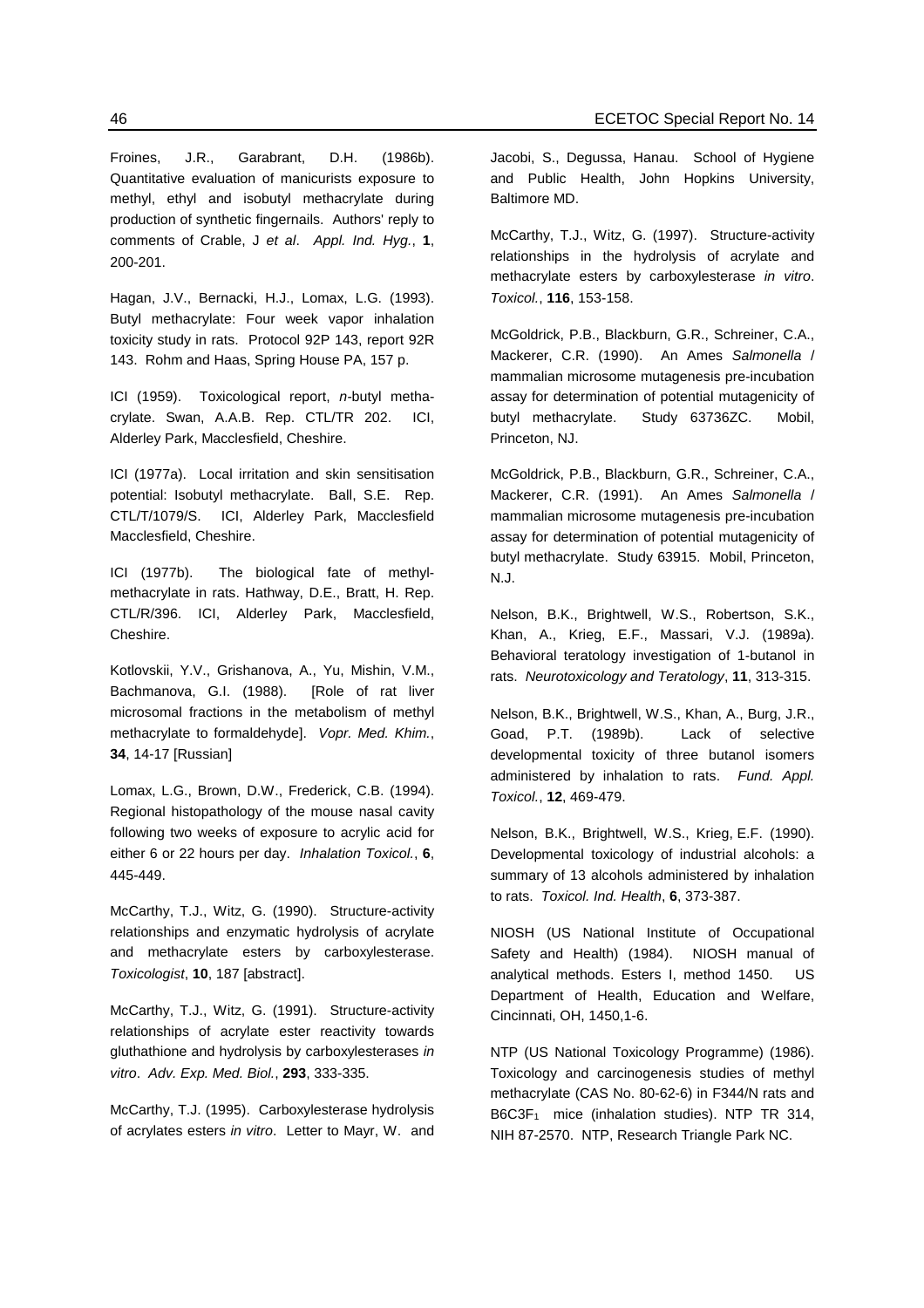Powell, D., Lawrence, W.H., Turner, J., Autian, J. (1970). Development of a toxicity evaluation program for dental materials and products. Screening for irritant responses. *J. Biomed. Mater. Res.*, **4**, 583-596.

Rohm and Haas (1979). A two-year vapor inhalation safety evaluation study in rats, methyl methacrylate. Final report by Hazleton Lab America, with addendum. Rohm and Haas, Spring House, PA.

Rohm and Haas (1989). Vapors emitted during the extrusion [of various acrylates and methacrylates]. Letter by Kauffman, J.M. Rohm and Haas, Philadelphia PA [NTIS, OTS0520652].

Röhm (1977b). Prüfung von Butylmethacrylat auf primäre Hautreizwirkung beim Kaninchen. Sterner, W., Stiglic, A.V., International Bio-Research. Unpublished report 77-016. Röhm, Darmstadt.

Röhm (1977c). Prüfung von Isobutylmethacrylat auf primäre Hautreizwirkung beim Kaninchen. Sterner, W., Stiglic, A.V., International Bio-Research. Unpublished report 77-013. Röhm, Darmstadt.

Röhm (1988e). Test report on acute eye irritation/corrosion of *n-*butylmethacrylat. Schreiber, G., Wodtke, G., Fraunhofer-Institut. Unpublished report 88-022. Röhm, Darmstadt.

Röhm (1988f). Test report: acute eye irritation/ corrosion of isobutylmethacrylate. Schreiber, G., Fraunhofer-Institut. Unpublished report 88-023. Röhm, Darmstadt.

Röhm (1989). Micronucleus assay in bone marrow cells of the mouse with isobutylmethacrylate. Völkner, W., Cytotest Cell Research. Unpublished report 89-001. Röhm, Darmstadt.

Röhm (1996). Arbeitsvorschrift Arbeitsplatz-Messung. Allgemeine Arbeitsvorschrift 1. Röhm, Darmstadt.

Saito, M. (1975). Studies of the metabolism of lower alcohols. *Nichidai Igaku Zasshi*, **34**, 569-585 [Japanese with English abstract].

Sarver, J.W. (1993b). Acute dermal toxicity study with *n*-butyl methacrylate in rabbits. Haskell Lab. Methacrylate Producers Association, Washington DC.

Shao, Z., Hoffman, A.J., Mitra, A.K. Biodegradation characteristics of acyclovir 2'-esters by respiratory carboxylesterases: Implications in prodrug design for intranasal and pulmonary drug delivery. *Int. J. Pharmaceutics*, **112**, 181-190.

Smyth, H.F., Carpenter, C.P., Weil, C.S., Pozzani, U.C., Striegel, J.A., Nyeun, J.S. (1969). Range-finding toxicity data VII. *Amer. Ind. Hyg. Assoc. J.*, **30**, 470-476.

Solomon, H.M., Hagan, J.V., Swenson, R.E., Wanner, F.J., O'Hara, G.P., McLaughlin, J.E., Krivanek, N.D. (1991). Methyl methacrylate: Inhalation development toxicity study in rats. Rohm and Haas, Spring House, PA.

US-EPA (US Environmental Protection Agency) (1991). Twenty-eighth report of the interagency testing committee to the administrator; receipt of report and request for comments regarding priority list of chemicals. United States Environmental Protection Agency, Washington, DC. *Fed. Regist.*, **56**, 41212-41264.

Von Rietbrock, N., Abshagen, U. (1971). Pharmakokinetik und Stoffwechsel aliphatischer Alkohole. *Arzneimittelforschung*, **9**, 1309-1319.

Waegemaekers, T.H.J.M., Bensink, M.P.M. (1984). Non-mutagenicity of 27 aliphatic acrylate esters in the *Salmonella*-microsome test. *Mutat. Res.*, **137**, 95-102.

Zeiger E., Anderson, B., Haworth, S., Lawlor, T., Mortelmans, K., Speck, W. (1987). *Salmonella* mutagenicity tests III. Results from the testing of 255 chemicals. *Environ. Mutagen.*, **9**, 1-110.

Zeneca (1996). The metabolism of methyl methacrylate in the nasal tissues of rat and human,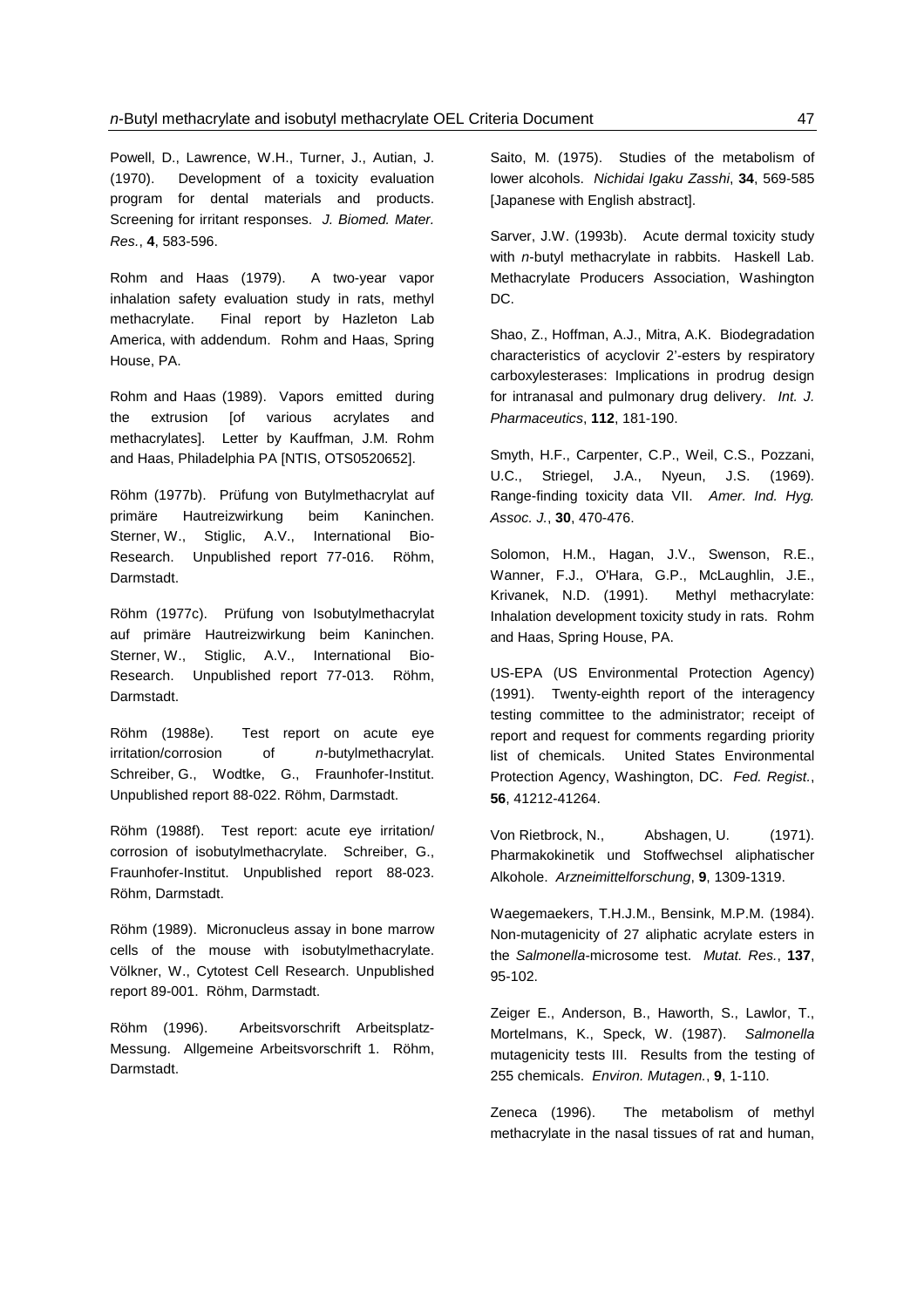CAS 80-62-6. Green, T., Central Toxicology Laboratory Report CTL/P/5159. CEFIC, Brussels.

Zeneca (1997). Methyl methacrylate, 28-day subchronic inhalation study in rats, CAS 80-62-6. Pinto, P.J., Central Toxicology Laboratory Report CTL/P/5159. CEFIC, Brussels.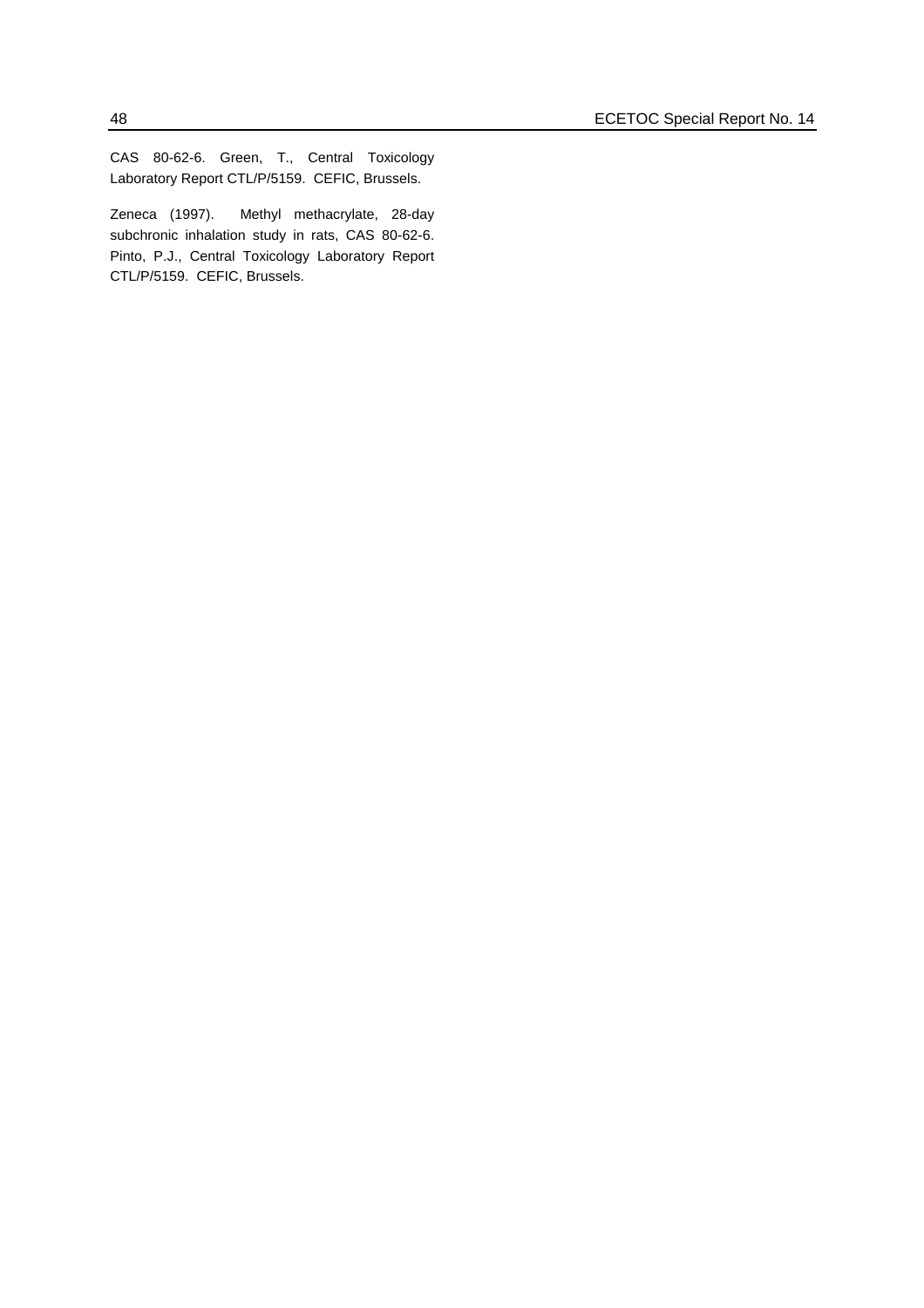## **APPENDIX A. METHYL METHACRYLATE** (ECETOC, 1995a)

Methyl methacrylate (MMA) is a clear, colourless, highly flammable liquid with a pungent fruity odour. It is used extensively as a monomer in the production of high molecular weight polymers.

MMA is rapidly absorbed and distributed in experimental animals following oral and inhalation exposure. *In vitro* absorption studies with human skin indicate that MMA may be absorbed through the skin and that absorption may be enhanced by occlusion. However, the small amount of the applied dose absorbed under non-occluded conditions suggests that under normal exposure conditions, the contribution of dermal absorption to the overall body burden will be small, inhalation being the major exposure route. Metabolism appears similar in man and experimental animals, and the elimination of MMA is dependant on the route of exposure. Following inhalation exposure of rats, 10 to 20 % of the compound is deposited in the upper respiratory tract where it is metabolised by local tissue esterases and, to a minor extent, by conjugation with tissue non-protein sulphydryl (NPSH) groups. Activities of local tissue esterases of the nasal epithelial cells may be lower in man than in rodents. After oral or parenteral administration, rapid hydrolysis to methacrylic acid and methanol is observed, both of the hydrolysis products being further metabolised by physiological pathways. The methacrylic acid is metabolised via methylmalonylcoenzyme and the tricarboxylic acid pathway. Conjugation with glutathione (GSH) or NPSH plays only a minor role, occurring when the tissue concentrations of MMA are high and the hydrolytic pathway reaches saturation. In common with the other esters of acrylic and methacrylic acid, both metabolic pathways are detoxifying.

MMA has a low order of acute toxicity via the oral, dermal and inhalation routes of exposure. It is not absorbed in lethal quantities through the skin even under occluded conditions. It is mildly irritating to the skin, eyes and mucous membranes of the respiratory tract. It is a skin sensitiser in experimental animals, however its sensitisation potency is low. Cross-reaction has been demonstrated to other esters of methacrylic acid.

Subchronic exposure of rats and mice to MMA by oral, dermal and inhalation routes produced effects consistent with its irritative properties. In inhalation toxicity studies, dose related lesions were seen in the upper respiratory tract, including rhinitis, inflammation associated with necrosis and loss of olfactory epithelium in the nasal turbinates, and lung congestion. After exposure to high atmospheric concentrations of MMA (> 1,000 ppm), the body weight gain was reduced and degenerative and necrotic changes were seen in liver, kidney, brain, spleen and bone marrow. Changes in the activities of liver enzymes were observed in animals exposed to relatively low concentrations. Inconsistent data were reported on effects of MMA on the cardiovascular system. Single studies have indicated that exposure to high doses of MMA via the oral and inhalation routes may induce behavioural and neurochemical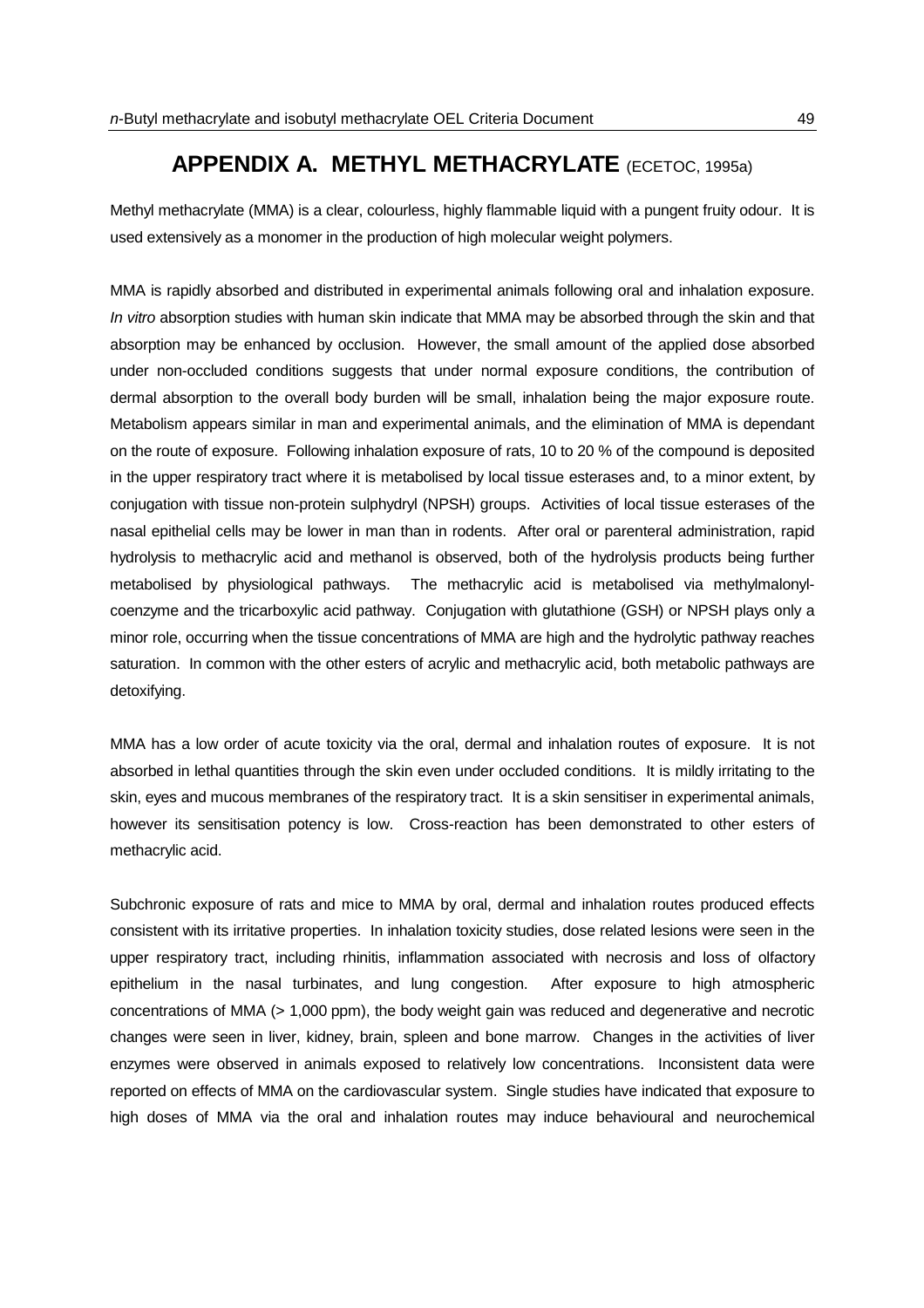changes. Central nervous system effects have not been reported in chronic studies with exposure levels up to 1,000 ppm.

MMA is not mutagenic to bacteria even at cytotoxic concentrations. In *in vitro* systems MMA shows clastogenic activity, but it is not clastogenic *in vivo* when animals are exposed via an appropriate route. Chronic oral exposure to rats and dogs produced no histopathological changes and no treatment- related lesions, neither neoplastic nor non-neoplastic. Following chronic exposure of mice, rats and hamsters to atmospheres containing MMA no neoplastic or pre-neoplastic changes were produced. Non-neoplastic changes were essentially restricted to the upper respiratory tract and included rhinitis, serous and suppurative inflammation, epithelial hyperplasia and degeneration of the olfactory epithelium. These changes are consistent with the hydrolytic cleavage of the MMA giving rise to methacrylic acid which is deposited in the upper respiratory tract. The primary involvement of the olfactory rather than the respiratory epithelium is also consistent with the tissue distribution of esterases and flow parameters in the rodent respiratory system. Due to the differences in anatomy and probably local tissue esterase activities between human and rodent respiratory system, it is expected that human beings are less sensitive to the observed changes in the upper respiratory tract than rodents.

MMA shows no carcinogenic potential in experimental animals.

MMA is not expected to have an adverse effect on fertility and is not teratogenic in rats and mice exposed by the inhalation route.

No deaths or serious adverse health effects have been reported in man exposed to acute doses of MMA, the pungent, characteristic odour acting as a warning of exposure. MMA is a dermal irritant after prolonged or repeated contact. In certain individuals it may induce contact allergic dermatitis, with possible cross-reactions to other esters of methacrylic acid. Mild eye and respiratory tract irritation have been reported but there is no convincing evidence that MMA causes respiratory sensitisation. Epidemiological studies of workers exposed to MMA show no evidence of excess of respiratory disease or any evidence of respiratory sensitisation.

Several publications in the literature have inferred that MMA has neurotoxic/central nervous system effects in occupationally exposed human beings. These effects are, however, non-specific and it cannot be concluded that they represent neurotoxicity. In most cases it is not possible to draw conclusions on the contribution, if any, of MMA to the symptoms.

There is no evidence to suggest that MMA is genotoxic to man. No reproductive or teratogenic effects of MMA in exposed populations have been reported.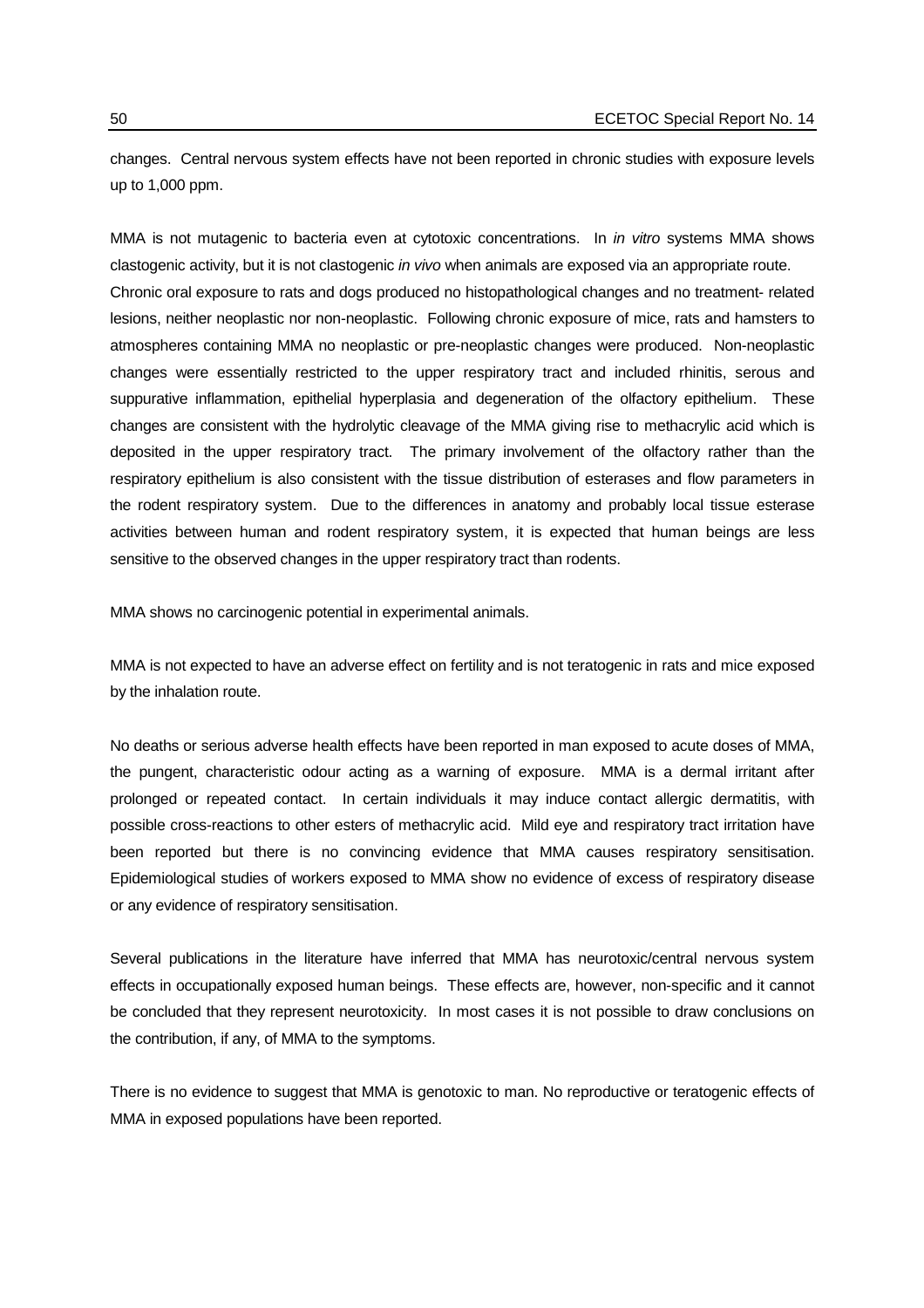Epidemiological studies showed no evidence for any carcinogenic effects causally related to MMA exposure which is in agreement with the lack of genotoxic or carcinogenic activity in experimental animals. It is concluded that MMA does not present a carcinogenic hazard to man.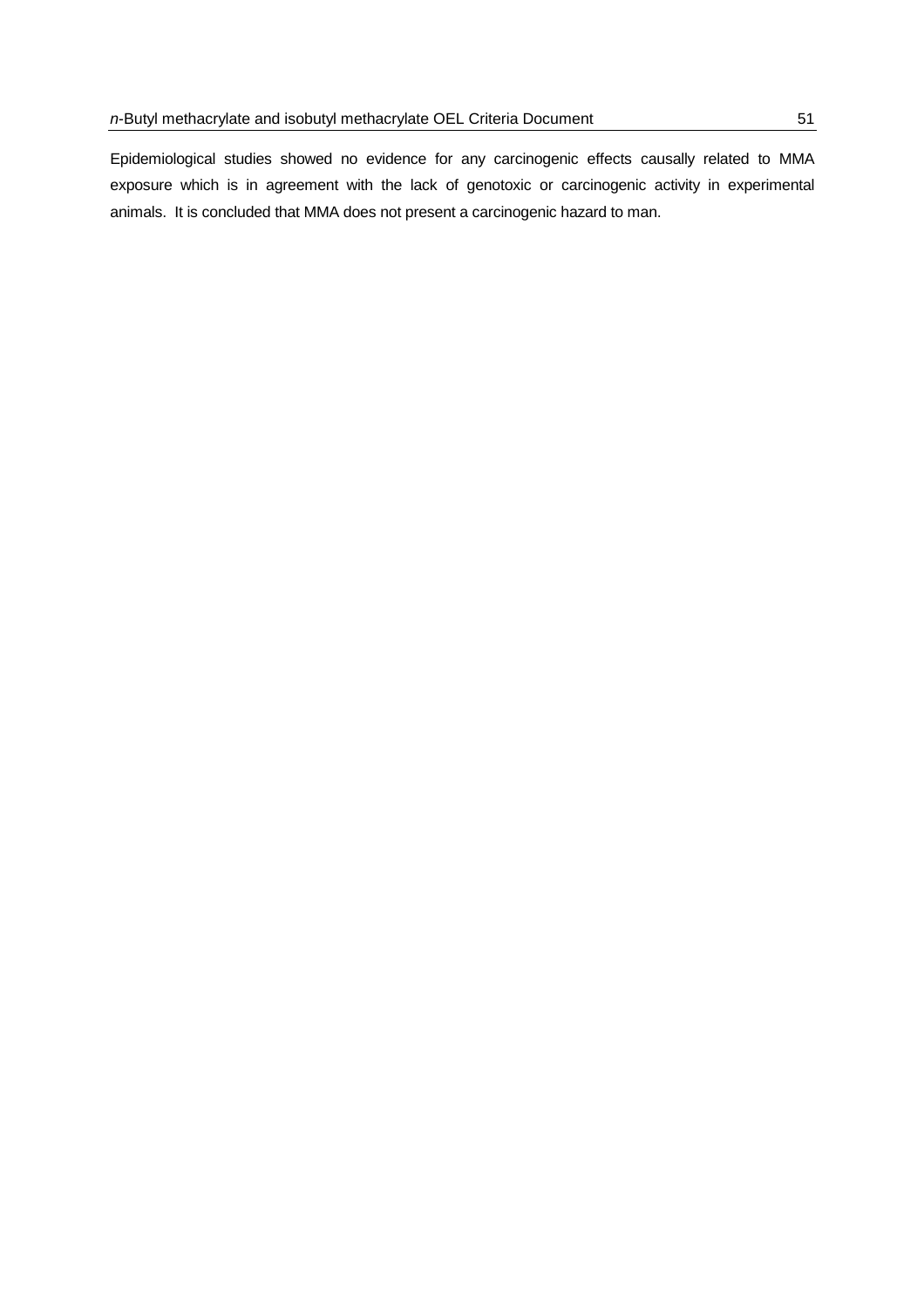## **12. BIBLIOGRAPHY**

## **12.1 REFERENCES QUOTED IN THE DOCUMENT**

AFS (Arbetarskyddsstyrelsens författnings-samling) (1996). Hygieniska gränsvärden, AFS 1996: 2. AFS, Stockholm.

Arbeidstilsynet (1995). Administrative normer for forurensning i arbeidsatmosfære. Veiledning til arbeidsmiljøloven 361. Direktoratet for Arbeidstilsynet, Oslo.

Arbeidsinspectie (1996). De nationale MAC-lijst 1996. P 145, Ministerie van Sociale Zaken en Werkgelegenheid. Sdu Uitgeverij, Den Haag, 24.

Autian, J. (1975). Structure-toxicity relationships of acrylic monomers. *Environ. Health Perspect.*, **11**, 141-152.

BASF (1990a). Prenatal toxicity of 2-methyl-1 propanol in rats after inhalation. Project 37R 0057/ 88047. Volume I, report. Programme for the prevention of health hazards caused by industrial substances. BG Chemie, Heildelberg.

BASF (1990b). Prenatal toxicity of 2-methyl-1 propanol in rabbits after inhalation. Project 90R0057/88048. Volume I, report. Programme for the prevention of health hazards caused by industrial substances. BG Chemie, Heildelberg.

Bauer W. (1993). Methacrylic acid and derivatives. In: Elvers, B., Hawkins, S., Schulz, G. (eds), *Ullman's encyclopedia of industrial chemistry*, 5th ed. VCH, Weinheim A16, 441-448.

Borzelleca, J.F., Larson, P.S., Hennigar, G.R., Huf, E.G., Crawford, E.M., Blackwell Smith, R. (1964). Studies on the chronic oral toxicity of monomeric ethyl acrylate and methyl methacrylate. *Toxicol. Appl. Pharmacol.*, **6**, 29-36.

Bradley, N., Morgan, E.D. (1989). Sampling and analysis of organic vapors in the flue gases from pottery kilns. *Anal. Proc.*, **6**, 6-8.

Bratt, H., Hathway, D.E. (1977). Fate of methyl methacrylate in rats. *Brit. J. Cancer*, **36**, 111-119.

CEC (Commission of the EC) (1990a). Commission directive of 23 February 1990 concerning materials and plastics intended to come into contact with foodstuffs (90/128/EEC), Off. J. EC, L 75, 19-25, 28 [German].

CEC (Commission of the EC) (1990b). Corrigendum of Commission directive 90/128/EEC of 23 February 1990 concerning materials and plastics intended to come into contact with foodstuffs, Off. J. EC L75 of 21 March 1990. Off. J. EC L349, 26-32, 35 [German].

CEC (Commission of the EC) (1994a). Technical guidance on risk assessment of existing substances in the context of Commission Regulation (EC) No. 1488/94 in accordance with Coucil regulation (EEC) No. 793/93 on the evaluation and control of existing substances. Doc. XI/919/94-EN [with calculation of Koc by Degussa, 1995]. CEC DG XI, Brussels.

CEC (Commission of the EC) (1994b). Draft provisional list of monomers and aitives used in the manufacture of plastics and coatings intended to come into contact with foodstuffs (updated 15 May 1994). Synoptic document N.7. CS/PM/2356. Commission of the EC, DG III, Brussels.

CEFIC (European Chemical Industry Council) (1996). Data of *n-* and iso-butyl methacrylate. Letter by Thomas D. CEFIC Methacrylates Toxicology Committee, Brussels.

Chan, P.C., Eustis, S.L., Huff, J.E., Haseman, J.K., Ragan, H. (1988). Two year inhalation carcinogenesis studies of methyl methacrylate in rats and mice: inflammation and degeneration of the nasal epithelium. *Toxicol.*, **52**, 237-252.

Christensen KP (1995a). *i-B*utyl methacrylate, determination of the sorption and desorption properties. Springborn Lab. Rep. 94-12-5609. Methacrylate Producers Association, Washington DC.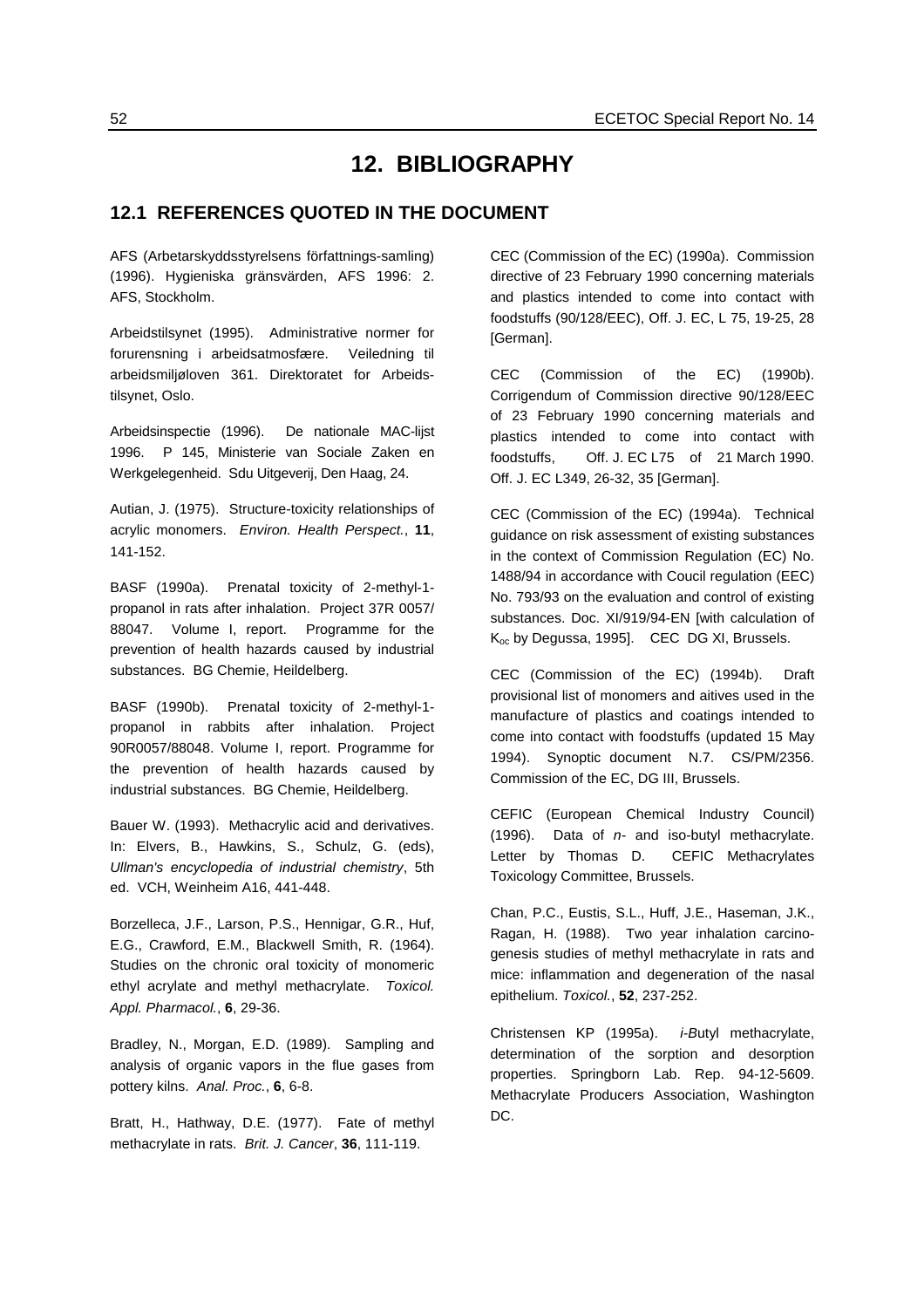Chung, C.W., Giles, A.L. (1977). Sensitization potentials of methyl, ethyl and *n*-butyl methacrylates and mutual gross-sensitivity in guinea pigs. *J. Invest. Dermatol.*, **68**, 187-190.

CIIT (Chemical Industry Institute of Toxicology) (1984). 90-Day vapor inhalation toxicity study of methacrylic acid in  $B6C3F<sub>1</sub>$  mice, Sprague-Dawley rats and Fischer-344 rats. Toxicogenics study 420- 1086, revised. CIIT, Research Triangle Park NC.

Crout, D.H.G., Corkhill, J.A., James, M.L., Ling, R.S.M. (1979). Methyl methacrylate metabolism in man (the hydrolysis of methyl methacrylate to methacrylic acid during total hip replacement). *Clin. Orthop. Rel. Research*, **141**, 90-95.

Danishevskii, S.l. (1957). Toxicology of butyl metha-crylate. *Gig. Tr. Prof. Zabol.*, **6**, 87-91 [Russian; *Chem. Abstr*., **54** (1960), 17707f ].

Degussa (1968). Flammpunktbestimmungen nach DIN 51755 (Nov. 63), Äthylmethacrylat, Butylmethacrylat, iso-Butylmethacrylat. Degussa, Wolfgang.

Degussa (1982). Bericht über die Prüfung der lokalen primären Reiz-/Ätzwirkung von *n-B*utylmethacrylat (Methacrylsäure-*n-*butylester, *n-B*UMA) nach einmaliger Applikation an der Haut des Kaninchens (Patch-Test). Zechel, H.J., Tox. Inst. Degussa-Asta. Degussa, Hanau.

Degussa (1989). Brechungsindex und Dichte von MMA, MAS, *n*- und iso-BMA. Degussa, Hanau.

Degussa (1990). Zündtemperatur (DIN 51 794), N-Butyl-Methacrylat. Degussa, Hanau.

Degussa (1992). Bericht über die Messung luftfremder Stoffe nach TRGS 402. TÜV Rheinland, Institut für Umweltschutz und Energietechniek, rep 920-2540202. Degussa, Wesseling.

Degussa (1994). Bestimmung der Zündtemperatur nach DIN 51 794, i-Butylmethacrylat. Degussa, Hanau.

Degussa (1995a). Sicherheitsdatenblatt (93/112/EG) *n*-Butylmethacrylat unstab., stab. mit 2 ppm MEHQ. Degussa, Hanau.

Degussa (1995b). Sicherheitsdatenblatt (93/112/EG) Iso-Butylmethacrylat stab. mit 5 ppm, 100 ppm MEHQ. Degussa, Hanau.

Deichman, W.B. (1981). Acrylates and methacrylates. In: Clayton G.D., Clayton F.E. (eds), *Patty's industrial and hygiene and toxicology,* 3rd ed. J. Wiley, New York, NY, 2291-2303.

Deichmann, W. (1941). Toxicity of methyl, ethyl and *n*-butyl methacrylate. *J. Ind. Hyg. Toxicol.*, **23**, 343-351.

DeSesso, J.M. (1993). The relevance to humans of animal models for inhalation studies of cancer in the nose and upper airways. *Quality Assurance, Good Practice, Regulation and Law*, **2**, 213-231.

Di Vincenzo, G.D., Hamilton, M.L. (1979). Fate of *n*-butanol in rats after oral administration and its uptake by dogs after inhalation or skin application. *Toxicol. and Appl. Pharmacol.*, **48**, 317-325.

Dillingham, E.O., Lawrence, W.H., Aution, J. (1983). Acrylate and methacrylate esters: Relationship of hemolytic activity and *in vivo* toxicity. *J. Biomed. Mater. Res.*, **17**, 945-947.

DIPPR (1995). DIPPR data bank, update June 1995. American Institute of Chemical Engineers, New York NY.

Du Pont (1976). Mutagenic acitivity of methacrylic acid, *n-*butyl ester in the *Salmonella* / microsome assay. Haskell Lab. Rep. 982-76. Du Pont, Newark DE.

Eastman Kodak (1984). Basic toxicity of a butyl methacrylate solution. O'Donoghue, J.L. EPA-OTS 0516721, doc. 86-890000184. Eastman Kodak, Rochester, NY.

ECETOC (European Centre for Ecotoxicology and Toxicology of Chemicals) (1993). Strategy for assigning a skin notation. Document 31, revised. ECETOC, Brussels.

ECETOC (European Centre for Ecotoxicology and Toxicology of Chemicals) (1995a). Joint assessment of commodity chemicals 30. Methyl methacrylate, CAS 80-62-6. ECETOC, Brussels.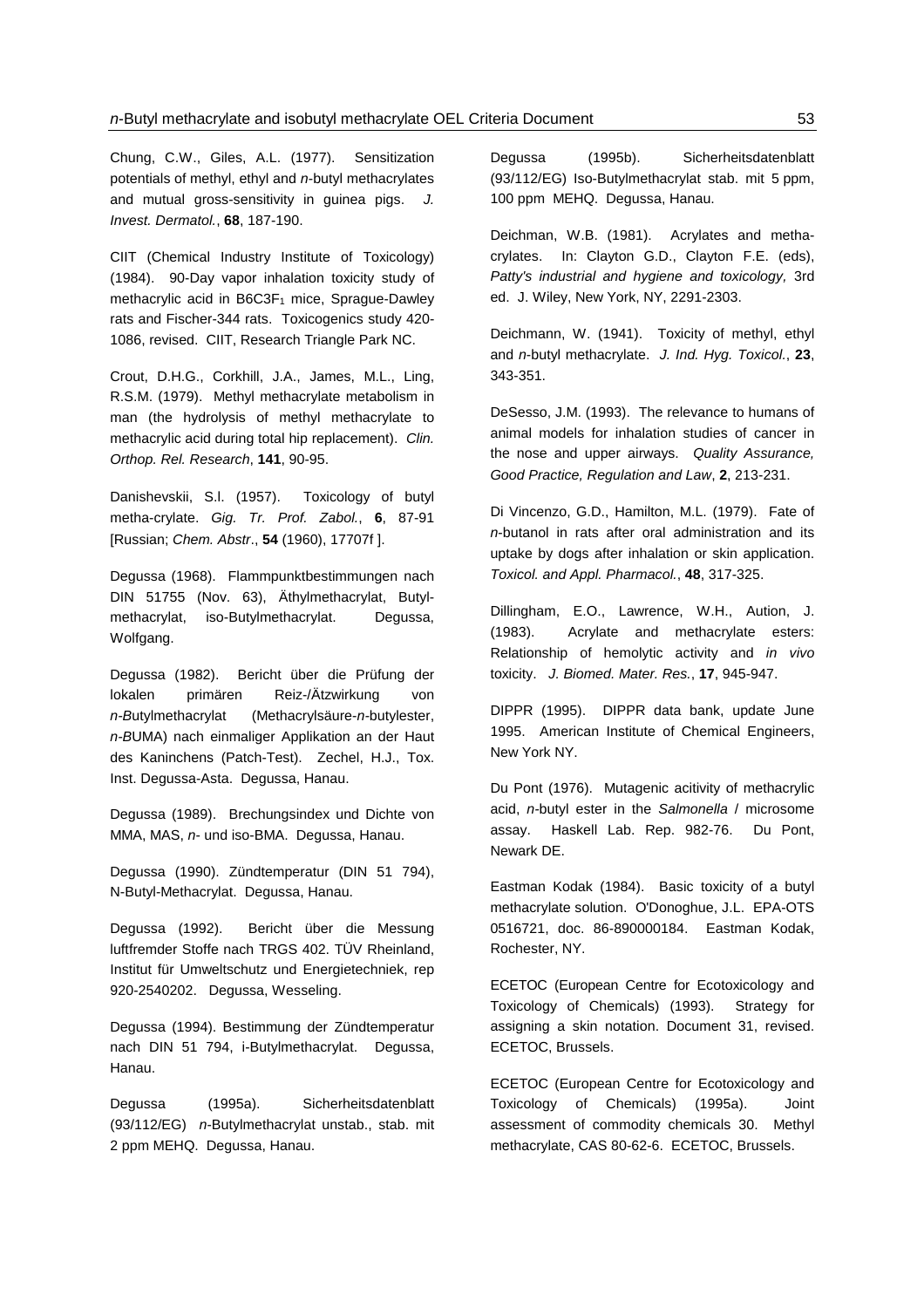ECETOC (European Centre for Ecotoxicology and Toxicology of Chemicals) (1995b). Assessment factors in human health risk assessment. Technical report 68. ECETOC, Brussels.

ECETOC (European Centre for Ecotoxicology and Toxicology of Chemicals) (1996). Joint assessment of commodity chemicals 36. *n*-Butyl Methacrylate, Isobutyl Methacrylate, CAS 97-88-1, 97-86-9. ECETOC, Brussels.

Elf Atochem (1980a). Methacrylate de butyle (MABU): Irritation studies in the rabbit. Poole, L.J., Consultox, London, rep CL80:60:2025. Norsolor, Verneuil en Halatte.

Elf Atochem (1980b). Methacrylate d'isobutyle (MAISOBU). Irritation studies in rabbit. Poole, L.J., Consultox, London, rep. CL80:63:2028. Norsolor, Verneuil en Halatte.

Elf Atochem (1980c). Methacrylate de butyle (MABU). Test for contact sensitisation potential in the Guinea pig (maximisation test) Consultox, London, rep. CL80:81:2046. Norsolor, Verneuil en Halatte.

Elf Atochem (1980d). Methacrylate d'isobutyl (MAISOBU). Test for contact sensitisation potential in the Guinea pig (maximisation test). Consultox, London, rep. CL80:84:2049. Norsolor, Verneuil en Halatte.

Elf Atochem (1993). Material safety data sheet isobutyl methacrylate (isoBMA). Elf Atochem, Paris.

Engström, B., Henriks-Eckerman, M.J., Ånäs, E. (1990). Exposure to paint degradation products when welding, flame cutting, or straightening painted steel. *Am. Ind. Hyg. Assoc. J.*, **51**, 561-565.

Froines, J.R., Garabrant, D.H. (1986a). Quantitative evaluation of manicurists exposure to methyl, ethyl and isobutyl methacrylate during production of synthetic fingernails. *Appl. Ind. Hyg.*, **1**, 70-74.

Froines, J.R., Garabrant, D.H. (1986b). Quantitative evaluation of manicurists exposure to methyl, ethyl and isobutyl methacrylate during production of synthetic fingernails. Authors' reply to comments of Crable, J *et al*. *Appl. Ind. Hyg.*, **1**, 200-201.

Fujisawa, S., Masuhara, E. (1980). Binding of methyl methacrylate to bovine serum albumin. *J. Dent. Res.*, **59**, 2056-2061.

Fujisawa, S., Masuhara, E. (1981). Determination of partition coefficients of acrylates, methacrylates, and vinyl monomers using high performance liquid chromatography (HPLC). *J. Biomed. Mater. Res.*, **15**, 787-793.

Gibel, W., Lohs, Kh., Wildner, G.P. (1975). Experimentelle Untersuchungen zur kanzerogenen Wirkung von Lösungsmitteln am Beispiel von Propanol-1, 2-Methylpropanol, 3-Methylbutanol-1. *Arch. Geschwulstforsch.*, **45**, 19-24.

Gibel, W., Lohs, K.H., Wildner, G.P., Schramm, T. (1974). Experimentelle Untersuchungen zur kanzerogenen Wirkung höherer Alkohole am Beispiel von 3-Methyl-1-butanol, 1-Propanol, 2- Methyl-1-Propanol. *Z. Exper. Chirurg.*, **7**, 233-239.

Hagan, J.V., Bernacki, H.J., Lomax, L.G. (1993). Butyl methacrylate: Four week vapor inhalation toxicity study in rats. Protocol 92P 143, report 92R 143. Rohm and Haas, Spring House PA, 157 p.

Hi-Tek Polymers (1989). Industrial hygiene sampling results [on methyl methacrylate, butyl] methacrylate & ethyl acrylate] reported by Natslco. Personal correspondence by Lewis, K.S. to EPA TSCA Document Processing Center. Hi-Tek Polymers, Louisville KY [NTIS-OTS 0520427].

Hine, J., Mookerjee, P.K. (1975). The intrinsic hydrophilic character of organic compounds. Correlations in terms of structural contributions. *J. Org. Chem.*, **40**, 292-298.

Hommel, G. (ed.) (1994*). Handbuch der* gefährlichen Güter, 7<sup>th</sup> ed. Merkblatt Nr. 614. Springer, Heidelberg.

HSDB (Hazardous Substances Databank) (1994). Data on *n-*butyl methacrylate. Print-out Dec 94. NLM, Washington DC.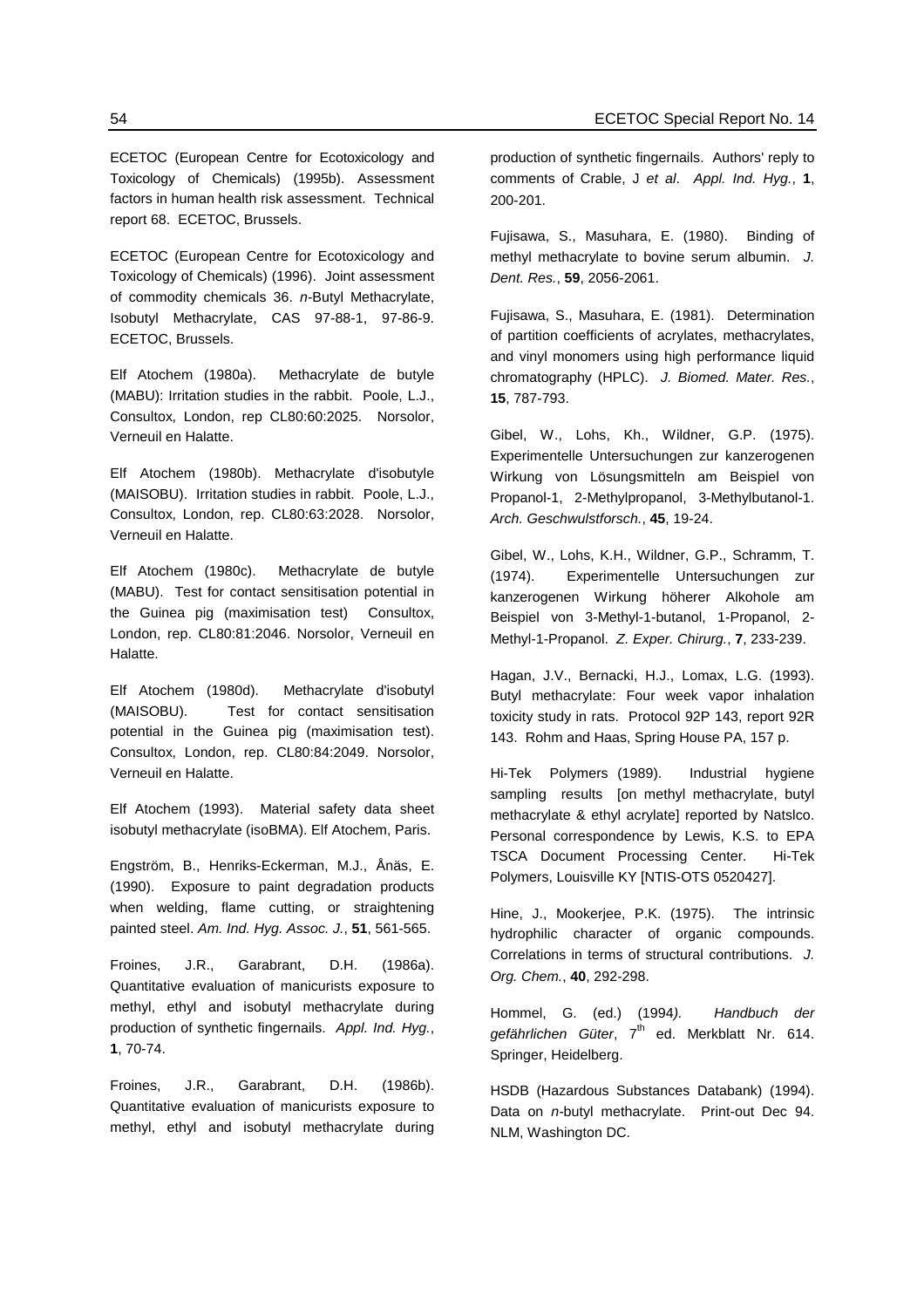IARC (International Agency for Research on Cancer) (1994). Methyl methacrylate. In: *IARC Monographs on the evaluation of the carcinogenic risk of chemicals to humans 60, some industrial chemicals*. IARC, Lyon, 468.

ICI Acrylics (1994a). Chemical safety datasheet, *n*butyl methacrylate. ICI, Cleveland.

ICI Acrylics (1994b). Chemical safety datasheet, iso-butyl methacrylate. ICI, Cleveland.

ICI (1959). Toxicological report, *n-*butyl methacrylate. Swan, A.A.B. Rep. CTL/TR 202. ICI, Alderley Park, Macclesfield, Cheshire.

ICI (1977a). Local irritation and skin sensitisation potential: Isobutyl methacrylate. Ball, S.E. Rep. CTL/T/1079/S. ICI, Alderley Park, Macclesfield, Cheshire.

ICI (1977b). The biological fate of methylmethacrylate in rats. Hathway, D.E., Bratt, H. Rep. CTL/R/396. ICI, Alderley Park, Macclesfield, Cheshire.

Kanerva, L., Estlander, T., Jolanki, R., Pekkarinen E. (1992). Occupational pharyngitis associated with allergic patch test reactions from acrylics. *Allergy*, **47**, 571-573.

Kelly, D.P. (1977). Two-week subacute inhalation studies, *n*-butyl methacylate. Haskell Lab. Rep. 652-77. Du Pont, Newark DE.

Kelly, D.P. (1993). Inhalation median lethal concentration ( $LC_{50}$ ) studies with methacrylates in rats: methacrylic acid, butyl methacrylate, ethyl methacrylate, and methyl methacrylate. Haskell lab. Methylacrylate Producers Association, Washington DC.

Kenaga, E.E., Goring, C.A.I. (1978). Relationship between water solubility, soil sorption, octanol-water partitioning, and concentration of chemicals in biota. In: Eaton, J.G., Parrish, P.R., Hendricks, A.C. *Aquatic Toxicology. Proceedings of the Third Annual Symposium on Aquatic Toxicology*. ASTM Special publication 707. American Society for Testing and Materials, Philadelphia, PA, 78-109.

Klimes, I., Lamparsky, D. (1984). Unsaturated components in the essential oil of *Anthemis nobilis* L. (Roman camomile). *Perfumer and Flavorist*, **9**, 1-13.

Klimkina, N.V., Ekhina, R.S., Sergeev, A.N. (1976). Experimental substantiation of the maximum permissible concentration of methyl methacrylate and butyl methacrylate in the water of reservoirs. *Gig. Sanit.*, **4**, 6-11. [Russian; English translation].

Kotlovskii, Y.V., Bekerev, V.E., Bachmanova, G.I., Invanov, V.V. (1985). Interaction of acrylates with the microsomal oxidation system in rat liver tissue. *Vopr. Med. Khim.*, **31**, 74-77 [Russian; *Chem. Abstr*., **104**, 63636y]

Kotlovskii, Y.V., Grishanova, A. Yu, Mishin, V.M., Bachmanova, G.I. (1988). [Role of rat liver microsomal fractions in the metabolism of methyl methacrylate to formaldehyde]. *Vopr. Med. Khim.*, **34**, 14-17 [Russian]

Kustova, Z.R., Astapova, S.A., Gizatullina, N.S. *et al* (1979). Toxicological characteristics of butyl metha-crylate. *Toksikol. Sanit. Khim. Plastmass.*, **3**, 15-18. [*Chem. Abstr*., **93** (1980), 38846]

Lawrence, W.H., Malik, M., Autian, J. (1974). Development of a toxicity evaluation programme for dental materials and products. II. Screening for systemic toxicity. *J. Biomed. Mater. Res.*, **8**, 11-34.

Lissi, E.A., Caceres, T., Veliz, C. (1983). Solubility of vinyl monomers and vinyl monomer mixtures in micellar solutions. *Bol. Soc. Chil. Quim.*, **28**, 13-25.

Lomax, L.G., Brown, D.W., Frederick, C.B. (1994). Regional histopathology of the mouse nasal cavity following two weeks of exposure to acrylic acid for either 6 or 22 hours per day. *Inhalation Toxicol.*, **6**, 445-449.

Lyman, W.J., Reehl, W.F., Rosenblatt, D.H. (1982). Handbook of chemical property estimation methods. Adsoprtion coefficient for soils and sediments. McGraw-Hill, New York, NY, 4.1-33.

MacLeod, A.J., Pieris, N.M. (1981). Volatile flavor components of beli fruit (*Aegle marmelos*) and a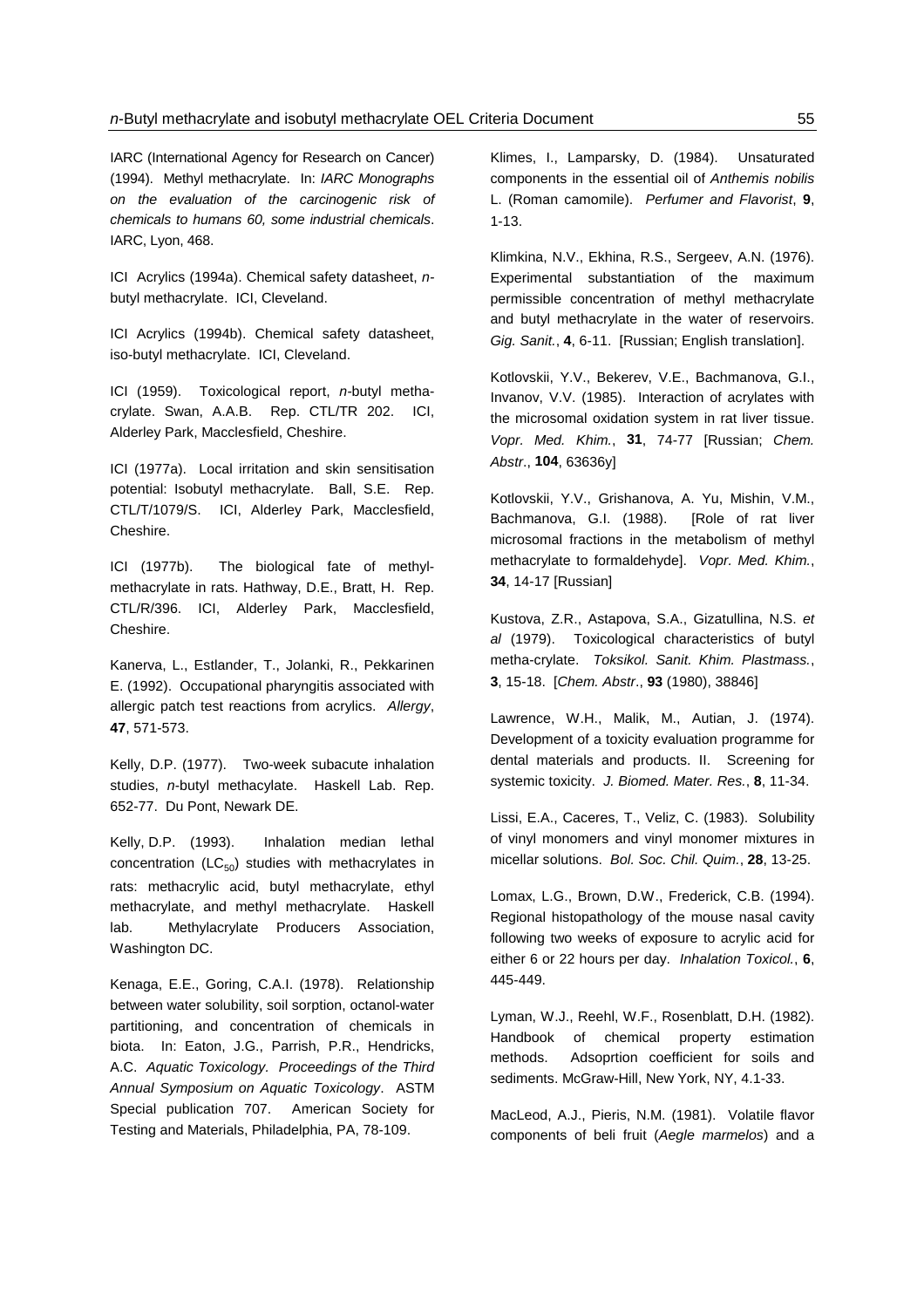processed product. *J. Agric. Food Chem.*, **29**, 1262-1264.

Maibach, H., Hjorth, N., Fregert, S. *et al* (1978). Butyl methacrylate monomer and ethyl methacrylate, frequency of reaction. *Contact Derm.*, **4**, 60.

Mao, J. (1995). *i-B*utyl methacrylate. Determination of water solubility. Springborn Lab. Rep. 94-12- 5605. Methacrylate Producers Association, Washington DC.

Marks, J.G., Bishop, M.E., Willis, W.F. (1979). Allergic contact dermatitis to sculptured nails. *Arch. Dermatol.*, **115**, 100.

McCarthy, T.J., Witz, G. (1990). Structure-activity relationships and enzymatic hydrolysis of acrylate and methacrylate esters by carboxylesterase. *Toxicologist*, **10**, 187 [abstract].

McCarthy, T.J., Witz, G. (1991). Structure-activity relationships of acrylate ester reactivity towards gluthathione and hydrolysis by carboxylesterases *in vitro*. *Adv. Exp. Med. Biol.*, **293**, 333-335.

McCarthy, T.J. (1995). Carboxylesterase hydrolysis of acrylates esters *in vitro*. Letter to Mayr, W. and Jacobi, S., Degussa, Hanau. School of Hygiene and Public Health, John Hopkins University, Baltimore MD.

McCarthy, T.J., Witz, G. (1997). Structure-activity relationships in the hydrolysis of acrylate and methacrylate esters by carboxylesterase *in vitro*. *Toxicol.*, **116**, 153-158.

McCarthy, T.J., Hayes, E.P., Schwartz, C.S., Witz, G. (1994). The reactivity of selected acrylate esters toward glutathione and deoxyribonucleosides *in vitro*: structure-activity relationships. *Fundam. Appl. Toxicol.*, **22**, 543-548.

McGoldrick, P.B., Blackburn, G.R., Schreiner, C.A., Mackerer, C.R. (1990). An Ames *Salmonella* / mammalian microsome mutagenesis pre-incubation assay for determination of potential mutagenicity of butyl methacrylate. Study 63736ZC. Mobil, Princeton, NJ.

McGoldrick, P.B., Blackburn, G.R., Schreiner, C.A., Mackerer, C.R. (1991). An Ames *Salmonella* / mammalian microsome mutagenesis pre-incubation assay for determination of potential mutagenicity of butyl methacrylate. Study 63915. Mobil, Princeton, NJ.

Mikulecký, Z., Kolisch, P., Znojemský, S. (1962). Beitrag zur Wirkung der Akrylmonomere auf die Haut. In: Konopik, J. (ed.), *1st Symposium Dermatologorum Corpus Lectionum*, Prague, 1960.

Morris, D.S., Comber, M.H.I., Cornish, S.K. (1992). *n*-Butyl methacrylate: determination of octanol water partition coefficient. Zeneca, Brixham Env. Lab. study W1037/E. Methacrylate Producers Association, Washington DC.

Nelson, B.K., Brightwell, W.S., Robertson, S.K., Khan, A., Krieg, E.F., Massari, V.J. (1989a). Behavioral teratology investigation of 1-butanol in rats. *Neurotoxicology and Teratology*, **11**, 313-315.

Nelson, B.K., Brightwell, W.S., Khan, A., Burg, J.R., Goad, P.T. (1989b). Lack of selective developmental toxicity of three butanol isomers administered by inhalation to rats. *Fund. Appl. Toxicol.*, **12**, 469-479.

Nelson, B.K., Brightwell, W.S., Krieg, E.F. (1990). Developmental toxicology of industrial alcohols: a summary of 13 alcohols administered by inhalation to rats. *Toxicol. Ind. Health*, **6**, 373-387.

Nemec, J.W., Kirch, L.S. (1981). Methacrylic acid and derivatives. In: *Kirk Othmer Encyclopedia of Chemical Technology*. Wiley Interscience, New York, **15**, 346-376.

NIOSH (US National Institute of Occupational Safety and Health) (1984). NIOSH manual of analytical methods. Esters I, method 1450. US Department of Health, Education and Welfare, Cincinnati, OH, 1450,1-6.

NTP (US National Toxicology Programme) (1986). Toxicology and carcinogenesis studies of methyl methacrylate (CAS No. 80-62-6) in F344/N rats and B6C3F<sub>1</sub> mice (inhalation studies). NTP TR 314, NIH 87-2570. NTP, Research Triangle Park NC.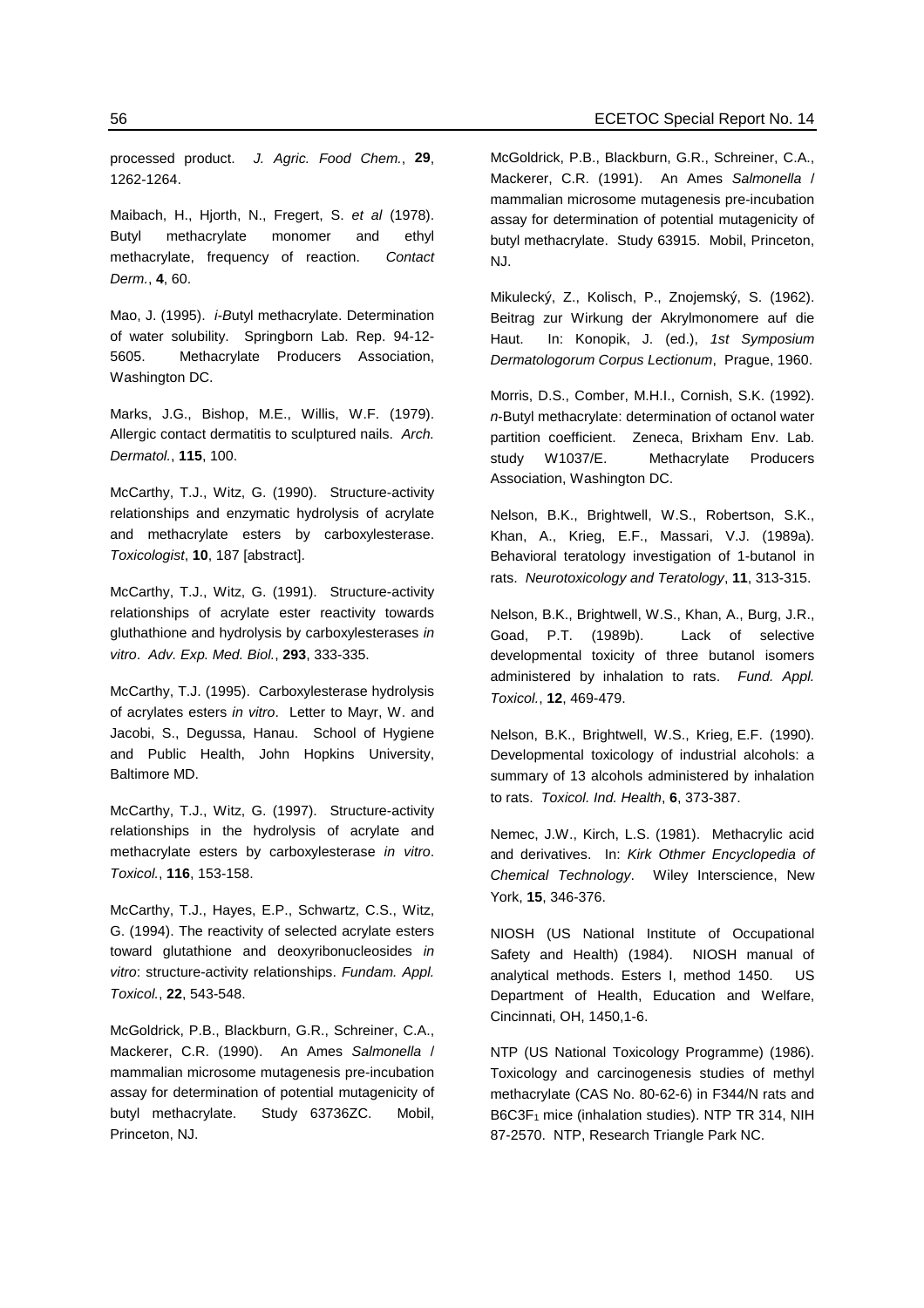Oberly, R., Tansy, M.F. (1985). LC<sub>50</sub> values for rats acutely exposed to vapours of acrylic and methacrylic acid esters. *J. Toxicol. Environ. Health*, **16**, 811-822.

Parker, D., Turk, J.L. (1983). Contact sensitivity to acrylate compounds in the guinea pig. *Contact Dermatitis*, **9**, 55-60.

Powell, D., Lawrence, W.H., Turner, J., Autian, J. (1970). Development of a toxicity evaluation program for dental materials and products. Screening for irritant responses. *J. Biomed. Mater. Res.*, **4**, 583-596.

Rehberg, C.E., Fisher, C.H. (1948). Properties of monomeric and polymeric alkyl acrylates and methacrylates. *Ind. Eng. Chem.*, **40**, 1429-1433.

Richter, F., Ostertag, R., Ammerlahn, G., Baumann, M., Behrle, E., Kobel, M. (1961). *Beilsteins Handbuch der Organischen Chemie*, 4 Aufl., 3 Erg., Bd II, Teil 2,H.

Rohm and Haas (1979). A two-year vapor inhalation safety evaluation study in rats, methyl methacrylate. Final report by Hazleton Lab. America, with addendum. Rohm and Haas, Spring House, PA.

Rohm and Haas (1989). Vapors emitted during the extrusion [of various acrylates and methacrylates]. Letter by Kauffman, J.M. Rohm and Haas, Philadelphia PA [NTIS, OTS0520652].

Röhm (1977a). Akute Toxizitätsprüfung von Isobutylmethacrylat nach oraler Applikation an der Ratte. Sterner, W., Stiglic, A.V., International Bio-Research. Unpublished report 77-012. Röhm, Darmstadt.

Röhm (1977b). Prüfung von Butylmethacrylat auf primäre Hautreizwirkung beim Kaninchen. Sterner, W., Stiglic, A.V. International Bio-Research. Unpublished report 77-016. Röhm, Darmstadt.

Röhm (1977c). Prüfung von Isobutylmethacrylat auf primäre Hautreizwirkung beim Kaninchen. Sterner W., Stiglic, A.V., International BioResearch. Unpublished report 77-013. Röhm, Darmstadt.

Röhm (1988e). Test report on acute eye irritation/corrosion of *n-*butylmethacrylat. Schreiber G., Wodtke, G., Fraunhofer-Institut. Unpublished report 88-022. Röhm, Darmstadt.

Röhm (1988f). Test report: acute eye irritation/ corrosion of isobutylmethacrylate. Schreiber, G., Fraunhofer-Institut. Unpublished report 88-023. Röhm, Darmstadt.

Röhm (1989). Micronucleus assay in bone marrow cells of the mouse with isobutylmethacrylate. Völkner, W., Cytotest Cell Research. Unpublished report 89-001. Röhm, Darmstadt.

Röhm (1995a). Monomere *n-B*utyl Methacrylat. Datenblatt AM 003. Geschäftsführungsbereich Methacrylate, Formmassen. Röhm, Darmstadt.

Röhm (1995b). Monomere iso-Butyl Methacrylat. Datenblatt AM 004. Geschäftsführungsbereich Methacrylate, Formmassen. Röhm, Darmstadt.

Röhm (1996). Arbeitsvorschrift Arbeitsplatz-Messung. Allgemeine Arbeitsvorschrift 1. Röhm, Darmstadt.

Saito M. (1975). Studies of the metabolism of lower alcohols. *Nichidai Igaku Zasshi*, **34**, 569-585 [Japanese with English abstract].

Sarver, J.W. (1993a). Acute oral toxicity study with *n*-butyl methacrylate in male and female rats. Haskell Lab. Methacrylate Producers Association, Washington DC.

Sarver, J.W. (1993b). Acute dermal toxicity study with *n*-butyl methacrylate in rabbits. Haskell Lab. Methacrylate Producers Association, Washington DC.

Shepel' Skaya, N.R. (1975). Toxicity of the butyl methacrylate. *Gig. Tr. Prof. Zabol.*, **9**, 57-58 [Russian; *Chem. Abstr*., **84**, 13163]

Shepel' Skaya, N.R. (1978). Hygienic assessment of the escape of butyl methacrylate from polymer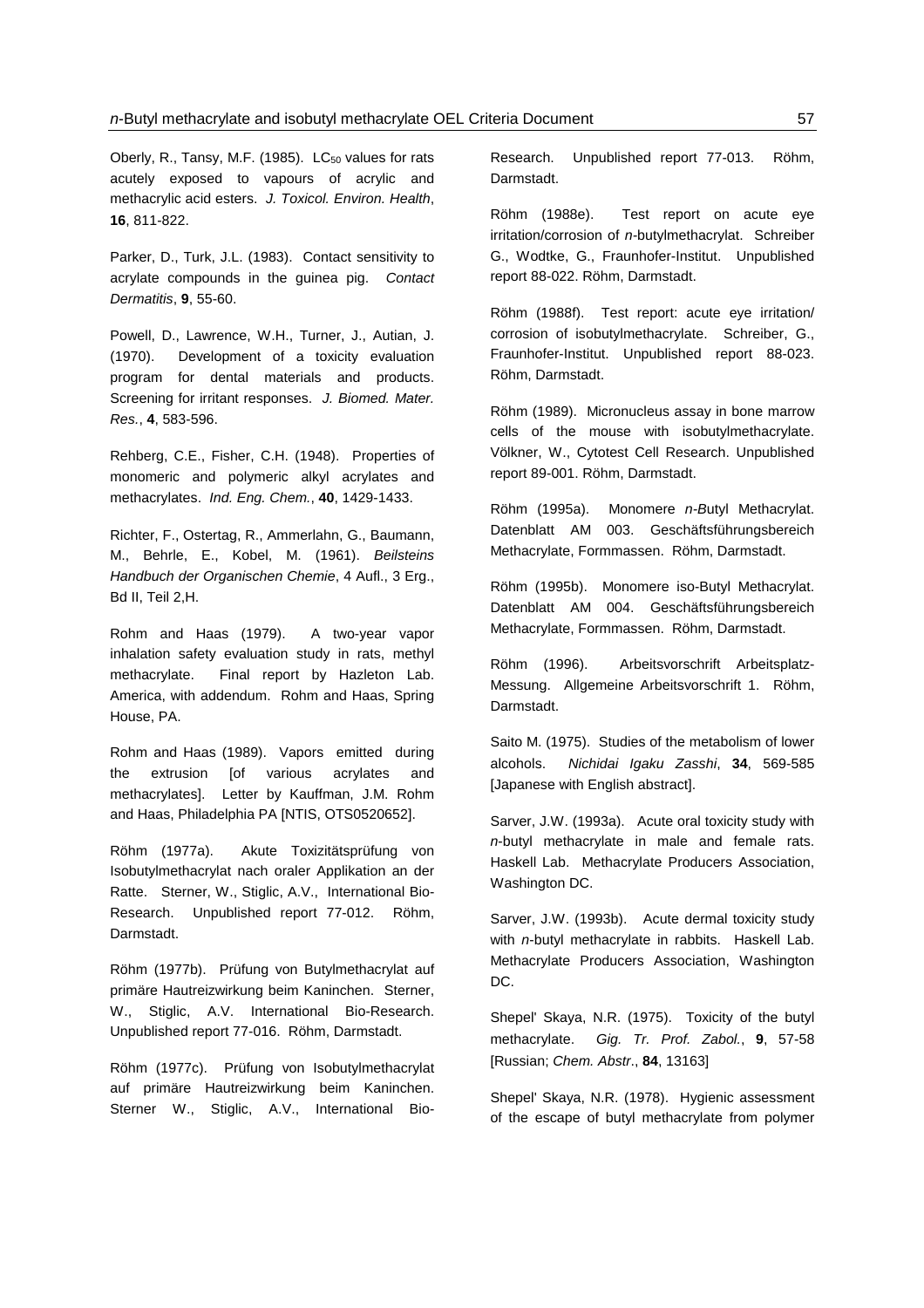building materials. *Gig. Sanit.*, **3**, 107-108. [*Chem. Abstr*., **884**, 184066].

Singh, A.R., Lawrence, W.H., Autian, J. (1972a). Embryo-fetal toxicity and teratogenic effects of a group of methacrylate esters in rats. *Toxicol. Appl. Pharmacol.*, **22**, 314-315 [abstract].

Singh, A.R., Lawrence, W.H., Autian, J. (1972b). Embryonic-fetal toxicity and teratogenic effects of a group of methacrylate esters in rats. *J. Dental Res.*, **519**, 1632-1638.

Smyth, H.F., Carpenter, C.P., Weil, C.S., Pozzani, U.C., Striegel, J.A., Nyeun, J.S. (1969). Range-finding toxicity data VII. *Amer. Ind. Hyg. Assoc. J.*, **30**, 470-476.

Solomon, H.M., Hagan, J.V., Swenson, R.E., Wanner, F.J., O'Hara, G.P., McLaughlin, J.E., Krivanek, N.D. (1991). Methyl methacrylate: Inhalation development toxicity study in rats. Rohm and Haas, Spring House, PA.

SRC (Syracuse Research Corporation) (1994). Programme PCKOCWIN. Calculations of K<sub>oc</sub>. Degussa, Hanau.

Stadler, J.C. (1993). Inhalation sensory irritation (RD50) study in mice with selected methacrylates and methacrylic acid. Haskell lab. Methylacrylate Producers Association, Washington, DC.

Sugden, S. (1924). The variation of surface tension with temperature and some related functions. *J. Chem. Soc. (London, Transactions)*, **125**, 32-41.

Svetlakov, A.V., Ivanov, V.V., Fefelova, YuA, Golounin, A.V. (1989). Body distribution and interaction of rat serum proteins with butyl acrylate and methacrylate. *Gig. Tr. Prof. Zabol.*, **3**, 51-52 [English translation; *Chem. Abstr*., **111**, 110595]

Swann, R.L., Laskowski, D.A., McCall, P.J., Vander Kuy, K., Dishburger, H.J. (1983). A rapid method for the estimation of the environmental parameters octanol/water partition coefficient, soil sorption constant, water to air ratio, and water solubility. *Residue Reviews*, **85**, 17-28.

Tanii, H., Hashimoto, K. (1982). Structure-toxicity relationship of acrylates and methacrylates. *Toxicol. Lett.*, **11**, 125-129.

US-EPA (US Environmental Protection Agency) (1991). Twenty-eighth report of the interagency testing committee to the administrator; receipt of report and request for comments regarding priority list of chemicals. United States Environmental Protection Agency, Washington, DC. *Fed. Regist.*, **56**, 41212-41264.

Van der Walle, H.B., Bensink, T. (1982). Cross reaction pattern of 26 acrylic monomers on guinea pig skin. *Contact Dermatitis*, **8**, 376-382.

Van der Walle, H.B., Klecak, G., Geleick, H., Densuik, T. (1982). Sensitising potential of 14 mono(meth)acrylates in the guinea pig. *Contact Dermatitis*, **8**, 223-235.

Von Blomberg-Van der Flier, M., Scheper, R.J., Boerrigter, G., Polak, L. (1984). Induction of contact sensitivity to a broad variety of allergens with haptenized macrophages. *J. Invest. Dermatol.*, **83**, 91-95.

Von Rietbrock, N., Abshagen, U. (1971). Pharmakokinetik und Stoffwechsel aliphatischer Alkohole. *Arzneimittelforschung*, **9**, 1309-1319.

Waegemaekers, T.H.J.M., Bensink, M.P.M. (1984). Non-mutagenicity of 27 aliphatic acrylate esters in the *Salmonella*-microsome test. *Mutat. Res.*, **137**, 95-102.

Weast, R.C., Astle, M.J., Beyer, W.H. (1989*). CRC handbook of chemistry and physics*, 69th ed. CRC, Boca Raton, Florida, C-348, D-199.

Zeiger, E., Anderson, B., Haworth, S., Lawlor, T., Mortelmans, K., Speck, W. (1987). *Salmonella* mutagenicity tests III. Results from the testing of 255 chemicals. *Environ. Mutagen.*, **9**, 1-110.

Zeneca (1996). The metabolism of methyl methacrylate in the nasal tissues of rat and human, CAS 80-62-6. Green T, Central Toxicology Laboratory Report CTL/P/5159. CEFIC, Brussels.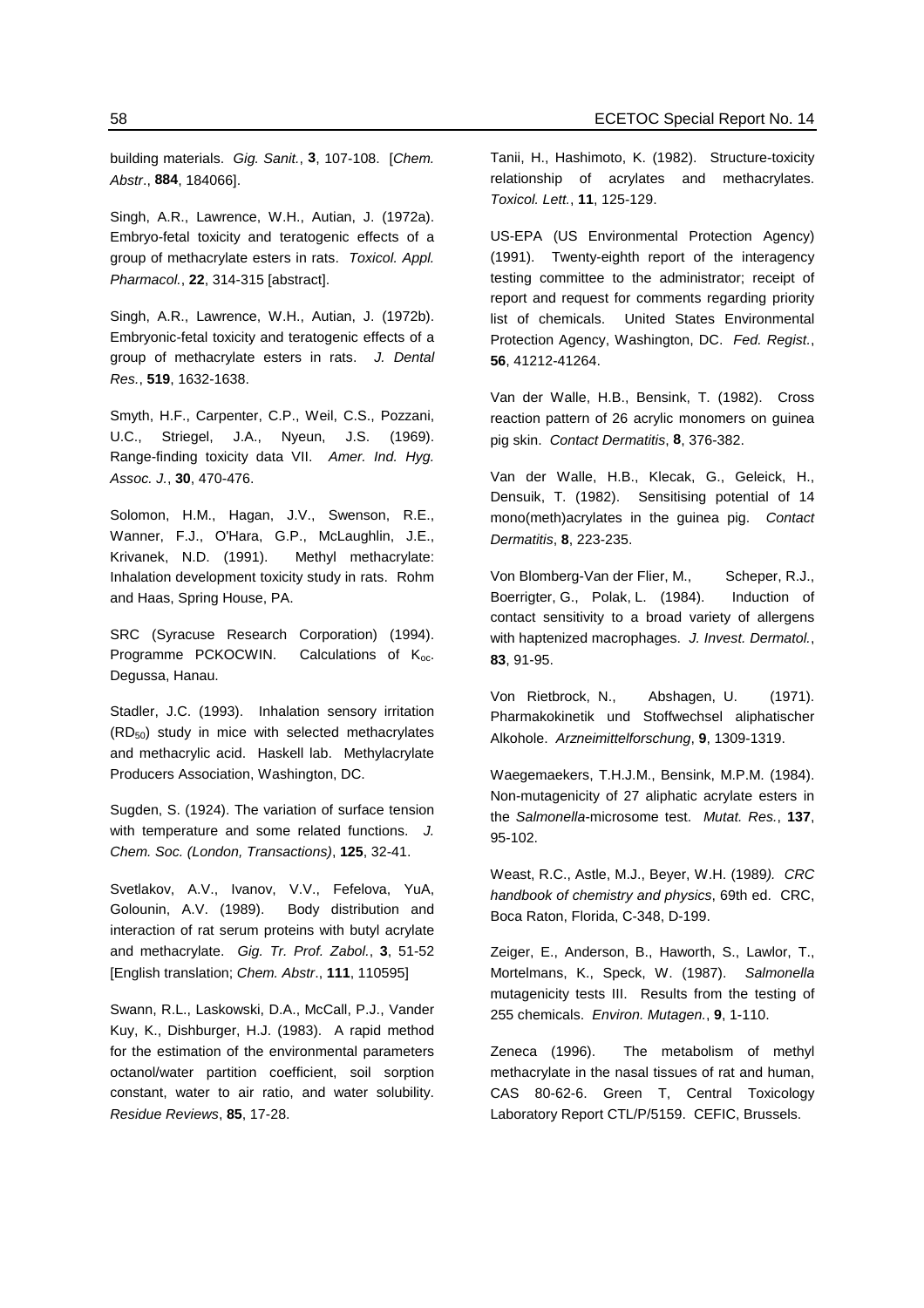Zeneca (1997). Methyl methacrylate, 28-day subchronic inhalation study in rats, CAS 80-62-6. Pinto, P.J. Central Toxicology Laboratory Report CTL/P/5159. CEFIC, Brussels.

## **12.2 REFERENCES NOT QUOTED IN THE DOCUMENT**

The following references were consulted by the Task Force, but not quoted in the document for one or more of the following reasons.

- Abstract superseded by publication
- Abstract only, without further (detailed) information
- Internal report, superseded by scientific paper
- **Independent reported**
- No exposure data reported
- No formal protocol reported
- No new data reported
- Not obtainable
- Not translated (e.g. from Russian)
- **Department** Opinion, position, statement, testimony or comment
- Original (full) paper(s) quoted (e.g. in case of a review)
- Same data or information covered by another author

Anderson, D.G., Isakson, K.E., Snow, D.L., Tessari, D.J., Vandeberg, J.T. (1971). Analysis of acrylic polymers using combined Zeisel reaction-gas chromatography and infrared spectrometry. *Anal. Chem.*, **43**, 894-900 [*Chem. Abstr*., **75**, 37114].

Anonymous (1981). Information from the Soviet Toxicology Center. *Gig. Tr. Prof. Zabol. ISS*, **11**, 57-60 [Russian; Toxline 82-073901-TOXBIB].

Anonymous (1982). Toxicology of new chemical compounds. *Gig. Sanit.*, **8**, 89-91 [Russian; review].

Applegate, V.C., Howell, J.H., Hall, Jr. A.E., Smith, M.A. (1985). Toxicity of 4346 chemicals to larval lampreys and fishes. Spec. Sci. Rep-Fish, 207, Fish. Wildi. Serv., USDI, Washington DC, 157 [nominal concentration, only 2 fish/dose].

Avgul, T.V., Kovaleva, N.V. (1987). Preconcentration of organic substances from aqueous solutions on Carbochrom S. *Zh. Anal. Khim.*, **42**, 2037-2042 [Russian; *Chem. Abstr*., **108**, 105683].

Avgul, T.V., Gudyno, T.V., Senyavin, M.M. (1990). Sorptive preconcentration of regulated organic compounds from water prior to gas chromatography. *Probl. Anal. Khim.*, **10**, 211-20 [Russian; *Chem. Abstr*., **114**, 29811].

Bachmann, M., Dagon, R. (1972). [Determination of (meth)acryl monomers in the presence of polymers, reaction for locating the double bond in pyrrolidine]. *Chimia*, **26**, 262-264. [German; Chem. Abstr., 77, 48832].

Bartholomé, E., Biekert, E., Hellmann, H., Ley, H., Weigert, W.M., Weise, E. (eds) (1978). Höhere Methacrylsäureester. In: *Ullmans Encyklopädie der technischen Chemie*, 4th ed., vol. 16. Verlag Chemie, Weinheim, 612.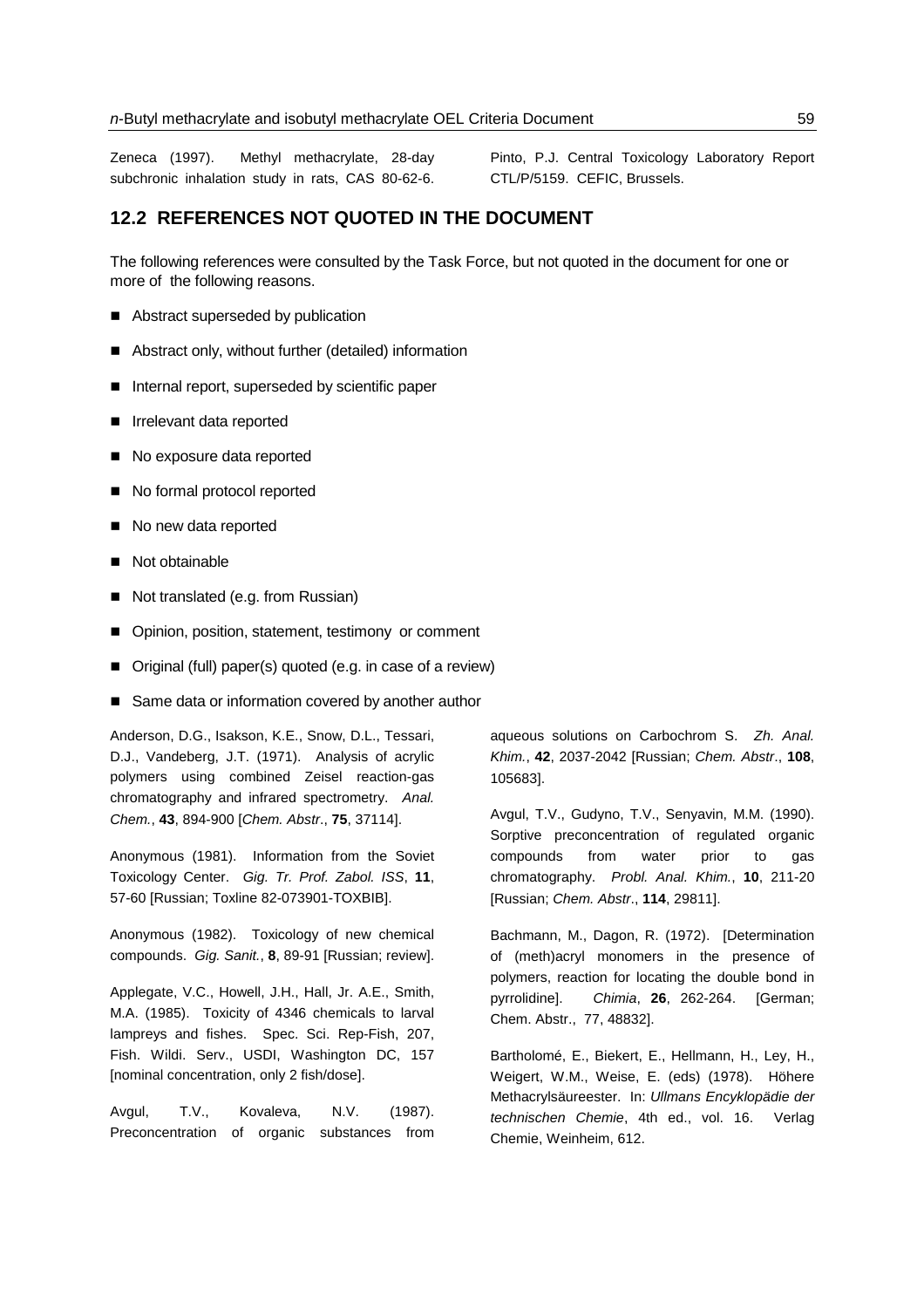Bezuglyi, V.D., Ponomarev, Y.P. (1968). Separate determination of acrylates and methacrylates by polarography. *Zh. Anal. Khim.*, **23**, 599-605 [Russian; *Chem. Abstr*., **69**, 32850].

Bezuglyi, V.D., Voskresenskaya, I.B., Dmitrieva, V.N., Alekseeva, T.A. (1970). Separate determination of methacrylic acid and esters of acrylic and methacrylic acids in a mixture. *Zavod. Lab.*, **36**, 1040-1042 [Russian, Chem. Abstr., 73:131335; method unreliable for low concentrations].

Black, R.E. (1977). *Analysis of nail extenders Newburger's Man*. In: Senzel, A.J. (ed.), Assoc. Off. Anal. Chem., Washington DC. *Cosmet. Anal*., 70-71 [*Chem. Abstr*., **87**, 73227; *n-*BMA/*i*-BMA not mentioned].

Böhling, H.G., Borchard, U., Drouin, H. (1977). Monomeric methylmethacrylate (MMA) acts on the desheathed myelinated nerve and on the node of Ranvier. *Arch. Toxicol.*, **38**, 307-314.

Brantner, A., Vamos, J., Kertesz, P., Jozan, M., Vegh, A., Simonyi, I. (1972). Monomeric impurities of Akrinit E copolymer and of Plastubol spray I. Purity testing by thin-layer chromatography. *Gyogyszereszet*, **16**, 11-15 [Hungarian; Chem. Abstr. 77, 20536].

Brunn, J., Peters, F., Dethloff, M. (1976). Die UV-Spektren α,β-ungesättigter Ester und ihre Beeinflussung durch Lösungsmittel und Komplexbildung. *Journal f. prakt. Chemie*, **318**, 745-755.

Cederbaum, A.I., Dicker, E., Rubin, E., Cohen, G., 1978. Effect of hydroxyl radical scavengers on microsomal oxidation of alcohols and on associated microsomal reactions. *Biochemistry*, **17**, 3058- 3064.

Cederbaum, A.I., Dicker, E., Rubin, E., Cohen, G. (1979). Effect of thiourea on microsomal oxidation of alcohols and associated microsomal functions. *Biochemistry*, **18**, 1187-1191.

Christiansen, M.L. (1983). Acrylater och methacrylater, Nordiska expertgruppen för gränsvärdesdokumentation. *Arbete och Hälsa*, **21**, 1-62 [review].

Cohen, B.G.F. (1984). Human aspects in office automation. Division of Biomedical and Behavioral Science. NIOSH, Cincinnati OH [NTIS PB84- 240736, PB84-240738; mentions *n-*BMA/*i*-BMA emitted by telefax machines].

Czerczak, S. (1983). Gas-chromatographic determination in air of the chemical compounds present in acrylic aqueous dispersion. *Chem. Anal.*, (Warsaw) **28**, 35-41 [Chem. Abstr., 100, 38821].

Daubert, T.E., Danner, R.P. (1989). *Physical and thermodynamic properties of pure chemicals*. Hemisphere, 4.

Davy, K.W.M., Braden, M. (1991). Residual monomer in acrylic polymers. *Biomaterials*, **12**, 540-544 [Abstract excludes methacrylates].

DECOS (Dutch Expert Committee for Occupational Standards) (1994). Ethyl methacryate, *n*-butyl methacrylate and isobutyl methacrylate. Gezondheidsraad, Den Haag [review].

DECOS (Dutch Expert Committee for Occupational Standards) (1994). Methyl methacrylate. Gezondheidsraad, Den Haag [review].

Degussa (1995d). *n-B*utylmethacrylate, Calculation of half lives of photochemical oxidation reactions, Programme AOPWIN 1.60, Syracuse Research Corporation, SRC, 1995 [Superseded by Elf Atochem, 1996]

Dmitriev, M.T., Komrakova, E.A., Tikhomirov, YuP. (1987). Gas chromatography of acrylic compounds in environmental samples. From: Ref. Zh., Khim. 1988, Abstr. No 6I618. Anal. Okruzh. Prirod. Sredy. Gor'kii, 106-108 [Chem. Abstr., 109, 162683; similar method quoted].

Dmitriev, M.T., Komrakova, E.A., Tikhomirov, YuP. (1987). Gas chromatography of acrylic compounds in environmental samples. Anal. Okruzh. Prirod. Sredy. Gor'kii, 106-108 [*Ref. Zh. Khim*., **1988**, 6I618 abstract; *Chem. Abstr.*, **109**, 162683; not relevant].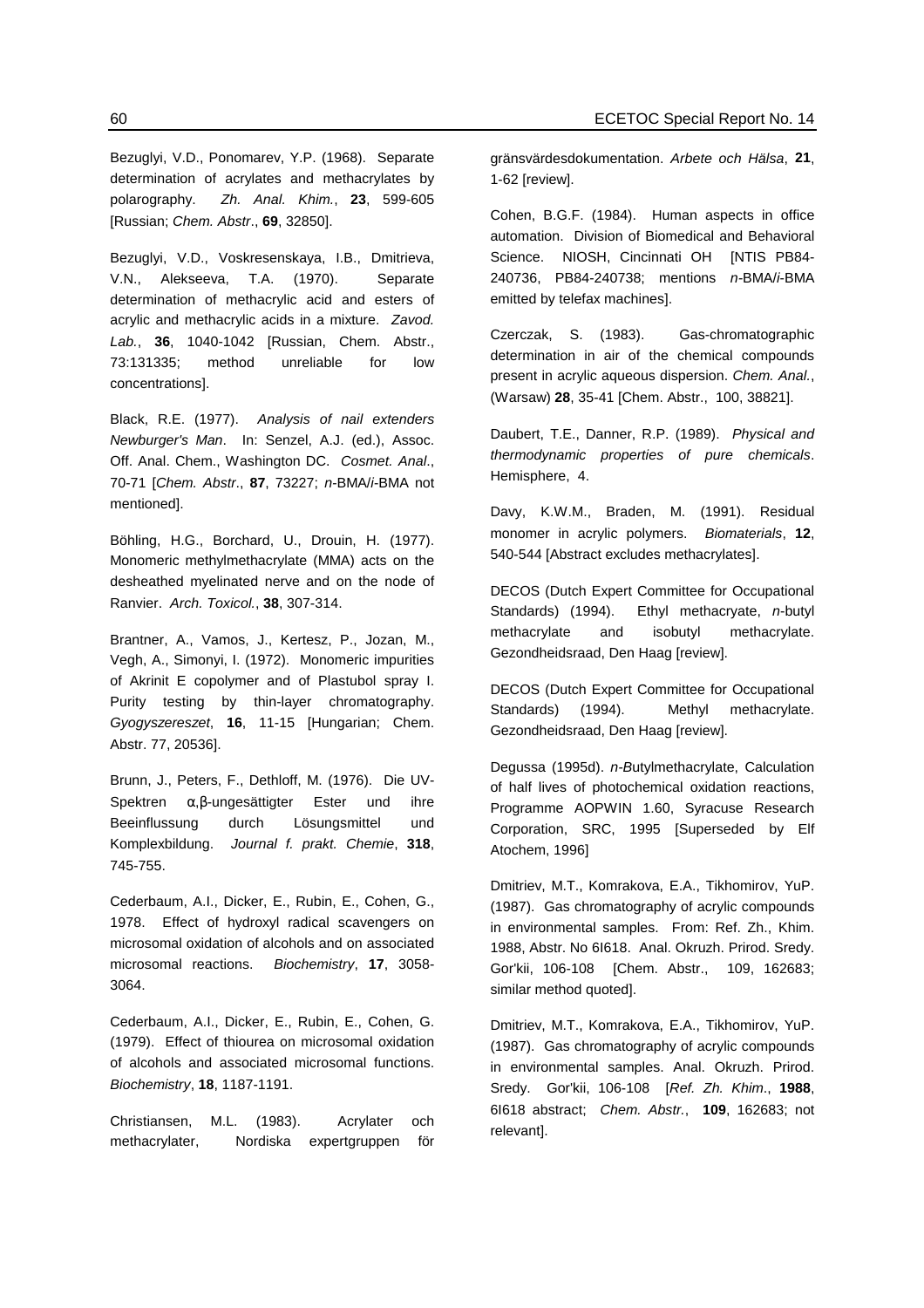Dzhandzhapanyan, A.N., Puzyan, E.A. (1988). Determination of microquantities of butyl acrylate and butyl methacrylate in air by GC using a flame ionization detector (FID) following adsorption on activated carbon. *Gig. Sanit.*, **11**, 43-45 [Russian; German translation; similar method quoted]

Ellington, J.J., Stancil, F.E., Payne, W.D., Trusty, C. (1987). Measurement of hydrolysis rate constants for evaluation of hazardous waste land disposal, Volume 1, data on 32 chemicals. Environmental Research Lab. Rep. EPA/600/3-86/043. EPA, Washington DC [NTIS PB87-140349/GAR].

Fisher, A.A. (1980). Short Communications. Cross reactions between methyl methacrylate monomer and acrylic monomers presently used in acrylic nail preparations. *Contact Dermatitis*, **6**, 345-368.

Fuller, M. (1982). Analysis of paint-on artificial nails. *J. Soc. Cosmet. Chem.*, **33**, 51-74 [*Chem. Abstr*., **97**, 11632; *n-*BMA/*i*-BMA not mentioned].

General Electric (no date). Acute inhalation toxicity in the albino rat, AR-85124. International Research and Development Corporation, report of 31 december 1975. [NTIS: EPA-OTS 0535667, 8EHQ-0292-2255; not available].

Gould, H. (1985). Comparison of biological reactivity and toxicity of acrylate and methacrylate esters. *Toxic Substances J.*, **7**, 1-15.

Greim, H., Ahlers, J., Bias, R., Broecker, B., Hollander, H., Gelbke, H-P., Jacobi, S., Klimisch, H-J., Mangelsdorf, I., Mayr, W., Schön, N., Stropp, G., Stahnecker, P., Vogel, R., Weber, C., Ziegler Skylakakis, K., Bayer, E. (1995). Assessment of structurally related chemicals: toxicity and ecotoxicity of acrylic alkyl esters (acrylates), methacrylic acid and methacrylic acid alkyl esters (methacrylates). *Chemosphere*, **31**, 2637-2659.

Gurenko, L.V., Narizhnaya, O.N. (1977). Gas chromatographic method of determining butanol and butyl methacrylate in DTB-2 hardener. *Metody Anal. Kontrolya Proizvod. Khim. Prom-sti.*, **10**, 20-21 [Russian; *Chem. Abstr*., **88**, 191978; not relevant].

Hann, R.W., Jepsen, P.A. (1977). Water quality characteristics of hazardous materials. Texas A & M Univ College Station. NOAA, Texas Engineering Experiment Station, Rockville [NTIS PB-285946].

Hansch, C., Leo, A.J. (1985). The log P datase from the Pomona College medicinal chemistry project. Technical Database Services, New York NY.

Hedlund, S.G., Kiessling, K.H. (1969). The physiological mechanism involved in hangover 1. The oxidation of some lower aliphatic fusel alcohols and aldehydes in rat liver and their effect on the mitochondrial oxidation of various substrates. *Acta. Pharmacol. Toxicol.*, **27**, 381-396.

Horna, A., Pechova, H., Kaspar, O., Churacek, J., 1991. [Analysis of acrylates and methacrylates using a derivatization technique]. *Sb. Ved. Pr*., *Vys. Sk. Chemickotechnol. Pardubice*, **55**, 7-23 [Czech; Chem. Abstr., 118, 234833].

Horna, A., Taborsky, J., Dufka, O., Matoussek, P., Churacek, J. (1985). Chromatography of monomers II. Glass capillary gas chromatography of C1-C18 alkyl esters of acrylic and methacrylic esters. *J. Chromatogr.*, **325**, 367-378.

Jones, D.W., Hall, G.C., Sutow, E.J., Langman, M.F., Robertson, K.N. (1991). Chemical and molecular weight analyses of prosthodontic soft polymers. *J. Dent. Res.*, **70**, 874-879 [*Chem. Abstr*., **115**, 78853, refers to polyethylene/methyl methacrylate].

Kalmykova, Lazaris (1990). Determination of residual monomers in copolymers of methyl methacrylate with butyl methacrylate and butyl acrylate. Metody Issled. Akril. Sopolimerov NII Khimii i Tekhnol. Polimerov Im. V. A. Kargina, M*.* 57-61. [*Ref. Zh. Khim*. **1991**, 16S484; Russian abstract, title only translated; does not refer to *n-*BMA/*i*-BMA].

Kanerva, L., Estlander, T., Jolanki, R., Pekkarinem, E. (1992). Occupational pharyngitis associated with allergic patch test reactions from acrylics. *Allergy*, **47**, 571-573.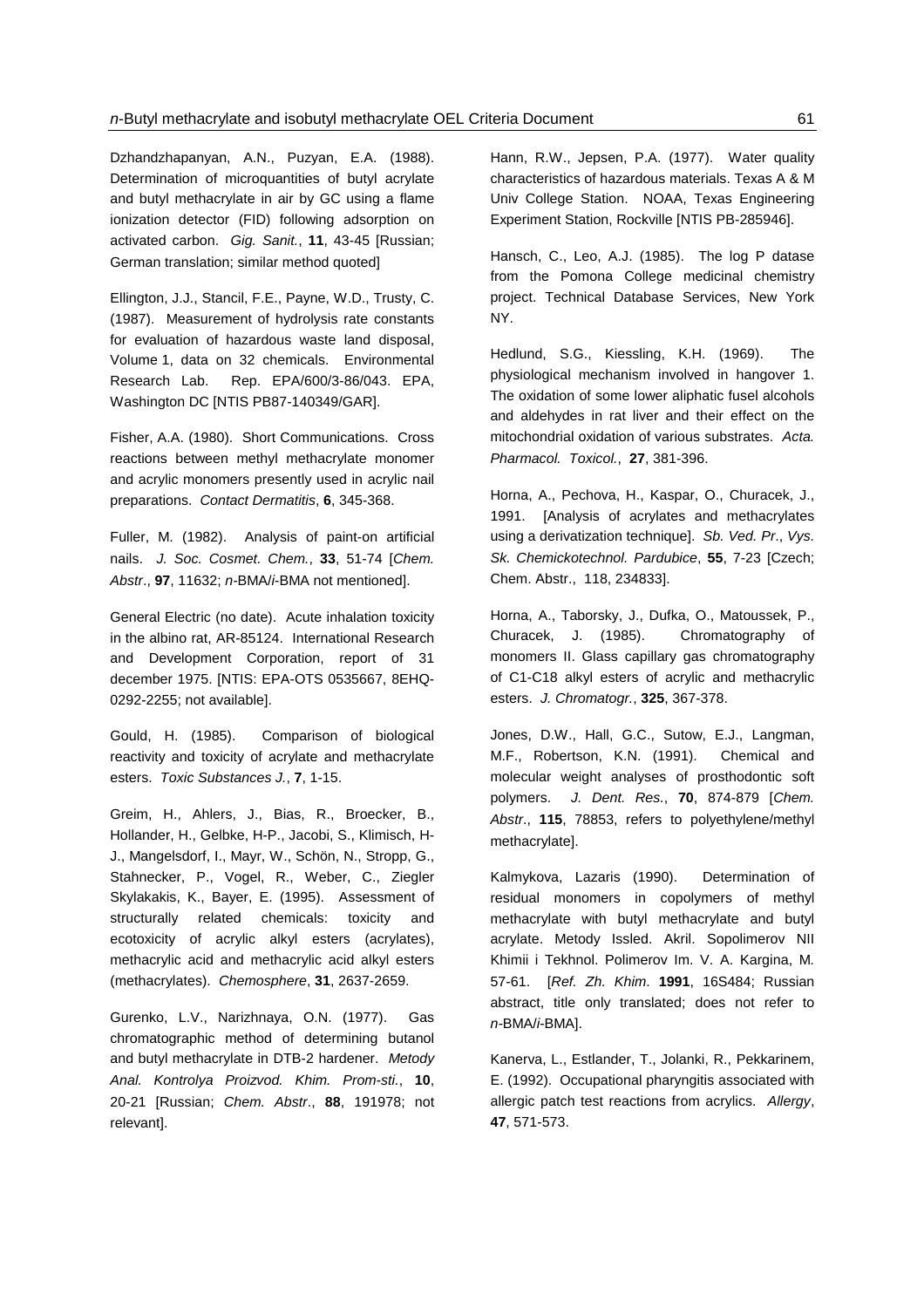Kang, F., Xue, X., Chen, M. (1982). GC determination of residual monomers in acrylic coatings. *Tuliao Gongye*, **66**, 39-42, 25 [Chem. Abstr., 97, 7839; not relevant].

Kaspar, K., Dusek, Z., Herrmann, F., Moravkova, V., Matousek, P. (1989). Determination of very low concentrations of residual low-molecular substances in polymer samples, waste waters and atmosphere by capillary gas chromatography following preconcentration on Tenax GC as a sorbent. *Plasty a Kaucuk*, **26**, 272 [similar method quoted; no translation available].

Keith, L.H., Walters, D.B. (1985). Butyl methacrylate. In: *Compendium of safety data sheets for research and industrial chemicals*. VCH Publishers, Deerfield Beach FL, 254-255, 1130- 1131.

Kertesz, P., Jozan, M., Brantner, A., Vamos, J., Vegh, A., Simonyi, I. (1972). Examination of the monomeric impurities of Akrinit E copolymer and of Plastubol spray II. Bromochlorometric determination of the monomers. *Gyogyszereszet*, **16**, 169-73 [Hungarian; *Chem. Abstr*., **77**, 92917; not relevant].

Komrakova, E.A., Kuznetsova, L.V. (1981). Gas chromatographic determination of acrylic acid and methacrylic acid esters in the atmosphere. *Gig. Sanit.*, **1**, 43-45 [Russian; Chem. Abstr., 94, 213499; similar method quoted: sensitivity for  $n$ -BMA is 0,002 mg/m<sup>3</sup>; no translation].

Kovacs, L., Talas-Rohonczy, E., Horkay, F. (1971). Thermal investigations of varnishes and paints with the derivatograph 1. Use of thermoanalysis in the paint industry. *Farbe Lack*, **78**, 304-309 [*Chem. Abstr*., **77**, 21649].

Kravchenko, T.I., Chemer, G.A. (1976). Determination of methyl and butyl esters of acrylic and methacrylic acids in air by a thin-layer chromatographic method. *Gigiena Primeneniya Polimer. Materialov.*, 254-256. [Russian; *Chem. Abstr*., **86**, 176168; older method; title only translated].

Kreshkov, A.P., Balyatinskaya, L.N., Chesnokova, S.M. (1972). Alkoxymercurimetric method for monitoring the degree of polymerization and polycondensation of some monomers. *Tr. Mosk. Khim-Tekhnol. Inst.*, **70**, 146-147 [Russian; Chem. Abstr. 79, 19144; refers to methacrylic acid].

Kühn-Birett (1982). Acrylsäure-*n*-butylester stabilisiert. In: *Merkblätter Gefährliche Arbeitsstoffe*. Ecomed, München, M 07.

Kukui, N.M., Fufaeu, A.A., Bushueva, T.A., Vasil'eva, V.N., Potolovskii, L.A. (1979). Calculation of the boiling points of individual *n-*alkyl esters of methacrylic acid. *Khim. Tekhnol. Topl. Masel.*, **6**, 11-13.

Lewis, R.J. (ed.) (1992). *Sax's Dangerous Properties of Industrial Materials*, 8th ed., vol. 2. Van Nostrand Reinhold, New York, 593.

Lipina, T.G. (1973). Determination of isobutyl methacrylate, heptyl acrylate and nonyl acrylate in air. *Gig. Tr. Prof. Zabol.*, **17**, 56-57 [Russian; title only translated; older method].

Lundberg, P. (ed.) (1985). Consensus report for acrylic and methacrylic acids and their esters. Scientific basis for Swedish occupational standards VI. *Arbete och Hälsa*, **32**, 6-21 [review].

Luo, S-Q., Gang, B-Q., Sun, S-Z. (1986). Study on embryotoxicity and fetoxicity in rats by maternal inhalation of low level methyl methacrylate. *Toxicol. Lett.*, **31**, 80 [Abstract]

Luskin, L.S. (1970). Acrylic Acid, Methacrylic Acid and the Related Esters. In: Leonard E.C. (ed.), *High polymers, vinyl and diene monomers*. Wiley Interscience, New York 24, 105 203.

Mackay, D., Paterson, S. (1981). Calculating fugacity. *Environ. Sci. Technol.*, **15**, 1006-1014.

Mathias, C.G.T., Cadwell, T.M., Maibach, H.I. (1979). Contact dermatitis and gastrointestinal symptoms from hydroxyethylmethacrylat. *Briti. J. Dermatol.*, **100**, 447-449.

McCammon, C.S., Radha Krishnan, E., Morelli-Schroth, P.A. (1989). Industrial hygiene walkthrough survey report of Digital Equipment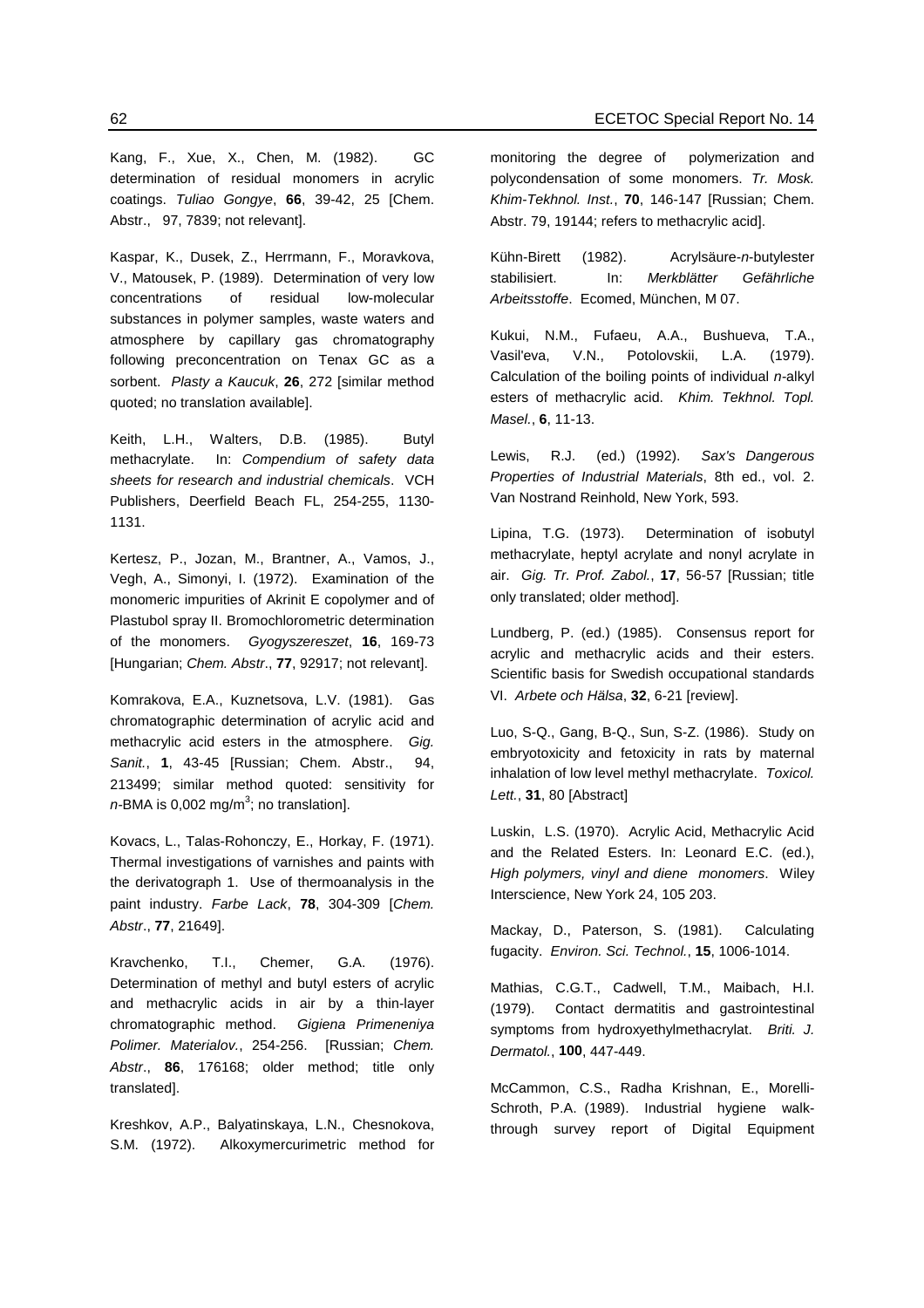Corporation, Greenville PWB facility, Greenville, SC. NIOSH, Cincinnati OH [NTIS-OTS 40518106].

Mir, G.N., Lawrence, W.H., Autian, J. (1973a). Toxicological and pharmacological actions of methacrylate monomers I: Effects on isolated, perfused rabbit heart. *J. Pharmaceutical Sciences*, **62**, 778-782.

Mir, G.N., Lawrence, W.H., Autian, J. (1973b). Toxicological and pharmacological actions of methacrylate monomers II, Effects on isolated guinea pig ileum. *J. Pharmaceutical Sciences*, **62**, 1258-1261.

Mir, G.N., Lawrence, W.H., Autian, J. (1974). Toxicological and pharmacological actions of methacrylate monomers III, Effects on respiratory and cardiovascular functions of anesthetized dogs. *J. Pharmaceutical Sciences*, **63**, 376-381.

Mitsubishi Rayon (1988). Methacrylic monomers, specifications and handling. Mitsubishi Rayon, Tokyo.

Morris, J.B. (1992). Uptake of inspired methyl methacrylate and methacrylic acid vapors in the upper respiratory tract of the F344 rat. School of Pharmacy, Univ. of Conneticut. Methacrylate Producers Association, Washington DC.

Muir, W.M., Gray, R.A., Courtney, J.M., Ritchie, P.D. (1973). Permeability selective dialysis membranes part 2 films based on acrylic-acid *n*butyl methacrylate co-polymers, a critical comparison with cellulose films. *J. Biomed. Mater. Res.*, **7**, 3-37 [title only; not relevant].

NIOSH (US National Institute of Occupational Safety and Health) (1992). Methacrylic acid, isobutyl ester, update 92-01. US Department of Health, Education and Welfare, Cincinnati, OH [quoted in: RTECS].

NTIS (1979). Information profiles on potential occupational hazards Vol. 2, Chemical classes. Methacrylic acid and its esters. NTIS-Report PB81-148892.

OECD (1981). OECD guideline for testing of chemicals 302, adopted 12 May 1981, inherent biodegradability. 302 C, Modified MITI test (II). OECD, Paris, 1-21.

OECD (1992). OECD guideline for testing of chemicals 301, adopted by the Council on 17th July 1992, ready biodegradability. 301 D, Closed bottle test. OECD, Paris, 32-40.

Oppenheimer, B.S. *et al* (1955). Further studies of polymers as carcinogenic agents in animals. *Cancer Res.*, **15**, 333-340.

Paryjczak, T., Czerczak, S. (1981). Effect of adsorptive properties and the amount of stationary liquid phase on the separation of acrylic compounds by gas chromatography. *Chem. Anal.*, **26**, 845-851 [*Chem. Abstr*., **99**, 32559; similar method quoted].

Paryjczak, T., Czerczak, S. (1981). Effect of adsorptive properties and the amount of stationary liquid phase on the separation of acrylic compounds by gas chromatography. *Chem. Anal.*, **26**, 845-851 [*Chem. Abstr*., **99**, 32559].

Pavlenko, Sm, Klimkina, N.V. (1975). Experimental comparative study of the state of the central nervous system of white rats by the conditioned reflex and summation threshold indexes methods in a chronic toxicological experiment*. Sanit-Toksikol. Metody Issled Gig.*, **1975**, 8-15. [*Chem. Abstr*., **87**, 112624j]

Rapaport, L.I., Livyi, G.V., Lepikhova, S.V., Frenkel, S.A. (1978). Determination of trace quantities of acrylic esters by gas-liquid chromatography. *Gig. Tr. Prof. Zabol.*, **11**, 50-51 [*Chem. Abstr*., **90**, 173703].

Reinert, K.H. (1987). Aquatic toxicity of acrylates and methacrylates: Quantitative structure-activity relationships based on K<sub>ow</sub> and LC<sub>50</sub>. Regul. *Toxicol. Pharmacol.*, **7**, 384-389 [Review].

Rekker, R.F. (1977). The hydrophobic fragmental constant. In: Nauta WT and Rekker RF (eds), Pharmacochemistry library vol 1. Elsevier Scientific Publishing, New York [calculation method of log Pow, no data].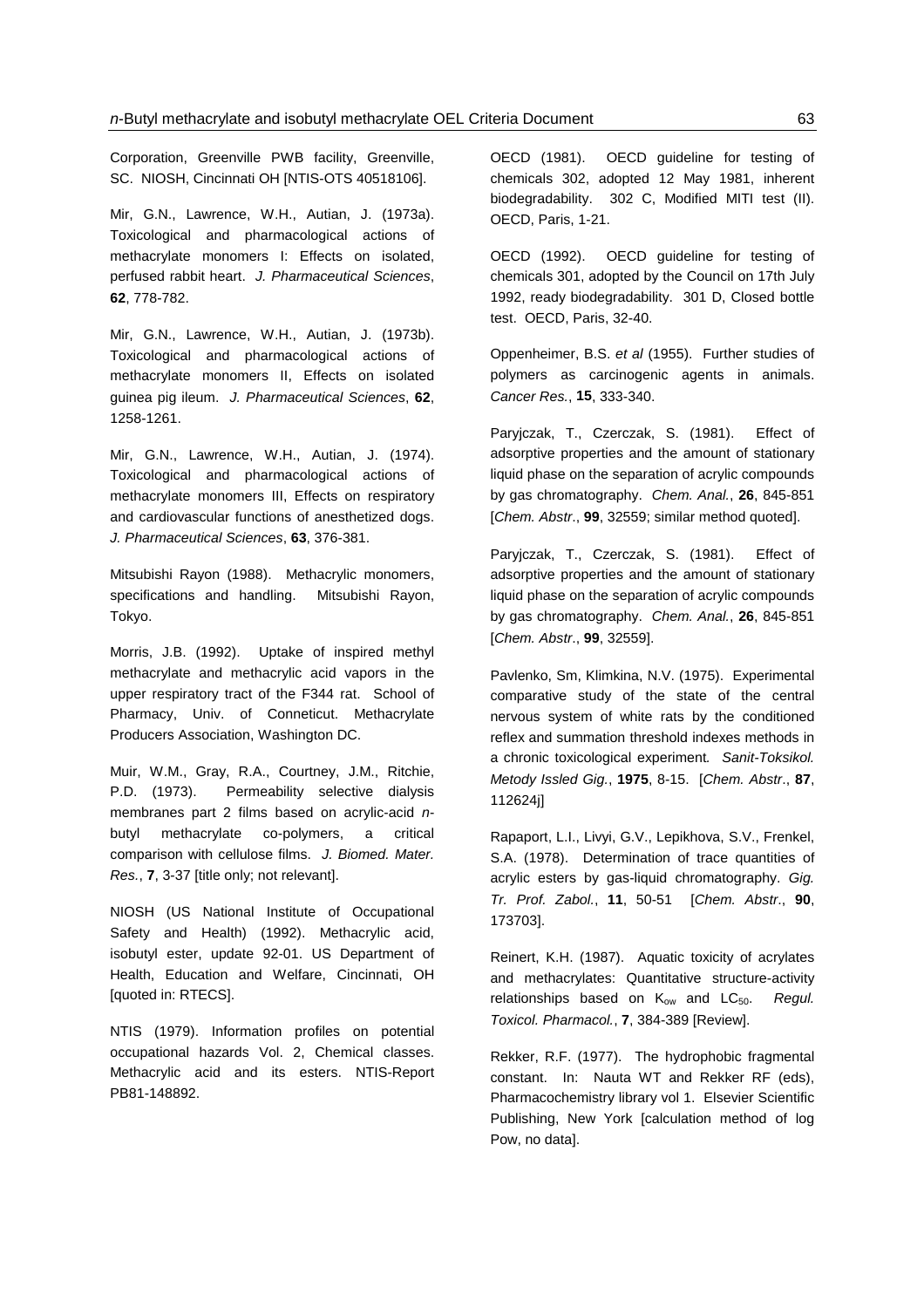Rohm and Haas (1993). Report 92R-134. Butyl methacrylate: Four-week vapour inhalation toxicity study in rats. Rohm and Haas Company, Spring House, Pennsylvania, USA.

Rohm and Haas (1994). Methyl acrylate, ethyl acrylate, *n-*butyl acrylate, methyl methacrylate, and styrene. Rohm and Haas workplace exposure limits. Doc. IH9402. Rohm and Haas, Spring House, PA.

Roth (1985). Wassergefährdende Stoffe 2 Erg, 69.

Rudenko, B.M., Zelenskaya, I.A., Lebedev, V.P., Kashchavtsev, I.G., Kornil'eva, N.E. (1979). Determination of residual monomers in alkyd-acrylic resins by a gas-liquid chromatographic method. Khim Prom-st, *Metody Anal. Kontrolya Kach. ProdKhim. Prom-sti.*, **1**, 11-14 [Russian; *Chem. Abstr*., **9**, 92330].

Rygle, Kathy, J. (1980). Trace residual monomer analysis by capillary gas chromatography. *J. Coat Technol.*, **52**, 47-52 [*Chem. Abstr*., **94**, 158358].

Sandmeier, E.E., Kirmin, C.J. (1982). Esters. In: Clayton, G.D., Clayton, F.E. (1982). *Patty's Industrial Hygiene and Toxicology*, Vol 2A, Toxicology, 3rd ed. J Wiley, New York, 2292-2293, 2300-2302.

Sangster, J. (1989). Octanol-water partition coefficients of simple organic compounds. *J. Phys. Chem. Ref. Data*, **18**, 1180.

Sarver, J.W. (1993). Acute dermal irritation/corrosion study (OECD) with *n*-butyl methacrylate in rabbits. Haskell Lab. Methacrylate Producers Association, Washington DC.

Shepel' Skaya, N.R. (1976). Comparative hygienic evaluation of some polymeric material on the basis of butyl methacrylate. *Gig. Sanit.*, **1**, 93-95 [Russian; abstract; not relevant].

Sporykhina, V.S., Zavadskaya, A.I., Mirkind, L.A. (1977). Polarographic determination of monomers in acrylic resins. *Lakokras Mater. Ikh. Primen.*, **5**, 61-63. [*Chem. Abstr*., **88**, 74758; covered by Nemec and Kirch, 1981].

SRI (1984). Methacrylic acid and esters process. Economics Program SRI International, Menlo Park, California, Report 11 Suppl C.

Teschke, R., Hasumura, Y., Lieber, C.S. (1974). NADPH-dependent of methanol, ethanol, propanol and butanol by hepatic microsomes. *Biochemical and Biophysical Research Communications*, **60**, 851-857.

Tobler, M., Freiburghaus, A.U. (1990). Contact dermatitis from acrylate and methacrylate compounds in Lowicryl® embedding media for elecron microscopy. *Contact Dermatitis*, **23**, 96- 102.

Tobler, M., Freiburghaus, A.U. (1990). Occupational risks of (meth)acrylate compounds in embedding media for electron microscopy. *J. Microsc.*, **160**, 291-298.

US-EPA (US Environmental Protection Agency) (1986). The health and environmental effects of acrylate and methacrylate chemicals and the acylate/methacrylate category, revised 10/15/86.. EPA, Washington, DC [NTIS- OTS0589004].

Van der Walle, H.B., Klecak, G., Geleick. H., Densuik, T. (1982a). Sensitising potential of 14 mono (meth) acrylates in the guinea pig. *Contact Dermatitis*, **8**, 223-235.

Van der Walle, H.B., Delbressine, L.P.C., Seutter, E. (1982b). Concomitant sensitization to hydroquinone and *p*-methoxyphenol in the guinea pig, inhibitors in acrylic monomers. *Contact Dermatitis*, **8**, 147-154.

Vlasov, S.M., Konov, A.S. (1970). [Gas-chromatographic determination of impurities in butylmethacrylate]. *Izv. Akad. Nauk SSSR*, *Ser. Khim*., **5**, 1174-1176 [Russian; *Chem. Abstr*., **73**, 72849].

Wagner, D.E. (1990). Personal correspondence to EPA. Section 8(d) reporting. Mobil Oil Corporation, Princeton, NJ, 10 p.

Weiss, L.H. (1980). Hazardous Chemicals Data Book. Noyes Data Corp, NJ, 195.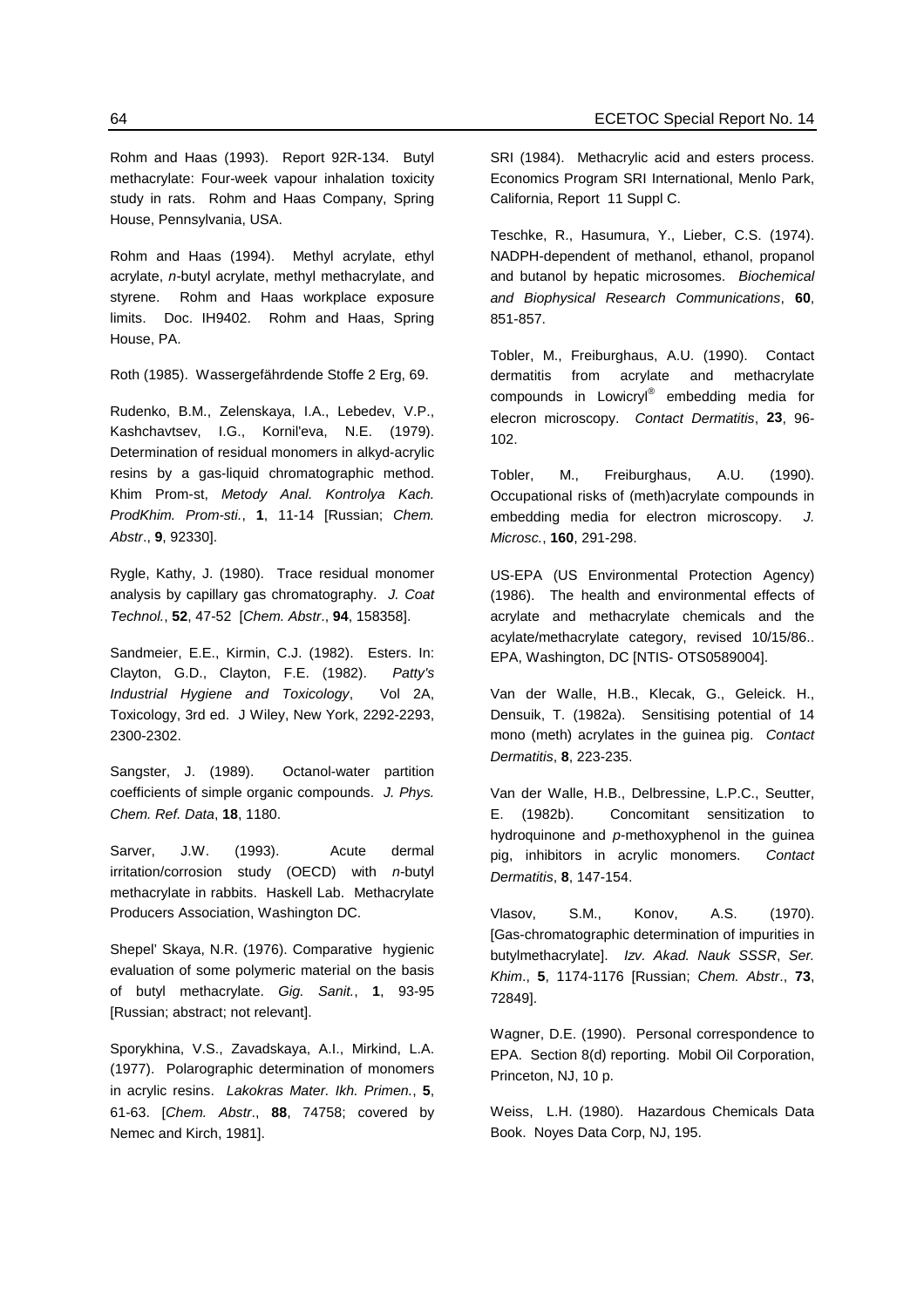Zueva, S.N., Kondakova, L.V., Batrakov, G.N. (1977). [Chromatographic method for determining the composition of waste gases from acrylate and methacrylate]. *Metody Anal. Kontrolya Proizvod. Khim. Prom-sti.*, **9**, 16-17 [Russian, *Chem. Abstr*., **88**, 125540].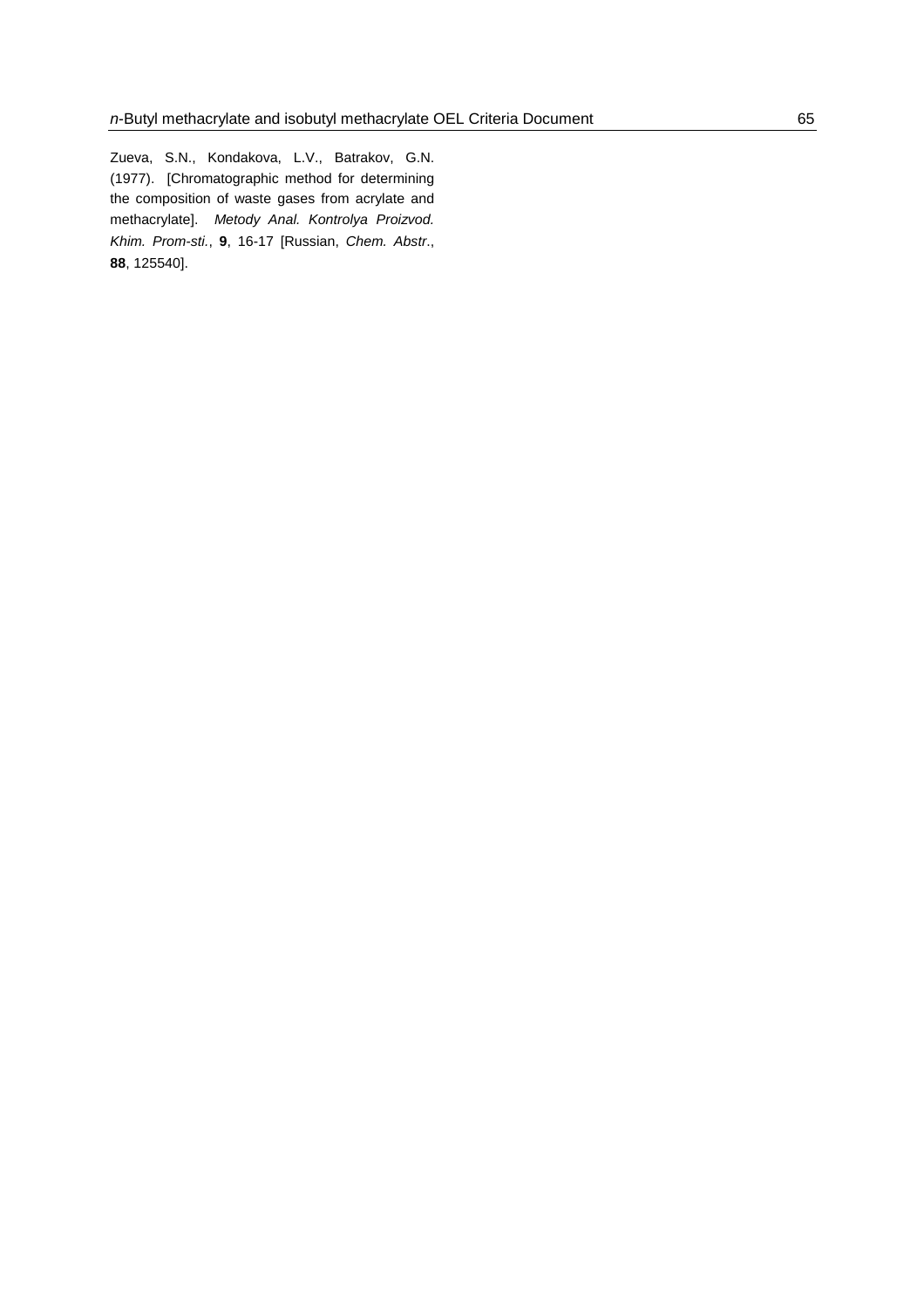## **MEMBERS OF THE TASK FORCE**

| M. Pemberton (Chairman) | <b>ICI</b> Acrylics<br>UK - Darwen         |
|-------------------------|--------------------------------------------|
| J. Hagan <sup>a</sup>   | ROHM AND HAAS<br>F - Valbonne              |
| S. Jacobi               | <b>DEGUSSA</b><br>D - Hanau                |
| A. Lombard              | <b>ELF ATOCHEM</b><br>F - Paris La Défense |
| H. Müllerschön          | <b>RÖHM</b><br>D - Darmstadt               |
| H. Vrijhof (Secretary)  | <b>ECETOC</b><br>B - Brussels              |

<sup>&</sup>lt;sup>a</sup> Part-time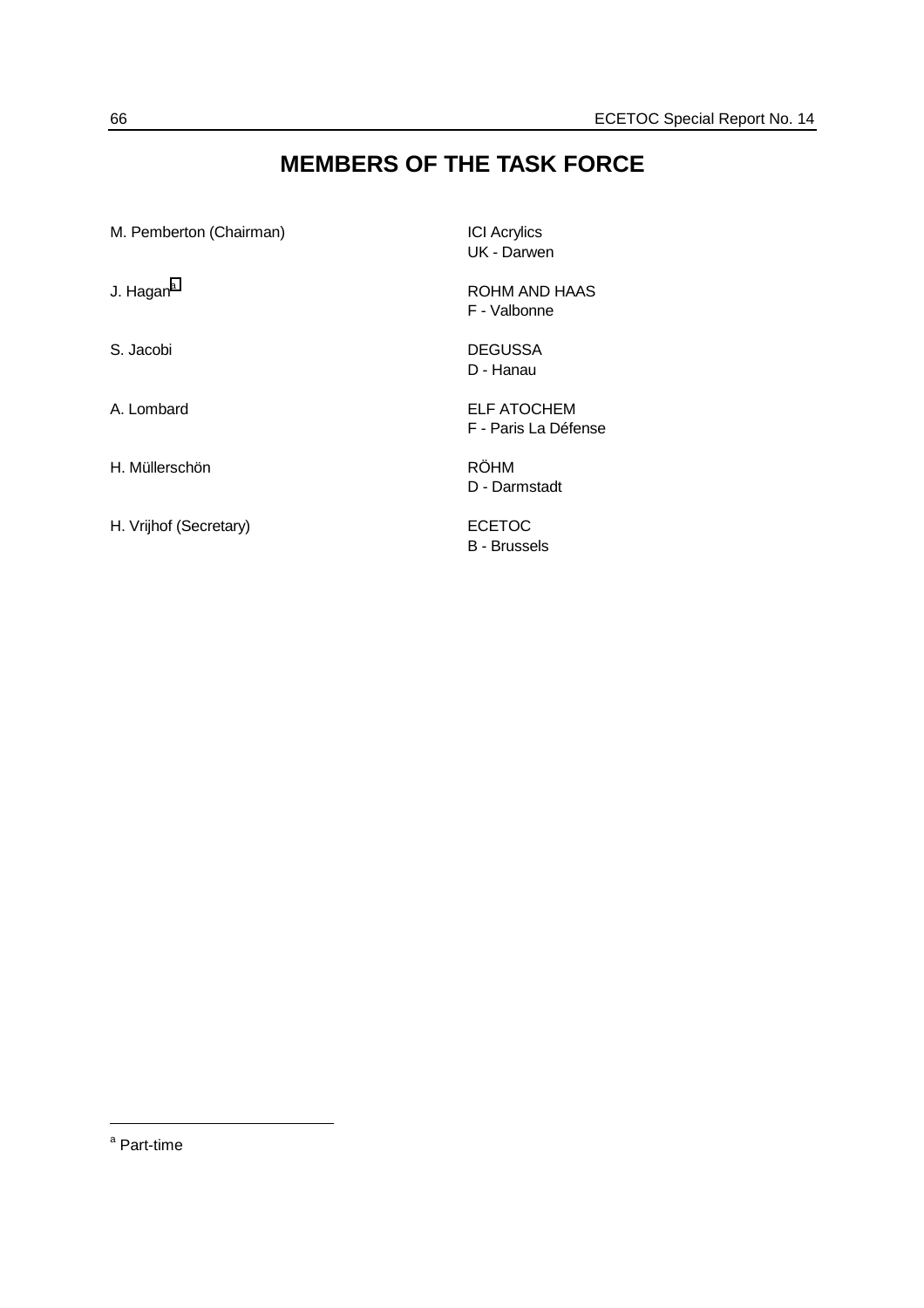## **MEMBERS OF THE SCIENTIFIC COMMITTEE**

(Peer Review Committee)

| W. Tordoir (Chairman) <sup>a</sup> , Group Adviser, | Shell International         |
|-----------------------------------------------------|-----------------------------|
| Environmental Health and Human Toxicology           | NL - Den Haag               |
| H. Verschuuren <sup>a</sup> (Vice-Chairman), Head,  | Dow Europe                  |
| <b>Toxicology Department</b>                        | CH - Horgen                 |
| O. Bøckman, Scientific Adviser                      | Norsk Hydro<br>N - Porgrunn |
| N. Carmichael, Toxicology Director                  | Rhône-Poulenc               |
| Worldwide                                           | F - Lyon                    |
| C. d'Hondt, Head,                                   | <b>Novartis</b>             |
| <b>Environmental Safety Department</b>              | CH - Basel                  |
| B. Hildebrand, Director,                            | <b>BASF</b>                 |
| <b>Experimental Toxicology</b>                      | D - Ludwigshafen            |
| J. Jackson, Senior Associate                        | Monsanto                    |
| <b>Medical Adviser</b>                              | <b>B</b> - Brussels         |
| E. Löser, Head,                                     | Bayer                       |
| Institute of Industrial Toxicology                  | D - Wuppertal               |
|                                                     |                             |
| R. Millischer, Head,                                | <b>Elf Atochem</b>          |
| <b>Industrial Toxicology Department</b>             | F - Paris                   |
| G. Randall, Director,                               | Zeneca                      |
| Environmental Laboratory                            | UK - Brixham                |
| A. Sarrif, Associate Director                       | Du Pont                     |
| <b>Toxicology Affairs</b>                           | D - Bad Homburg             |
| J. Solbé,                                           | Unilever                    |
| <b>Head of Ecotoxicology</b>                        | <b>UK</b> - Wirral          |
| H-J. Wiegand <sup>a</sup> , Head,                   | Hüls AG                     |
| <b>Product Safety Department</b>                    | D - Marl                    |

<sup>&</sup>lt;sup>a</sup> Stewards responsible for primary peer review